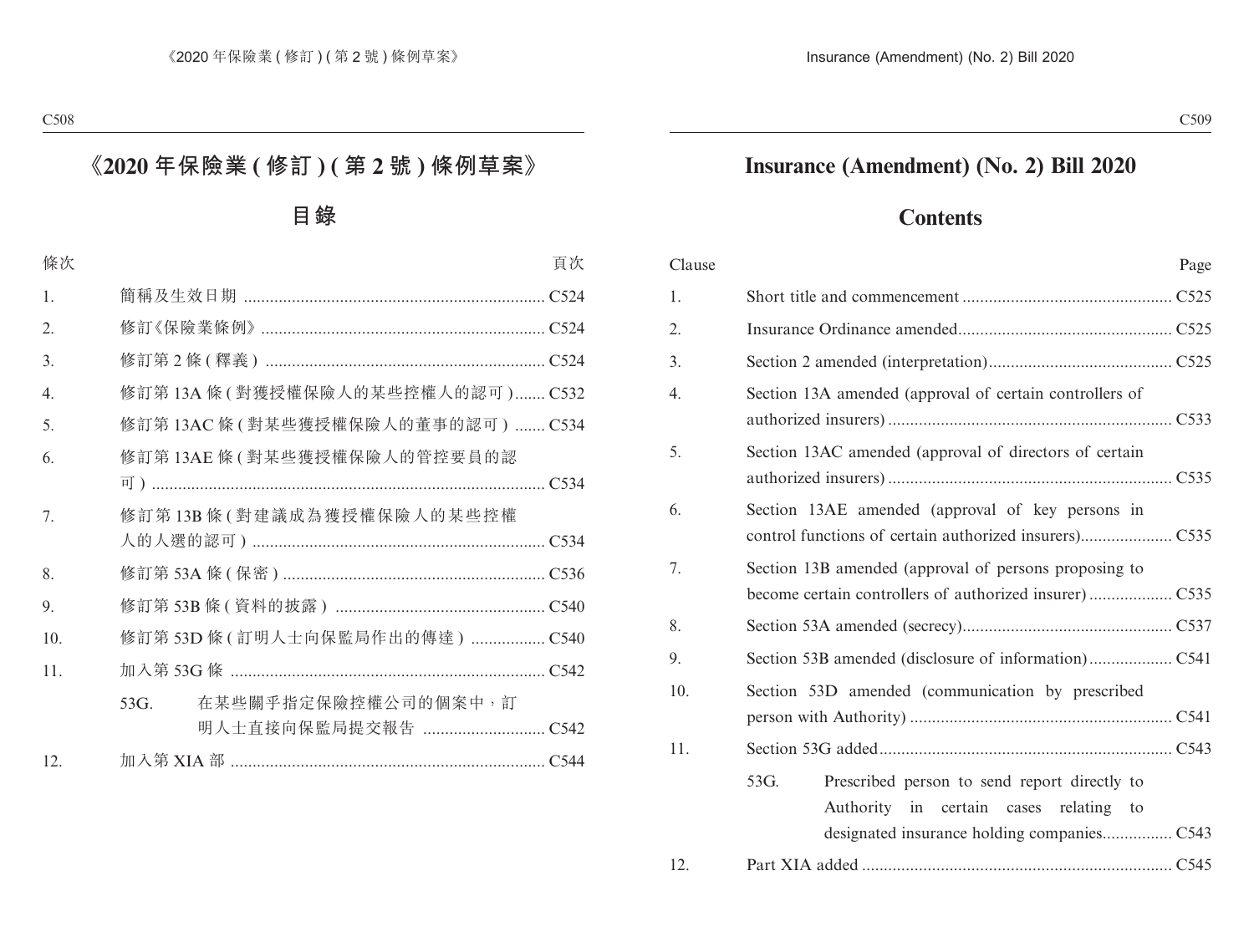## **Part XIA**

# **Insurance Groups and Insurance Holding Companies**

#### **Division 1—Preliminary**

| 95A. |                                                                   |
|------|-------------------------------------------------------------------|
| 95B. | Functions of Authority in relation to                             |
|      |                                                                   |
|      | Division 2-Designation of Insurance Holding Company               |
| 95C. |                                                                   |
| 95D. | Supervised group of designated insurance                          |
|      |                                                                   |
| 95E. |                                                                   |
|      | Division 3-General Duties of Designated Insurance Holding         |
|      | Company                                                           |
| 95F. |                                                                   |
| 95G. |                                                                   |
| 95H. | Maintaining arrangements with holding                             |
|      |                                                                   |
|      | Division 4-Shareholder Controller of Designated Insurance Holding |
|      | Company                                                           |
| 95I. | Prohibition against becoming shareholder                          |
|      |                                                                   |
| 95J. | Person becoming shareholder controller with                       |
|      |                                                                   |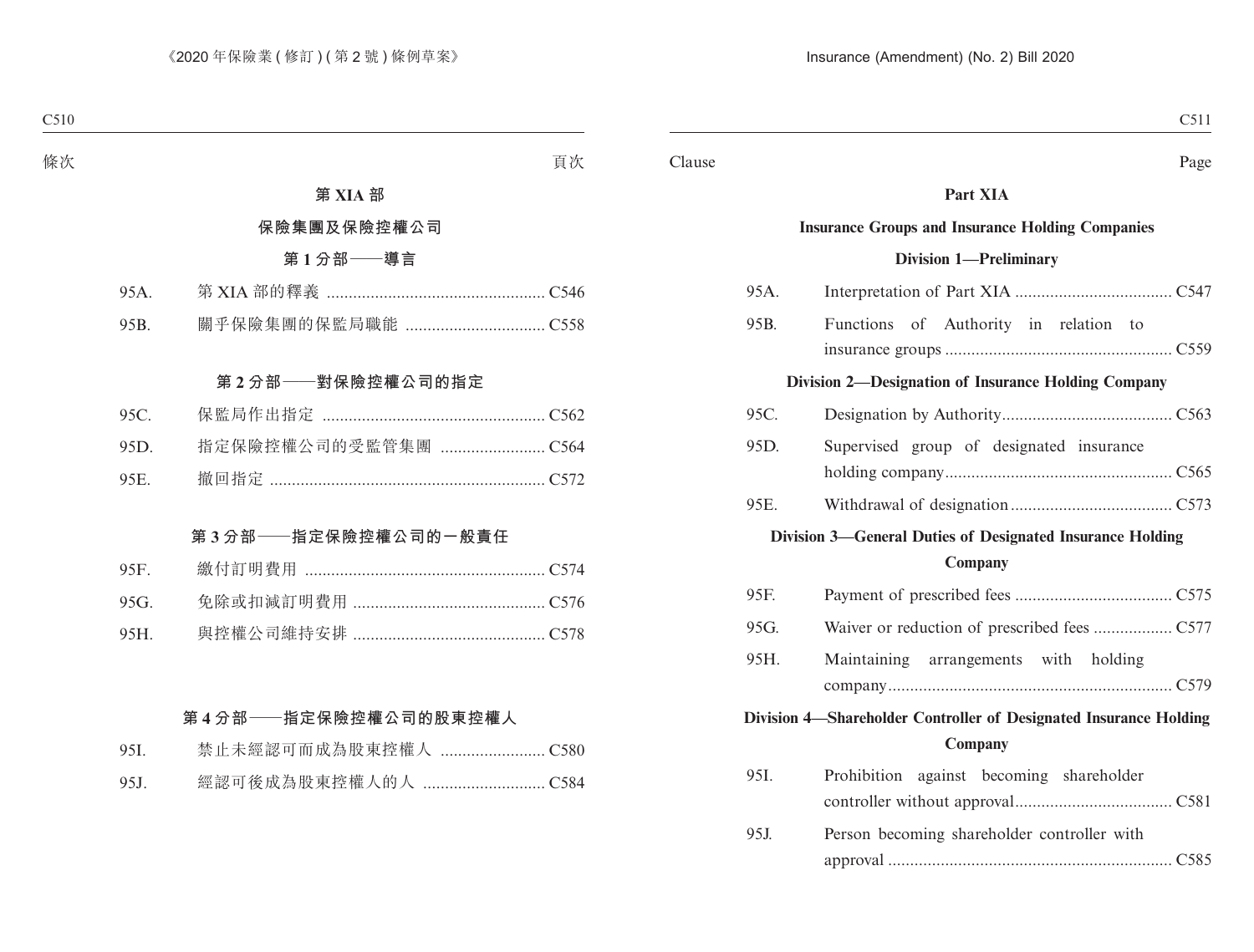#### Clause Page

C512 C513

| 95K. | becoming unapproved shareholder<br>Person                      |
|------|----------------------------------------------------------------|
| 95L. |                                                                |
| 95M. |                                                                |
| 95N. |                                                                |
| 95Q. | Person ceasing to be shareholder controller C599               |
| 95P. | shares if shareholder<br>Restrictions<br>$\alpha$              |
| 95Q. | Sale of shares if shareholder controller                       |
| 95R. | Punishment for attempted evasion of                            |
|      | Division 5-Chief Executive, Director and Key Person in Control |
|      | <b>Functions of Designated Insurance Holding Company</b>       |
| 95S. | Prohibition against appointment without                        |
|      |                                                                |
| 95T. | Pre-existing chief executive, director or key                  |
| 95U. |                                                                |
| 95V. |                                                                |
| 95W. | Restrictions on acting if appointment                          |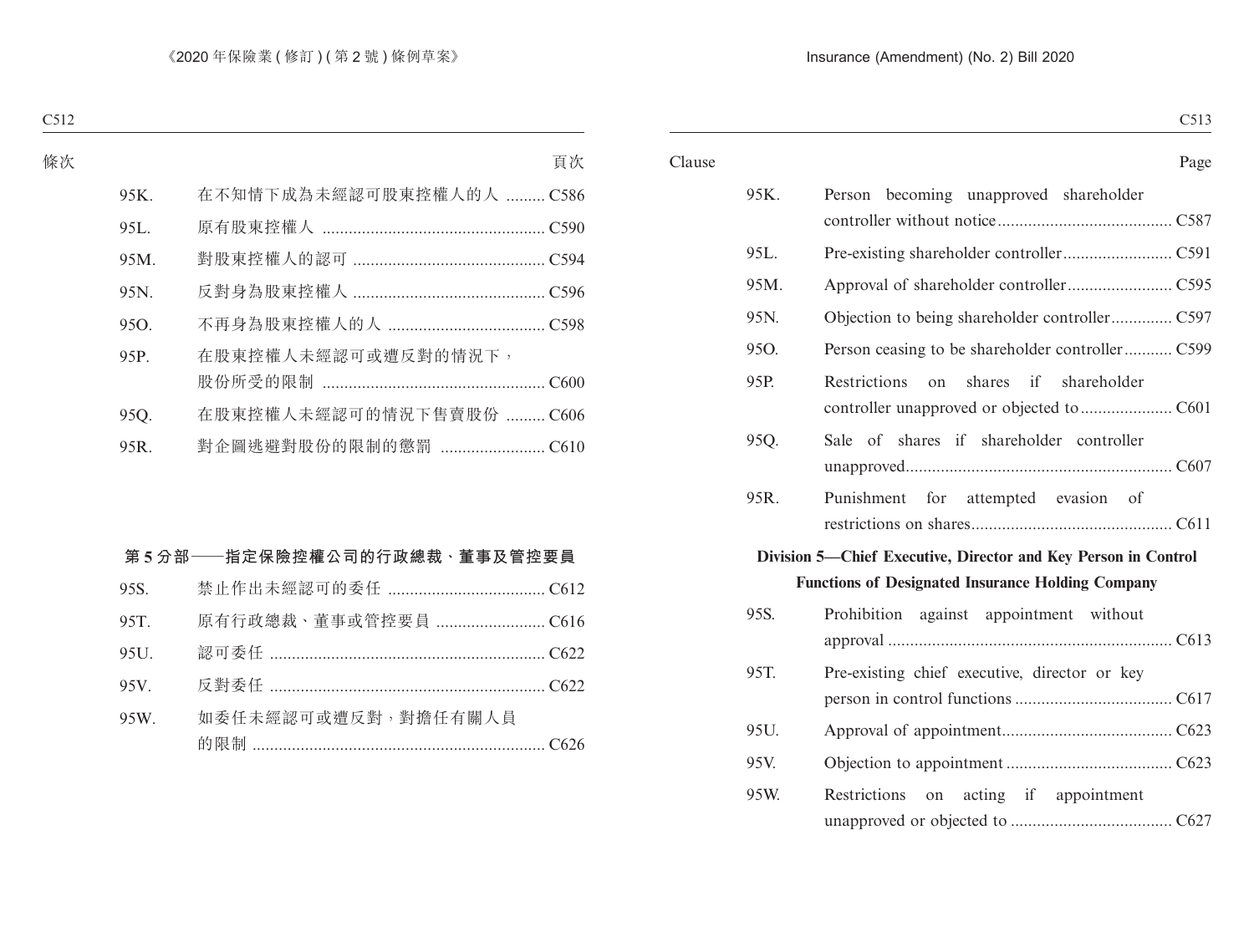Clause Page

C515

# **Division 6—Supplementary Provisions Regarding Shareholder Controller, Chief Executive, Director and Key Person in Control Functions**

| 95X.     | Return of pre-existing shareholder controllers,<br>chief executives, directors and key persons in |
|----------|---------------------------------------------------------------------------------------------------|
| 95Y.     |                                                                                                   |
| 95Z.     |                                                                                                   |
| 95ZA.    | Offences in relation to application for                                                           |
| 95ZB.    | Effect of application under section 95I in                                                        |
| 95ZC.    | Effect of application under section 95K in                                                        |
| 95ZD.    | Effect of approval under section 95U in<br>relation to sections 13A, 13AC and 13AE  C645          |
|          | <b>Division 7-Financial Matters</b>                                                               |
| 95ZE.    |                                                                                                   |
| 95ZF.    |                                                                                                   |
| $95ZG$ . |                                                                                                   |
| 95ZH.    | Submission of<br>financial statements<br>and                                                      |
| 95ZI.    | Requirements in relation to group capitalC659                                                     |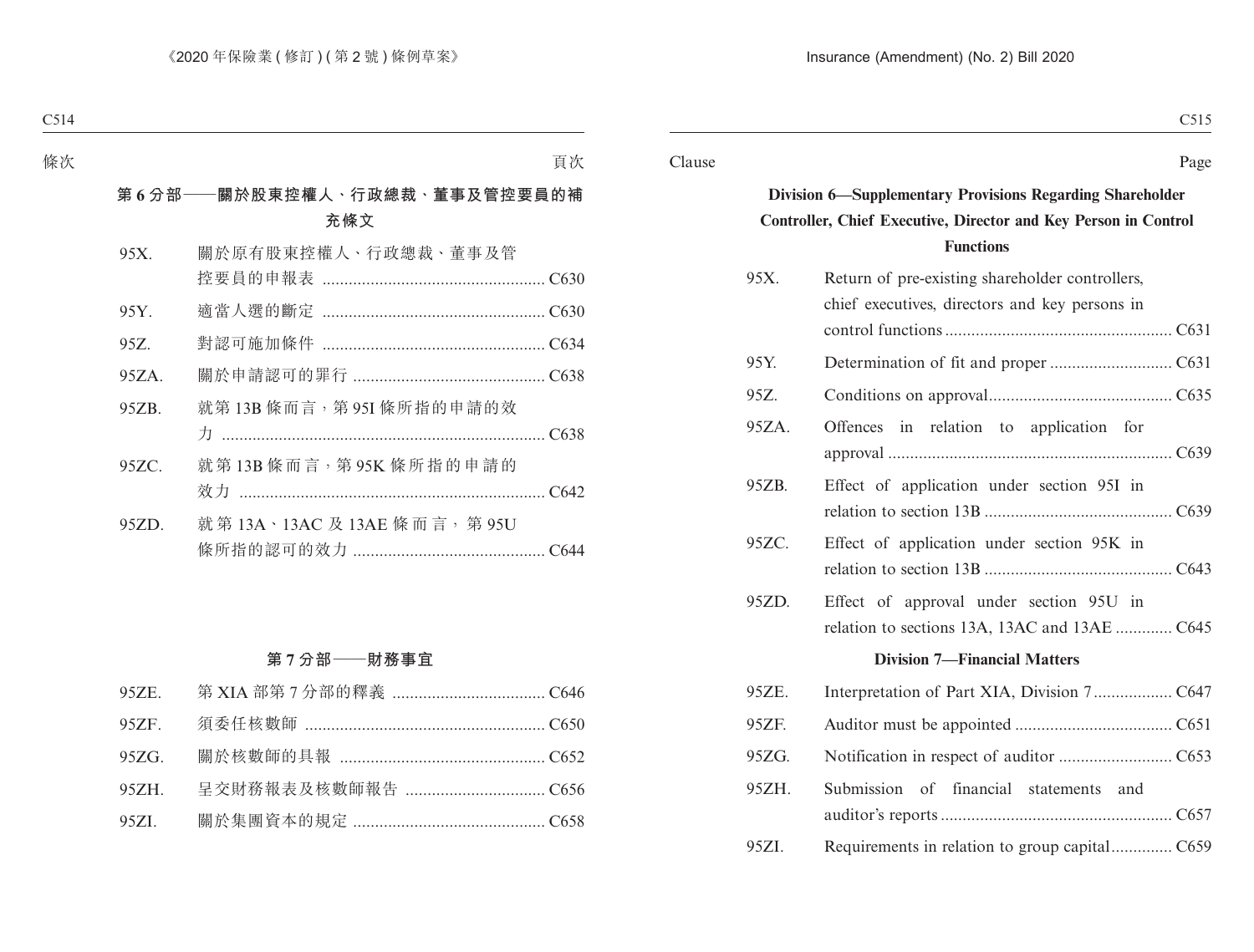| C <sub>517</sub>                                    |       |        |
|-----------------------------------------------------|-------|--------|
| Page                                                |       | Clause |
| Requirements in relation to major acquisition  C667 | 95ZJ. |        |
|                                                     | 95ZK. |        |
| Assessment framework for major acquisition  C673    | 95ZL. |        |
| Approval of assessment framework for major          | 95ZM. |        |
| <b>Division 8-Intervention Powers</b>               |       |        |
| Conditions for exercising intervention powers  C675 | 95ZN. |        |
| Power to require information and documents C679     | 95ZO. |        |
|                                                     | 95ZP. |        |
| Power to require compliance with restrictions       | 95ZQ. |        |
| Power to require action in relation to              | 95ZR. |        |
| Variation and rescission of requirements  C687      | 95ZS. |        |
| Direction for company to be managed by              | 95ZT. |        |
| Restriction on meetings when direction given        | 95ZU. |        |
|                                                     | 95ZV. |        |
| Remuneration and expenses of supervisory            | 95ZW. |        |
| Revocation of direction given under section         | 95ZX. |        |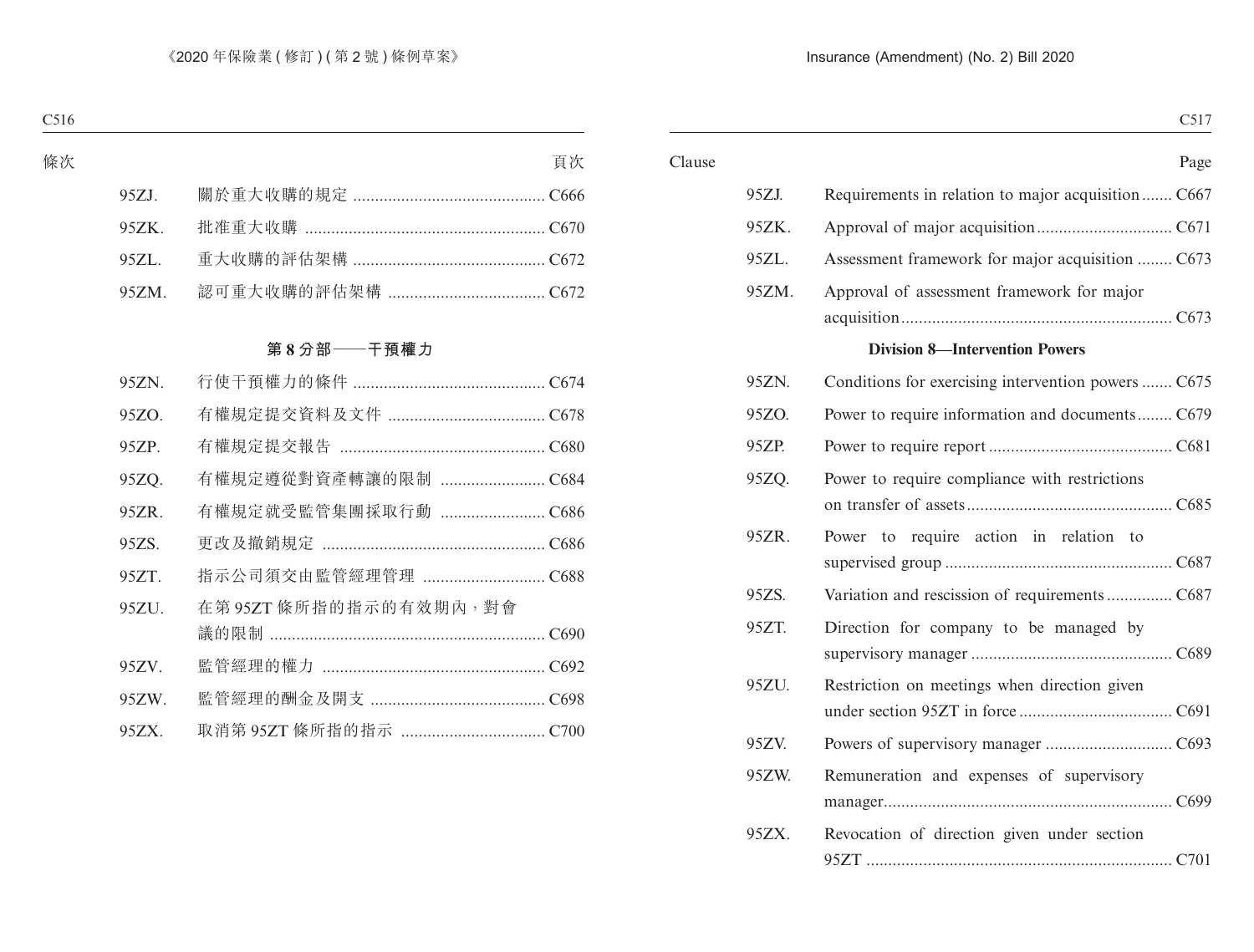| C <sub>5</sub> 19                                             |        |        |
|---------------------------------------------------------------|--------|--------|
| Page                                                          |        | Clause |
| Offences in relation to Part XIA, Division 8 C703             | 95ZY.  |        |
| Defences in relation to offences under section                | 95ZZ.  |        |
| Division 9—Winding Up of Designated Insurance Holding Company |        |        |
|                                                               | 95ZZA. |        |
| Winding up on petition by Authority or                        | 95ZZB. |        |
|                                                               | 95ZZC. |        |
| Winding up where direction given under                        | 95ZZD. |        |
| Division 10—Inspection, Investigation and Disciplinary Action |        |        |
| Subdivision 1—Inspection and Investigation Without Warrant    |        |        |
|                                                               | 95ZZE. |        |
| Inspector may require answer to be verified                   | 95ZZF. |        |
|                                                               | 95ZZG. |        |
| Investigator may require explanation etc. to                  | 95ZZH. |        |
| Application to Court of First Instance for                    | 95ZZI. |        |
| Offences in relation to inspections and                       | 95ZZJ. |        |
| Use of incriminating evidence in proceedings C743             | 95ZZK. |        |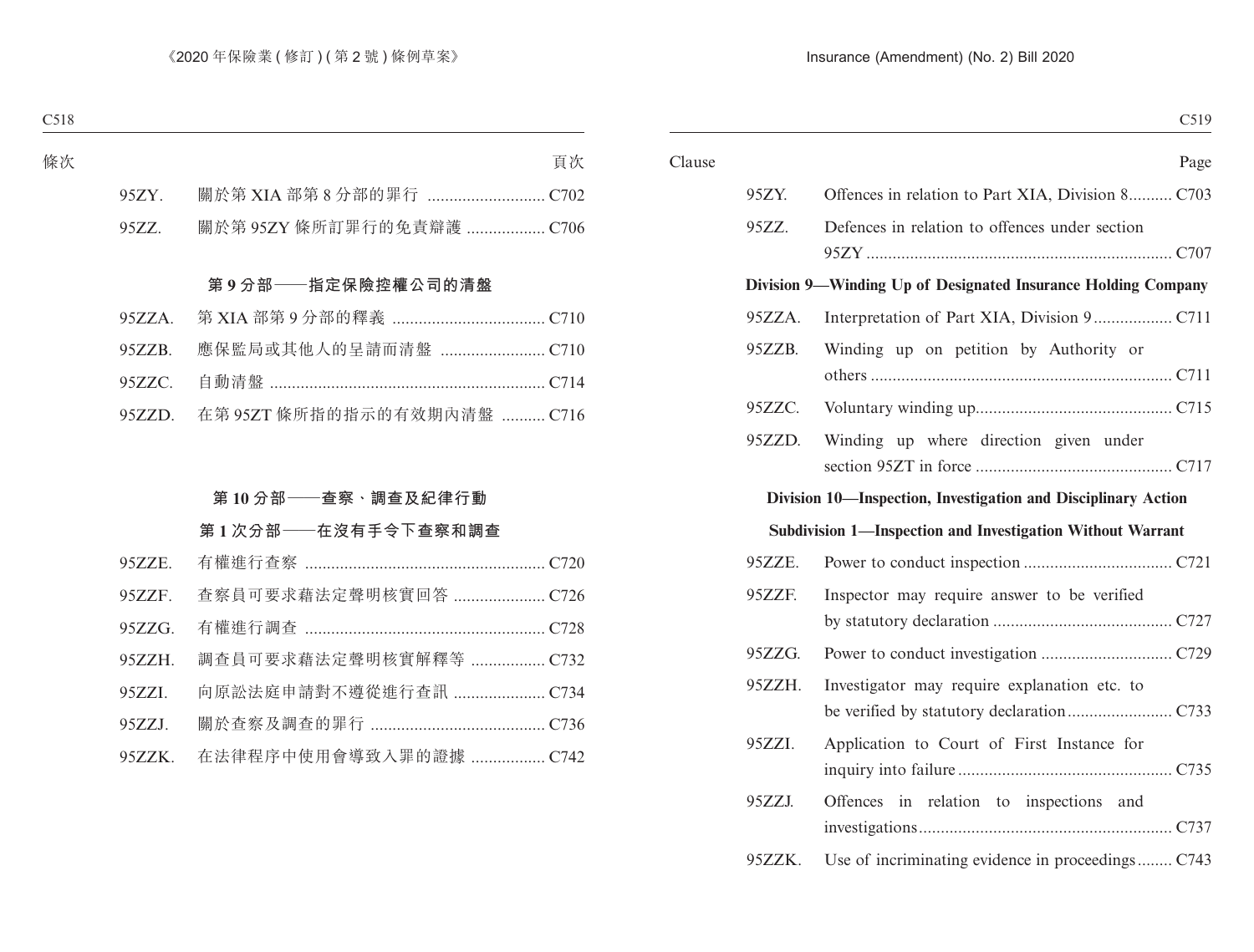| C <sub>521</sub>                                                                         |        |        |
|------------------------------------------------------------------------------------------|--------|--------|
| Page                                                                                     |        | Clause |
| Offences in relation to destruction of records                                           | 95ZZL. |        |
|                                                                                          | 95ZZM. |        |
| <b>Subdivision 2-Magistrate's Warrants</b>                                               |        |        |
| Magistrate's warrants to enter premises etc.  C747                                       | 95ZZN. |        |
| Removal of records and documents under                                                   | 95ZZO. |        |
| Subdivision 3-Miscellaneous Provisions for Inspection and<br>Investigation               |        |        |
|                                                                                          | 95ZZP. |        |
| Production of information in information                                                 | 95ZZQ. |        |
| Inspection of records or documents seized                                                | 95ZZR. |        |
| <b>Subdivision 4-Disciplinary Action</b>                                                 |        |        |
| Disciplinary action in respect of designated                                             | 95ZZS. |        |
| Procedural requirements in respect of exercise                                           | 95ZZT. |        |
| Guidelines for exercise of power to impose<br>pecuniary penalty under section 95ZZS C761 | 95ZZU. |        |
| General provisions relating to exercise of                                               | 95ZZV. |        |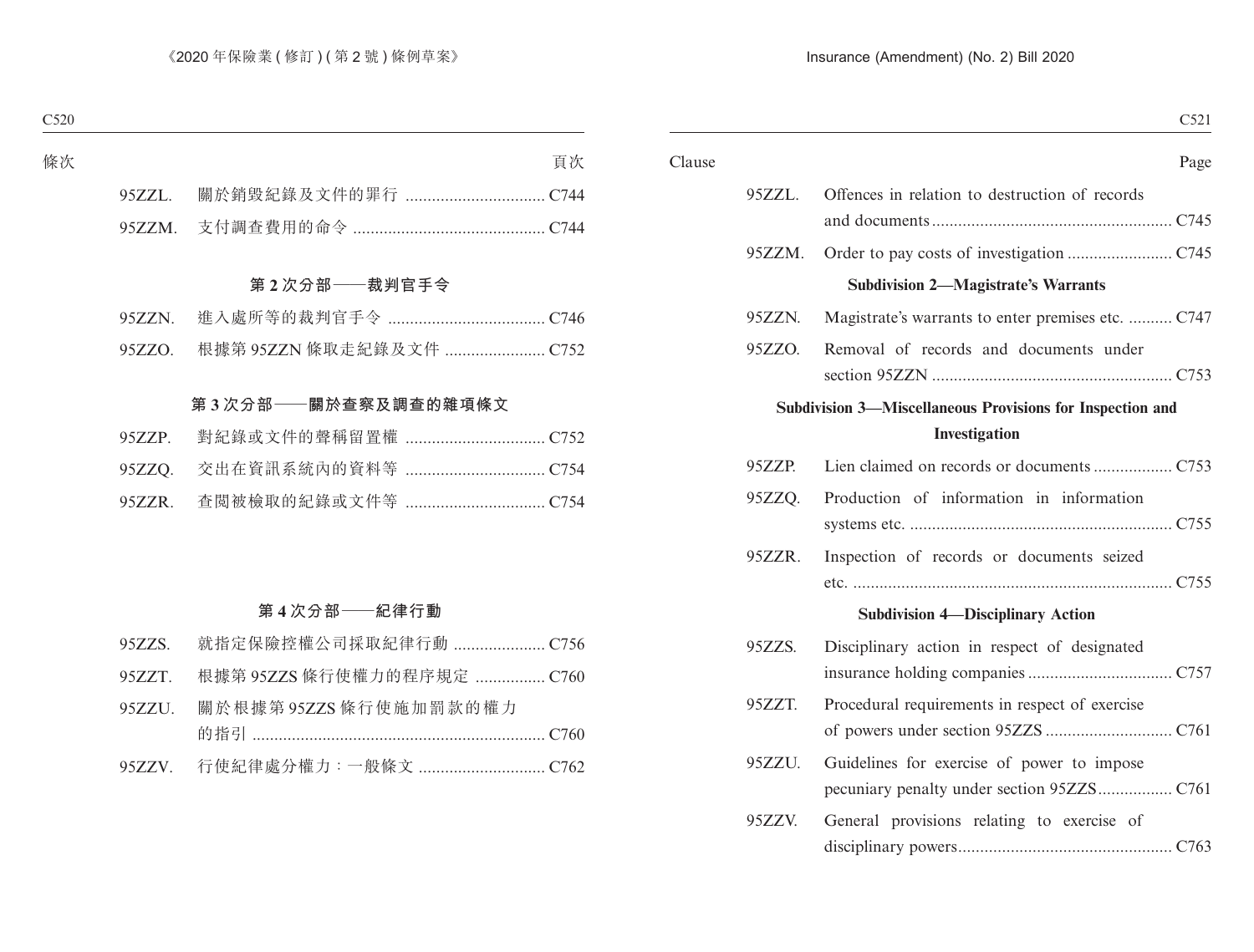|                                                                                                                   | Clause |
|-------------------------------------------------------------------------------------------------------------------|--------|
| 95ZZW.                                                                                                            |        |
|                                                                                                                   | 13.    |
|                                                                                                                   | 14.    |
| Section 121 amended (person not to disclose information<br>obtained in the course of inspection, investigation or | 15.    |
| Section 124 amended (offences by bodies corporate and                                                             | 16.    |
|                                                                                                                   | 17.    |
| Section 136 amended (procedural requirements for<br>publishing notices under sections 13AE(14) and 123(7))  C773  | 18.    |
|                                                                                                                   | 19.    |
| Schedule 1D amended (non-delegable functions of                                                                   | 20.    |
|                                                                                                                   | 21.    |
| Supervisory<br>Schedule 7A<br>Powers of<br>Manager<br>Designated Insurance Holding<br>of                          |        |
|                                                                                                                   | 22.    |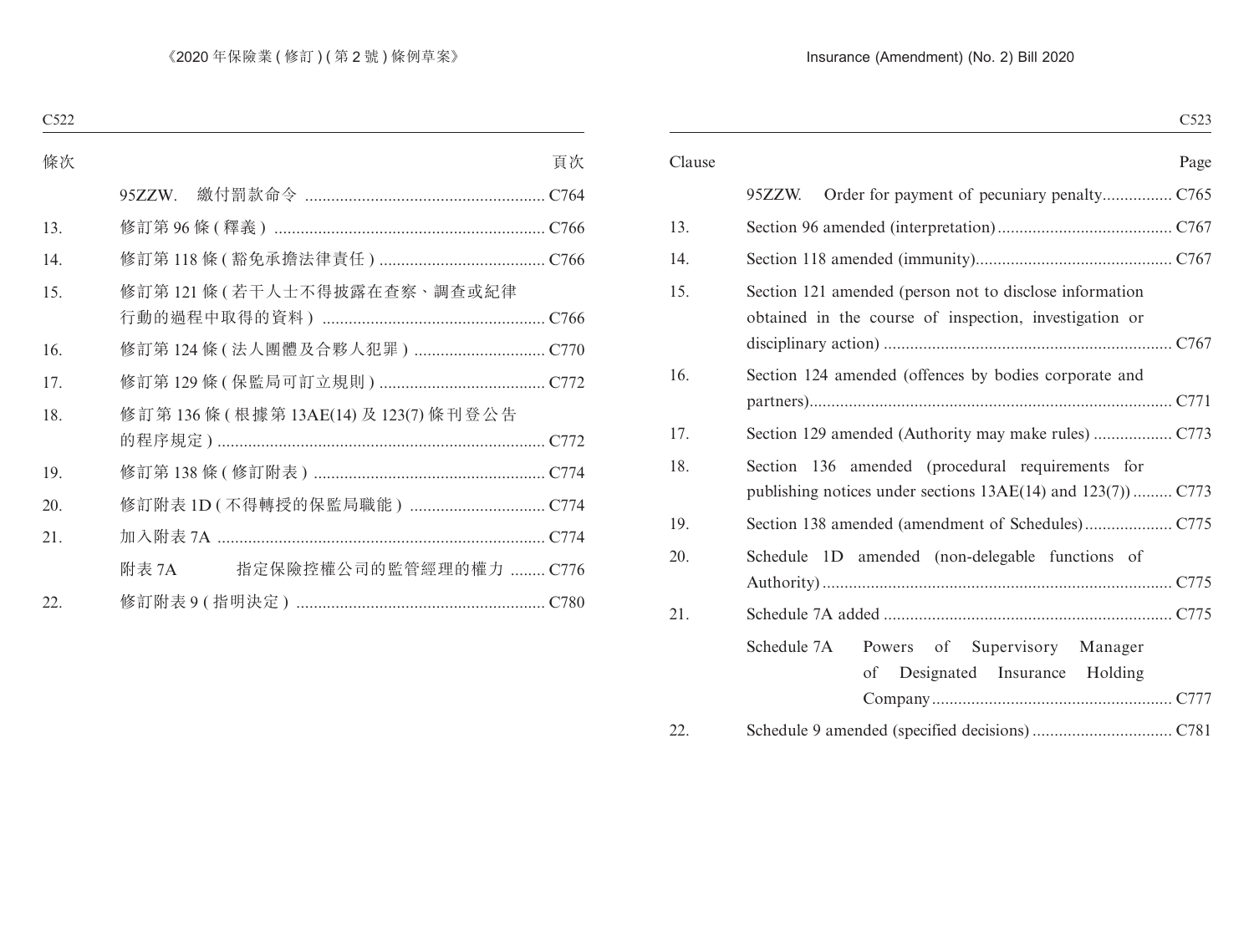# A BILL

# To

Amend the Insurance Ordinance to provide for the regulation and supervision of insurance groups by the Insurance Authority; and to provide for related matters.

Enacted by the Legislative Council.

#### **1. Short title and commencement**

- (1) This Ordinance may be cited as the Insurance (Amendment) (No. 2) Ordinance 2020.
- (2) This Ordinance comes into operation on a day to be appointed by the Secretary for Financial Services and the Treasury by notice published in the Gazette.

#### **2. Insurance Ordinance amended**

The Insurance Ordinance (Cap. 41) is amended as set out in sections 3 to 22.

## **3. Section 2 amended (interpretation)**

(1) Section 2(1), definition of *chief executive*— **Repeal** "assigned to it by section 9(2)"

#### **Substitute**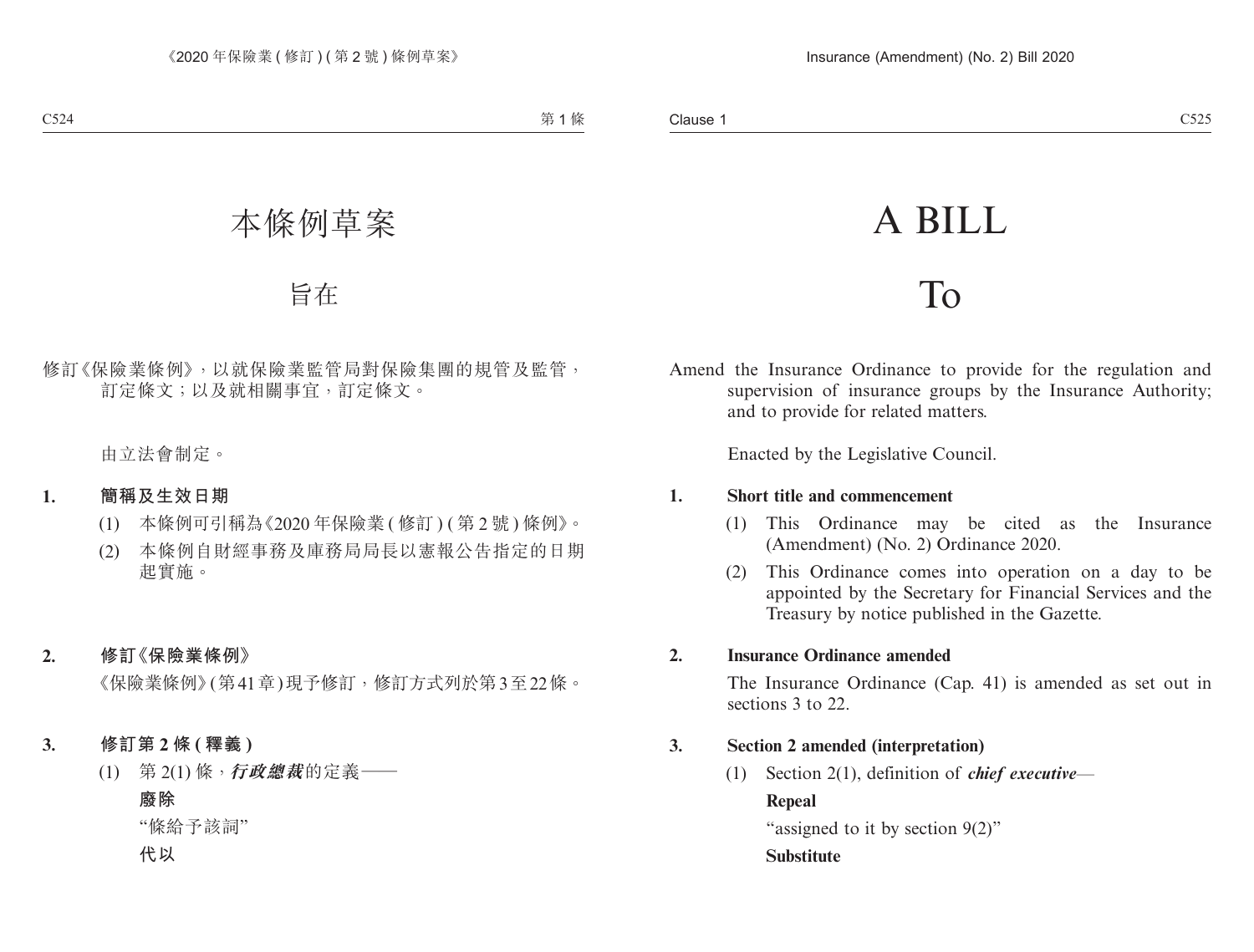"given by section  $9(2)$  or  $95A(1)$  (as the case requires)".

 $(2)$  Section  $2(1)$ —

# **Repeal the definition of** *director*

# **Substitute**

"*director* (董事)—

- (a) includes any person occupying the position of director (by whatever name called); and
- (b) in relation to a designated insurance holding company—also has the meaning given by section  $95A(1)$ ;".
- $(3)$  Section 2(1)—

# **Repeal the definition of** *former accountant* **Substitute**

"*former accountant* (前任會計師) means a person who was formerly the accountant of—

- (a) an authorized insurer or a former insurer; or
- (b) a designated insurance holding company or former designated insurance holding company;".
- $(4)$  Section 2(1)—

# **Repeal the definition of** *former actuary*

## **Substitute**

- "*former actuary* (前任精算師) means a person who was formerly the actuary of—
	- (a) an authorized insurer or a former insurer; or
	- (b) a designated insurance holding company or former designated insurance holding company;".
- $(5)$  Section 2(1)—

## **Repeal the definition of** *former auditor*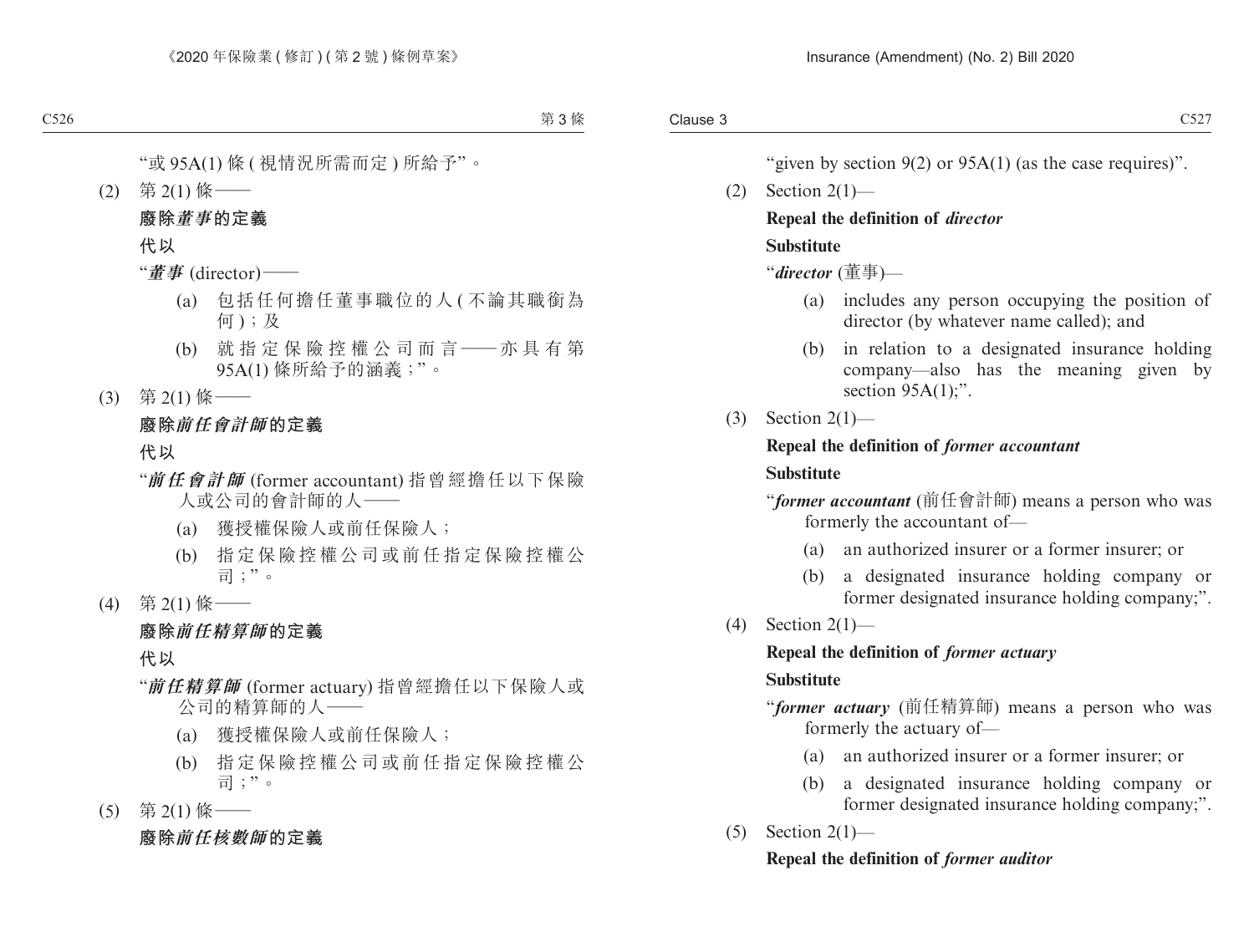#### **Substitute**

"*former auditor* (前任核數師)—

- (a) in relation to—
	- (i) an authorized insurer;
	- (ii) a former insurer;
	- (iii) a licensed insurance broker company;
	- (iv) a former licensed insurance broker company; or
	- (v) a person who was formerly an authorized insurance broker within the meaning of the pre-amended Ordinance,

means a person who was formerly the auditor of the insurer, company or person; and

- (b) in relation to—
	- (i) the supervised group of a designated insurance holding company; or
	- (ii) the supervised group of a former designated insurance holding company,

means a person who was formerly the auditor appointed under section 95ZF(1) for the group;".

 $(6)$  Section 2(1)—

# **Repeal the definition of** *key person in control functions* **Substitute**

- "*key person in control functions* (管控要員) has the meaning given by section 13AE(12) or 95A(1) (as the case requires);".
- (7) Section 2(1), definition of *policy holder*, before "means"— **Add**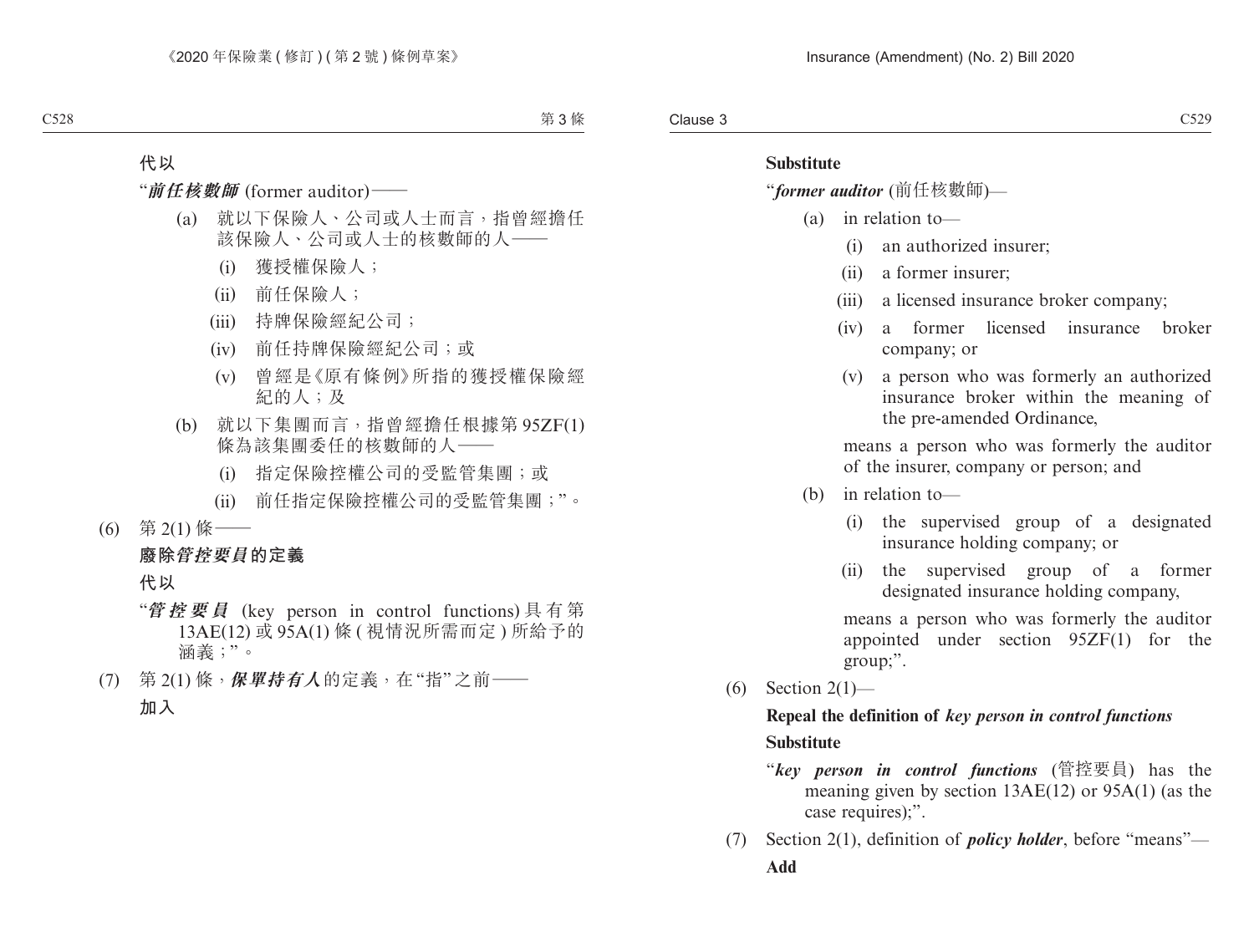", except for the purposes of Part XIA,".

- (8) Section 2(1), definition of *prescribed person*
	- $(a)$  paragraph  $(b)(ii)$ —

## **Repeal**

 $\lq\lq$  : or"

# **Substitute a semicolon;**

(b) after paragraph (c)—

# **Add**

- "(d) an auditor appointed under section 95ZF(1) for, or a former auditor of—
	- (i) the supervised group of a designated insurance holding company; or
	- (ii) the supervised group of a former designated insurance holding company; or
	- (e) an accountant, former accountant, actuary or former actuary appointed in compliance with a requirement under section 95ZR by—
		- (i) a designated insurance holding company; or
		- (ii) a former designated insurance holding company;".
- (9) Section 2(1), definition of *public*, before "means"— **Add**

", except for the purposes of Part XIA,".

(10) Section 2(1)—

# **Add in alphabetical order**

"*designated insurance holding company* (指定保險控權公司) has the meaning given by section 95A(1);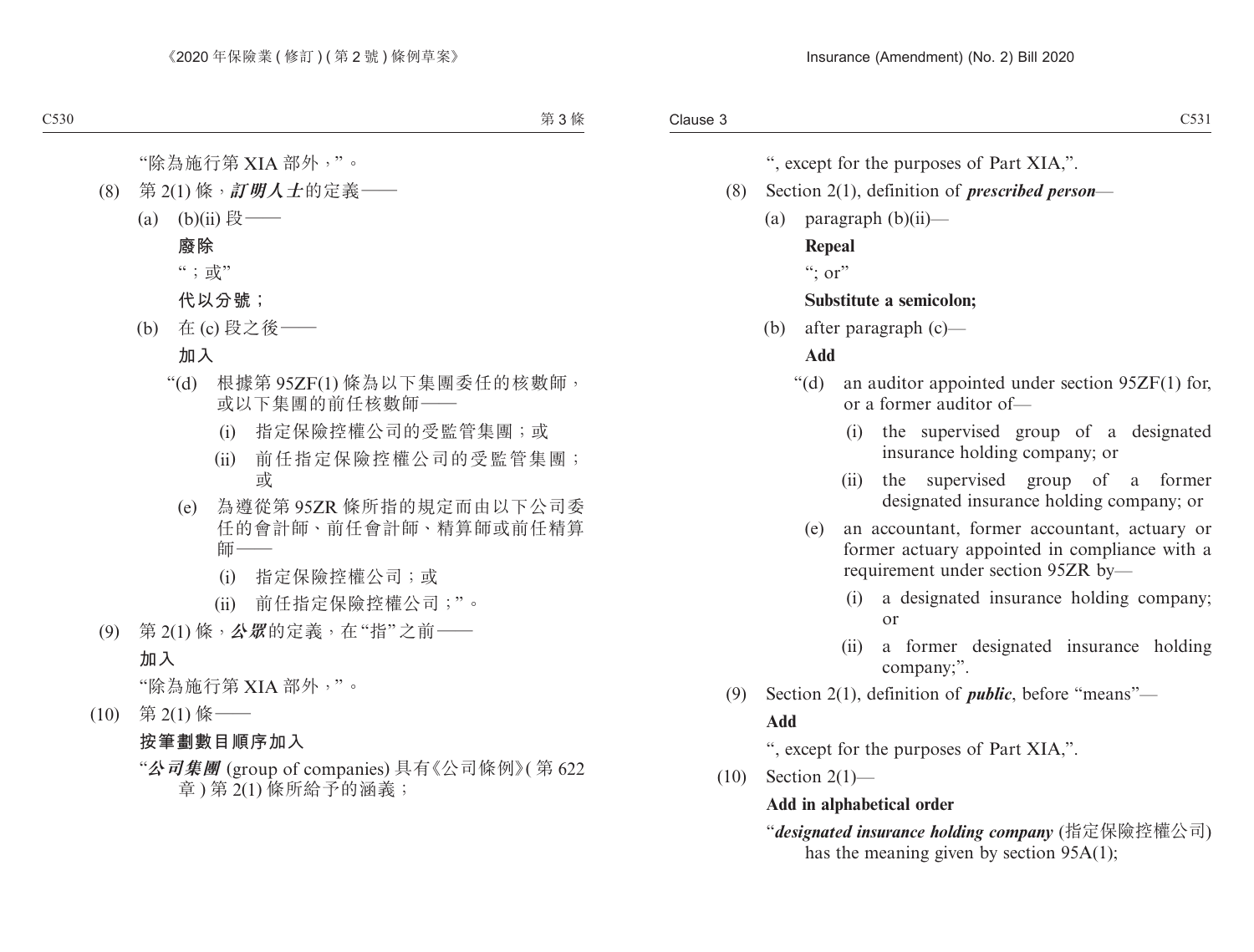- *group of companies* (公司集團) has the meaning given by section 2(1) of the Companies Ordinance (Cap. 622);
- *shareholder controller* (股東控權人) has the meaning given by section 95A(1);

*supervised group* (受監管集團)—

- (a) in relation to a designated insurance holding company—see section 95D; and
- (b) in relation to a former designated insurance holding company—means the supervised group of the company when it was a designated insurance holding company;".
- $(11)$  Section  $2(7)(b)(iii)$  **Repeal the semicolon Substitute a full stop.**
- (12) Section 2(7)— **Repeal paragraph (c).**
- $(13)$  After section  $2(7)$ —

#### **Add**

"(8) A note located in the text of this Ordinance is provided for information only and has no legislative effect.".

#### **4. Section 13A amended (approval of certain controllers of authorized insurers)**

At the end of section 13A(1)—

**Add**

"**Note—**

See also section 95ZD if the authorized insurer is also a designated insurance holding company.".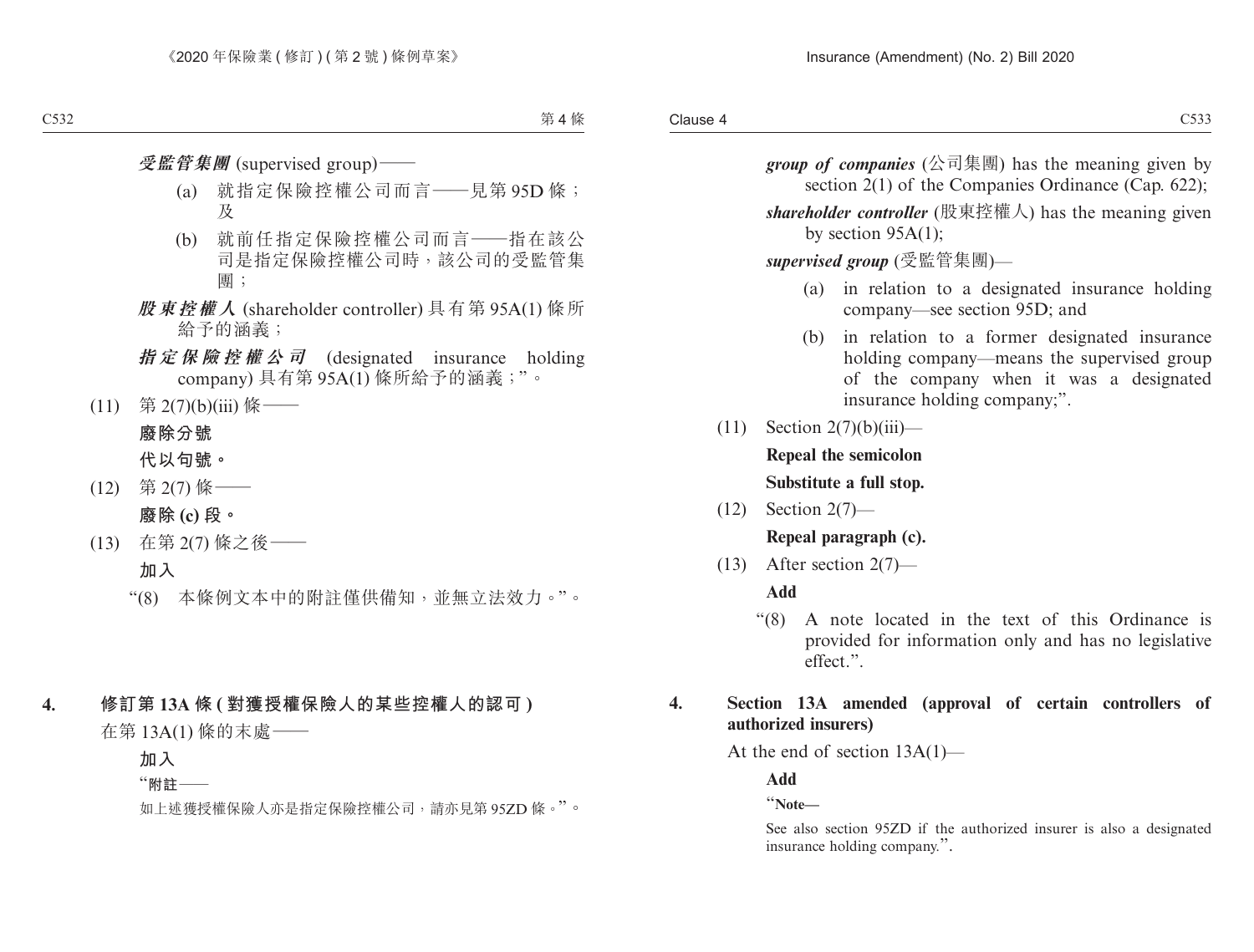#### **5. Section 13AC amended (approval of directors of certain authorized insurers)**

At the end of section 13AC(1)—

**Add**

"**Note—**

See also section 95ZD if the authorized insurer is also a designated insurance holding company.".

#### **6. Section 13AE amended (approval of key persons in control functions of certain authorized insurers)**

At the end of section 13AE(1)—

**Add**

"**Note—**

See also section 95ZD if the authorized insurer is also a designated insurance holding company.".

## **7. Section 13B amended (approval of persons proposing to become certain controllers of authorized insurer)**

(1) At the end of section 13B(2)—

**Add**

"**Note—**

See also section 95ZB if the authorized insurer is also a designated insurance holding company or a member of the supervised group of such a company.".

(2) At the end of section 13B(3)—

**Add**

"**Note—**

See also section 95ZC if the authorized insurer is also a designated insurance holding company or a member of the supervised group of such a company.".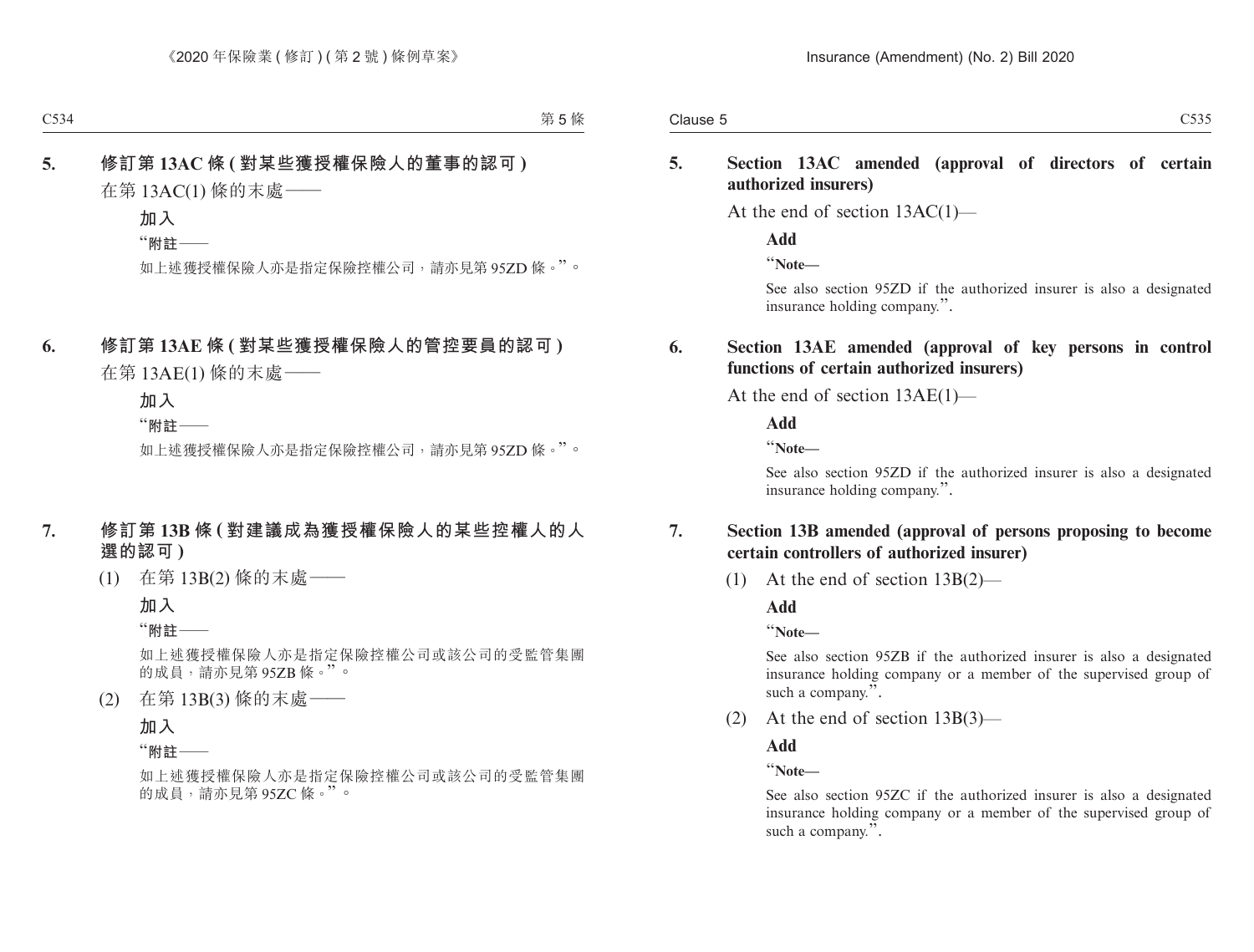# **8. Section 53A amended (secrecy)**  $(1)$  Section 53A(1AA)(d)— **Repeal** "and". (2) After section 53A(1AA)(d)— **Add** "(da) a person who is or has been a supervisory manager appointed under section  $95ZT(1)(b)$ ; and". (3) Section  $53A(1AA)(e)$ — **Repeal** " $or$  (d)" **Substitute** ", (d) or  $(da)$ ". (4) Section 53A(1A), after "authorized insurer"— **Add** ", or the supervisory manager of a designated insurance holding company,". (5) Section 53A(2)— **Repeal** "or 53E" **Substitute** ", 53E, 53G, 95I, 95J, 95K, 95L, 95O, 95S, 95X, 95ZF, 95ZG, 95ZH, 95ZI, 95ZJ, 95ZL, 95ZO or 95ZP". (6) Section  $53A(2)(c)$ , after "Part VI"— **Add**

"or XIA".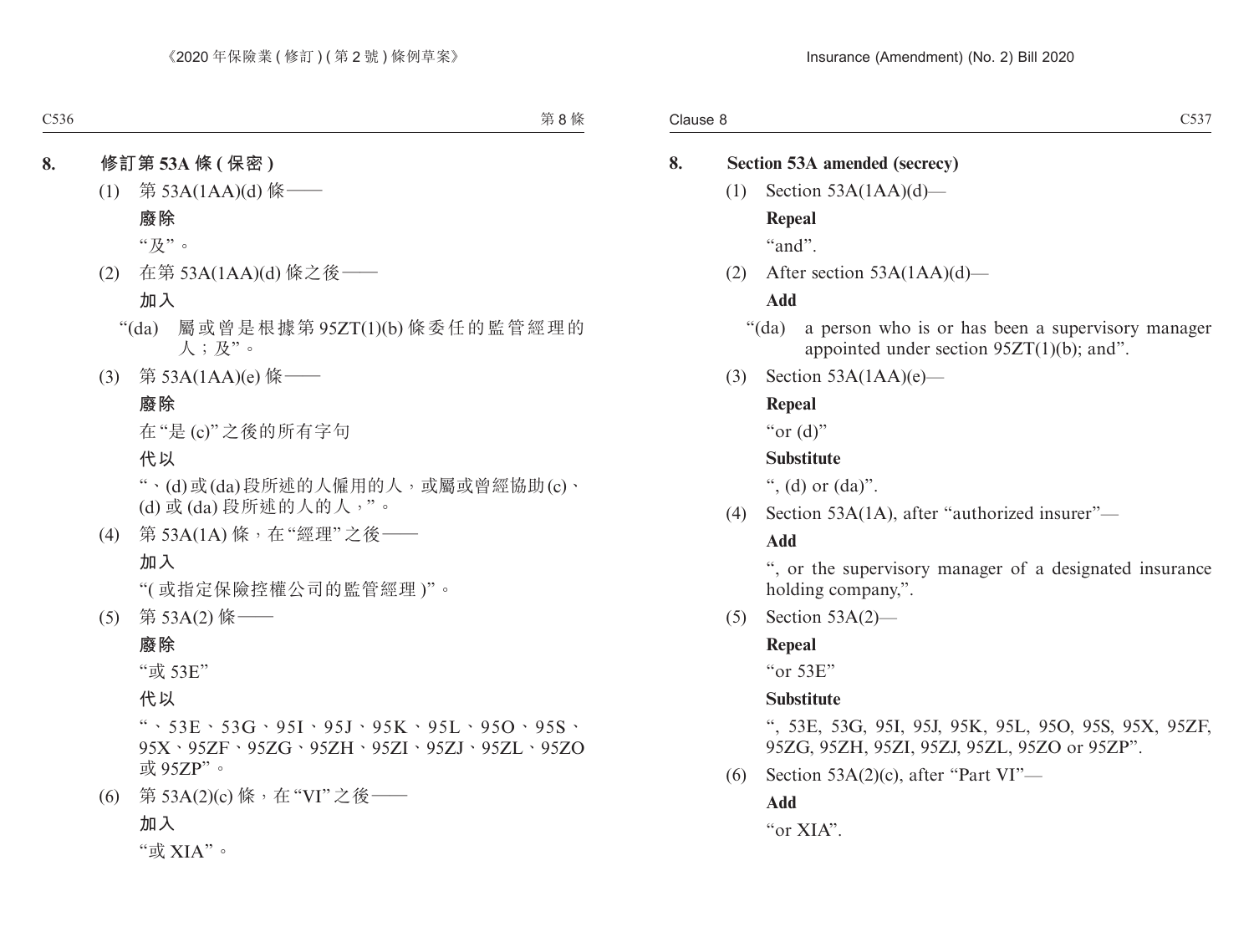## (7) Section 53A(3)(a)—

# **Repeal**

"or licensed insurance intermediaries if the summary is so compiled as to prevent particulars relating to the business of those insurers or intermediaries"

# **Substitute**

licensed insurance intermediaries or designated insurance holding companies if the summary is so compiled as to prevent particulars relating to the business of those insurers, intermediaries or the supervised groups of those companies".

(8) Section 53A(3)(ea)—

# **Repeal**

"and 64ZZH"

# **Substitute**

", 64ZZH and 95ZZG".

(9) Section 53A(3)(f), after "licensed insurance broker company"—

## **Add**

", or an auditor appointed under section 95ZF(1) for the supervised group of a designated insurance holding company,".

 $(10)$  Section 53A(3)(i)(i)(B)—

# **Repeal**

 $``or"$ .

 $(11)$  Section 53A(3)(i)(i)(C)—

**Repeal**

"; and"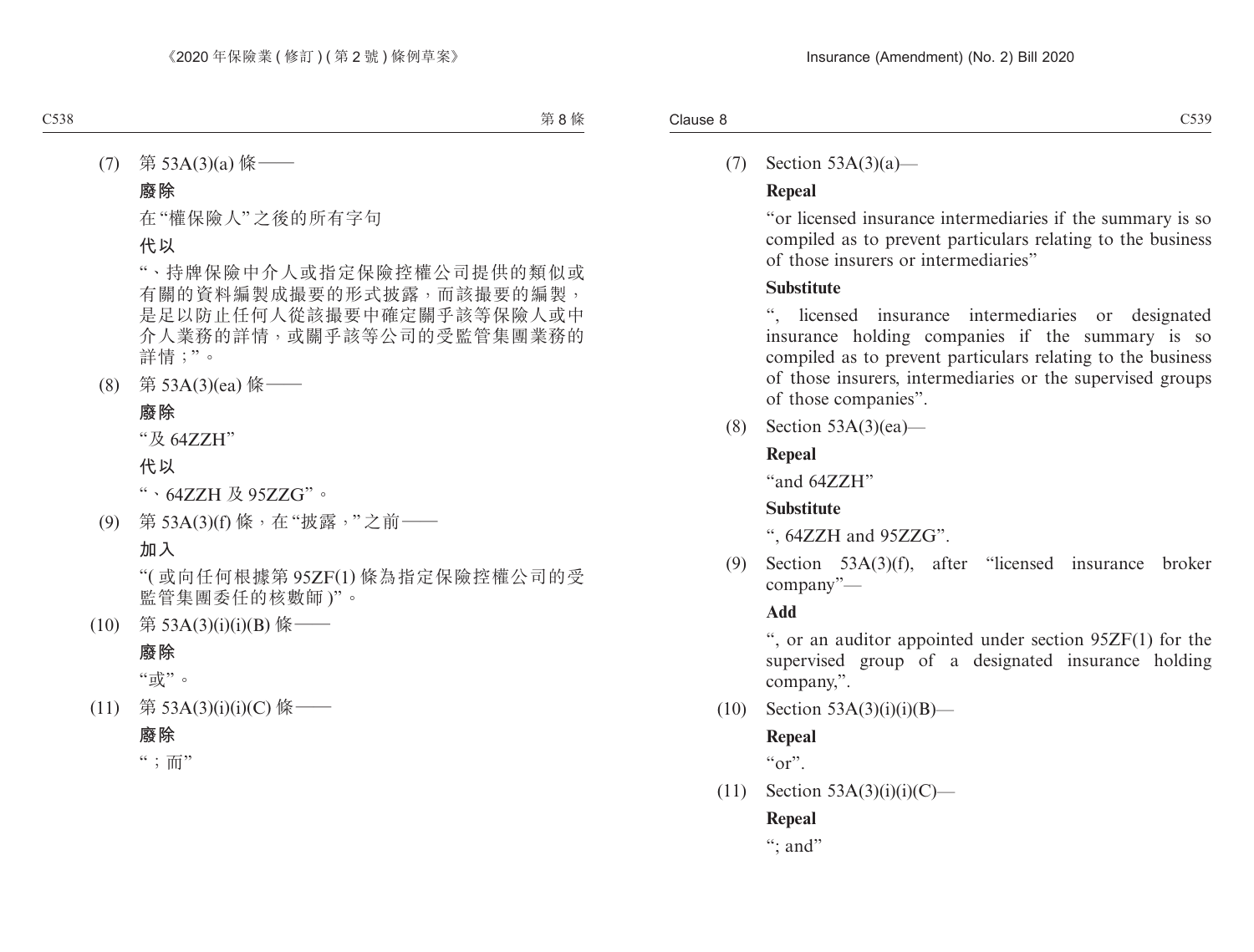#### **Substitute**

 $\degree$ ; or".

 $(12)$  After section 53A(3)(i)(i)(C)—

#### **Add**

"(D) statements and reports submitted by a designated insurance holding company to the Authority under section 95ZH(1); and".

## **9. Section 53B amended (disclosure of information)**

After section 53B(1C)—

# **Add**

- "(1D) Subject to subsection (2) and despite section 53A, the Authority may disclose information to an authority in a place outside Hong Kong if—
	- (a) that authority—
		- (i) is an involved supervisor as defined by section 95A(1); or
		- (ii) performs functions in that place broadly comparable to those of a resolution authority in Hong Kong; and
	- (b) in the opinion of the Authority—
		- (i) that authority is subject to adequate secrecy provisions in that place; and
		- (ii) the disclosure of the information is necessary to enable or assist the Authority to perform its functions under Part XIA.".

#### **10. Section 53D amended (communication by prescribed person with Authority)**

 $(1)$  Section 53D $(2)(d)$ —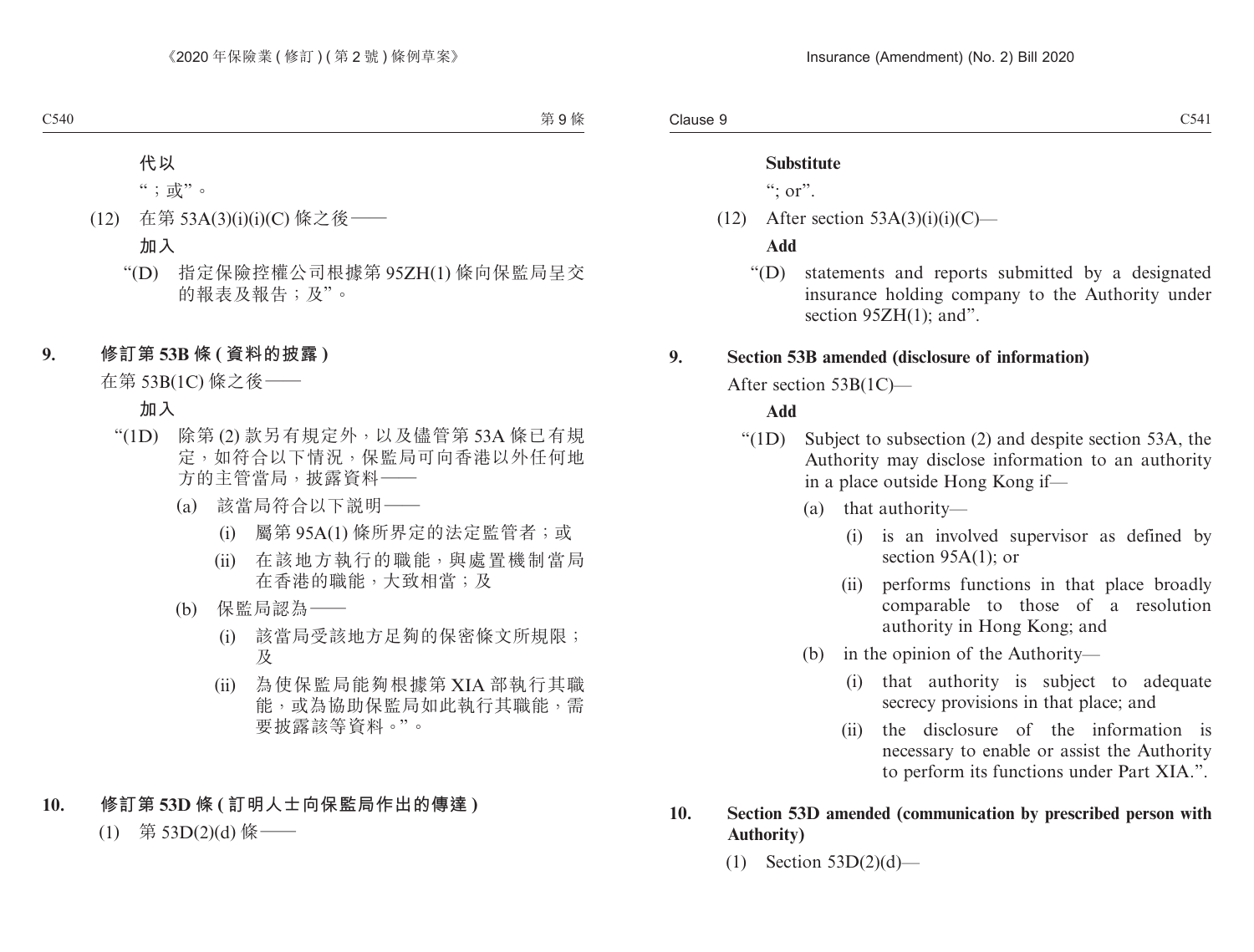#### **Repeal**

 $\alpha$ "

- (2) Section 53D(2)(e)— **Repeal the full stop Substitute a semicolon.**
- (3) After section  $53D(2)(e)$ —

#### **Add**

- "(f) a designated insurance holding company (or any other member of its supervised group); or
	- (g) a former designated insurance holding company (or any other member of its supervised group).".

#### **11. Section 53G added**

Part VIIIA, after section 53F—

**Add**

- "**53G. Prescribed person to send report directly to Authority in certain cases relating to designated insurance holding companies**
	- (1) This section applies if a prescribed person, when discharging the person's duties in that capacity in relation to the supervised group of a specified company, becomes aware of—
		- (a) a matter that, in the person's opinion, adversely affects the financial condition of the group to a material extent; or
		- (b) evidence of a failure by the company to comply with a specified requirement.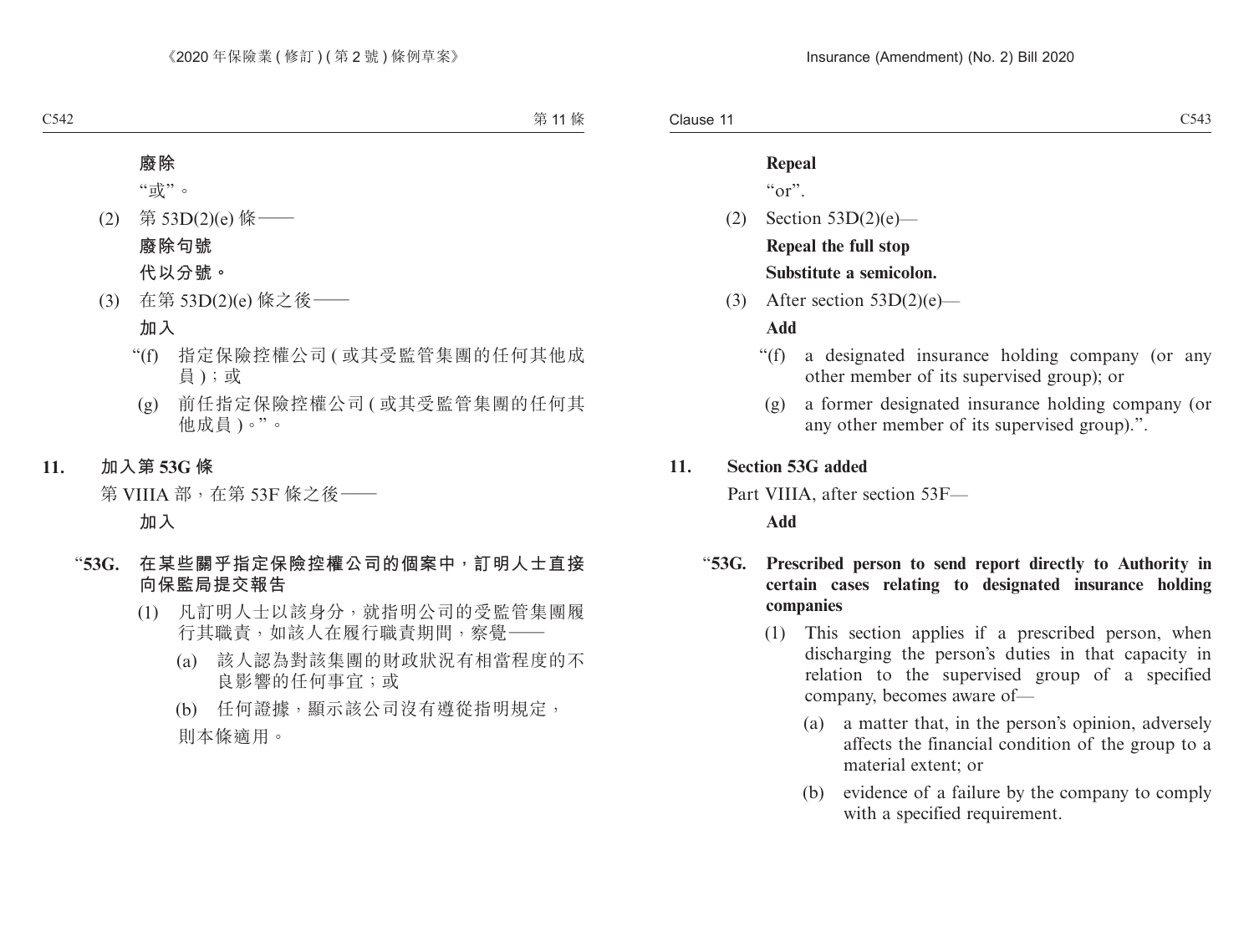- (2) The prescribed person must, as soon as practicable after becoming aware of the matter or evidence, send to the Authority a written report of the matter or failure.
- (3) In subsection (1), a reference to a matter or evidence includes a matter or evidence of which the prescribed person became aware when the person was a prescribed person in relation to the supervised group of the specified company.
- (4) In this section—
- *prescribed person* (訂明人士) means a person who falls within paragraph (d) or (e) of the definition of *prescribed person* in section 2(1);

*specified company* (指明公司) means—

- (a) a designated insurance holding company; or
- (b) a former designated insurance holding company;

*specified requirement* (指明規定), in relation to a specified company, means—

- (a) section  $95H(1)$ ;
- (b) section  $95ZI(3)$  or  $(5)$ ;
- (c) section  $95ZJ(1)$ ; or
- (d) a requirement imposed by the Authority under section 95ZO, 95ZP, 95ZQ or 95ZR on the company.".

## **12. Part XIA added**

After Part XI—

**Add**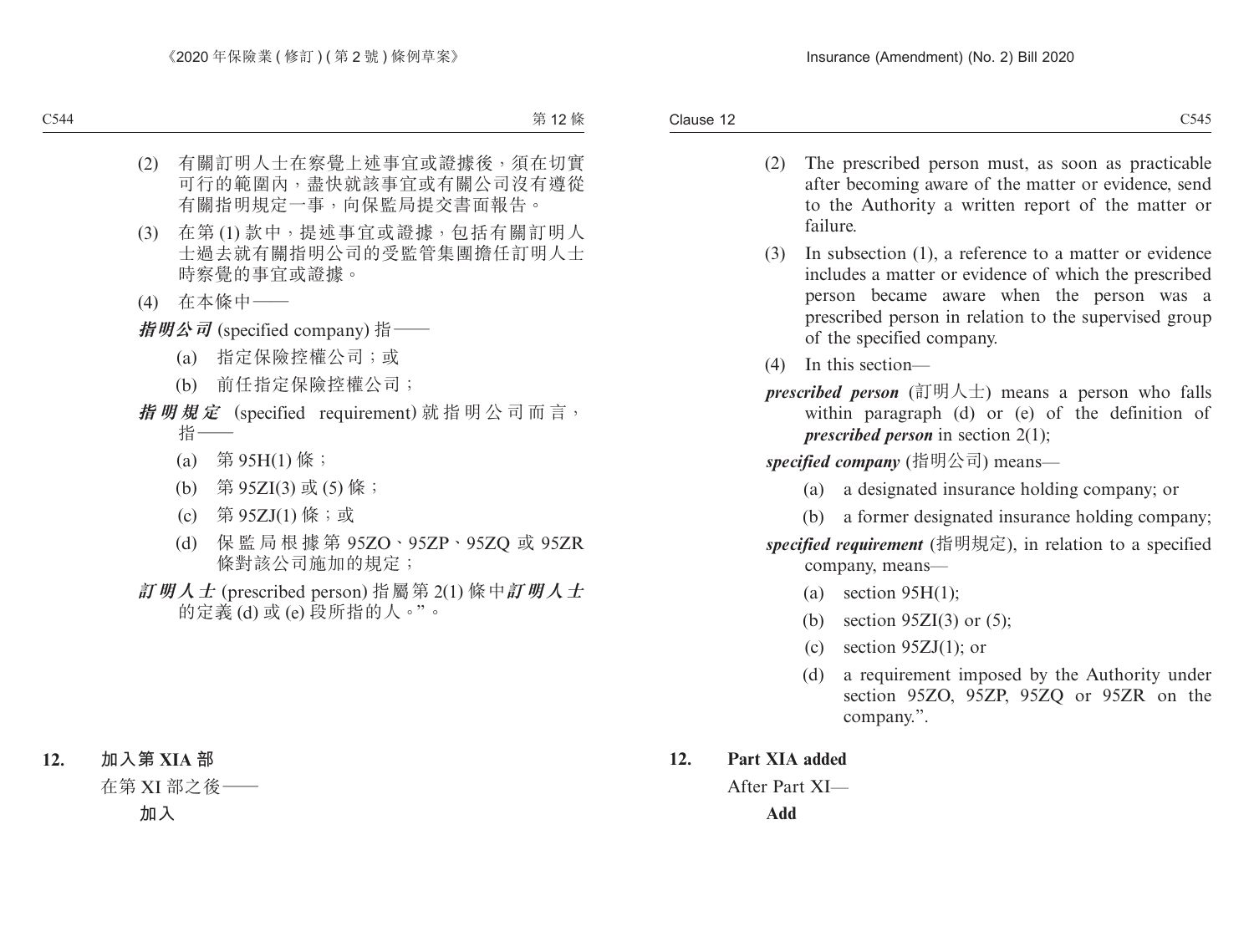# "**Part XIA**

# **Insurance Groups and Insurance Holding Companies**

## **Division 1—Preliminary**

#### **95A. Interpretation of Part XIA**

(1) In this Part—

*associate* (相聯者), in relation to a person—

- (a) means any of the following persons—
	- (i) the wife or husband, or a child or stepchild who is a minor, of the person;
	- (ii) a body corporate of which that person is a director;
	- (iii) a person who is an employee or partner of the person; and
- (b) if the person is a body corporate, includes—
	- (i) a director of the body corporate;
	- (ii) a subsidiary of the body corporate; and
	- (iii) a director or employee of such a subsidiary;
- *chief executive* (行政總裁), in relation to a designated insurance holding company, means a person (by whatever name called) who—
	- (a) is in direct employment of, or is acting for or by arrangement with, the company; and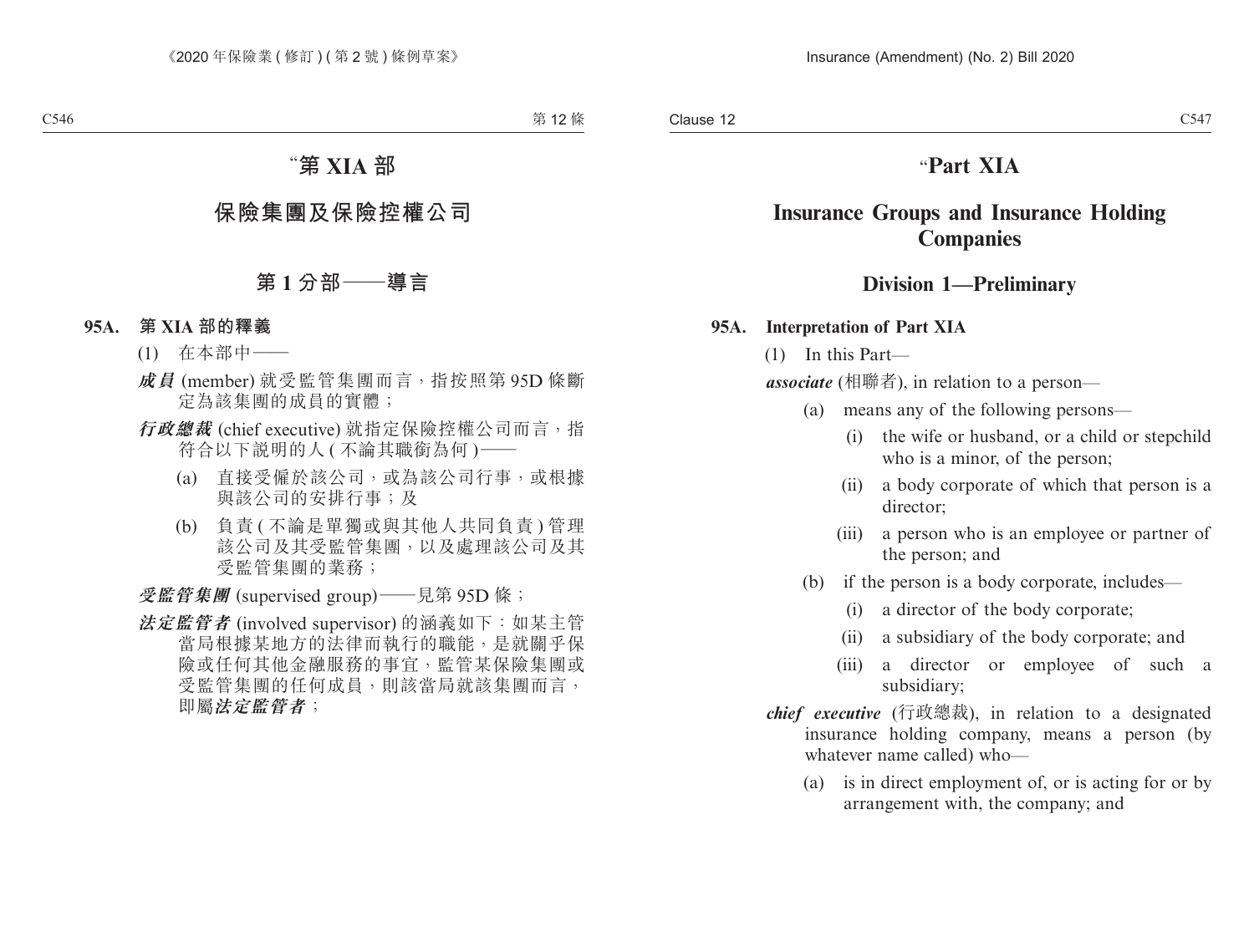- (b) is, whether alone or jointly with another person, responsible for the management, and the conduct of the business, of the company and its supervised group;
- *control function* (管控職能), in relation to the supervised group of a designated insurance holding company, means any of the following functions that is likely to enable the individual responsible for the performance of the function to exercise a significant influence on the business of the group—
	- (a) risk management function, which is a function to establish the strategies, policies and procedures to manage different types of key risks of the group;
	- (b) financial control function, which is a function to oversee all financial matters (including investments, accounting and financial reporting) of the group;
	- (c) compliance function, which is a function to establish and formulate the standards, policies and procedures to ensure the compliance with legal and regulatory requirements that are applicable to the group;
	- (d) internal audit function, which is a function to establish and implement an audit plan to examine and evaluate the adequacy and effectiveness of the controls to manage risks of the group;
	- (e) actuarial function, which is a function to evaluate and monitor—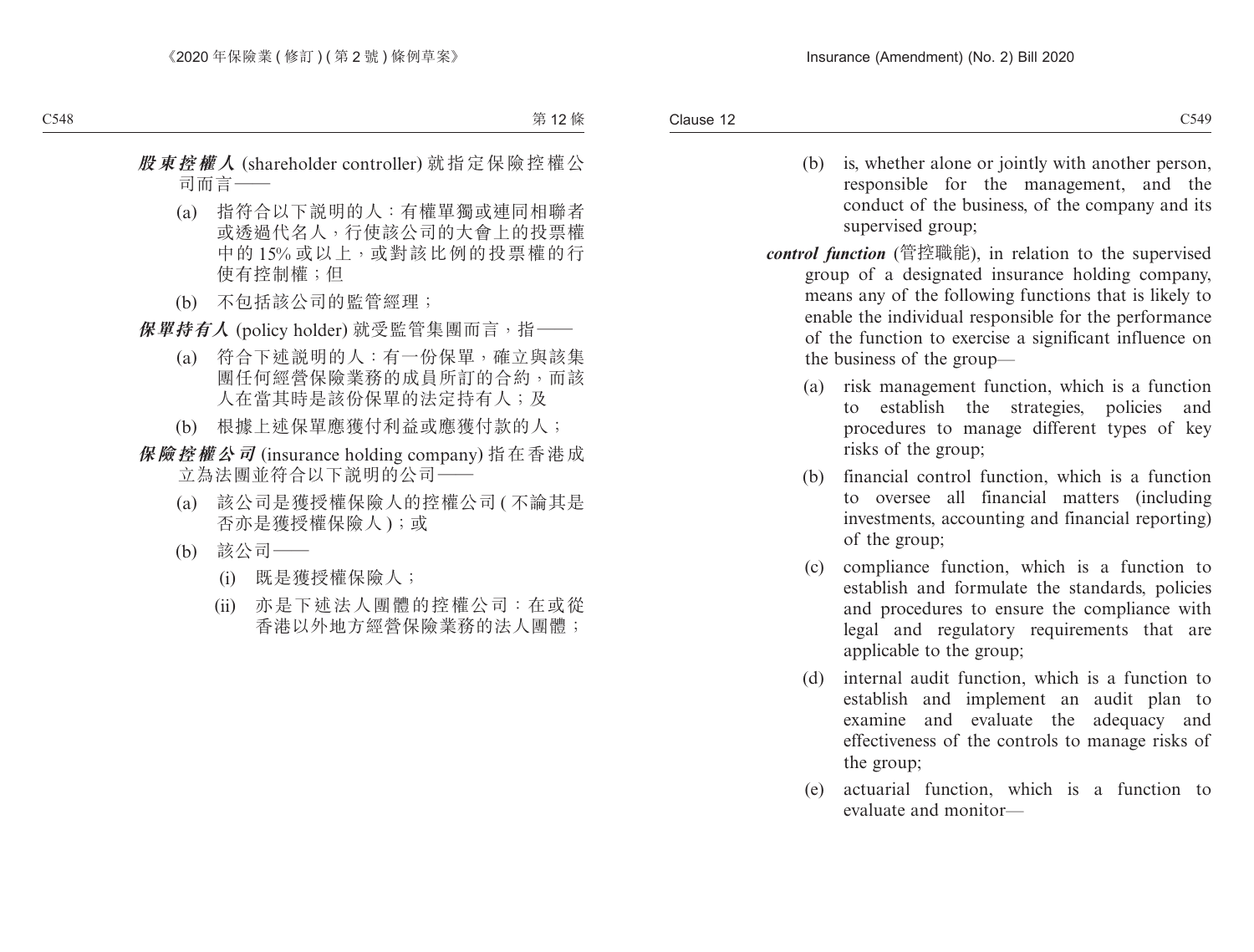- (i) the technical provisions, premium and pricing strategies of any member of the group that carries on insurance business (*insurer group member*);
- (ii) the reserving and investment policies and reinsurance arrangements of any insurer group member; and
- (iii) the policies and controls in respect of any insurer group member's vulnerability to fluctuations in risk exposures and distribution policies;
- (f) any other function specified in a notice under subsection (4);
- *date of designation* (指定當日), in relation to a designated insurance holding company, means the date on which the designation of the company takes effect under section  $95C(6)(a)$ ;
- *designated insurance holding company* (指定保險控權公司) means an insurance holding company that is the subject of a designation;
- *designation* (指定) means a designation made under section 95C(1):
- *director* (董事), in relation to a designated insurance holding company, includes a person in accordance with whose directions or instructions a director of the company is accustomed to act;
- *entity* (實體) means a body of persons (corporate or unincorporated) or a legal arrangement, and includes—
	- (a) a corporation;
	- (b) a partnership; and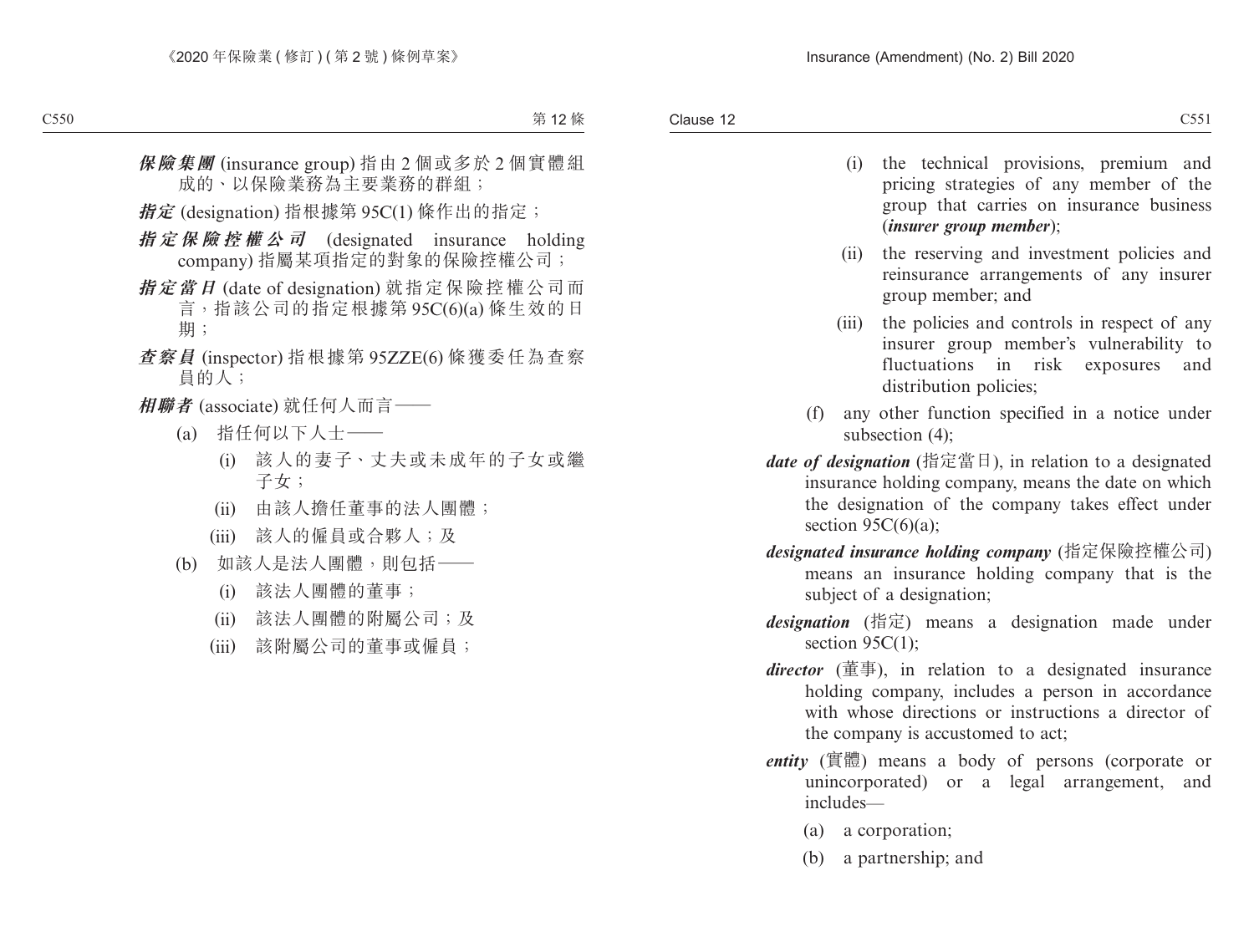(c) a trust;

- *group supervisor* (集團監管者), in relation to an insurance group, means the body responsible for promoting effective and co-ordinated supervision of the group in accordance with IAIS principles;
- *Hong Kong company* (香港公司) means a company as defined by section 2(1) of the Companies Ordinance (Cap. 622);
- *IAIS principles* (國際保險監管者協會原則) means principles adopted by the International Association of Insurance Supervisors;
- *inspector* (查察員) means a person appointed as an inspector under section 95ZZE(6);
- *insurance group* (保險集團) means any grouping of 2 or more entities the primary business of which is insurance business;
- *insurance holding company* (保險控權公司) means a company incorporated in Hong Kong—
	- (a) that is a holding company of an authorized insurer, whether or not it is also an authorized insurer; or
	- (b) that is both—
		- (i) an authorized insurer; and
		- (ii) a holding company of a body corporate that carries on insurance business in or from a place outside Hong Kong;
- *International Association of Insurance Supervisors* (國際保 險監管者協會) means the body, whose general secretariat is based in Basel, Switzerland, that sets international standards for insurance supervision and includes any successor body of that body;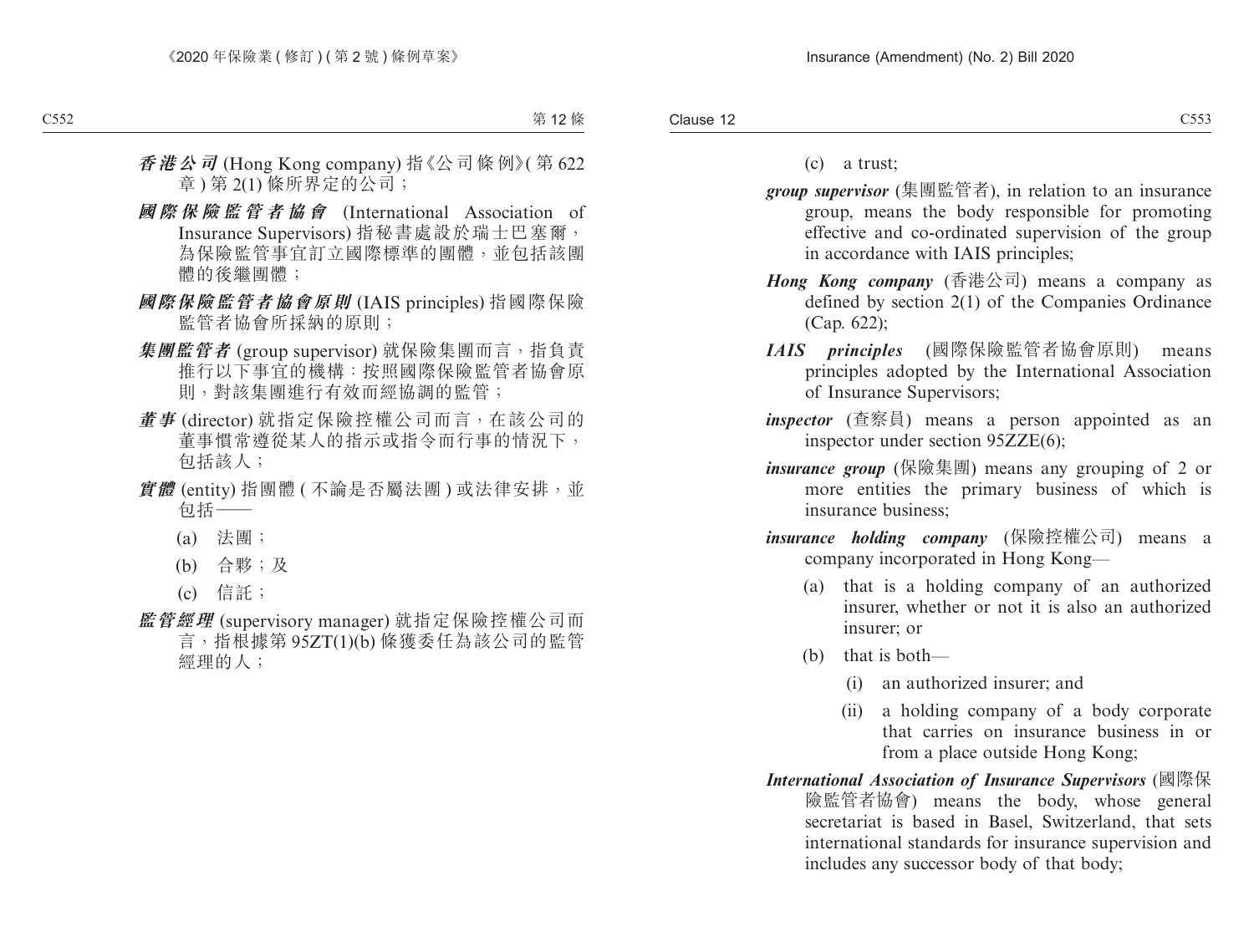- *investigator* (調查員) means a person directed or appointed under section 95ZZG(2) to investigate a matter;
- *involved supervisor* (法定監管者), in relation to an insurance group or a supervised group, means an authority that performs a function under the laws of any place to supervise a member of the group in relation to matters concerning insurance or any other financial service;
- *key person in control functions* (管控要員), in relation to a designated insurance holding company, means an individual who is responsible for the performance of one or more of the control functions for the company in respect of its supervised group;
- *member* (成員), in relation to a supervised group, means an entity that is a member of the group as determined in accordance with section 95D:
- *policy holder* (保單持有人), in relation to a supervised group, means—
	- (a) a person who for the time being is the legal holder of a policy for securing a contract with any member of the group that carries on insurance business; and
	- (b) a person to whom, under such a policy, a benefit is due or a payment is payable;
- *shareholder controller* (股東控權人), in relation to a designated insurance holding company—
	- (a) means a person, who alone or with an associate or through a nominee, is entitled to exercise, or control the exercise of, 15% or more of the voting power at any general meeting of the company; but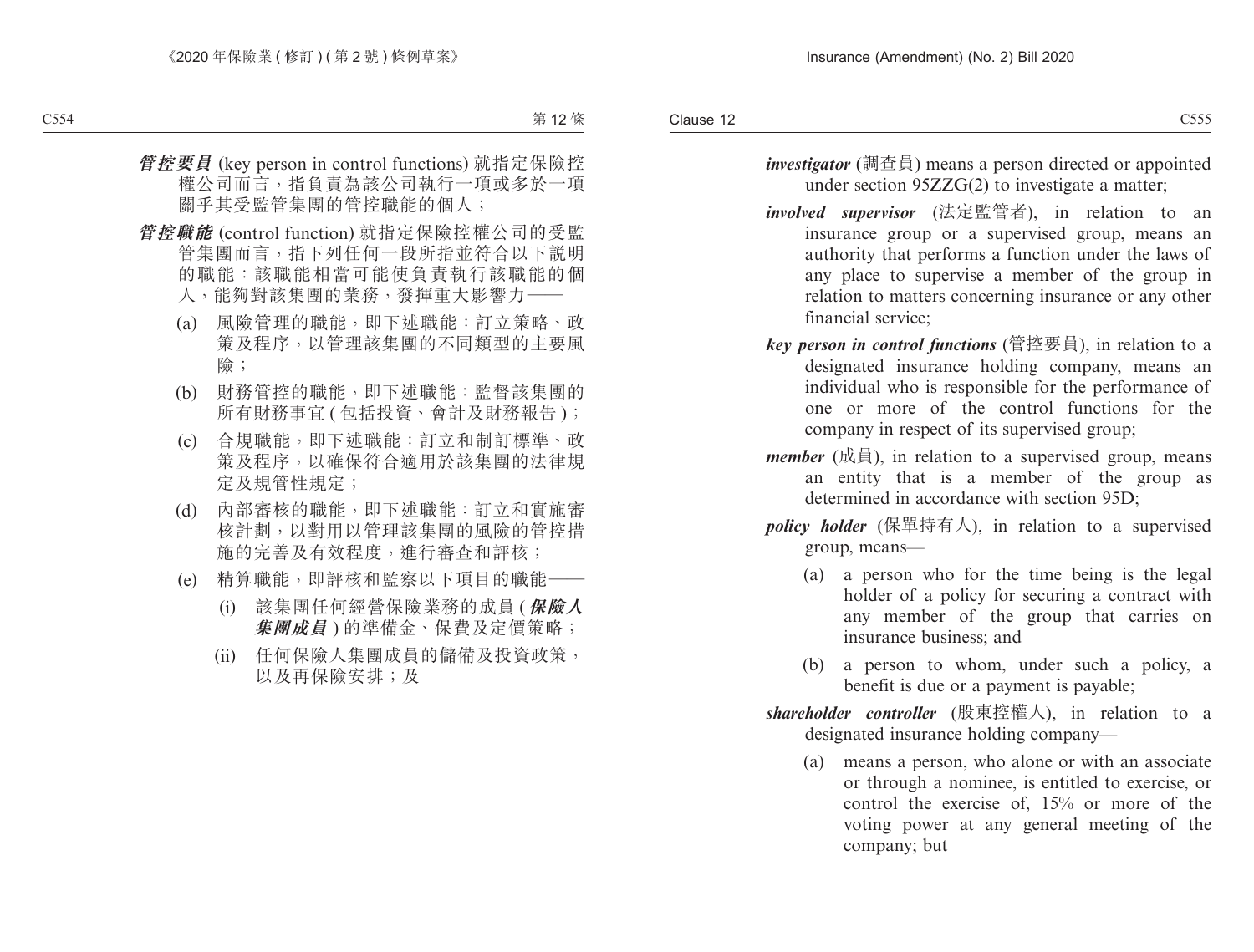(b) does not include a supervisory manager of the company;

*supervised group* (受監管集團)—see section 95D;

- *supervisory manager* (監管經理), in relation to a designated insurance holding company, means the person appointed under section 95ZT(1)(b) to be the supervisory manager of the company.
- (2) For the purposes of the definition of *insurance group*  in subsection (1), it does not matter—
	- (a) whether the grouping of the entities exists as a distinct legal person;
	- (b) whether the entities are incorporated, established or formed in or outside Hong Kong; and
	- (c) whether the insurance business is carried on, whether wholly or partly, in or from Hong Kong or a place outside Hong Kong.
- (3) For the purposes of the definition of *key person in control functions* in subsection (1), it does not matter whether the individual is solely responsible, or is jointly responsible with other key persons in control functions of the designated insurance holding company, for the performance of the relevant functions.
- (4) Subject to subsection (5), the Financial Secretary may, by notice published in the Gazette, specify a function to be a control function for the purposes of paragraph (f) of the definition of *control function* in subsection  $(1)$ .
- (5) The Financial Secretary must not specify a function under subsection (4) unless the Financial Secretary is satisfied that the function is likely to enable the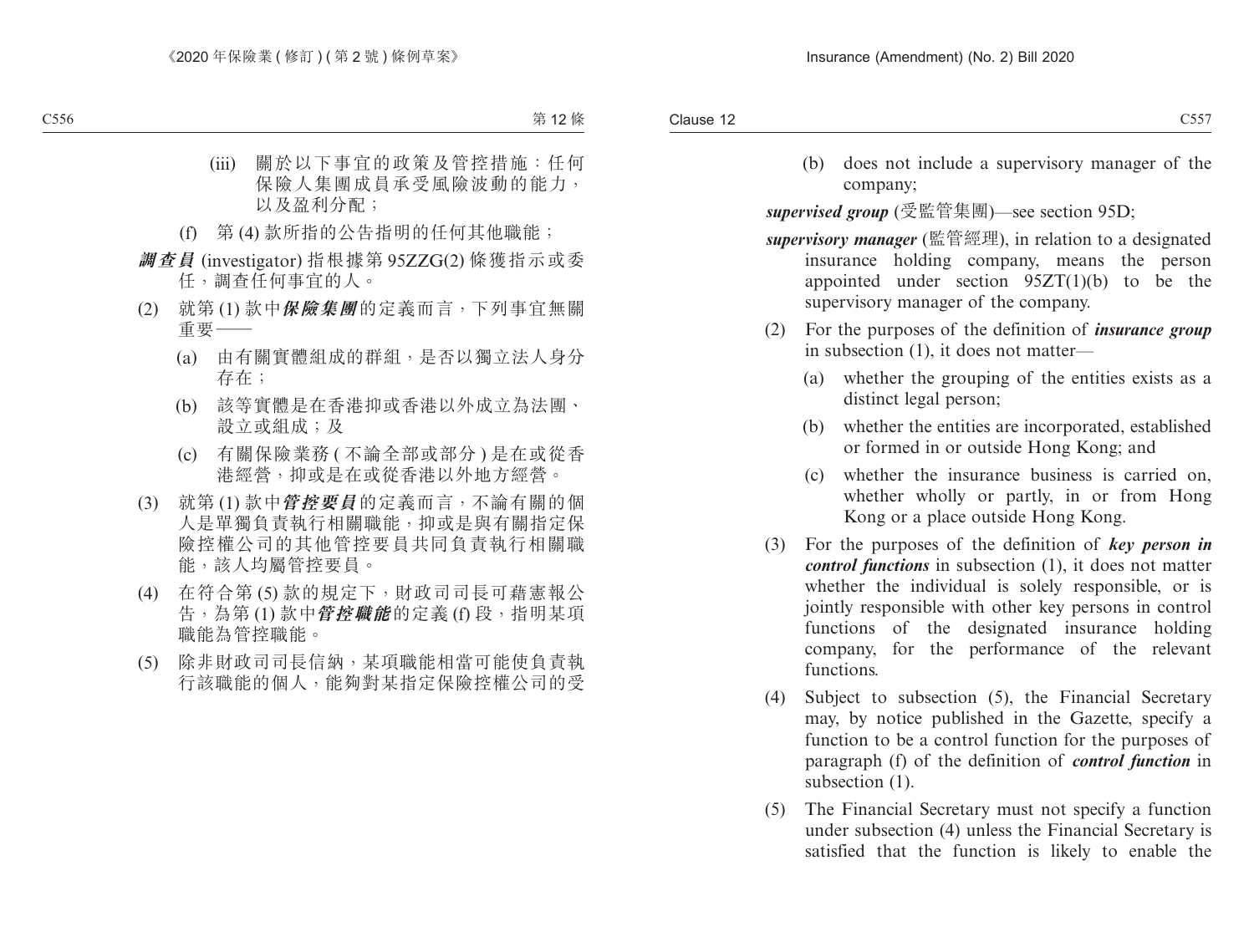Clause 12 Clause 12  $C559$ 

> individual responsible for the performance of the function to exercise a significant influence on the business of the supervised group of a designated insurance holding company.

- (6) In this Part—
	- (a) a reference to this Part includes any other provision of this Ordinance that is relevant for the purposes of this Part; and
	- (b) a reference to the public, or the public interest, is not limited to the public, or the public interest, of Hong Kong.
- (7) In relation to a designated insurance holding company—
	- (a) a reference in this Part to the carrying on of insurance business by a member of its supervised group includes the carrying on of such business by the member whether in or from Hong Kong or a place outside Hong Kong; and
	- (b) a reference in this Part to any matter in relation to its supervised group, or any member of the group, is not limited to such a matter insofar as Hong Kong is concerned.

#### **95B. Functions of Authority in relation to insurance groups**

- (1) For the purposes of this Part, the Authority has the following functions—
	- (a) to liaise and co-operate with any involved supervisor in any place outside Hong Kong in the determination of the group supervisors of insurance groups; and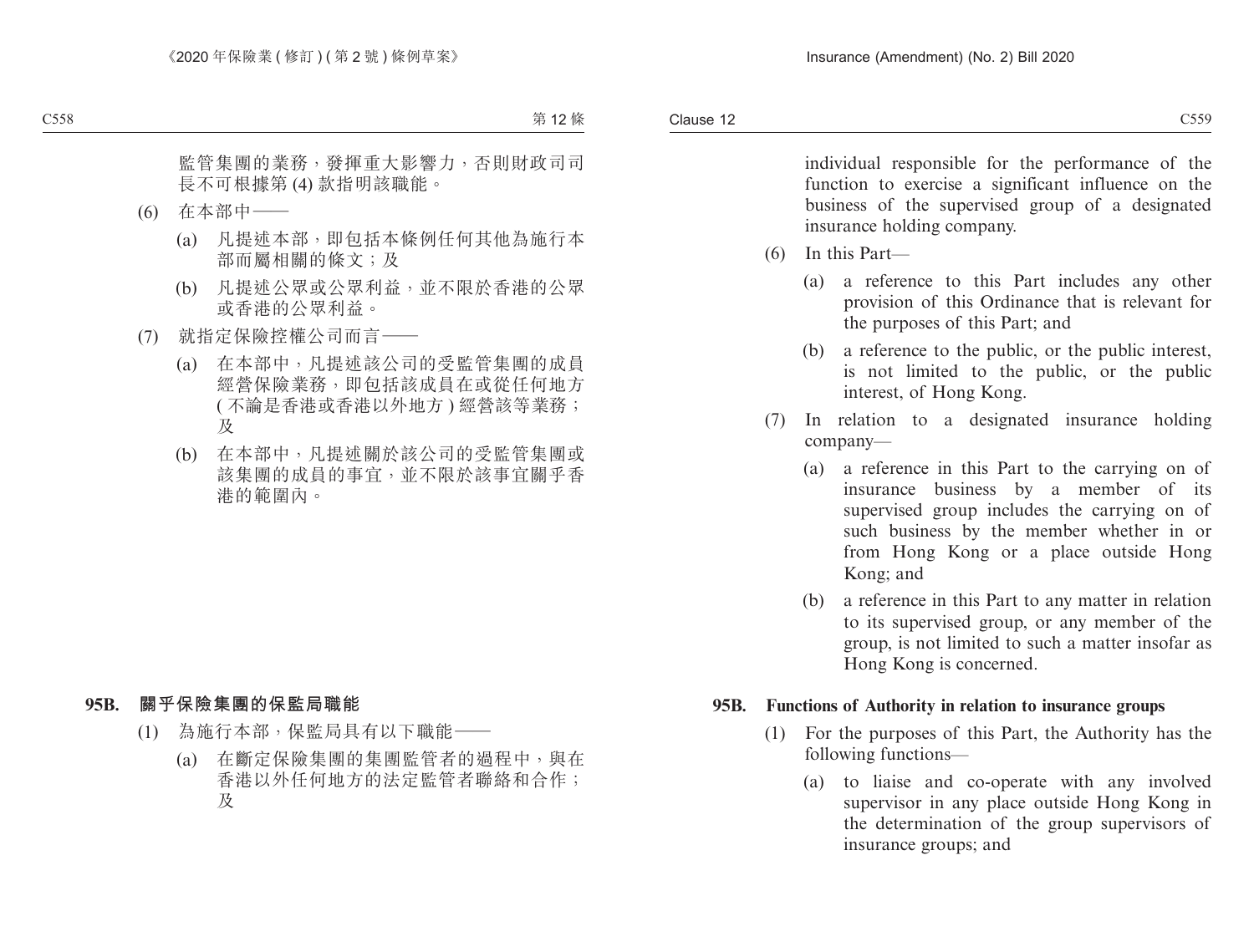- (b) to regulate and supervise insurance groups of which the Authority is appointed as the group supervisor.
- (2) Without limiting subsection (1)(b), for an insurance group to be regulated and supervised under that subsection, the Authority is to—
	- (a) lead and plan, and co-ordinate with other involved supervisors, the supervisory activities and measures in respect of the group;
	- (b) gather, and disseminate among other involved supervisors, information related to the supervision of the group;
	- (c) supervise the recovery and resolution planning of the group;
	- (d) establish arrangements with other involved supervisors for effective co-ordination and co-operation in emergency situations concerning the group;
	- (e) assess the financial situation, and the soundness of the business practices, of the group; and
	- (f) consider the appropriate measures to be taken by the Authority in relation to the group, including—
		- (i) designating an insurance holding company within the group to be regulated under this Part; and
		- (ii) supervising the designated insurance holding company's compliance with this Part.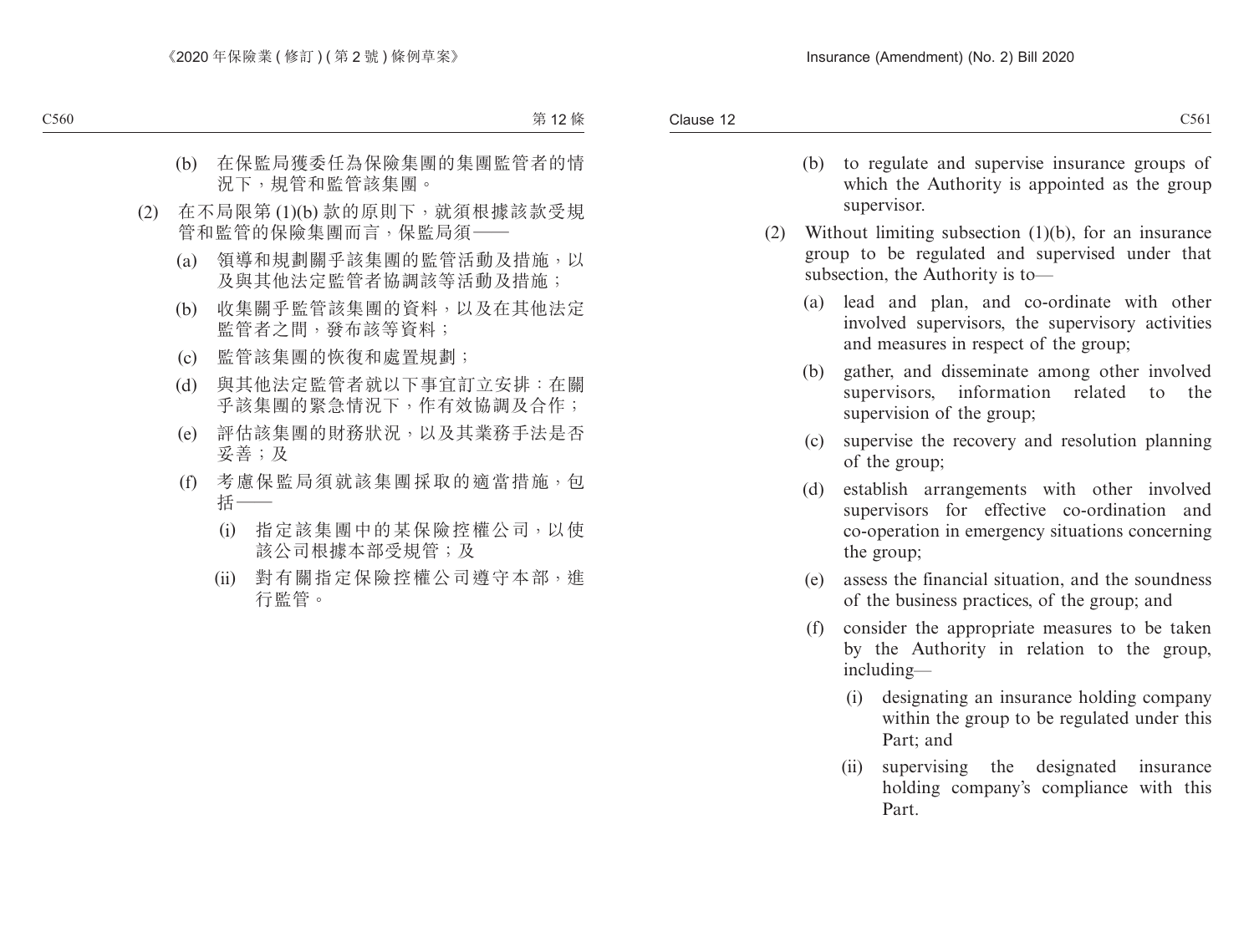# **Division 2—Designation of Insurance Holding Company**

#### **95C. Designation by Authority**

- (1) The Authority may, by notice published in the Gazette, designate an insurance holding company within an insurance group as a designated insurance holding company if—
	- (a) the Authority is, in accordance with IAIS principles, appointed as the group supervisor of the group; and
	- (b) the Authority considers it appropriate for the company to be so designated.
- (2) In determining whether it is appropriate for an insurance holding company within an insurance group to be designated, the Authority may, among other matters, take into account any of the following matters—
	- (a) the number of jurisdictions outside Hong Kong in or from which the insurance business of the group is carried on;
	- (b) the size of the insurance and other businesses of the group;
	- (c) any criteria promulgated by an international standards setting body (including the International Association of Insurance Supervisors) that the Authority considers relevant.
- (3) Before designating an insurance holding company, the Authority must serve on the company a preliminary written notice stating—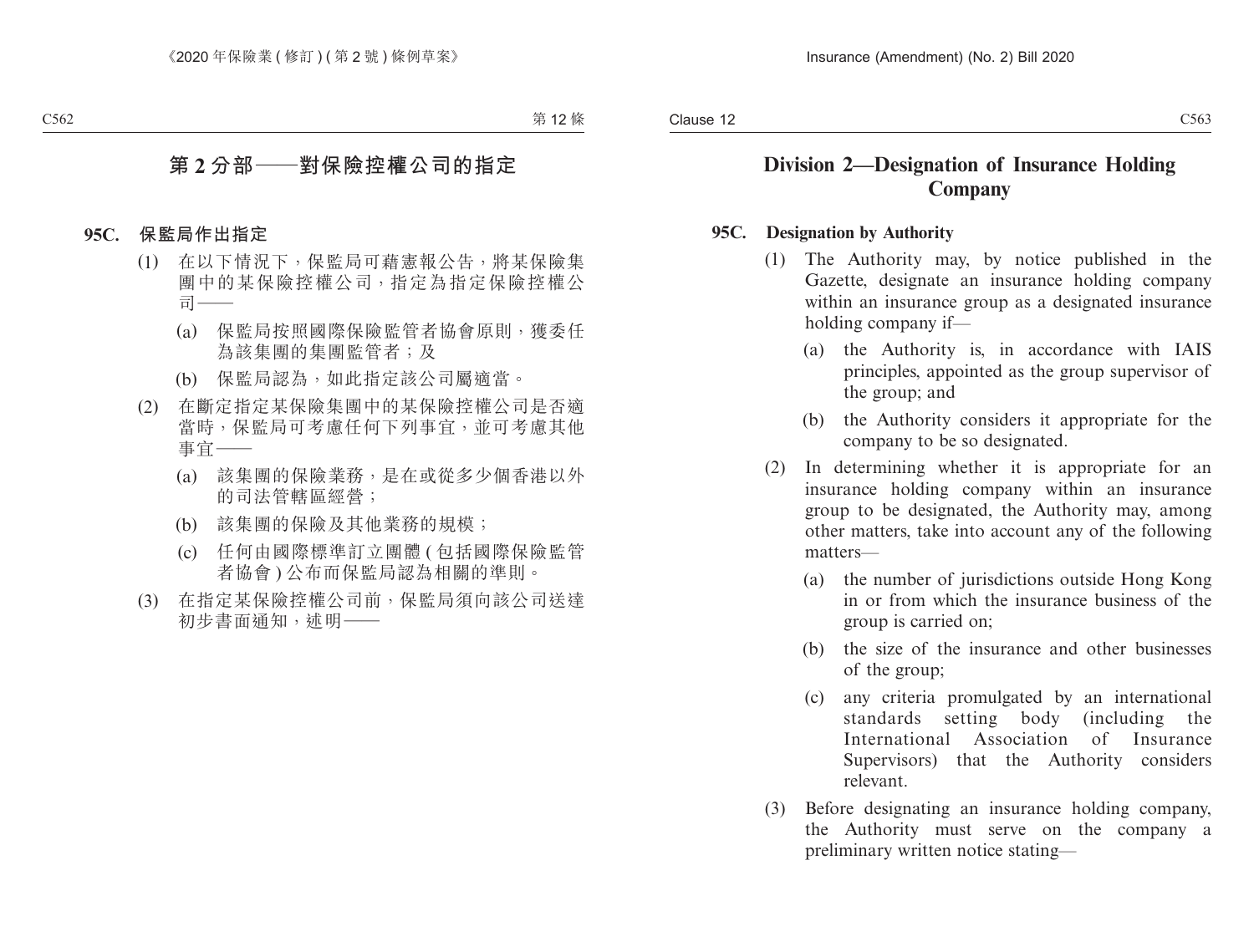- (a) that the Authority is considering designating the company;
- (b) the reasons why the Authority is considering doing so; and
- (c) that the company may, within the period specified in the preliminary notice—
	- (i) make written representations to the Authority; and
	- (ii) if the company so requests, make oral representations to a person appointed for that purpose by the Authority.
- (4) If representations are made under subsection (3), the Authority must take them into account before making the designation.
- (5) If the Authority decides to designate an insurance holding company, the Authority must inform the company of the decision by a written notice.
- (6) A designation—
	- (a) takes effect on the date specified in the notice under subsection (1); and
	- (b) has effect until it is withdrawn under section 95E(1) or (3).
- (7) A notice under subsection (1) is not subsidiary legislation.

#### **95D. Supervised group of designated insurance holding company**

- (1) Subject to subsection (2), the supervised group of a designated insurance holding company consists of the following entities (*default members*)—
	- (a) the company;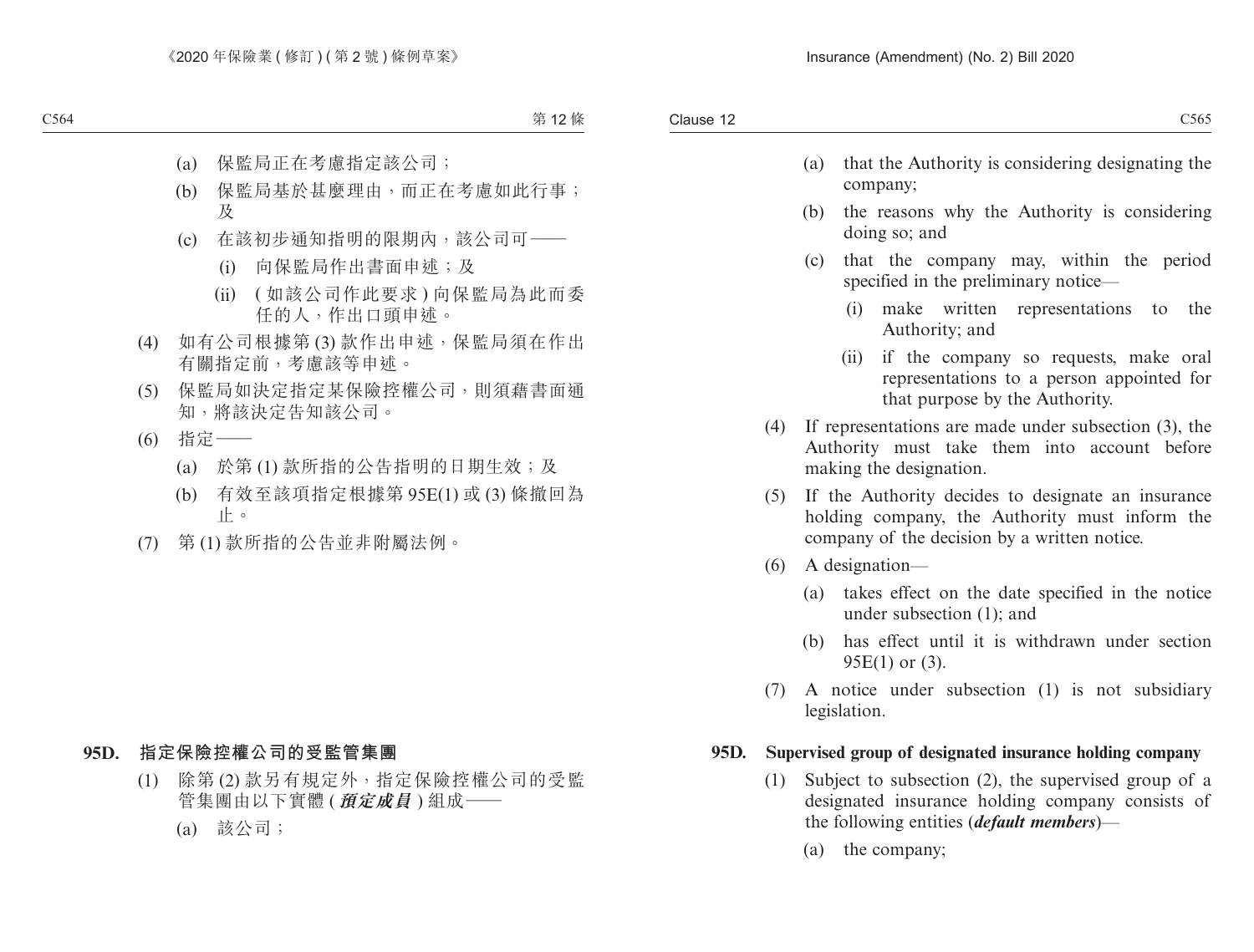- (b) all subsidiaries of the company; and
- (c) any other entities that are, according to the accounting standards applicable to the preparation of the specified financial statements, treated as members of the insurance group to which the company belongs.
- (2) The supervised group of a designated insurance holding company—
	- (a) includes any entity included as a member of the group under subsection (3); and
	- (b) excludes any entity excluded from being a member of the group under subsection (4).
- (3) The Authority may include an entity as a member of the supervised group of a designated insurance holding company if the Authority considers that the entity is closely linked to a default member of the group through any financial, contractual or operational relationship.
- (4) The Authority may exclude an entity from being a member of the supervised group of a designated insurance holding company if—
	- (a) for an entity that is a default member of the group—the Authority considers that the entity should not be treated as a member of the group; or
	- (b) for an entity that has been included as a member of the group under subsection (3)—the Authority considers that the entity is no longer closely linked to a default member as described in that subsection.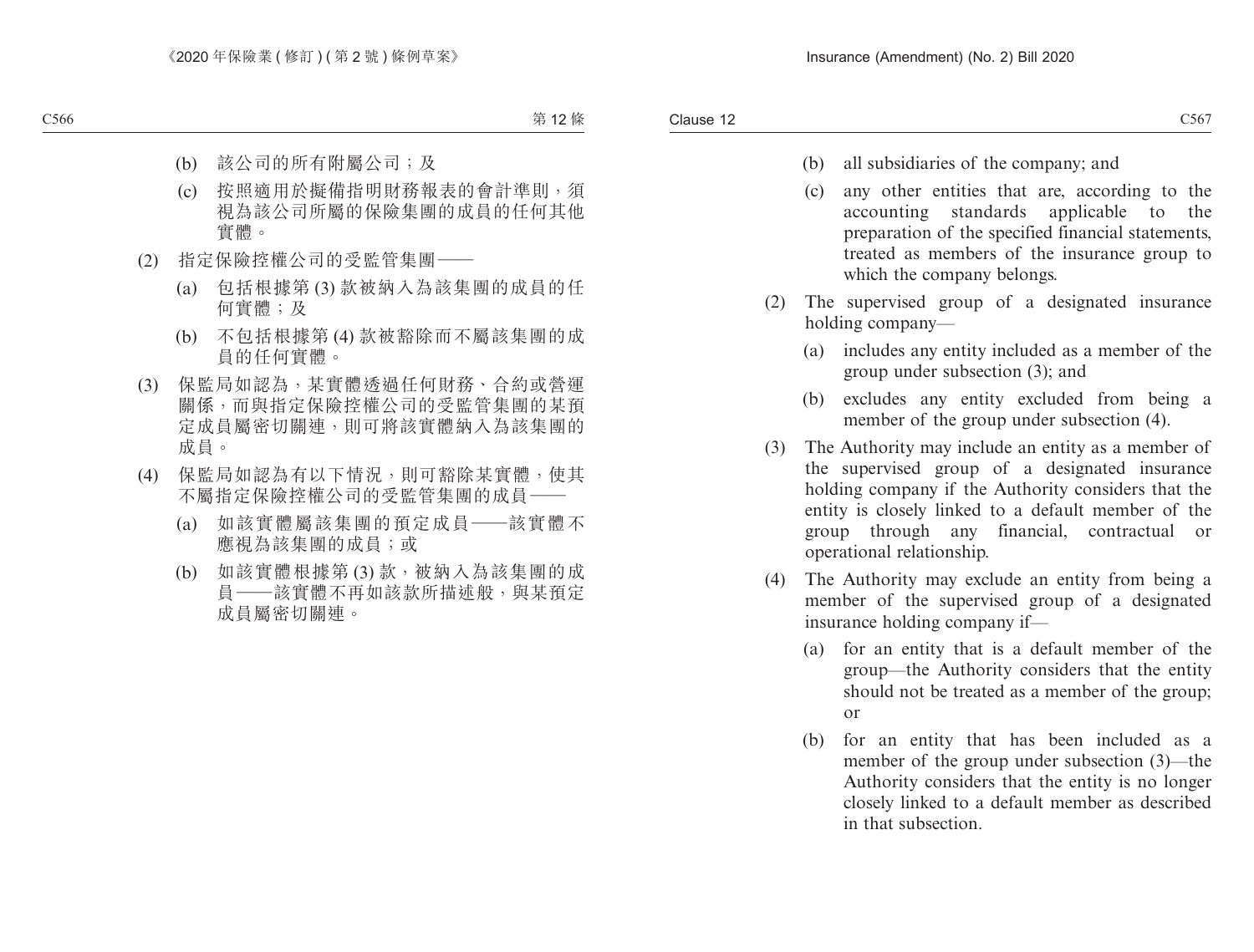- (5) For the purposes of subsections  $(1)$ ,  $(2)$ ,  $(3)$  and  $(4)$ , it does not matter whether the subsidiary or entity is incorporated, established or formed in or outside Hong Kong.
- (6) Before deciding to include an entity under subsection (3), or to exclude an entity under subsection (4), in relation to the supervised group of a designated insurance holding company, the Authority must serve on the company a preliminary written notice stating—
	- (a) that the Authority is considering including the entity as a member, or excluding the entity from being a member, of the group;
	- (b) the reasons why the Authority is considering doing so; and
	- (c) that the company may, within the period specified in the preliminary notice—
		- (i) make written representations to the Authority; and
		- (ii) if the company so requests, make oral representations to a person appointed for that purpose by the Authority.
- (7) If representations are made under subsection (6), the Authority must take them into account before making the inclusion or exclusion.
- (8) If the Authority decides to include an entity under subsection (3), or to exclude an entity under subsection (4), in relation to a designated insurance holding company, the Authority must inform the company of the decision and, for a decision to include, the reasons, by a written notice.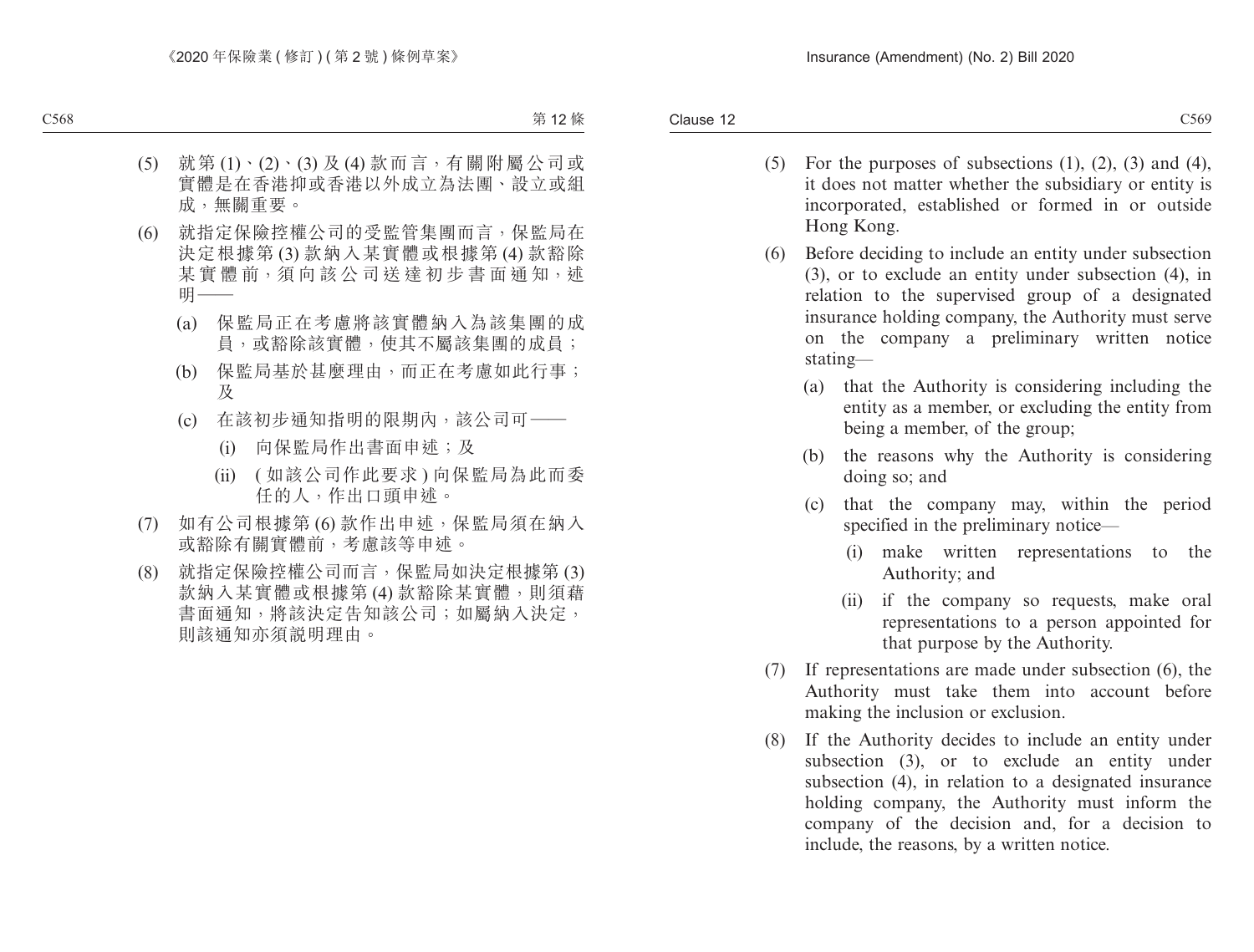- (9) An inclusion under subsection (3), or an exclusion under subsection (4), takes effect on the date specified in the notice under subsection (8).
- (10) In this section
	- *accounting standards* (會計準則), in relation to the specified financial statements of a reference company, means—
		- (a) if the company is a Hong Kong company—the accounting standards generally accepted in Hong Kong; or
		- (b) in any other case—any accounting standards that the Authority considers to be comparable to the accounting standards mentioned in paragraph (a);
	- *reference company* (參照公司), in relation to a designated insurance holding company, means the company that satisfies the following conditions—
		- (a) it is either—
			- (i) the designated insurance holding company; or
			- (ii) a holding company of the designated insurance holding company; and
		- (b) it is, in the opinion of the Authority, the most appropriate company to make reference to for ascertaining information that gives a true and fair view of the structure and composition of the insurance group to which the designated insurance holding company belongs for the purposes of this Part;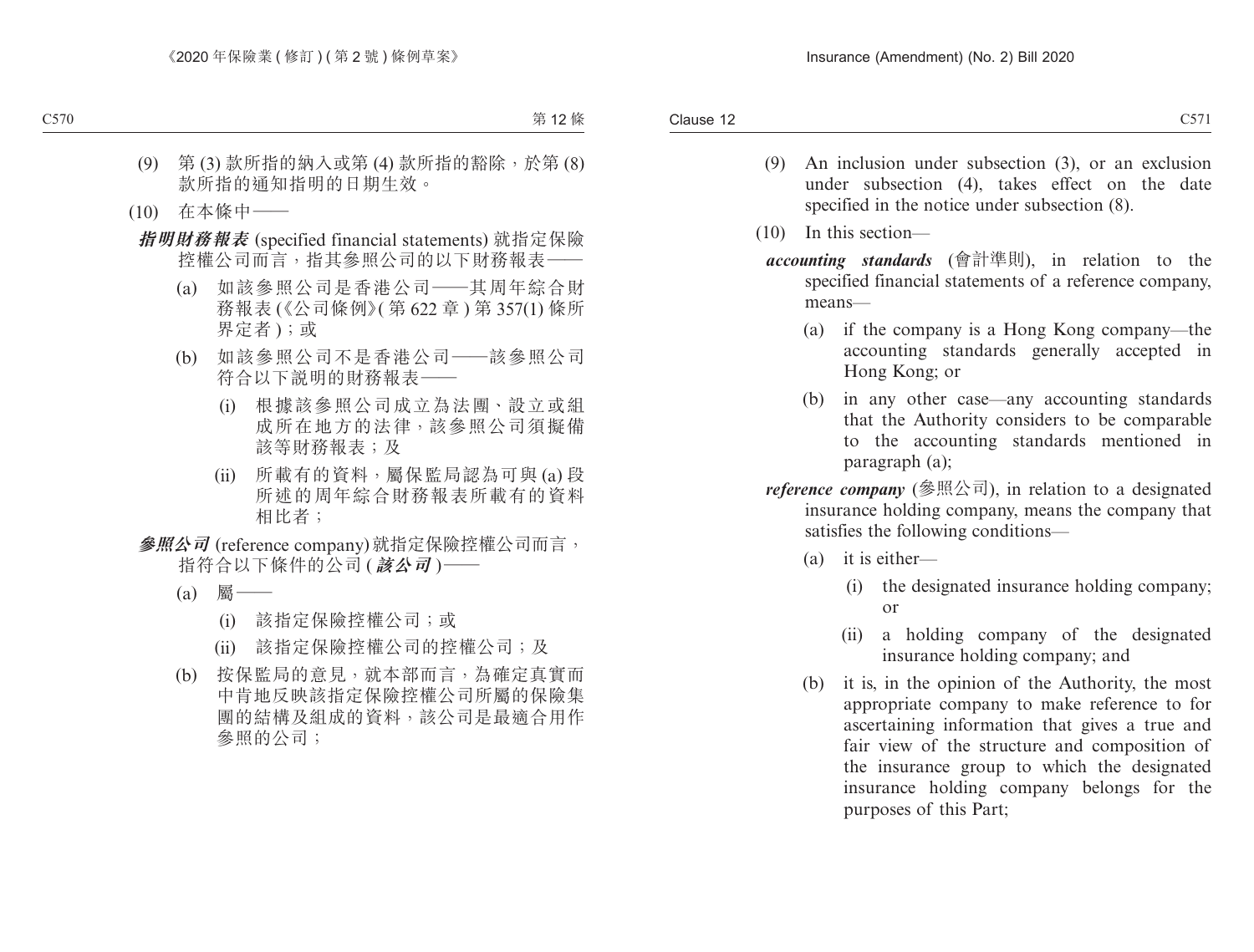- *specified financial statements* (指明財務報表), in relation to a designated insurance holding company, means the following financial statements of its reference company—
	- (a) if the reference company is a Hong Kong company—its annual consolidated financial statements as defined by section 357(1) of the Companies Ordinance (Cap. 622); or
	- (b) in any other case—the financial statements of the reference company that—
		- (i) the reference company is required under the laws of its place of incorporation, establishment or formation to prepare; and
		- (ii) contain information that the Authority considers to be comparable to the information contained in the annual consolidated financial statements mentioned in paragraph (a).

#### **95E. Withdrawal of designation**

- (1) The Authority may, by notice published in the Gazette, withdraw the designation of a designated insurance holding company if the Authority considers it is no longer appropriate for the company to be designated.
- (2) In determining whether it is no longer appropriate for a designated insurance holding company to be designated, the Authority may, among other matters, take into account any of the matters specified in section  $95C(2)$ .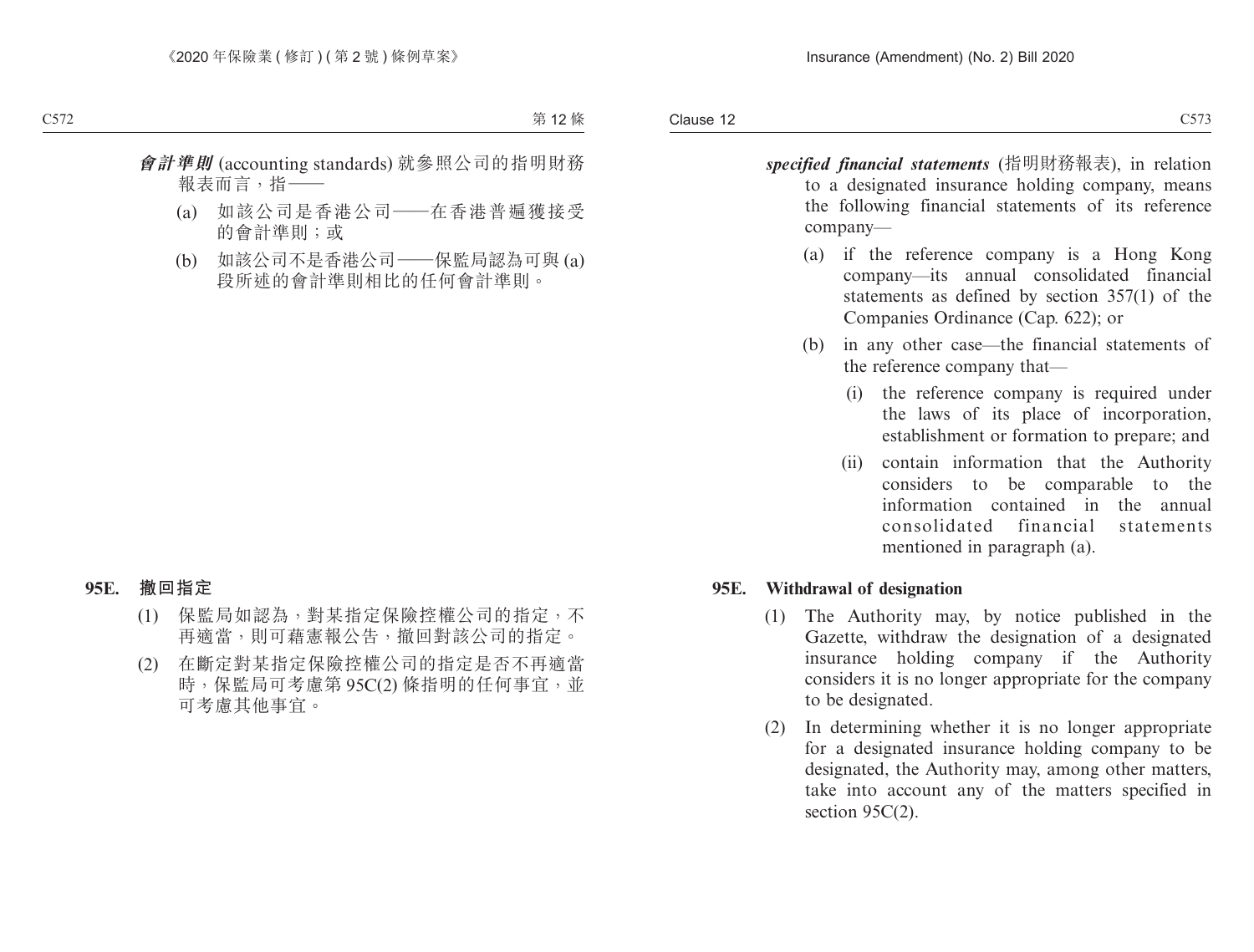- (3) The Authority must, by notice published in the Gazette, withdraw the designation of a designated insurance holding company if the appointment of the Authority as the group supervisor of the insurance group to which the company belongs (as mentioned in section  $95C(1)(a)$  is no longer in effect.
- (4) If the Authority decides to withdraw the designation of a designated insurance holding company under subsection (1) or (3), the Authority must inform the company of the decision by a written notice.
- (5) A withdrawal under subsection (1) or (3) takes effect on the date specified in the notice under that subsection.
- (6) A notice under subsection (1) or (3) is not subsidiary legislation.

# **Division 3—General Duties of Designated Insurance Holding Company**

#### **95F. Payment of prescribed fees**

- (1) A designated insurance holding company must pay to the Authority each of the following prescribed fees no later than the payment due date prescribed for the fee—
	- (a) a designation fee payable on designation;
	- (b) fees payable at prescribed intervals.
- (2) A designated insurance holding company must, within the period specified in a written notice served by the Authority on the company, deposit with the Authority a written return in the specified form for enabling the Authority to ascertain the amount of a fee payable under subsection (1) by the company.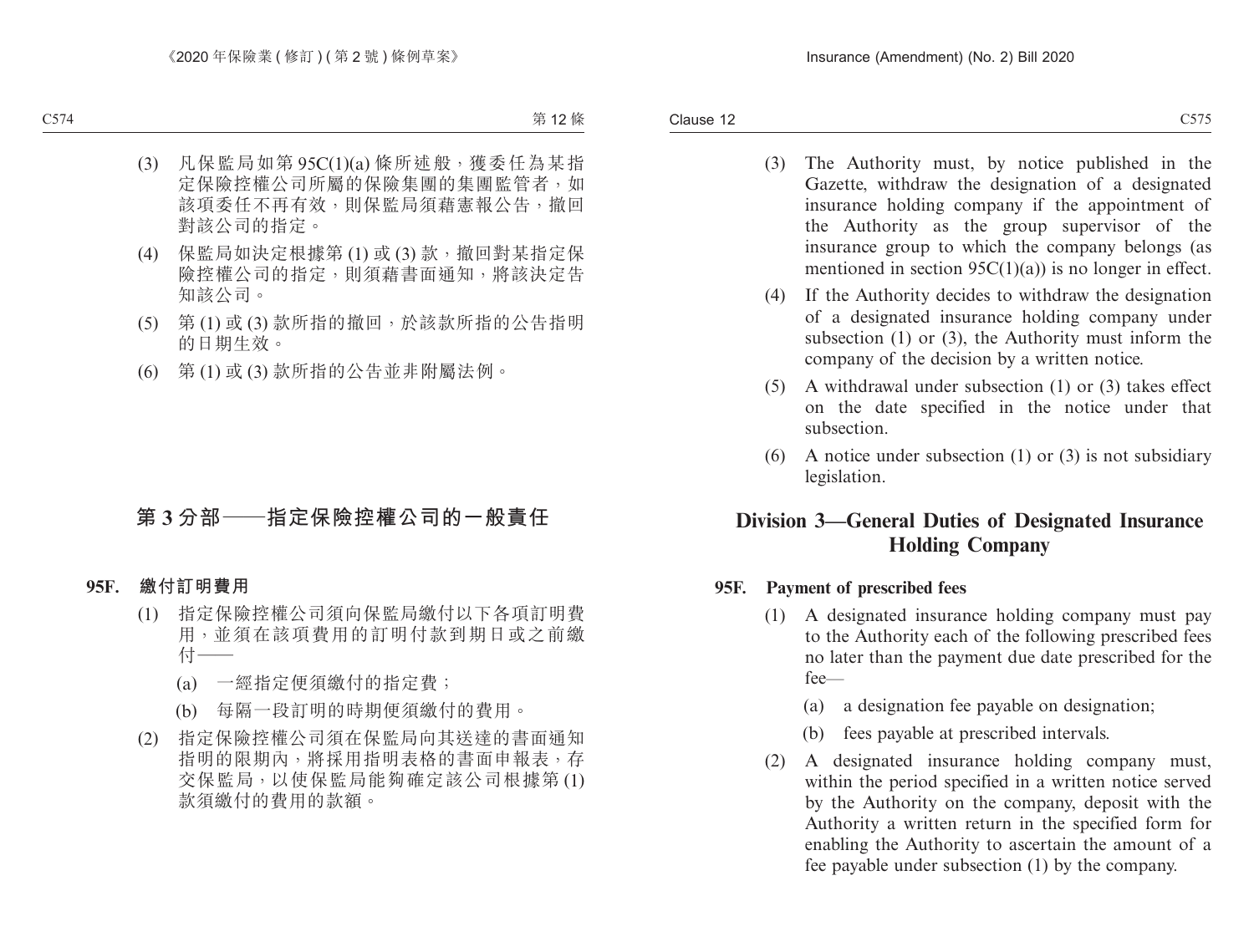- (3) A designated insurance holding company that contravenes subsection (2) commits an offence and is liable on conviction—
	- (a) to a fine at level 4; and
	- (b) in the case of a continuing offence—to a further fine of \$1,000 for every day during which the offence continues.
- (4) In this section—
- *prescribed* (訂明) means prescribed by a regulation made under section 128.

#### **95G. Waiver or reduction of prescribed fees**

- (1) The Authority may, by a written notice served on a designated insurance holding company, waive or reduce a fee that is or will be payable under section  $95F(1)(b)$  by the company if it appears to the Authority that—
	- (a) the designation of the company is likely to be withdrawn under section 95E(1) or (3); and
	- (b) the withdrawal is likely to take effect after the fee becomes payable, and before the next fee becomes payable under section 95F(1)(b), by the company.
- (2) If it no longer appears to the Authority that a withdrawal is likely to be made and take effect as mentioned in subsection (1), the Authority may, by a written notice served on the designated insurance holding company—
	- (a) revoke a waiver or reduction under subsection (1) that applies to a fee payable by the company; and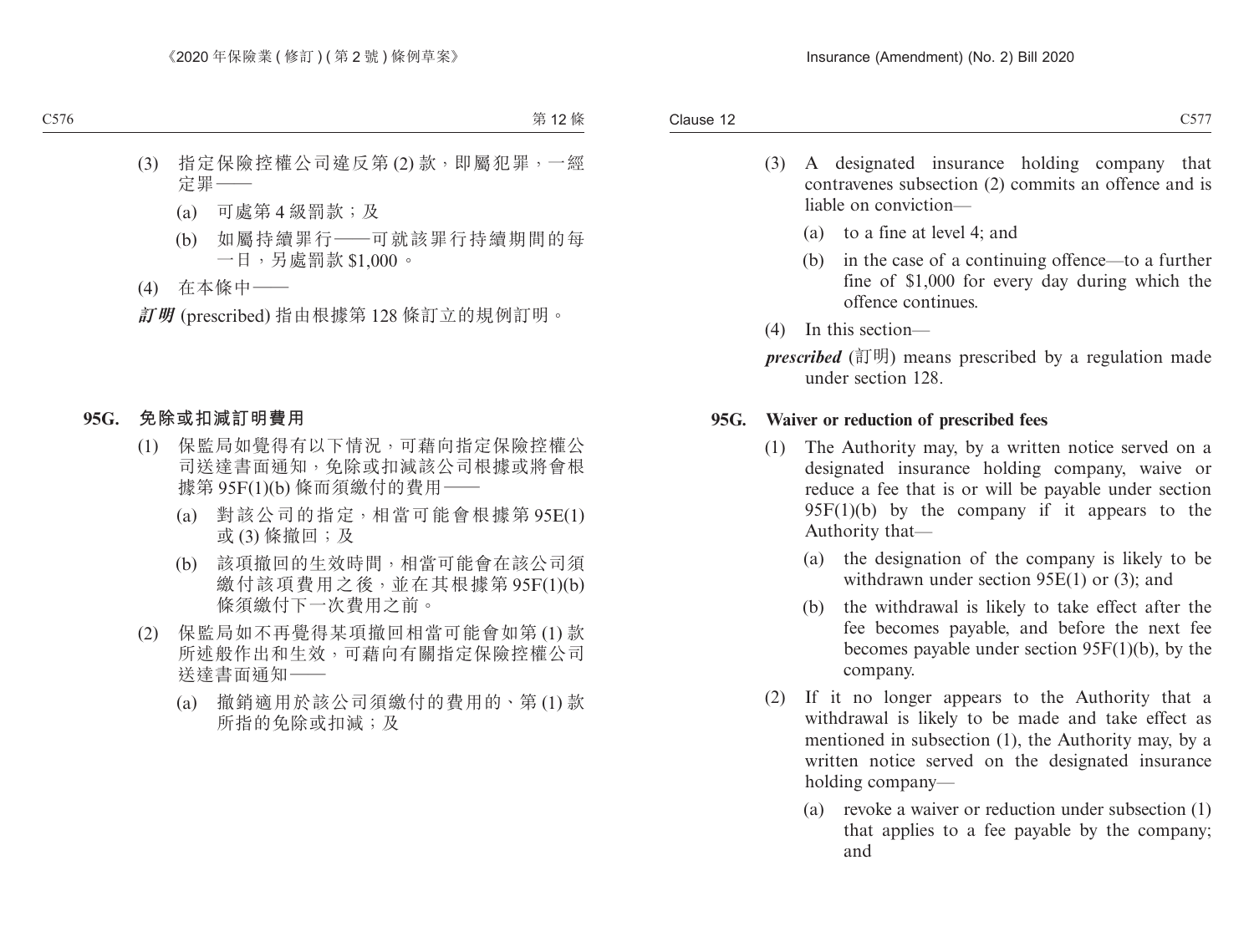(b) if the Authority considers it appropriate specify a date by which the fee must be paid by the company in place of the payment due date prescribed for the fee.

#### **95H. Maintaining arrangements with holding company**

- (1) A designated insurance holding company that has a holding company must maintain with its holding company any arrangements specified by the Authority under subsection (2).
- (2) The Authority may specify the arrangements that a designated insurance holding company must maintain with any of its holding companies for ensuring that the designated insurance holding company is able to, through procuring the taking of any necessary steps by its holding company, comply with—
	- (a) this Part;
	- (b) a notice or requirement given or imposed under this Part; or
	- (c) a condition imposed under this Part.
- (3) The Authority may—
	- (a) amend an arrangement specified under subsection (2); or
	- (b) revoke a specification made under subsection (2).
- (4) The power under subsection (2) or (3) is only exercisable by a written notice served on the designated insurance holding company.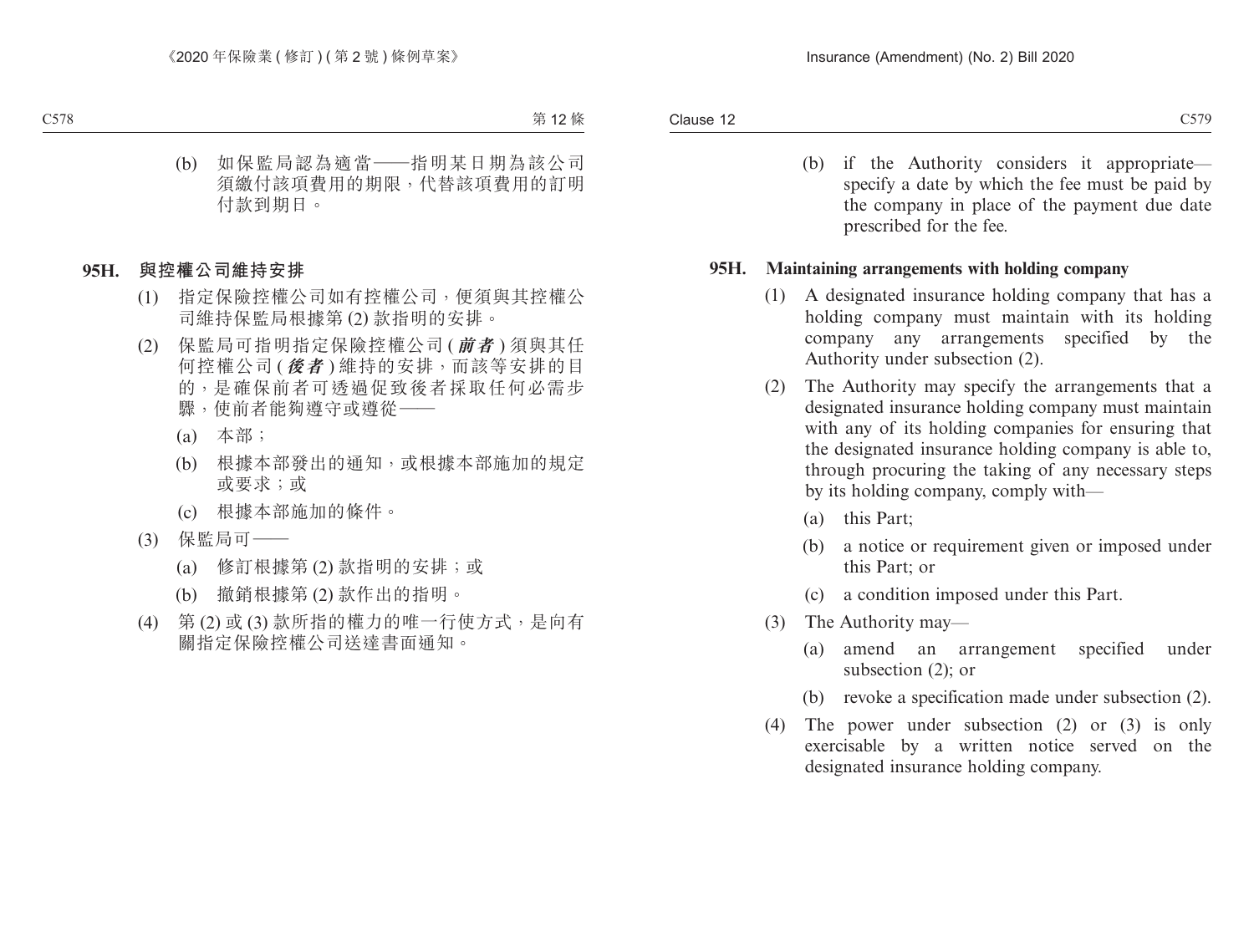- (5) Before specifying or amending an arrangement under subsection  $(2)$  or  $(3)(a)$ , the Authority must give the designated insurance holding company an opportunity to make written or oral representations as to why the arrangement should not be specified or amended.
- (6) If representations are made under subsection (5), the Authority must take them into account before specifying or amending the arrangement.
- (7) If an arrangement is specified or amended under subsection  $(2)$  or  $(3)(a)$ , the notice under subsection (4) must include a statement of the reasons for specifying or amending the arrangement.
- (8) A specification, amendment or revocation made under subsection (2) or (3) takes effect at the later of the following—
	- (a) the time when the notice under subsection (4) is served on the designated insurance holding company;
	- (b) the time specified in the notice.

# **Division 4—Shareholder Controller of Designated Insurance Holding Company**

# **95I. Prohibition against becoming shareholder controller without approval**

(1) A person must not become a shareholder controller of a designated insurance holding company unless the person is approved under section 95M to be a shareholder controller of the company.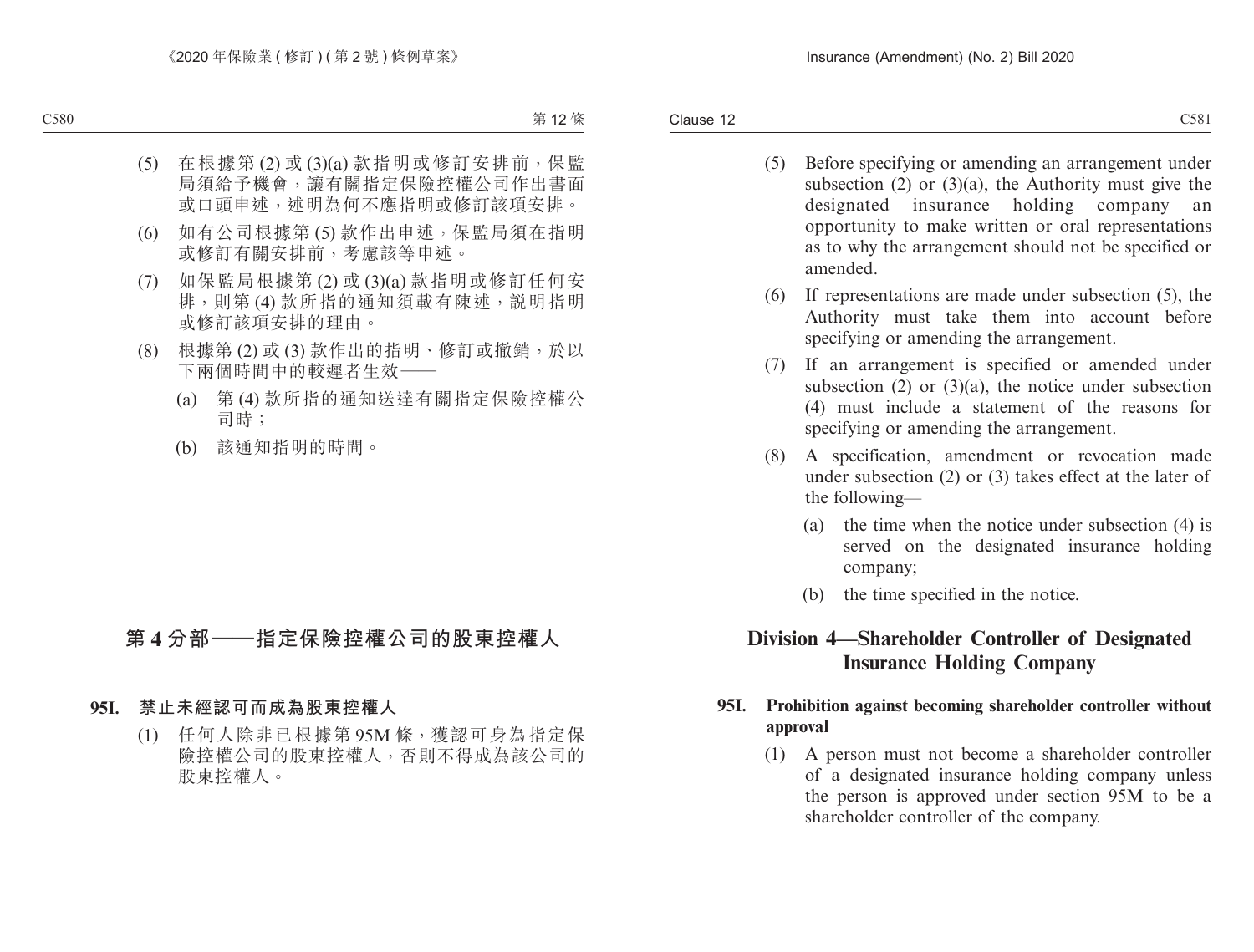- (2) A person who intends to become a shareholder controller of a designated insurance holding company may apply in accordance with subsection (3) for an approval under section 95M for the person to be a shareholder controller of the company.
- (3) An application under subsection (2) must—
	- (a) be made in writing;
	- (b) be in the specified form;
	- (c) be served on the Authority; and
	- (d) contain—
		- (i) the particulars of the designated insurance holding company to which the application relates;
		- (ii) the particulars of the person who seeks to be approved to be a shareholder controller of the company (*applicant*); and
		- (iii) any other information specified in the specified form.
- (4) The applicant must—
	- (a) pay a prescribed fee for the application; and
	- (b) provide to the Authority any information that the Authority reasonably requires to enable it to consider the application.
- (5) A person who contravenes subsection (1) commits an offence and is liable—
	- (a) on conviction on indictment—to a fine of \$200,000 and to imprisonment for 2 years; or
	- (b) on summary conviction—to a fine at level 5 and to imprisonment for 6 months.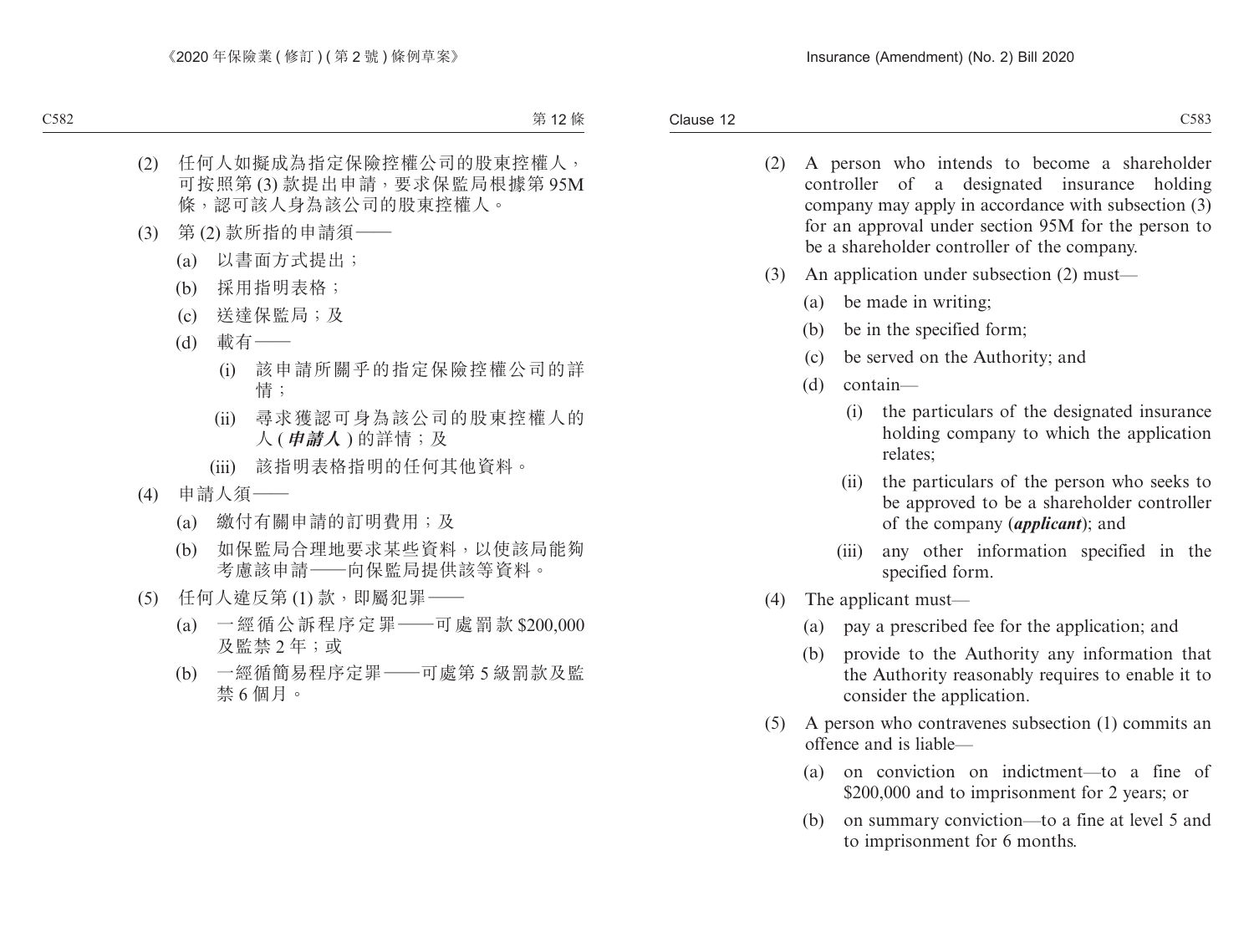(6) It is a defence for a person charged with an offence under subsection (5) to prove that the person did not know that the acts or circumstances as a result of which the person became a shareholder controller of the designated insurance holding company were such as to have that effect.

### **95J. Person becoming shareholder controller with approval**

- (1) This section applies if a person becomes a shareholder controller of a designated insurance holding company with an approval under section 95M.
- (2) The person must, within 14 days after becoming a shareholder controller of the designated insurance holding company, notify the Authority of that fact in accordance with subsection (3).
- (3) A notice under subsection (2) must—
	- (a) be given in writing;
	- (b) be in the specified form;
	- (c) be served on the Authority; and
	- (d) contain—
		- (i) the particulars of the designated insurance holding company to which the notice relates;
		- (ii) the particulars of the person who is approved to be, and has become, a shareholder controller of the company; and
		- (iii) any other information specified in the specified form.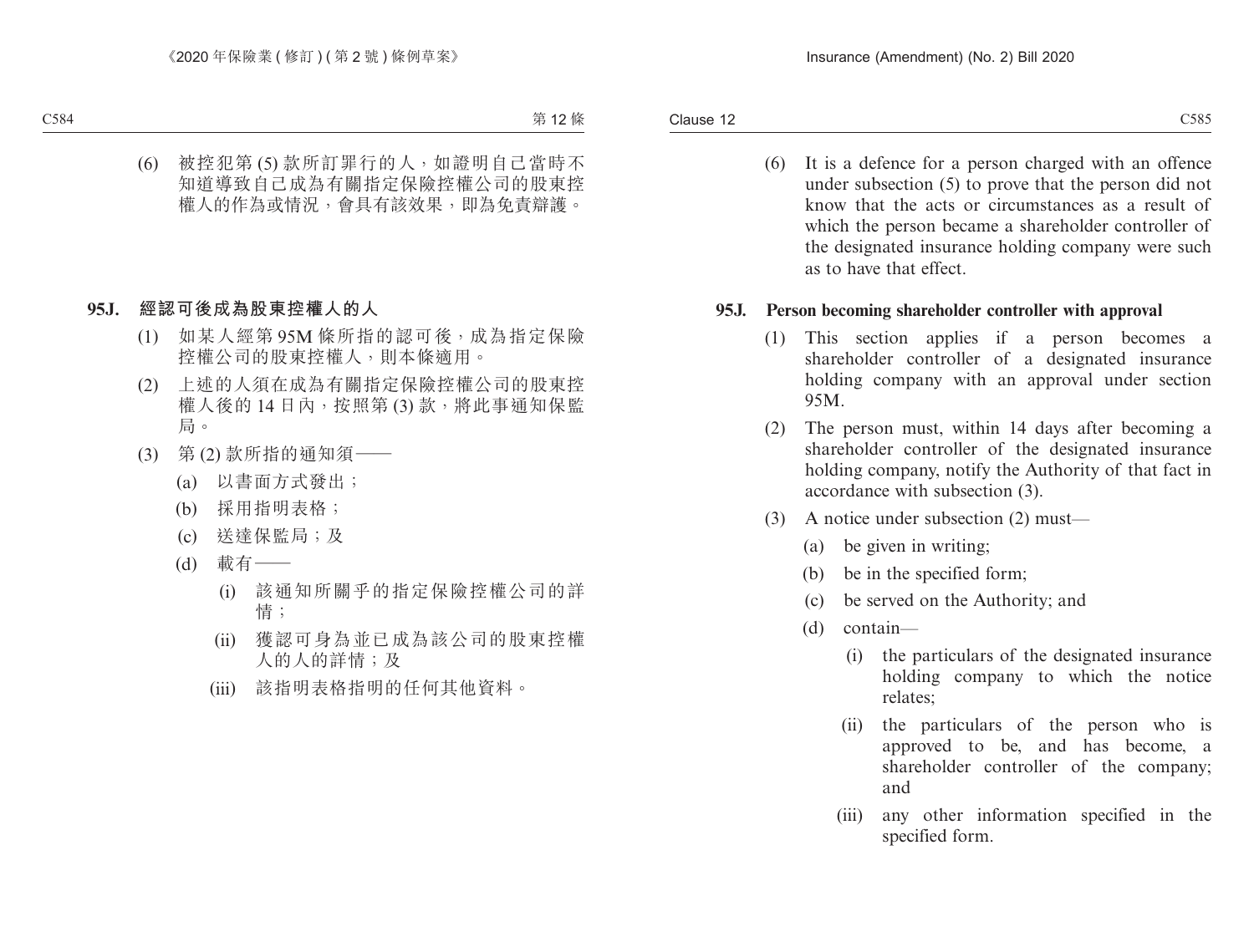- (4) A person who contravenes subsection (2) commits an offence and is liable—
	- (a) on conviction on indictment—to a fine of \$200,000 and to imprisonment for 2 years; or
	- (b) on summary conviction—to a fine at level 5 and to imprisonment for 6 months,

and in the case of a continuing offence—to a further fine of \$2,000 for every day during which the offence continues.

### **95K. Person becoming unapproved shareholder controller without notice**

- (1) This section applies if—
	- (a) a person becomes a shareholder controller of a designated insurance holding company in contravention of section 95I(1);
	- (b) the person did not know that the acts or circumstances as a result of which the person became such a shareholder controller were such as to have that effect; and
	- (c) the person subsequently becomes aware of the fact that the person has become such a shareholder controller.
- (2) The person must, within 14 days after becoming aware of the fact that the person has become a shareholder controller of the designated insurance holding company, apply in accordance with subsection (3) for an approval under section 95M for the person to be a shareholder controller of the company.
- (3) An application under subsection (2) must—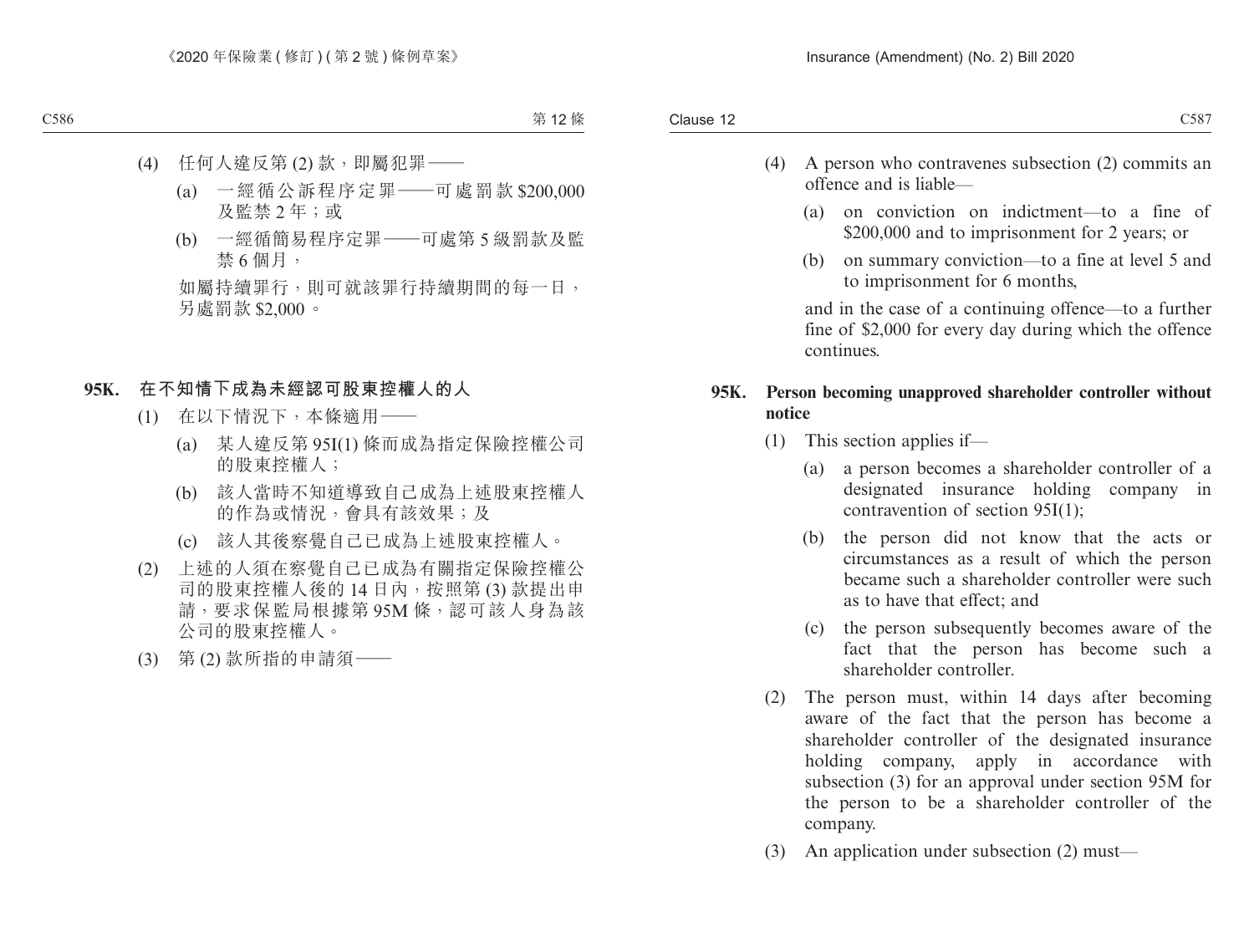- (a) be made in writing;
- (b) be in the specified form;
- (c) be served on the Authority; and
- (d) contain—
	- (i) the particulars of the designated insurance holding company to which the application relates;
	- (ii) the particulars of the person who seeks to be approved to be a shareholder controller of the company (*applicant*); and
	- (iii) any other information specified in the specified form.
- (4) The applicant must—
	- (a) pay a prescribed fee for the application; and
	- (b) provide to the Authority any information that the Authority reasonably requires to enable it to consider the application.
- (5) A person who contravenes subsection (2) commits an offence and is liable—
	- (a) on conviction on indictment—to a fine of \$200,000 and to imprisonment for 2 years; or
	- (b) on summary conviction—to a fine at level 5 and to imprisonment for 6 months,

and in the case of a continuing offence—to a further fine of \$2,000 for every day during which the offence continues.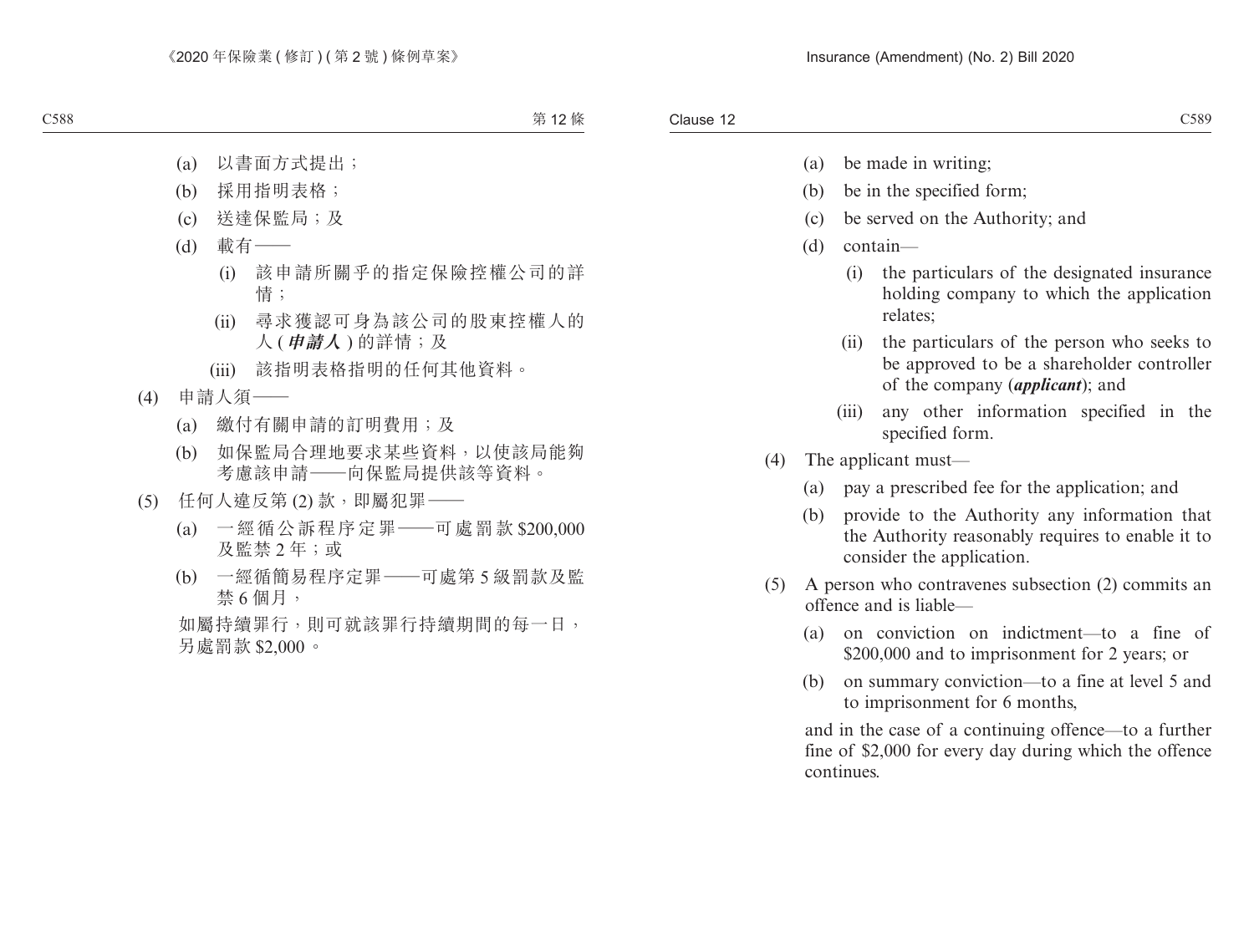## **95L. Pre-existing shareholder controller**

- (1) This section applies if a person is a shareholder controller of a designated insurance holding company as at the beginning of the date of designation (*pre-existing shareholder controller*).
- (2) Subject to subsection (3), a pre-existing shareholder controller is taken to be approved under section 95M on the date of designation to be a shareholder controller of the designated insurance holding company.
- (3) Subsection (2) does not apply to a pre-existing shareholder controller if the Authority has, before the date of designation—
	- (a) served a notice of objection under section 13B(4) objecting to the pre-existing shareholder controller becoming or being a controller (as defined by section 13B(1)) of an authorized insurer; or
	- (b) served a notice under section 14(4) objecting to the appointment of the pre-existing shareholder controller as a controller (within the meaning of section  $9(1)(a)(iii)(B)$  of an authorized insurer.
- (4) For subsection (3), it does not matter whether the authorized insurer is the designated insurance holding company or not.
- (5) A pre-existing shareholder controller who falls within subsection (3) must, within 14 days after becoming aware of the designation of the company, apply in accordance with subsection (6) for an approval under section 95M for the person to be a shareholder controller of the company.
- (6) An application under subsection (5) must—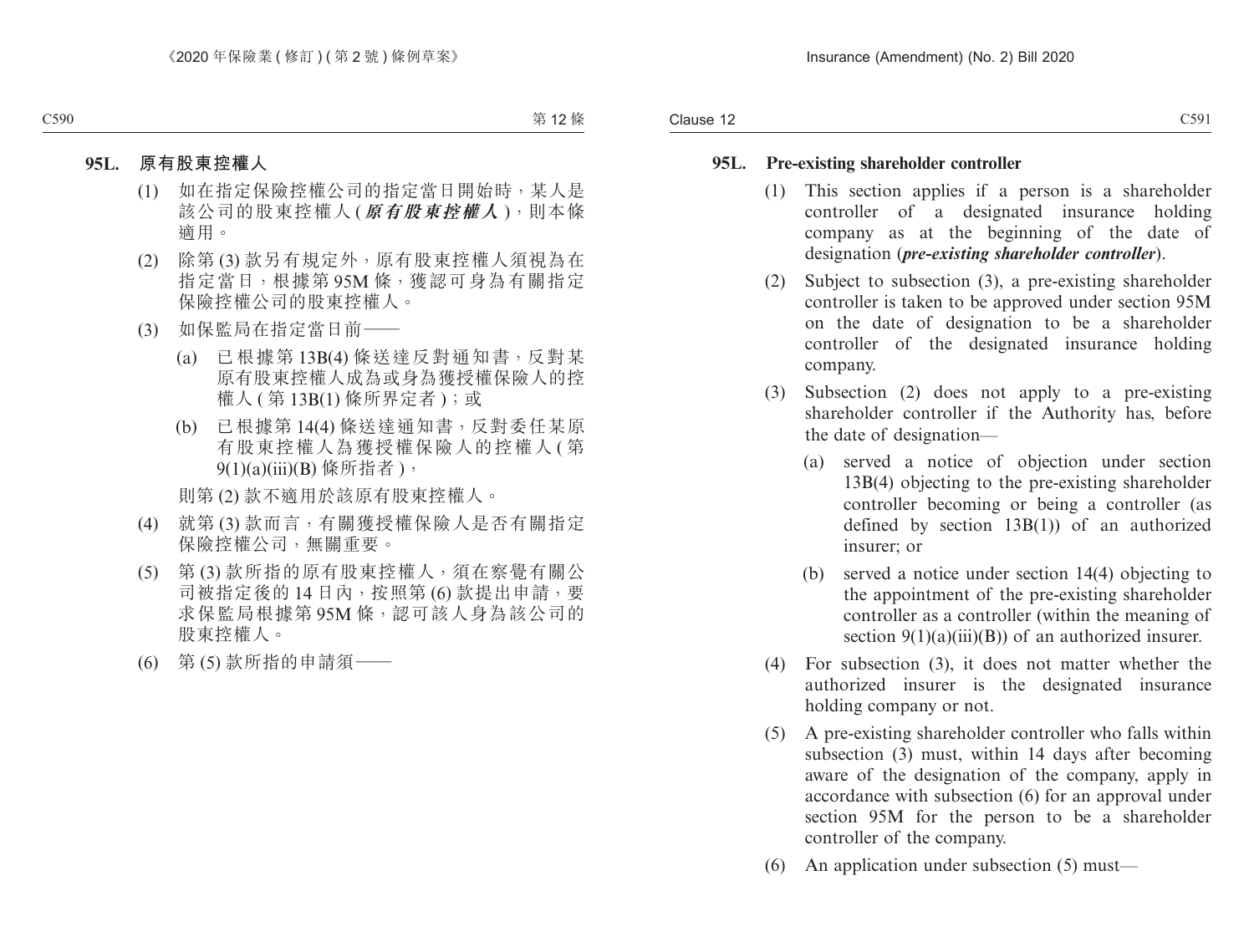- (a) be made in writing;
- (b) be in the specified form;
- (c) be served on the Authority; and
- (d) contain—
	- (i) the particulars of the designated insurance holding company to which the application relates;
	- (ii) the particulars of the person who seeks to be approved to be a shareholder controller of the company (*applicant*); and
	- (iii) any other information specified in the specified form.
- (7) The applicant must—
	- (a) pay a prescribed fee for the application; and
	- (b) provide to the Authority any information that the Authority reasonably requires to enable it to consider the application.
- (8) A person who contravenes subsection (5) commits an offence and is liable—
	- (a) on conviction on indictment—to a fine of \$200,000 and to imprisonment for 2 years; or
	- (b) on summary conviction—to a fine at level 5 and to imprisonment for 6 months,

and in the case of a continuing offence—to a further fine of \$2,000 for every day during which the offence continues.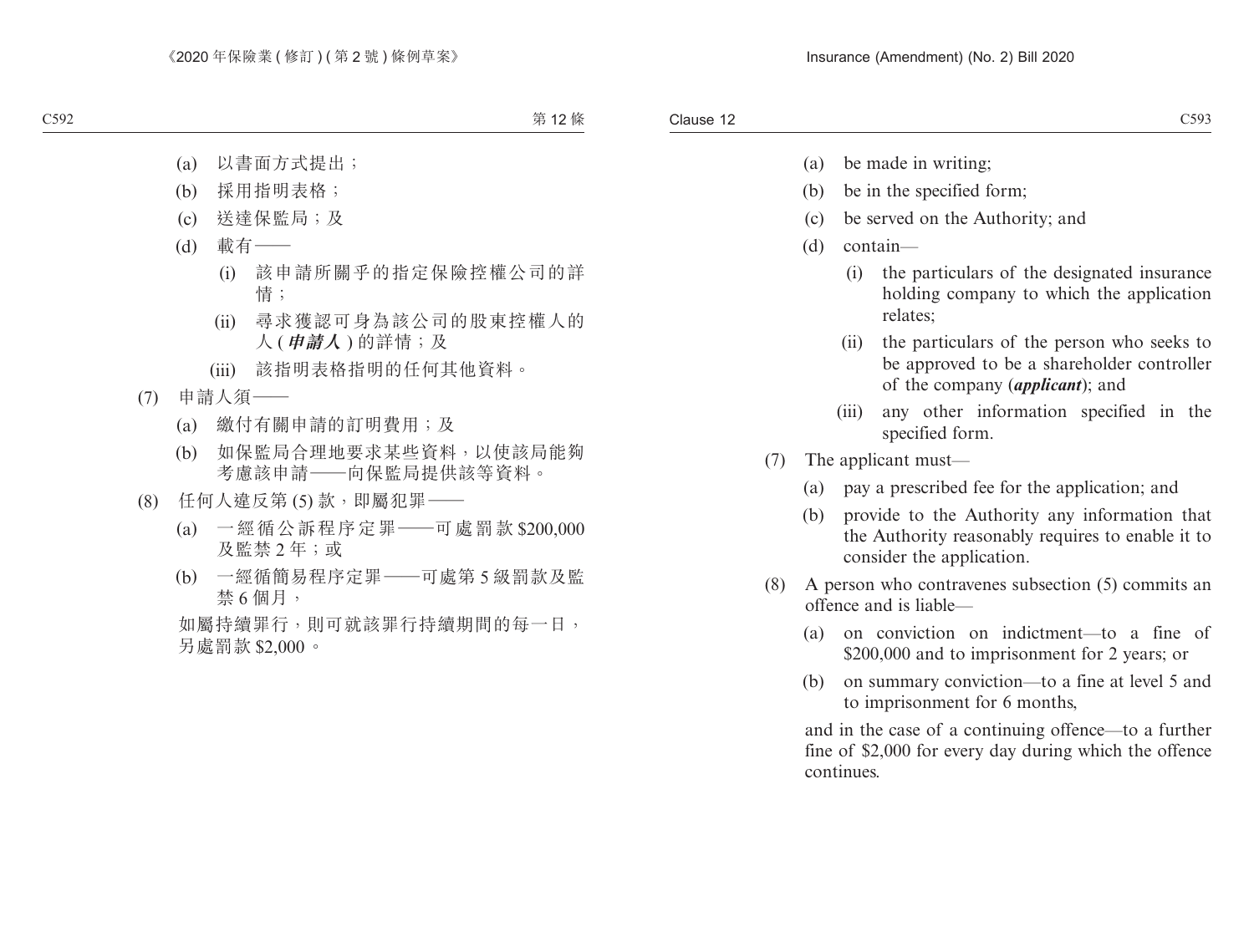#### **95M. Approval of shareholder controller**

- (1) The Authority may, on an application made under section 95I(2),  $95K(2)$  or 95L(5) by a person (*applicant*), approve the applicant to be a shareholder controller of the designated insurance holding company specified in the application if—
	- (a) section 95I(3) and (4),  $95K(3)$  and (4) or  $95L(6)$ and (7) (as the case may be) is complied with; and
	- (b) the Authority is satisfied that the applicant is a fit and proper person to be a shareholder controller of the company.
- (2) If the Authority intends to reject an application mentioned in subsection (1), the Authority must serve on the applicant a preliminary written notice stating—
	- (a) that the Authority is considering rejecting the application;
	- (b) the reasons why the Authority is considering doing so; and
	- (c) that the applicant may, within the period specified in the preliminary notice—
		- (i) make written representations to the Authority; and
		- (ii) if the applicant so requests, make oral representations to a person appointed for that purpose by the Authority.
- (3) If representations are made under subsection (2), the Authority must take them into account before rejecting the application.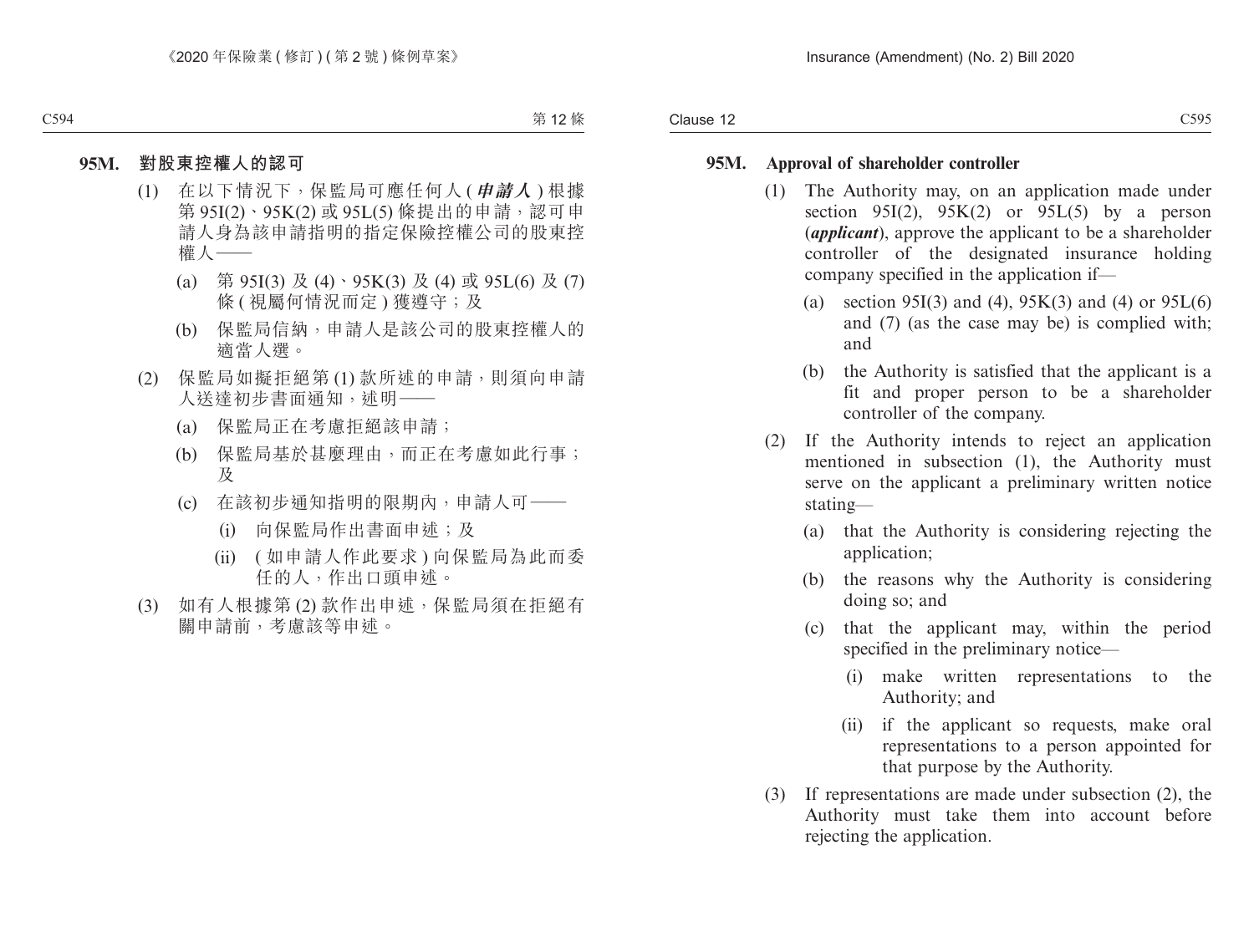- (4) After deciding on the application, the Authority must give the applicant a written notice of the result of the application.
- (5) If the application is rejected, the notice must include a statement of the reasons for the rejection.

#### **95N. Objection to being shareholder controller**

- (1) This section applies in relation to a person approved under section 95M to be a shareholder controller of a designated insurance holding company.
- (2) For subsection (1), it does not matter whether the approval is—
	- (a) given on an application made under section 95I(2), 95K(2) or 95L(5); or
	- (b) taken to be given by virtue of section 95L(2).
- (3) The Authority may, by a written notice served on a person, object to the person being a shareholder controller of a designated insurance holding company if it appears to the Authority that—
	- (a) the person is not, or is no longer, a fit and proper person to be a shareholder controller of the company; or
	- (b) the person has contravened a condition imposed under section 95Z on the approval.
- (4) A notice under subsection (3) (*notice of objection*) must include a statement of the grounds for the objection.
- (5) Before serving a notice of objection on a person, the Authority must serve on the person a preliminary written notice stating—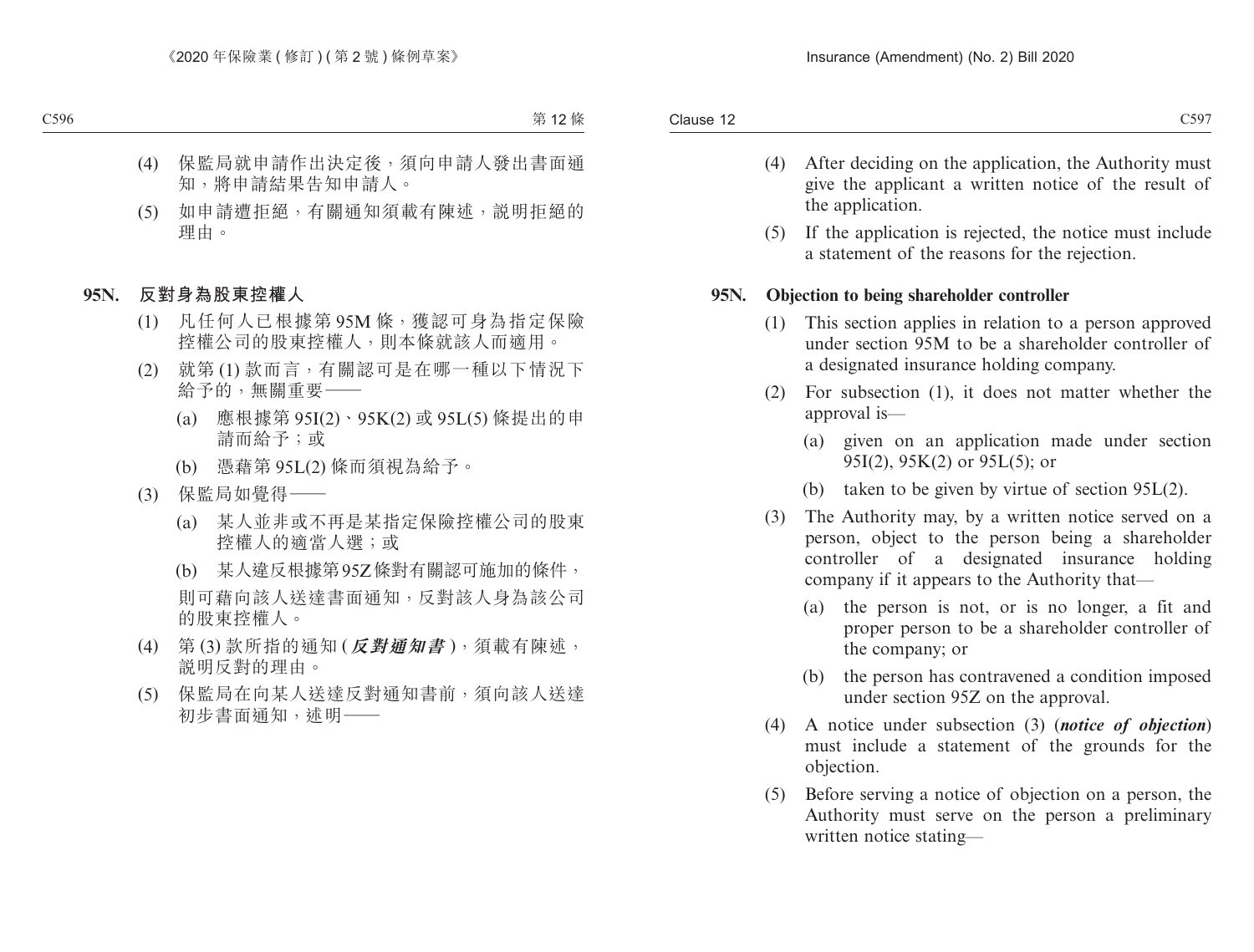- (a) that the Authority is considering serving the notice of objection;
- (b) the reasons why the Authority is considering doing so; and
- (c) that the person may, within the period specified in the preliminary notice—
	- (i) make written representations to the Authority; and
	- (ii) if the person so requests, make oral representations to a person appointed for that purpose by the Authority.
- (6) If representations are made under subsection (5), the Authority must take them into account before serving a notice of objection.
- (7) The Authority may, by a written notice served on a person, revoke a notice of objection served on the person if it appears to the Authority that the grounds for the objection no longer exist.

### **95O. Person ceasing to be shareholder controller**

- (1) If a person ceases to be a shareholder controller of a designated insurance holding company—
	- (a) any approval under section 95M for the person to be such a shareholder controller ceases to have effect; and
	- (b) the person must, within 14 days after ceasing to be such a shareholder controller, notify the Authority of that fact in accordance with subsection (2).
- (2) A notice under subsection  $(1)(b)$  must—
	- (a) be given in writing;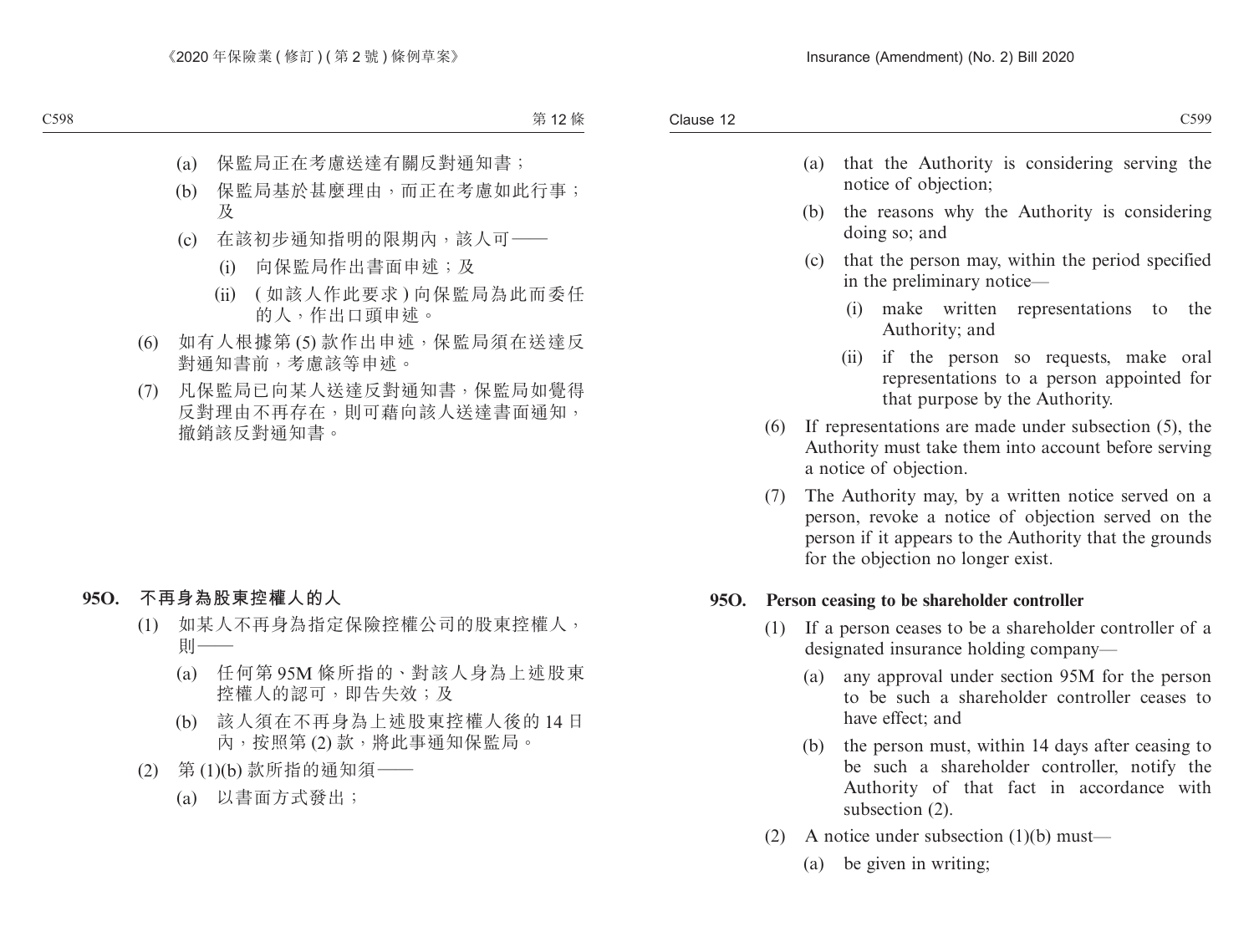- (b) be in the specified form;
- (c) be served on the Authority; and
- (d) contain—
	- (i) the particulars of the designated insurance holding company to which the notice relates;
	- (ii) the particulars of the person who has ceased to be a shareholder controller of the company; and
	- (iii) any other information specified in the specified form.
- (3) A person who contravenes subsection (1)(b) commits an offence and is liable—
	- (a) on conviction on indictment—to a fine of \$200,000 and to imprisonment for 2 years; or
	- (b) on summary conviction—to a fine at level 5 and to imprisonment for 6 months,

and in the case of a continuing offence—to a further fine of \$2,000 for every day during which the offence continues.

(4) It is a defence for a person charged with an offence under subsection (3) to prove that the person did not know that the acts or circumstances as a result of which the person ceased to be a shareholder controller of the designated insurance holding company were such as to have that effect.

### **95P. Restrictions on shares if shareholder controller unapproved or objected to**

(1) This section applies to the specified shares in relation to a person who is—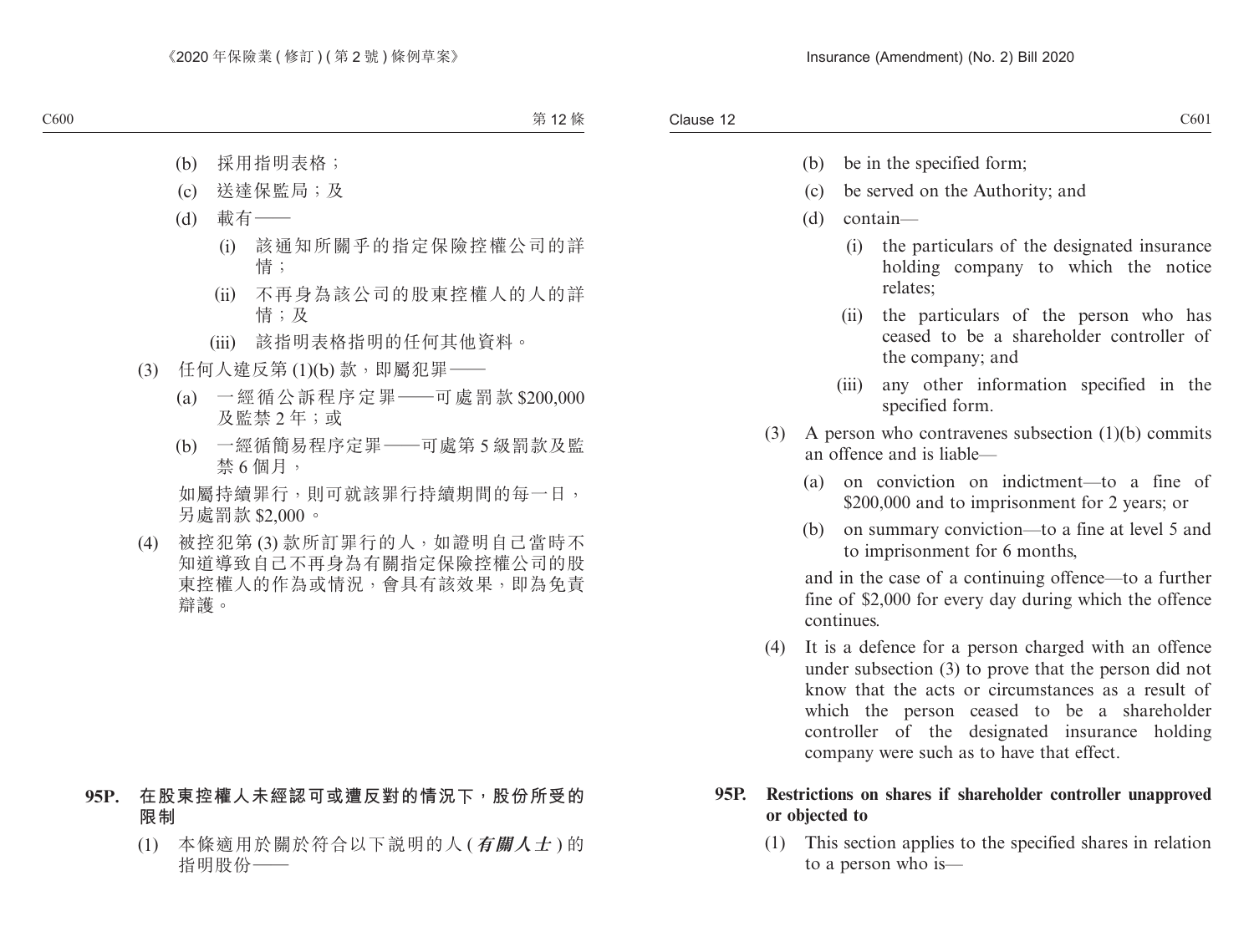- (a) an unapproved shareholder controller within the meaning of subsection (2) of a designated insurance holding company; or
- (b) a shareholder controller objected to within the meaning of subsection (3) of a designated insurance holding company.
- (2) A person is an unapproved shareholder controller of a designated insurance holding company if—
	- (a) the person is a shareholder controller of the company; and
	- (b) the person is not approved under section 95M to be a shareholder controller of the company.
- (3) A person is a shareholder controller objected to of a designated insurance holding company if—
	- (a) the person is a shareholder controller of the company;
	- (b) the Authority has served a notice under section 95N(3) (*notice of objection*) on the person objecting to the person being a shareholder controller of the company; and
	- (c) the objection has taken effect under section 116.
- (4) The Authority may, by a written notice served on the person, direct that any specified shares in relation to the person are, until further notice, subject to one or more of the following restrictions—
	- (a) any transfer of those shares or, in the case of unissued shares, any transfer of the right to be issued with them, and any issue of such shares, is void;
	- (b) no voting rights are exercisable in respect of the shares;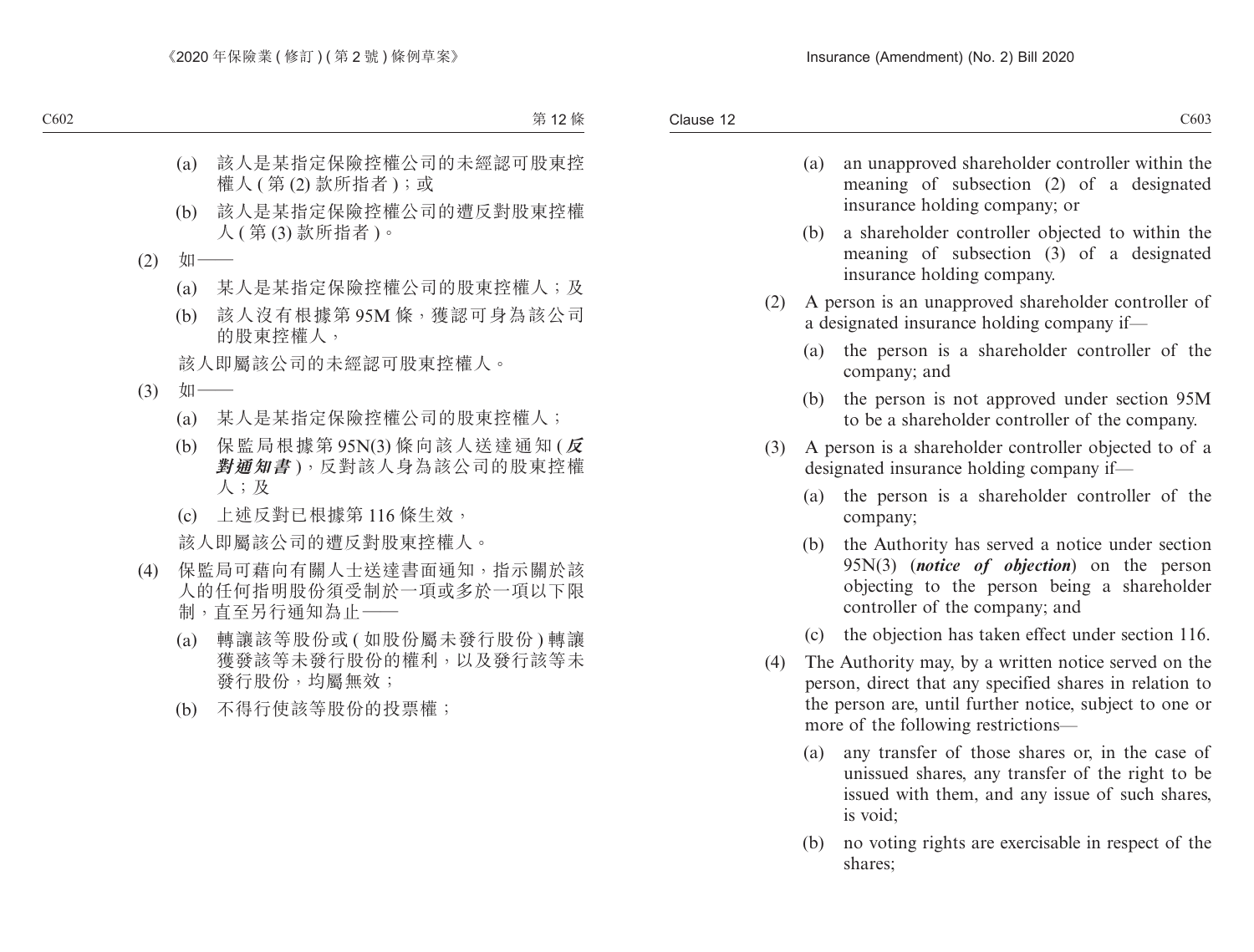- (c) no further shares are to be issued in right of them or in pursuance of any offer made to their holder;
- (d) except in a liquidation, no payment is to be made of any sums due from the designated insurance holding company on the shares, whether in respect of capital or otherwise.
- (5) If shares are subject to a restriction under subsection (4)(a), an agreement to transfer the shares or, in the case of unissued shares, the right to be issued with them, and any issue of such shares, is void.
- (6) If shares are subject to a restriction under subsection  $(4)(c)$  or  $(d)$ , an agreement to transfer any right to be issued with other shares in right of those shares, or to receive any payment on them (otherwise than in a liquidation) is void.
- (7) The Authority must, by a written notice served on a person, revoke a notice served under subsection (4) on the person if—
	- (a) for a person who is an unapproved shareholder controller of a designated insurance holding company—the person is approved under section 95M to be a shareholder controller of the company; or
	- (b) for a person who is a shareholder controller objected to of a designated insurance holding company—the notice of objection is revoked under section 95N(7).
- (8) If a notice is served under subsection (4) or (7) on a person, the Authority must also serve a copy of the notice on—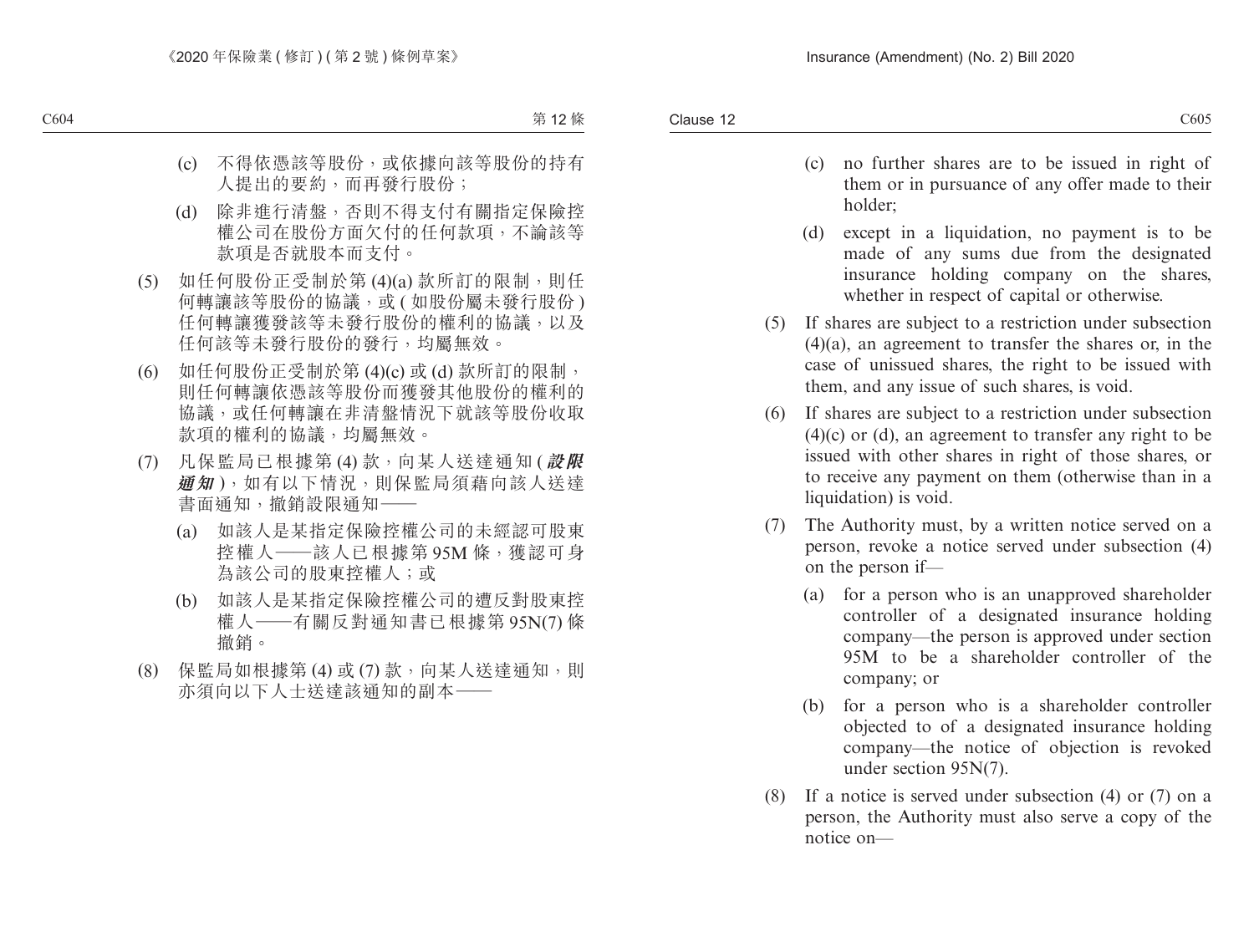- (a) the designated insurance holding company to which the notice relates; and
- (b) if the notice relates to shares held by an associate or nominee of the person—the associate or nominee.
- (9) In this section—

*specified shares* (指明股份), in relation to a person—

- (a) means the shares by virtue of which the person is, whether alone or with an associate or through a nominee, entitled to exercise, or control the exercise of, the voting power at any general meeting of the designated insurance holding company of which the person is an unapproved shareholder controller or shareholder controller objected to; but
- (b) does not include any such shares held by the person, or any such associate or nominee, before the person became a shareholder controller of the company.

### **95Q. Sale of shares if shareholder controller unapproved**

- (1) This section applies to the specified shares in relation to a person who is an unapproved shareholder controller within the meaning of section 95P(2) of a designated insurance holding company.
- (2) The Authority may apply to the Court of First Instance for an order under subsection (3) in respect of any specified shares in relation to the person if—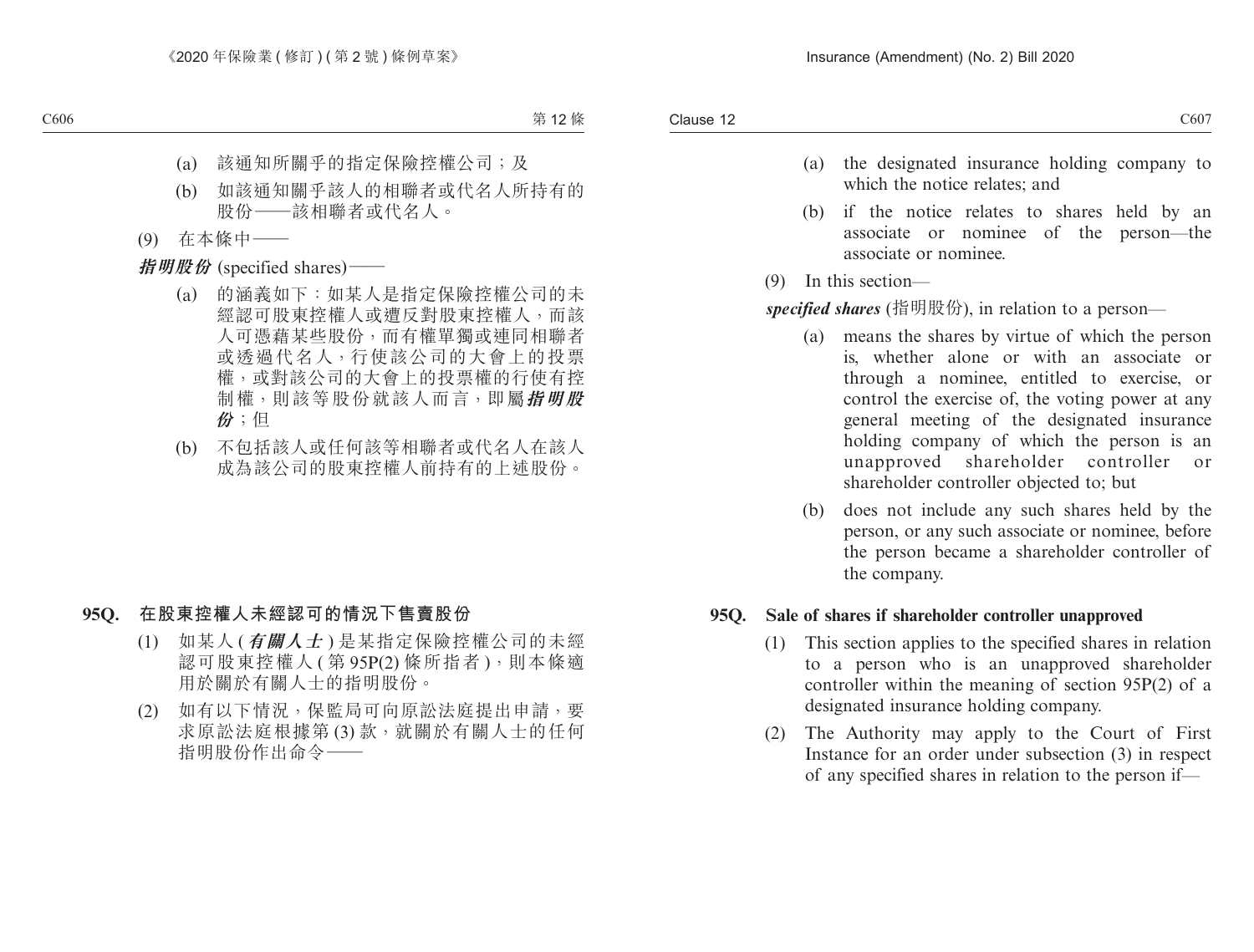- (a) the Authority has rejected an application made under section 95I(2),  $95K(2)$  or 95L(5) by the person for the person to be approved under section 95M to be a shareholder controller of the company, and the rejection has taken effect under section 116; or
- (b) the Authority has served a notice under section 95P(4) in respect of the shares, and the notice has not been revoked under section 95P(7).
- (3) The Court of First Instance may, on an application made under subsection (2) in respect of any specified shares—
	- (a) order the sale of the shares; and
	- (b) if the shares are subject to any restrictions under section 95P(4), order that the shares cease to be subject to those restrictions.
- (4) If an order is made under subsection (3) in respect of any shares, the Court of First Instance may, on the application of the Authority, make any further order relating to the sale or transfer of the shares as it thinks fit.
- (5) If any shares are sold pursuant to an order under this section—
	- (a) the proceeds of the sale, less the costs of the sale, are to be paid into court for the benefit of the persons beneficially interested in them; and
	- (b) any such person may apply to the Court of First Instance for an order that the whole or part of the proceeds to be paid to the person.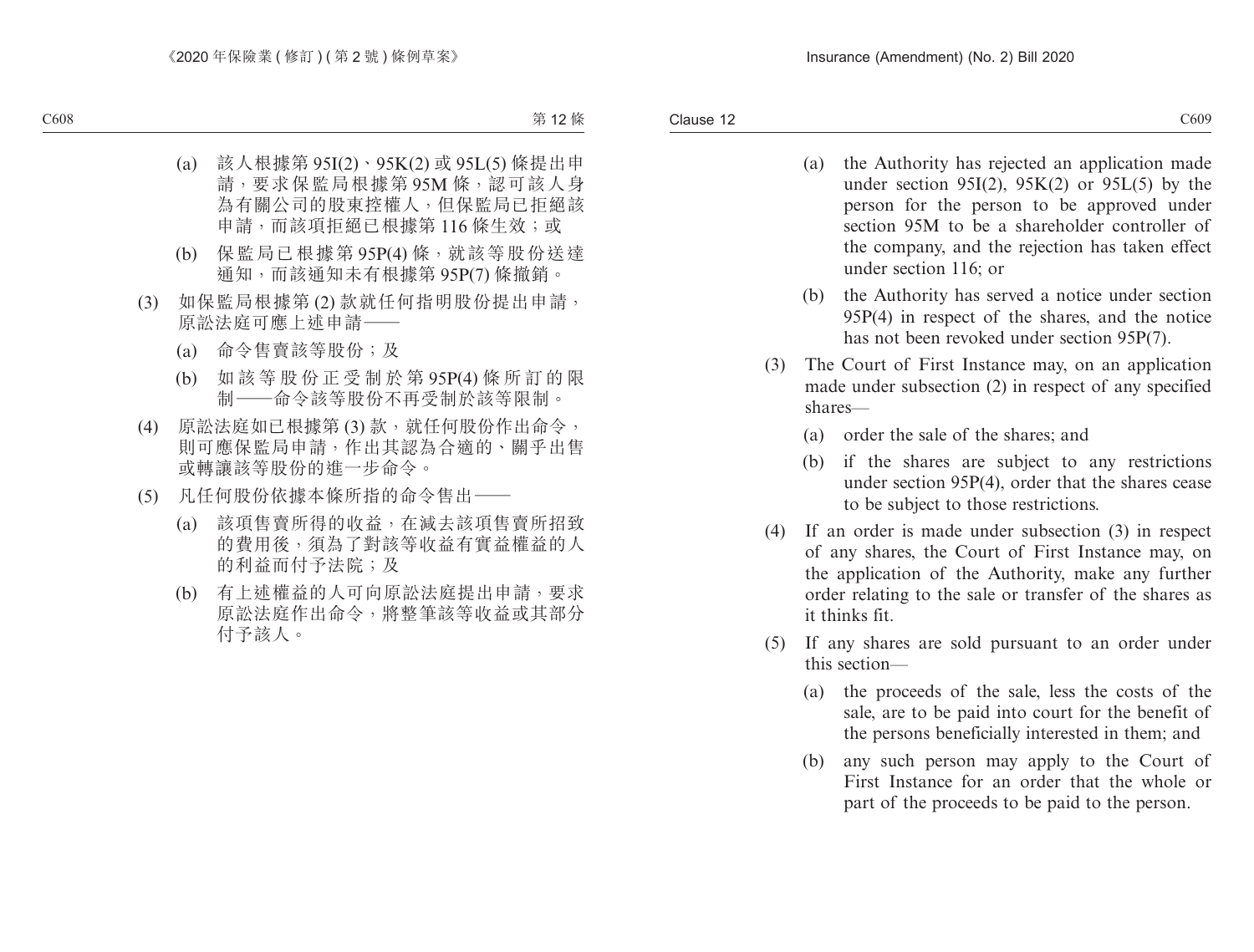(6) In this section—

*specified shares* (指明股份) has the meaning given by section 95P(9).

#### **95R. Punishment for attempted evasion of restrictions on shares**

- (1) A person commits an offence if the person, knowing that any shares are subject to a restriction under section 95P(4)—
	- (a) exercises, or purports to exercise, any right to dispose of those shares or of any right to be issued with those shares;
	- (b) votes in respect of those shares (whether as holder or proxy), or appoint a proxy to vote in respect of those shares;
	- (c) while being the holder of those shares, fails to notify of their being subject to that restriction any other person whom—
		- (i) the person does not know to be aware of that fact; but
		- (ii) the person does know to be entitled (apart from the restrictions) to vote in respect of those shares (whether as holder or as proxy); or
	- (d) enters into an agreement in relation to those shares that is void under section 95P(5) or (6) as—
		- (i) the holder of those shares; or
		- (ii) a person being entitled to—
			- (A) any right to be issued with other shares in right of those shares; or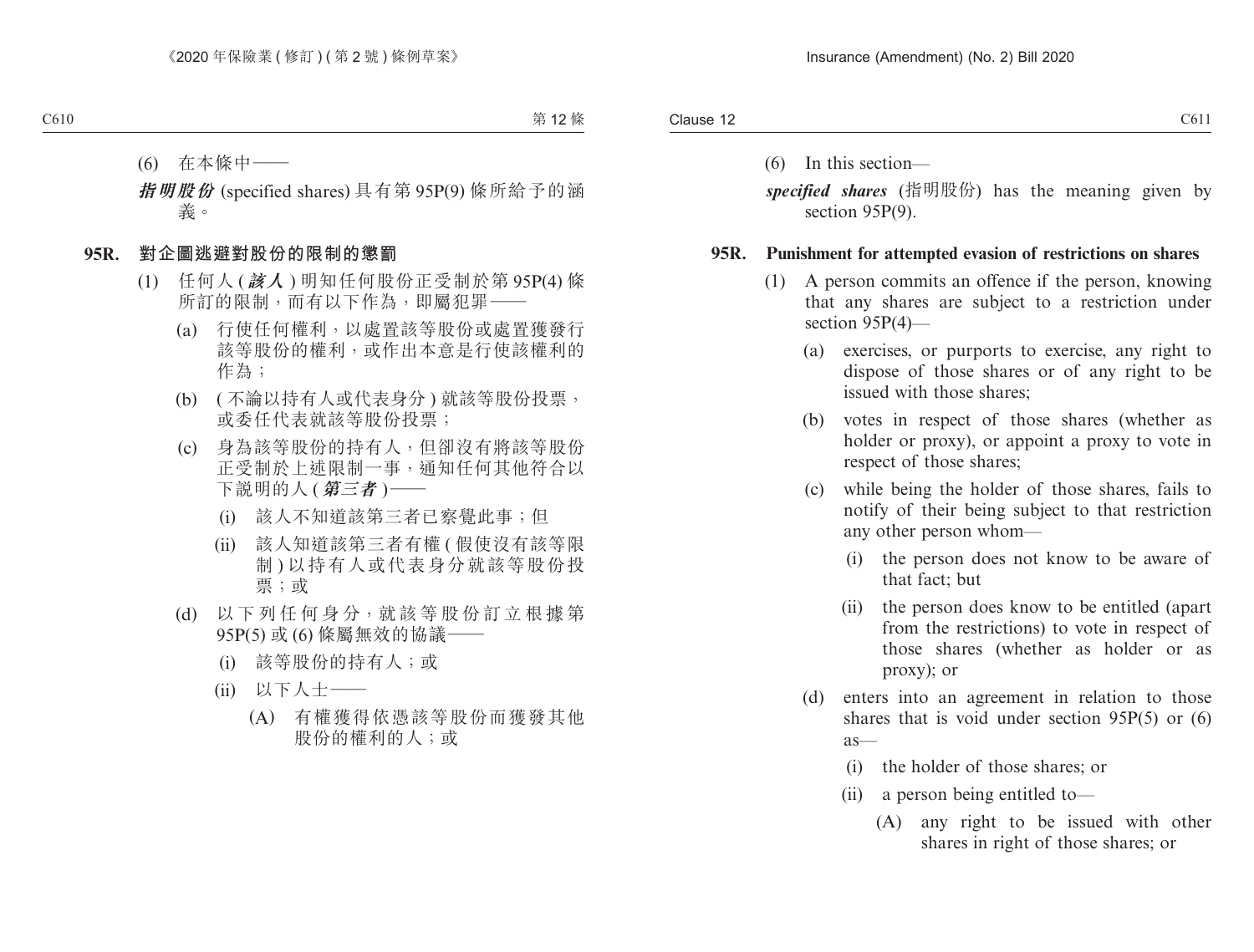- (B) receive any payment on those shares (otherwise than in a liquidation).
- (2) A person who commits an offence under subsection (1) is liable on conviction to a fine at level 4 and to imprisonment for 6 months.
- (3) A designated insurance holding company commits an offence if the company—
	- (a) issues any shares in contravention of any restrictions under section 95P(4); or
	- (b) makes any payment in contravention of such restrictions.
- (4) A designated insurance holding company that commits an offence under subsection (3) is liable on conviction to a fine at level 4.
- (5) If an individual commits an offence under subsection (4) by virtue of section 124, the individual is, on conviction, also liable to imprisonment for 6 months.

# **Division 5—Chief Executive, Director and Key Person in Control Functions of Designated Insurance Holding Company**

### **95S. Prohibition against appointment without approval**

(1) A designated insurance holding company must not appoint a person as a chief executive, director or key person in control functions of the company unless the appointment has been approved under section 95U.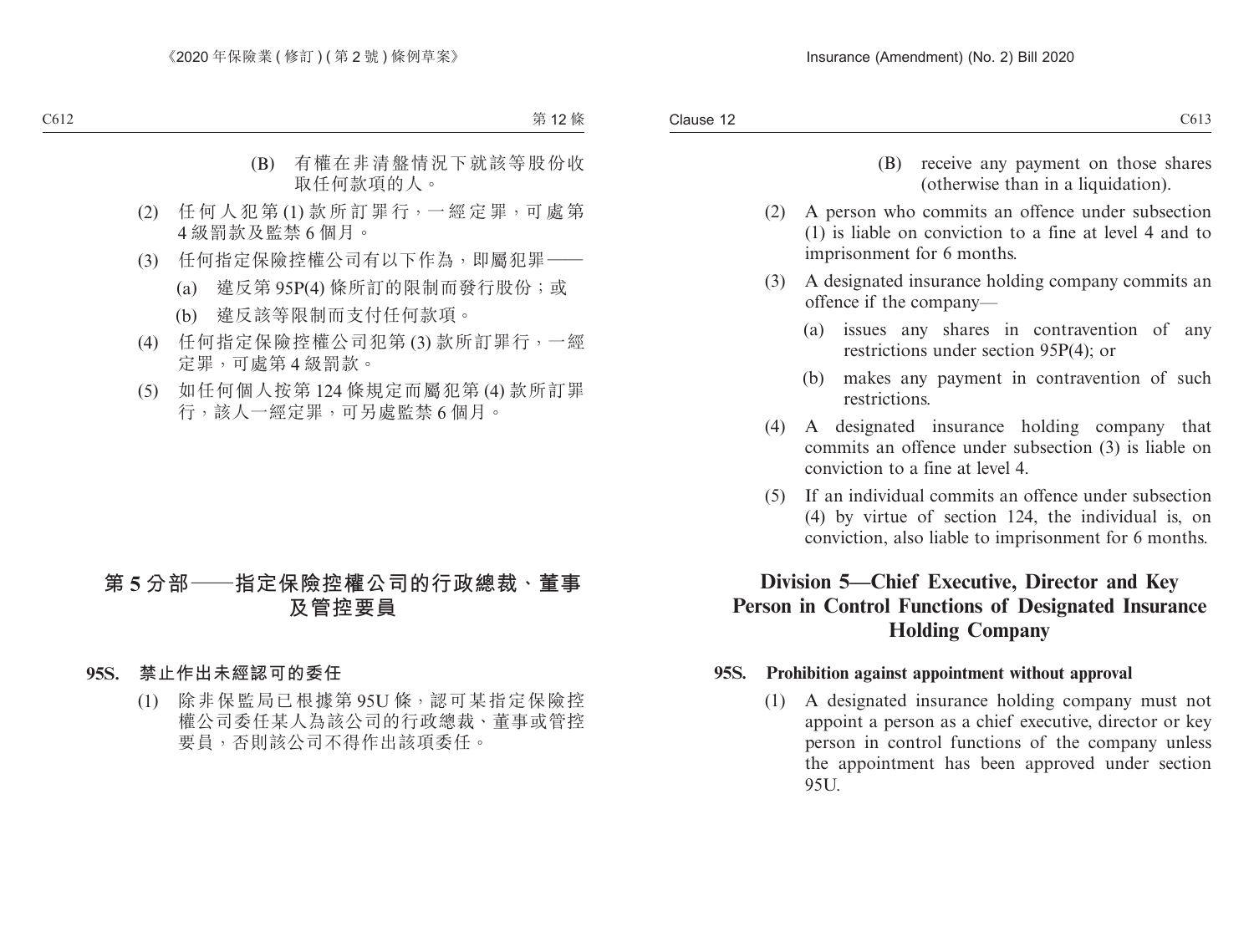- (2) A designated insurance holding company may apply in accordance with subsection (3) for an approval under section 95U of an appointment mentioned in subsection  $(1)$ .
- (3) An application under subsection (2) must—
	- (a) be made in writing;
	- (b) be in the specified form;
	- (c) be served on the Authority; and
	- (d) contain—
		- (i) the particulars of the designated insurance holding company to which the application relates (*applicant*);
		- (ii) the particulars of the person proposed to be appointed as a chief executive, director or key person in control functions (as the case may be) of the company (*proposed person*); and
		- (iii) any other information specified in the specified form.
- (4) The applicant must—
	- (a) pay a prescribed fee for the application; and
	- (b) provide to the Authority—
		- (i) a statement signed by the proposed person that the application is made with the person's knowledge and consent; and
		- (ii) any information that the Authority reasonably requires to enable it to consider the application.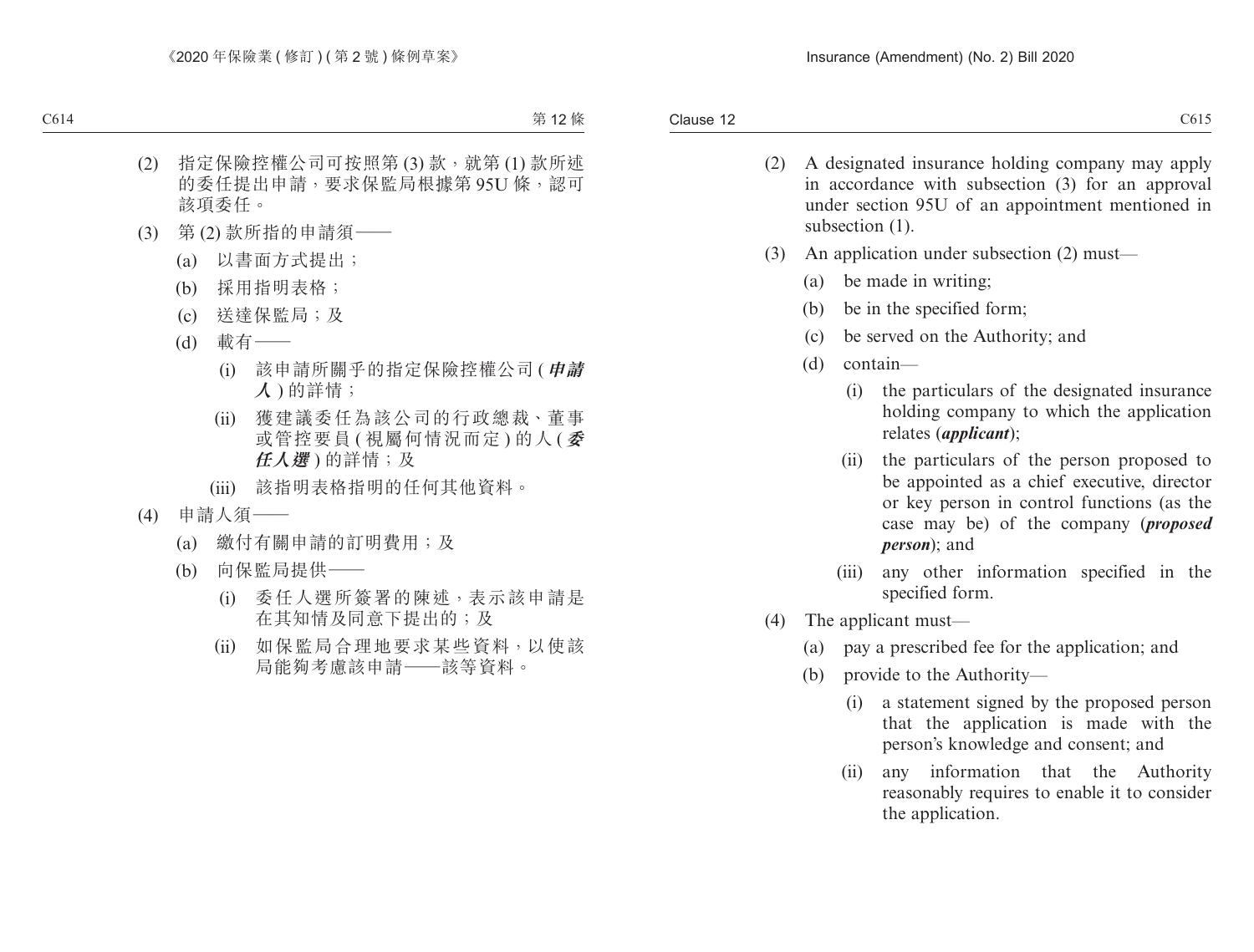- (5) A designated insurance holding company that contravenes subsection (1) commits an offence and is liable on conviction—
	- (a) to a fine of \$200,000; and
	- (b) in the case of a continuing offence—to a further fine of \$2,000 for every day during which the offence continues.

## **95T. Pre-existing chief executive, director or key person in control functions**

- (1) This section applies if a person is a chief executive, director or key person in control functions of a designated insurance holding company as at the beginning of the date of designation.
- (2) In relation to a person mentioned in subsection (1)—
	- (a) the person is taken to be appointed as a chief executive, director or key person in control functions (as the case may be) of the designated insurance holding company on the date of designation; and
	- (b) subject to subsections (3), (4) and (5), the appointment (*pre-existing appointment*) is taken to be approved under section 95U on the date of designation.
- (3) Subsection (2) does not apply to a pre-existing appointment if—
	- (a) it is an appointment of a person as a chief executive of a designated insurance holding company; and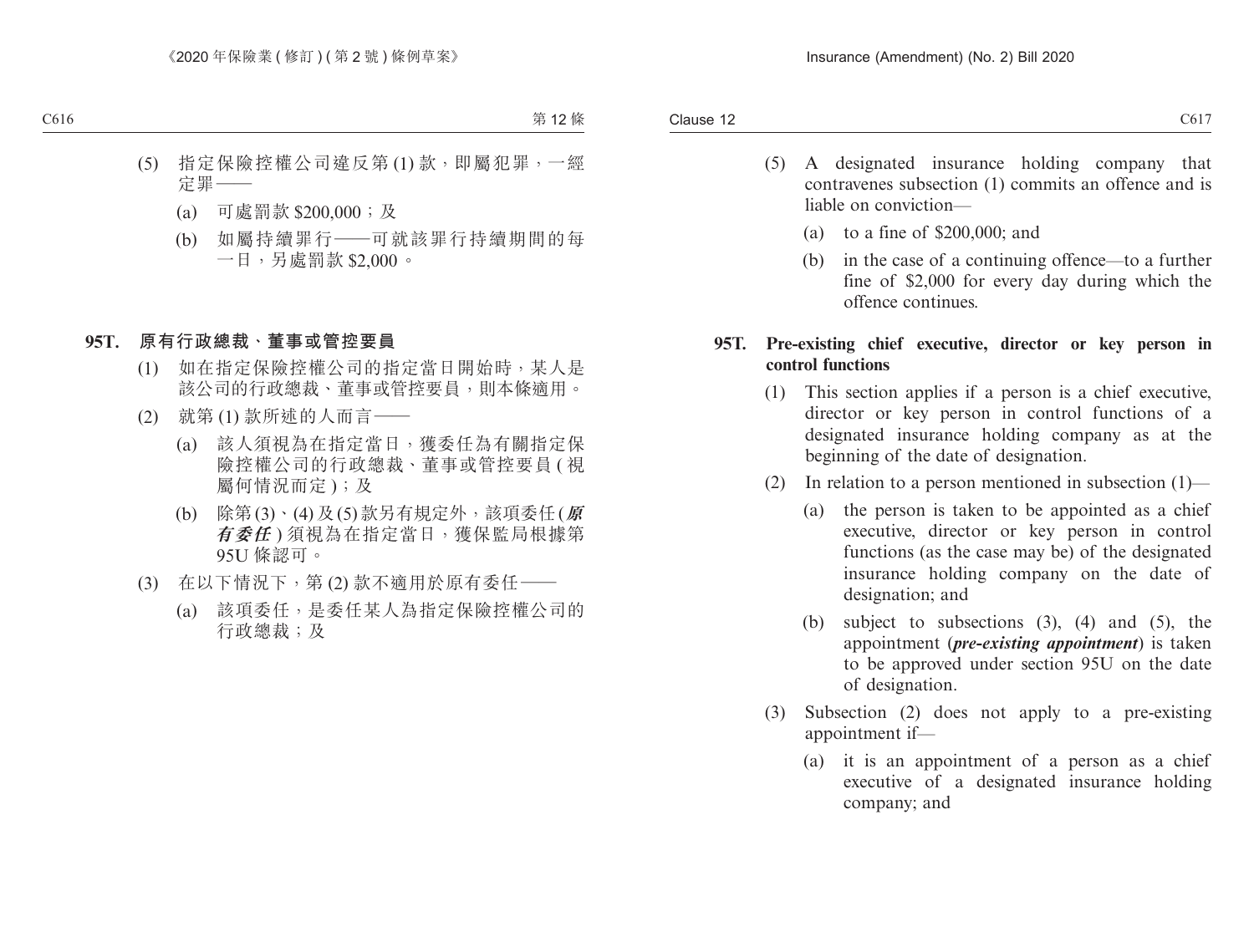- (b) the Authority has, before the date of designation, objected to an appointment of the person as a controller of an authorized insurer to which section 13A applies by—
	- (i) rejecting an application for an approval under section 13A(2) of the appointment; or
	- (ii) serving a notice under section 13A(7) to revoke such an approval.
- (4) Subsection (2) also does not apply to a pre-existing appointment if—
	- (a) it is an appointment of a person as a director of a designated insurance holding company; and
	- (b) the Authority has, before the date of designation—
		- (i) objected to an appointment of the person as a director of an authorized insurer to which section 13AC applies by—
			- (A) rejecting an application for an approval under section 13AC(2) of the appointment; or
			- (B) serving a notice under section 13AC(7) to revoke such an approval; or
		- (ii) objected to an appointment of the person as a director of an authorized insurer to which section 14(4) applies by serving a notice under that section.
- (5) Subsection (2) also does not apply to a pre-existing appointment if—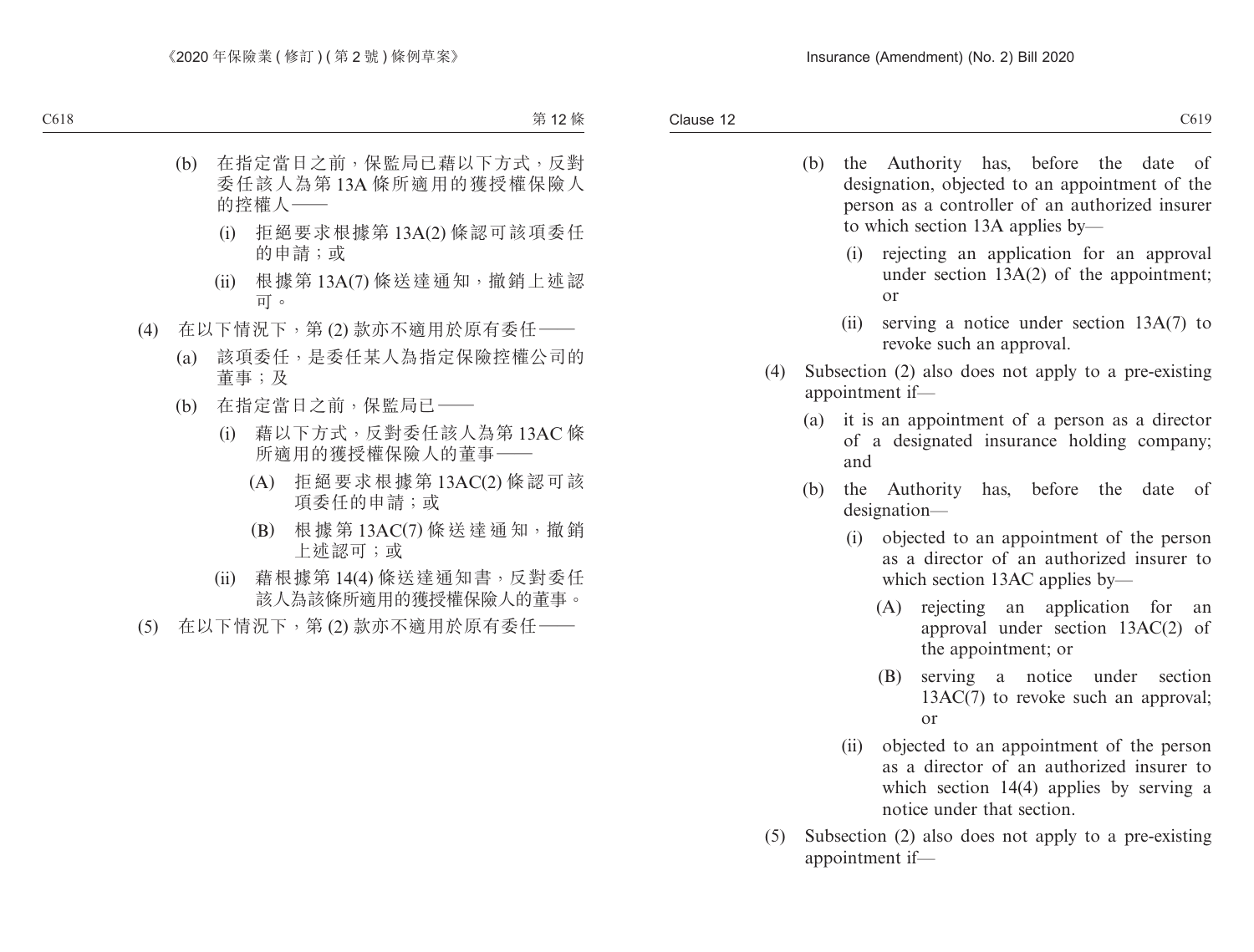- (a) it is an appointment of a person as a key person in control functions of a designated insurance holding company; and
- (b) the Authority has, before the date of designation, objected to an appointment of the person as a key person in control functions of an authorized insurer to which section 13AE applies by—
	- (i) rejecting an application for an approval under section 13AE(2) of the appointment; or
	- (ii) serving a notice under section 13AE(7) to revoke such an approval.
- (6) For subsections (3), (4) and (5), it does not matter whether the authorized insurer is the designated insurance holding company or not.
- (7) If a pre-existing appointment of a person in relation to a designated insurance holding company falls within subsection  $(3)$ ,  $(4)$  or  $(5)$ , the Authority—
	- (a) may serve on the company a written notice requiring the company to terminate the appointment by the date specified in the notice; and
	- (b) if a notice is served under paragraph (a)—must serve on the person a copy of the notice.
- (8) A designated insurance holding company on which a notice is served under subsection  $(7)(a)$  must comply with the notice.
- (9) A designated insurance holding company that contravenes subsection (8) commits an offence and is liable on conviction—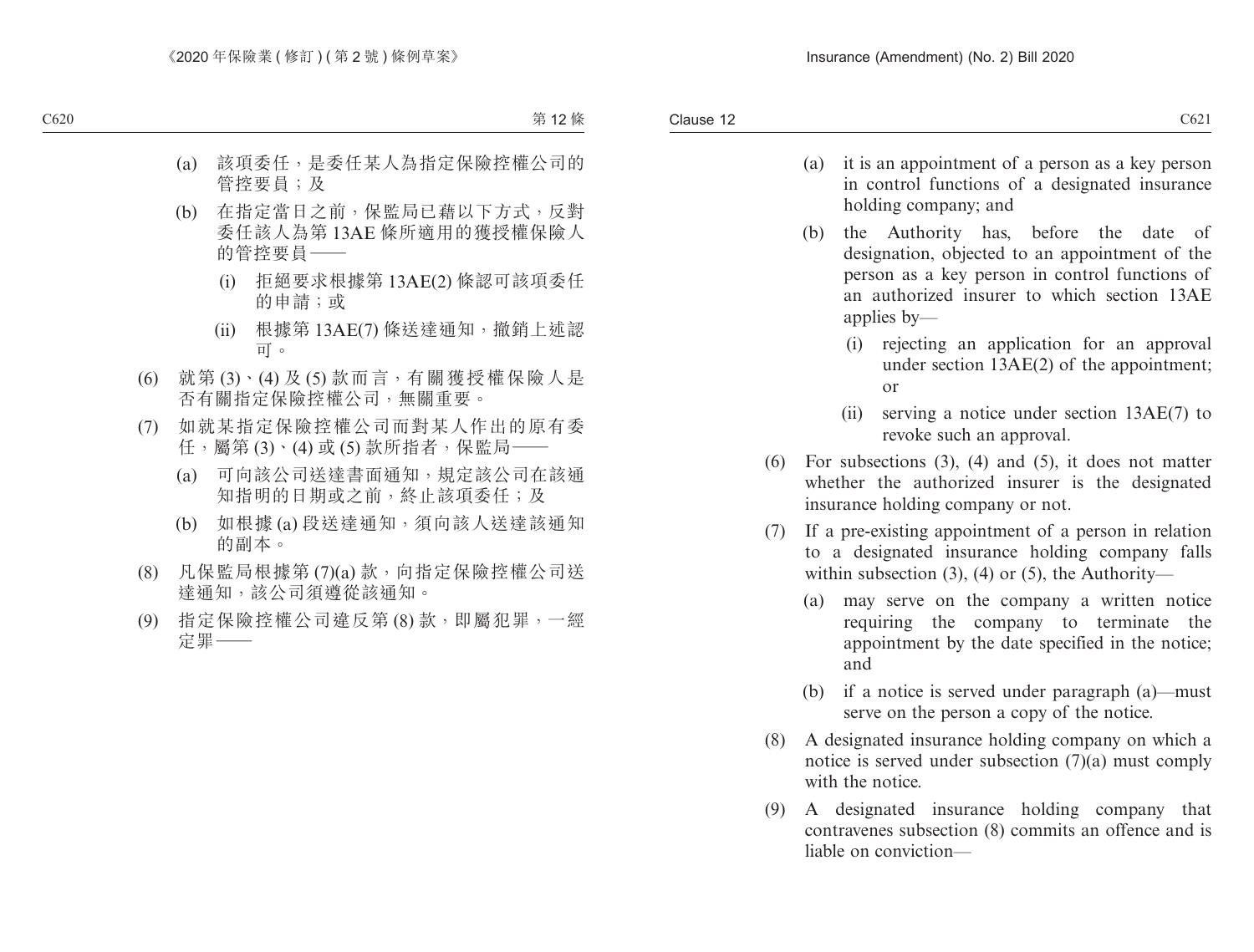- (a) to a fine of \$200,000; and
- (b) in the case of a continuing offence—to a further fine of \$2,000 for every day during which the offence continues.

# **95U. Approval of appointment**

- (1) The Authority may, on an application made under section 95S(2) by a designated insurance holding company, approve the appointment of the person specified in the application (*proposed person*) as a chief executive, director or key person in control functions of the company if—
	- (a) section 95S(3) and (4) is complied with; and
	- (b) the Authority is satisfied that the proposed person is a fit and proper person to be a chief executive, director or key person in control functions (as the case may be) of the company.
- (2) After deciding on the application, the Authority must give the designated insurance holding company and the proposed person a written notice of the result of the application.
- (3) If the application is rejected, the notice must include a statement of the reasons for the rejection.

# **95V. Objection to appointment**

- (1) This section applies in relation to an appointment approved under section 95U of a person as a chief executive, director or key person in control functions of a designated insurance holding company.
- (2) For subsection (1), it does not matter whether the approval is—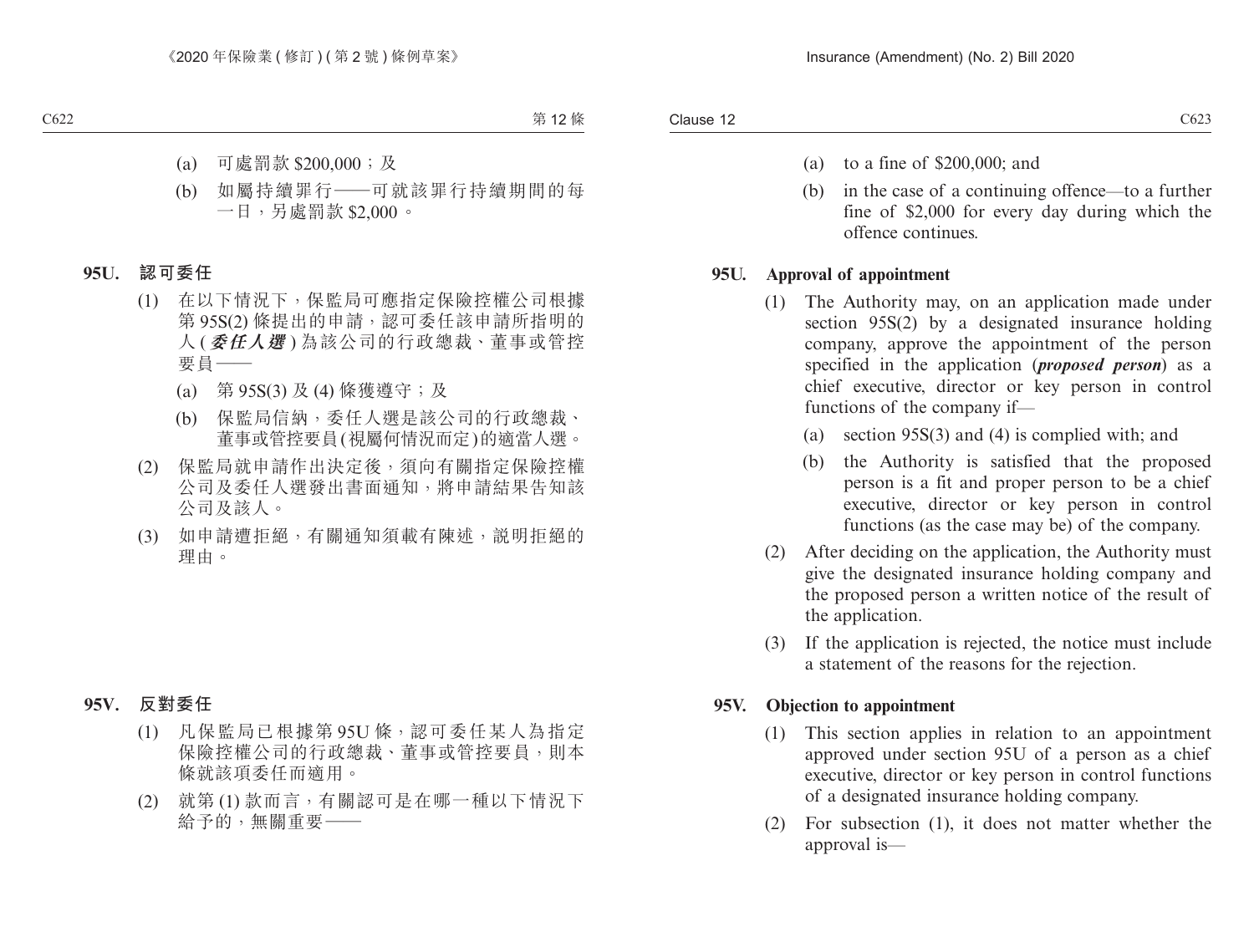- (a) given on an application made under section 95S(2); or
- (b) taken to be given by virtue of section 95T(2).
- (3) The Authority may, by a written notice served on the person and the designated insurance holding company, object to the appointment if it appears to the Authority that—
	- (a) the person is not, or is no longer, a fit and proper person to be a chief executive, director or key person in control functions (as the case may be) of the company; or
	- (b) the person or the company has contravened a condition imposed under section 95Z on the approval.
- (4) A notice under subsection (3) (*notice of objection*) must include a statement of the grounds for the objection.
- (5) Before serving a notice of objection on a person and a designated insurance holding company, the Authority must serve on the person and the company a preliminary written notice stating—
	- (a) that the Authority is considering serving the notice of objection;
	- (b) the reasons why the Authority is considering doing so; and
	- (c) that the person and the company may, either jointly or separately, within the period specified in the preliminary notice—
		- (i) make written representations to the Authority; and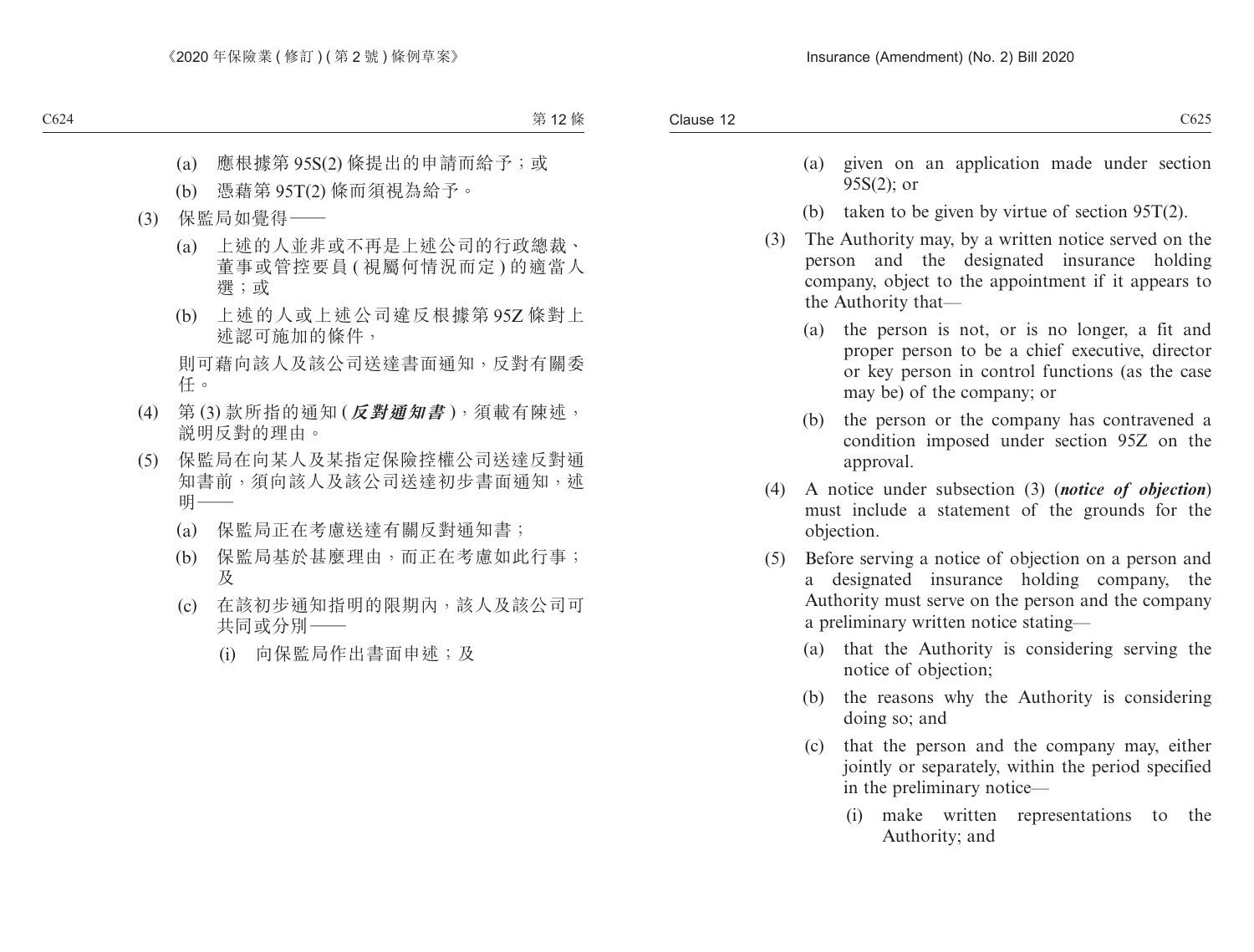- (ii) if the person or company so requests, make oral representations to a person appointed for that purpose by the Authority.
- (6) If representations are made under subsection (5), the Authority must take them into account before serving a notice of objection.
- (7) The Authority may, by a written notice served on a person and a designated insurance holding company, revoke a notice of objection served on the person and the company if it appears to the Authority that the grounds for the objection no longer exist.
- (8) If a notice of objection is served in relation to an appointment, the designated insurance holding company must terminate the appointment by the date specified in the notice.
- (9) A designated insurance holding company that contravenes subsection (8) commits an offence and is liable on conviction—
	- (a) to a fine of \$200,000; and
	- (b) in the case of a continuing offence—to a further fine of \$2,000 for every day during which the offence continues.

# **95W. Restrictions on acting if appointment unapproved or objected to**

(1) A person appointed as a specified officer of a designated insurance holding company in contravention of section 95S(1) must not act, or continue to act, as such a specified officer.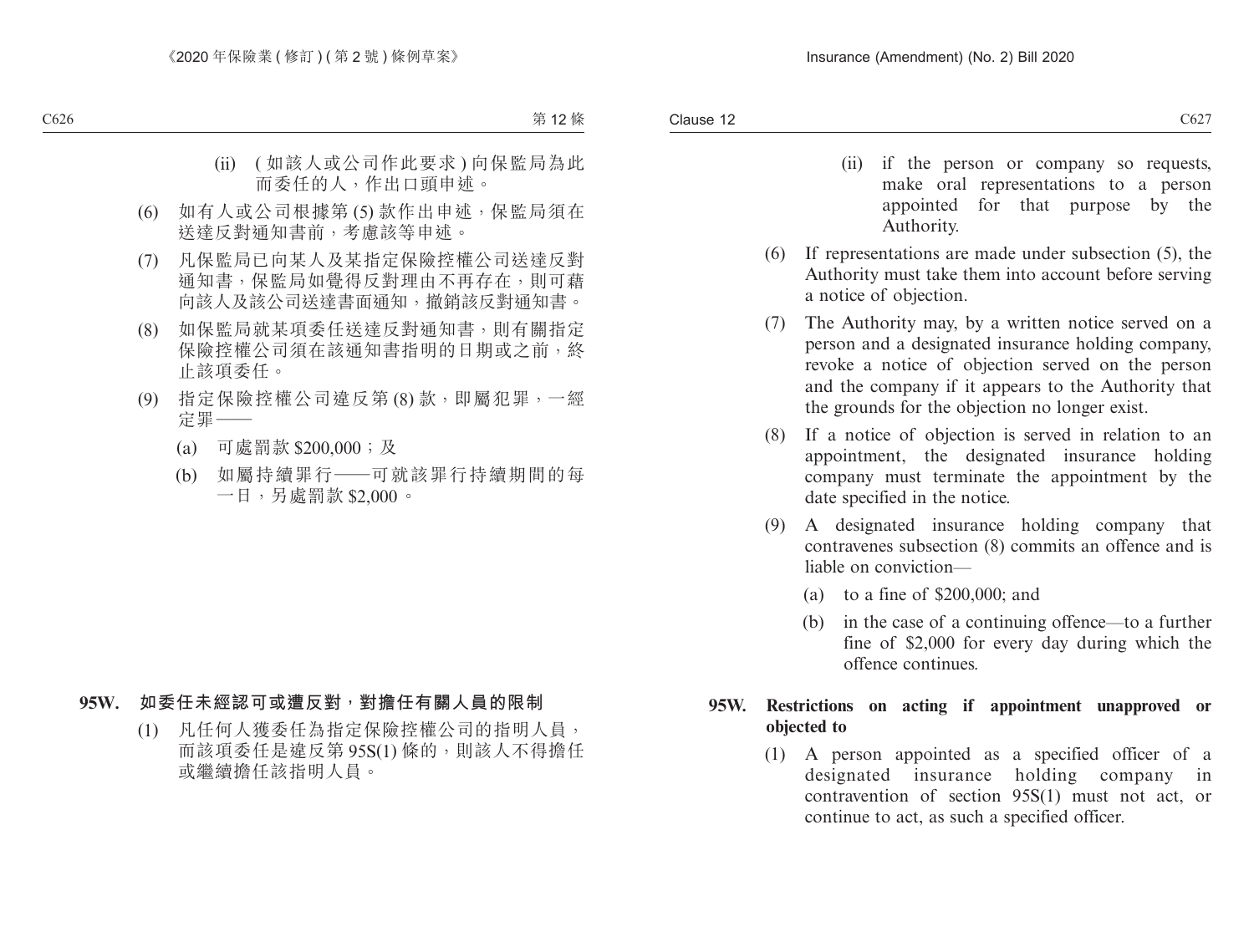- (2) Subsection (3) applies if the appointment of a person as a specified officer of a designated insurance holding company—
	- (a) falls within section 95T(3), (4) or (5); or
	- (b) is objected to under section 95V(3).
- (3) A person mentioned in subsection (2) must not continue to act as the specified officer mentioned in that subsection after—
	- (a) in the case of subsection  $(2)(a)$ —the date specified in the notice a copy of which is served under section 95T(7)(b) on the person; or
	- (b) in the case of subsection (2)(b)—the date specified in the notice served under section 95V(3) on the person.
- (4) A person who contravenes subsection (1) or (3) commits an offence and is liable on conviction—
	- (a) to a fine of \$200,000 and to imprisonment for 2 years; and
	- (b) in the case of a continuing offence—to a further fine of \$2,000 for every day during which the offence continues.
- (5) In this section—
- *specified officer* (指明人員) means a chief executive, director or key person in control functions.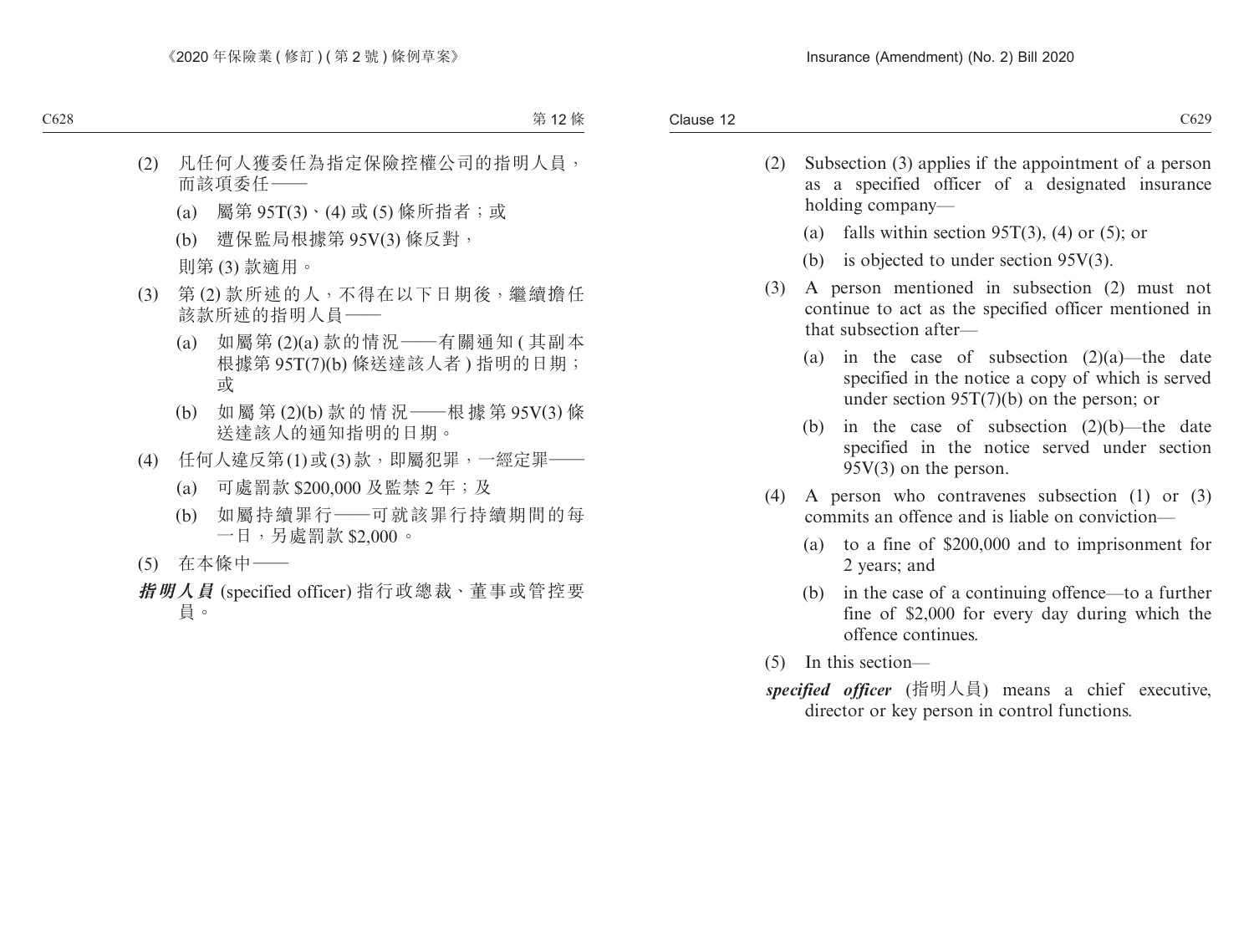# **Division 6—Supplementary Provisions Regarding Shareholder Controller, Chief Executive, Director and Key Person in Control Functions**

#### **95X. Return of pre-existing shareholder controllers, chief executives, directors and key persons in control functions**

- (1) Subject to subsection (2), a designated insurance holding company must, within 3 months after the date of designation, deposit with the Authority a written return in the specified form for informing the Authority of the particulars of every person who is a shareholder controller, chief executive, director or key person in control functions of the company as at the beginning of the date of designation.
- (2) The Authority may extend the 3-month period mentioned in subsection (1) by a period not exceeding 3 months if it appears to the Authority that the circumstances are such that a period longer than 3 months should be allowed.
- (3) A designated insurance holding company that contravenes subsection (1) commits an offence and is liable on conviction—
	- (a) to a fine of \$200,000; and
	- (b) in the case of a continuing offence—to a further fine of \$1,000 for every day during which the offence continues.

### **95Y. Determination of fit and proper**

(1) In determining whether a person is a fit and proper person for the purposes of sections 95M, 95N, 95U and 95V, the Authority must have regard to the following matters—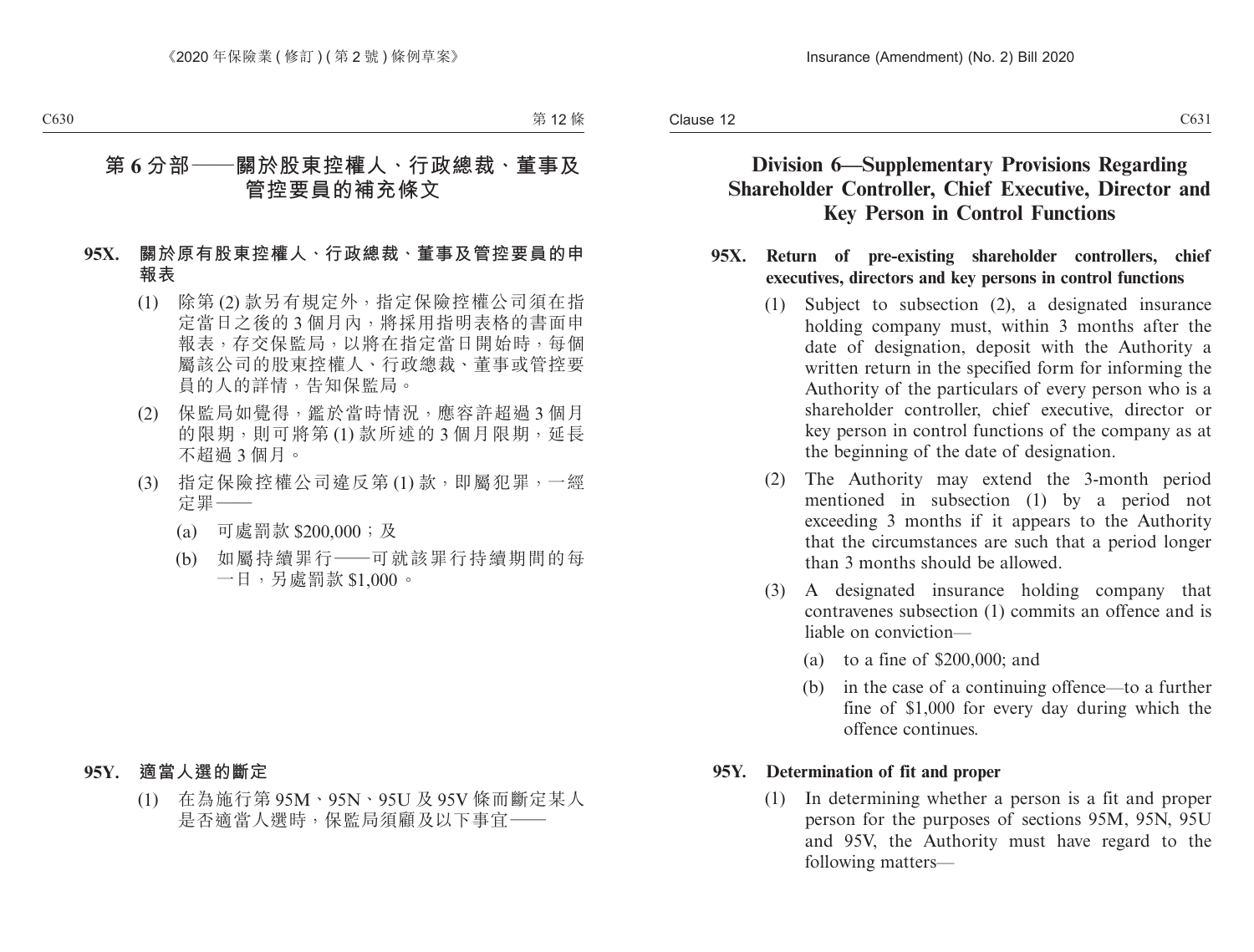- (a) the education or other qualifications or experience of the person;
- (b) the person's ability to act competently, honestly and fairly;
- (c) the reputation, character, reliability and integrity of the person;
- (d) the person's financial status or solvency;
- (e) whether any disciplinary action has been taken against the person by—
	- (i) the Monetary Authority;
	- (ii) the Securities and Futures Commission;
	- (iii) the Mandatory Provident Fund Schemes Authority; or
	- (iv) any other authority or regulatory organization, whether in Hong Kong or elsewhere, which, in the Authority's opinion, performs a function similar to those of the Authority;
- (f) if the person is a company in a group of companies, any information in the possession of the Authority, whether provided by the person or not, relating to—
	- (i) any other company in the group of companies; or
	- (ii) any substantial shareholder or officer of the person or of a company referred to in subparagraph (i); and
- (g) the state of affairs of any other business that the person carries on or proposes to carry on.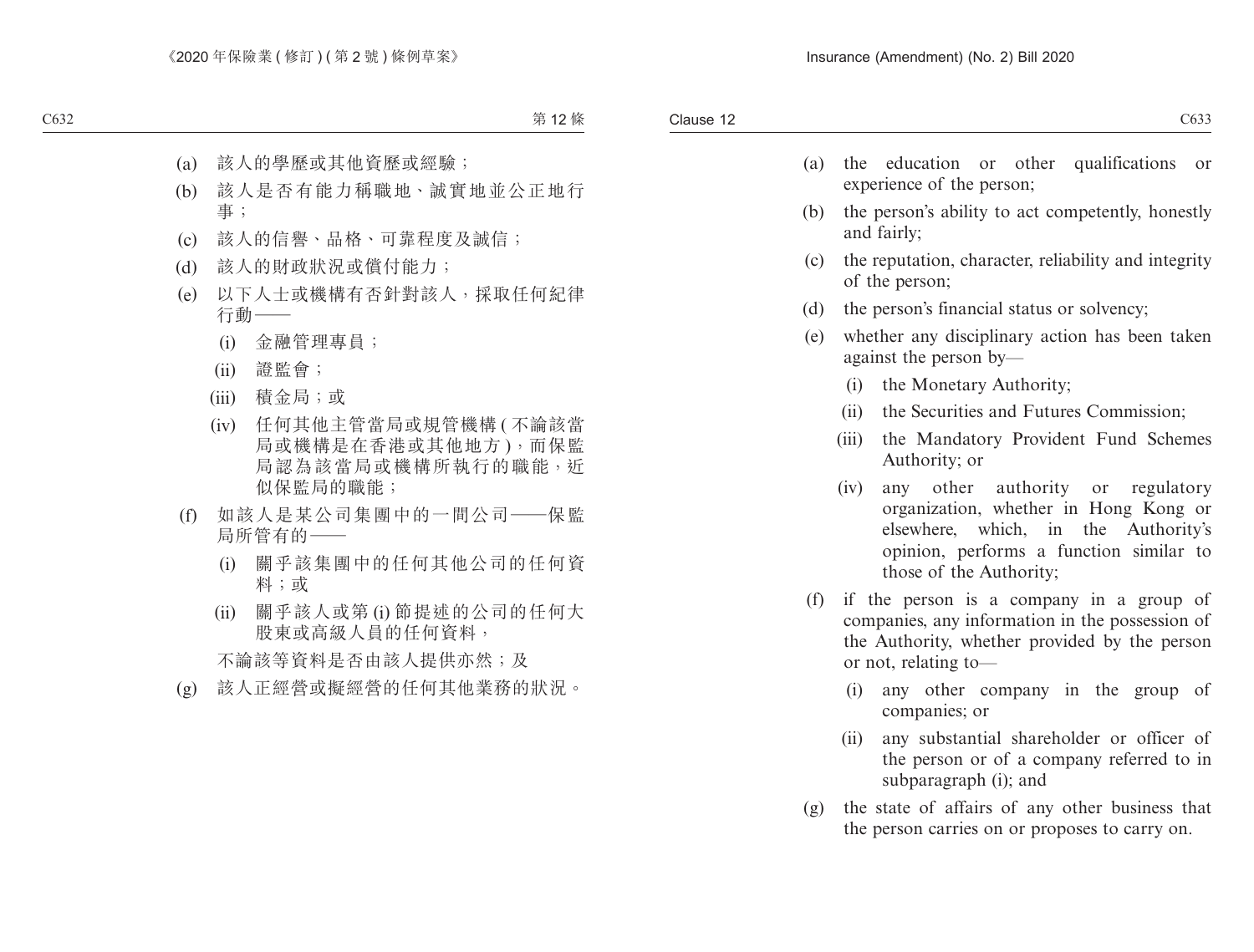(2) The obligations imposed on the Authority under subsection (1) are in addition to those of the Authority to have regard to any other matter that the Authority considers relevant in making the determination.

### **95Z. Conditions on approval**

- (1) This section applies in relation to—
	- (a) an approval under section 95M for a person to be a shareholder controller of a designated insurance holding company; and
	- (b) an approval under section 95U of an appointment of a person as a chief executive, director or key person in control functions of a designated insurance holding company.
- (2) For subsection  $(1)(a)$ , it does not matter whether the approval is—
	- (a) given on an application made under section 95I(2), 95K(2) or 95L(5); or
	- (b) taken to be given by virtue of section 95L(2).
- (3) For subsection (1)(b), it does not matter whether the approval is—
	- (a) given on an application made under section 95S(2); or
	- (b) taken to be given by virtue of section 95T(2).
- (4) The Authority may impose any condition that it considers appropriate on an approval mentioned in subsection (1) when—
	- (a) the approval is given; and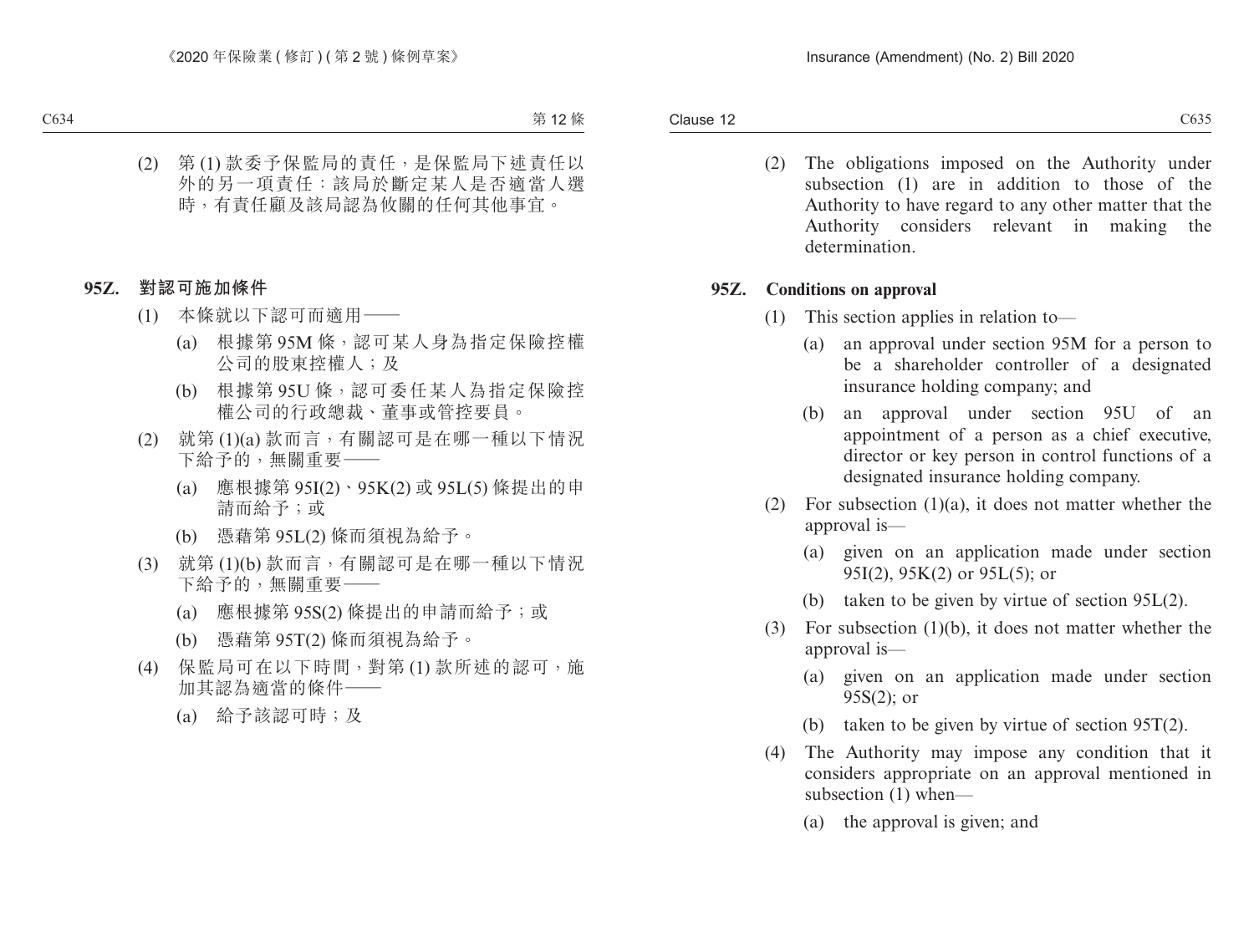- (b) at any time after approval is given or taken to be given.
- (5) The Authority may amend or revoke any condition imposed under subsection (4).
- (6) The power under subsection (4) or (5) is only exercisable by a written notice served on the affected person.
- (7) Before imposing or amending a condition under subsection (4) or (5), the Authority must give the affected person an opportunity to make written or oral representations as to why the condition should not be imposed or amended.
- (8) If representations are made under subsection (7), the Authority must take them into account before imposing or amending the condition.
- (9) If a condition is imposed or amended under subsection  $(4)$  or  $(5)$ , the notice under subsection  $(6)$ must include a statement of the reasons for imposing or amending the condition.
- (10) The imposition, amendment or revocation of a condition under subsection (4) or (5) takes effect at the later of the following—
	- (a) the time when the notice under subsection (6) is served on the affected person;
	- (b) the time specified in the notice.
- (11) In this section—

*affected person* (當事人) means—

(a) for a condition on an approval under section 95M—the person mentioned in subsection  $(1)(a)$ ; or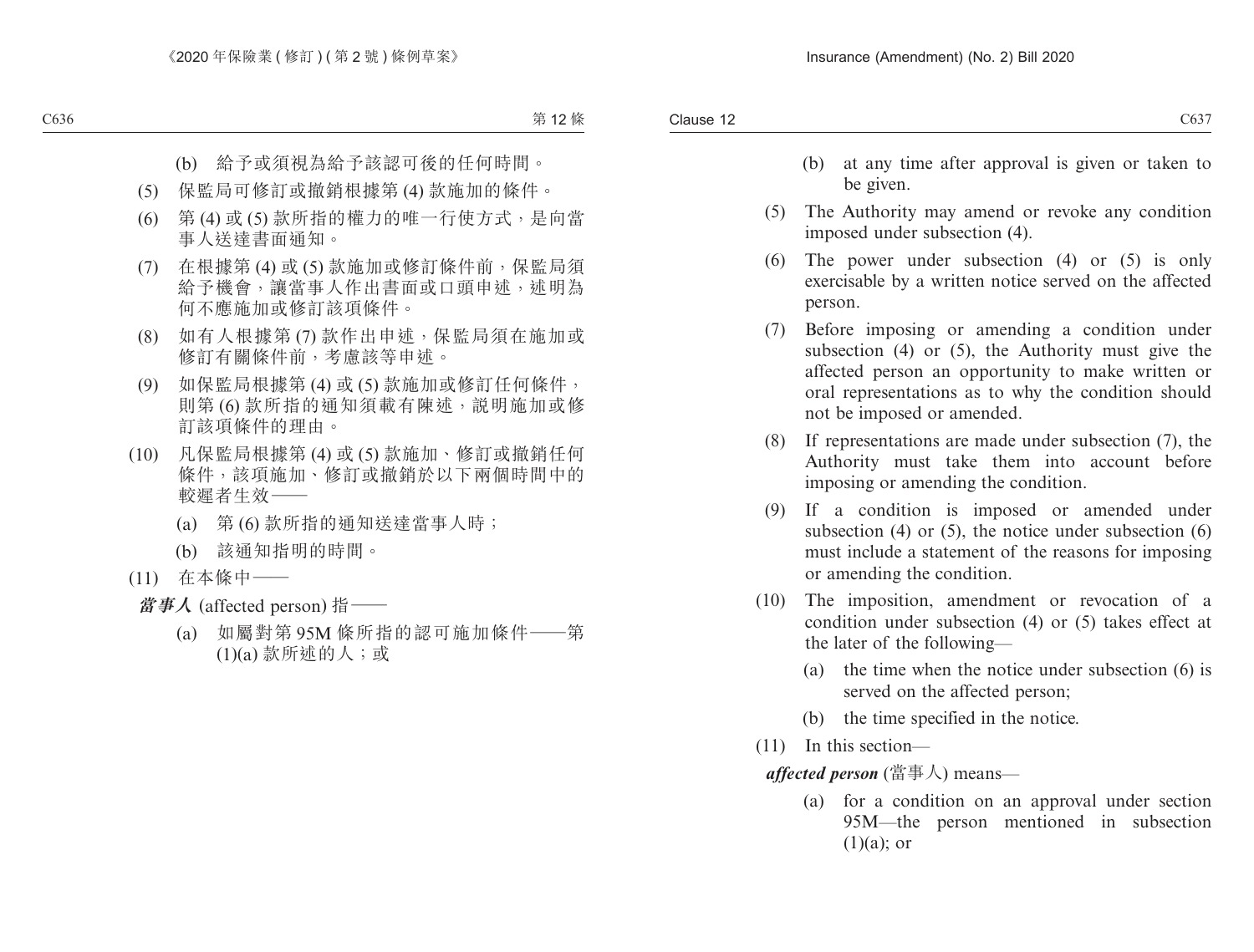(b) for a condition on an approval under section 95U—the person and the designated insurance holding company mentioned in subsection  $(1)(b)$ .

### **95ZA. Offences in relation to application for approval**

- (1) A person commits an offence if the person, in connection with an application for an approval under section 95M or 95U—
	- (a) makes a statement that is false or misleading in a material particular; and
	- (b) knows that, or is reckless as to whether, the statement is false or misleading in the material particular.
- (2) A person commits an offence if the person, in connection with an application for an approval under section 95M or 95U—
	- (a) omits a material particular from a statement with the result that the statement is rendered false or misleading; and
	- (b) knows that, or is reckless as to whether, the material particular is omitted from the statement.
- (3) A person who commits an offence under subsection (1) or (2) is liable on conviction to a fine at level 5 and to imprisonment for 6 months.

## **95ZB. Effect of application under section 95I in relation to section 13B**

- (1) This section applies if—
	- (a) on the one hand—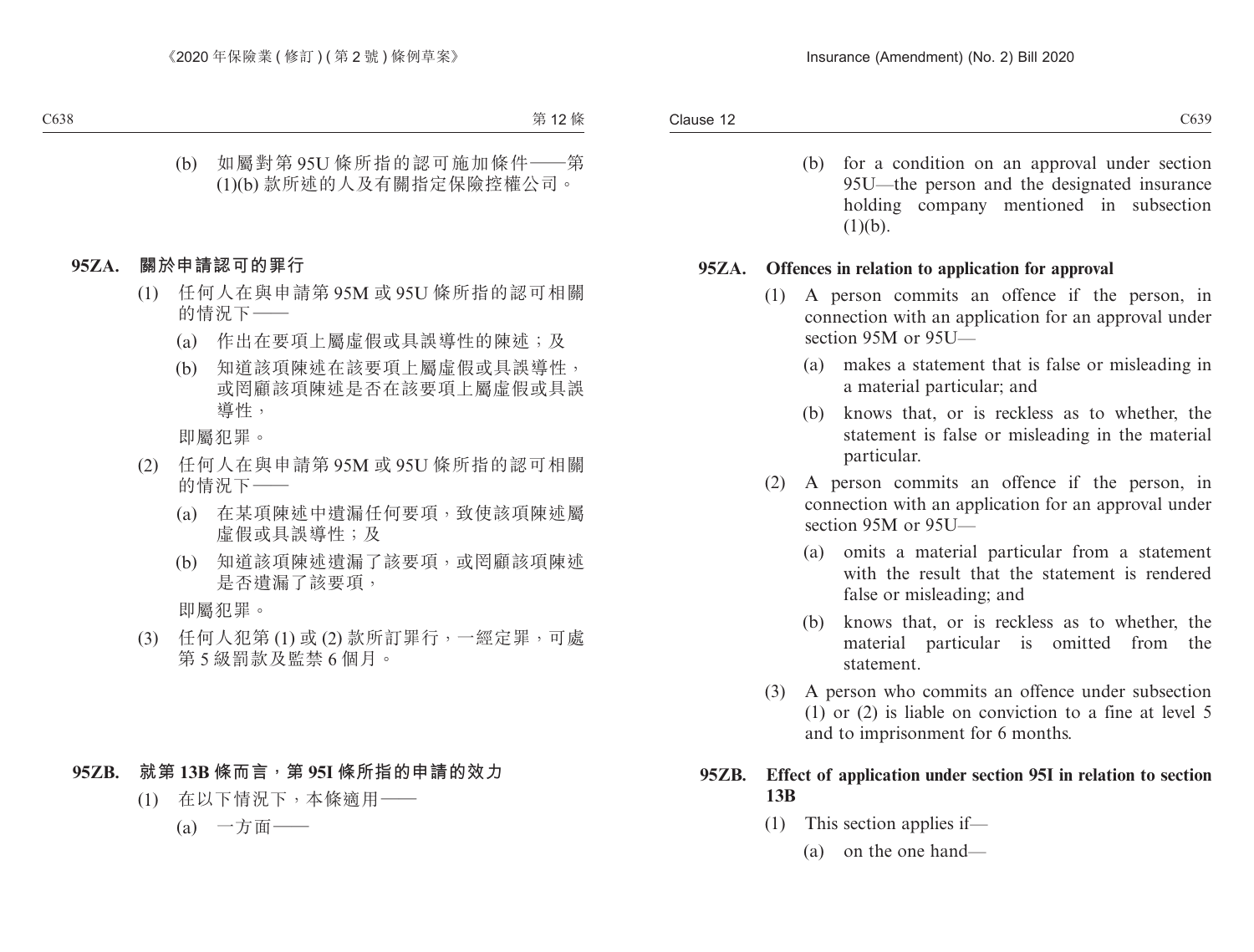- (i) a person will, as a result of certain acts or circumstances, become a shareholder controller of a designated insurance holding company; and
- (ii) the person has made an application under section 95I(2) for an approval under section 95M for the person to be such a shareholder controller; and
- (b) on the other hand—
	- (i) the person will also, as a result of the same acts or circumstances, become a controller (as defined by section 13B(1)) of an authorized insurer that is either the company itself or another member of its supervised group; and
	- (ii) the person is prohibited under section 13B(2) from becoming such a controller unless the conditions under that section are satisfied.
- (2) If the application under section 95I(2) is approved, the conditions under section 13B(2) are taken as satisfied as follows—
	- (a) the person is taken to have served on the Authority a notice in accordance with section 13B(2)(a);
	- (b) the prescribed fee under section  $13B(2)(ab)$  is taken to have been paid; and
	- (c) the Authority is taken to have, as described in section 13B(2)(b)(i), notified the person that there is no objection to the person's becoming a controller of the authorized insurer.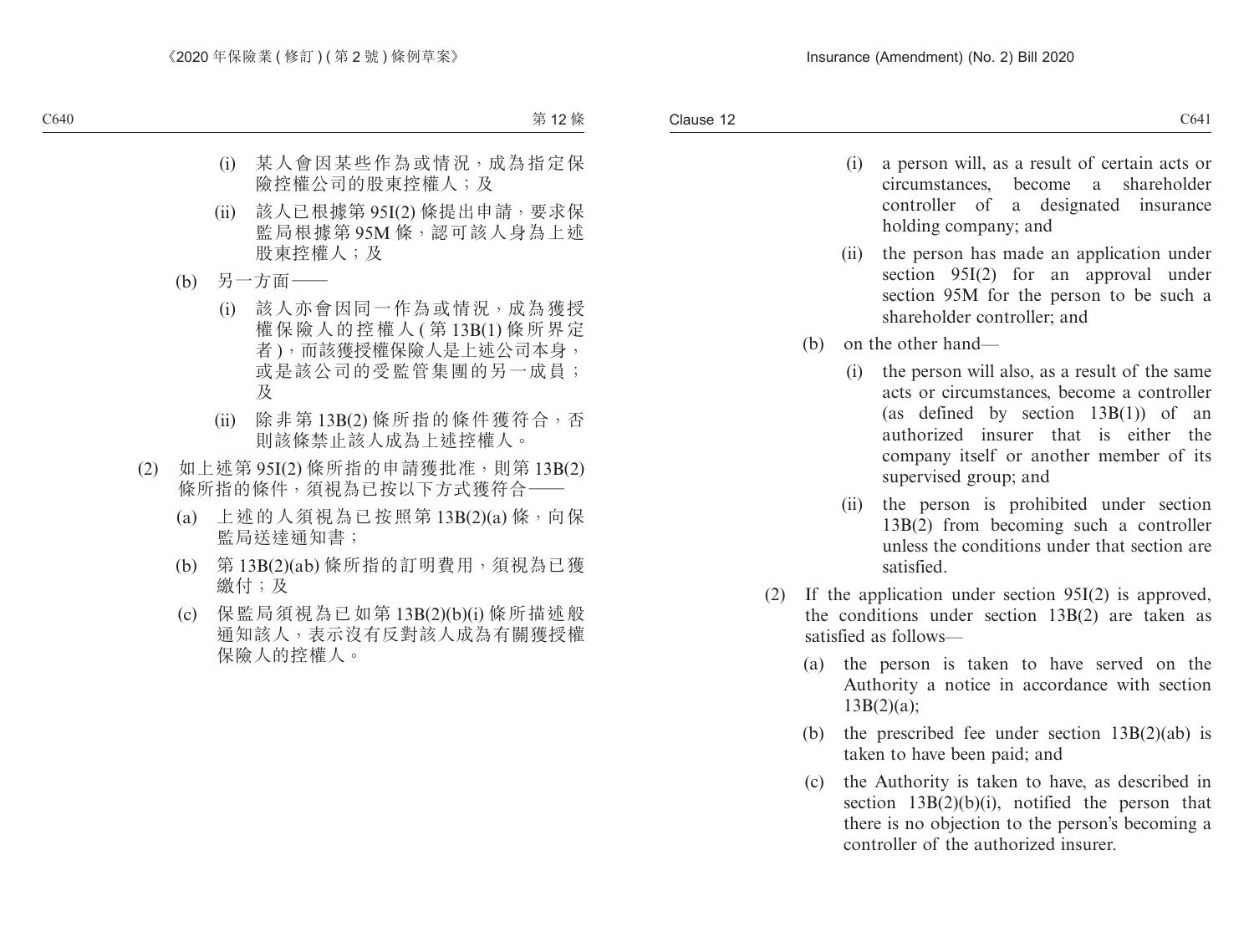(3) If the application under section 95I(2) is rejected, the Authority is taken to have served on the person a notice of objection under section 13B(4) objecting to the person's becoming a controller of the authorized insurer when the written notice of the result of the application is given under section 95M(4).

# **95ZC. Effect of application under section 95K in relation to section 13B**

- (1) This section applies if—
	- (a) on the one hand—
		- (i) a person has, as a result of certain acts or circumstances, become a shareholder controller of a designated insurance holding company in contravention of section 95I(1); and
		- (ii) the person falls within section  $95K(1)$  so that the person is required to comply with section 95K(2); and
	- (b) on the other hand—
		- (i) the person has also, as a result of the same acts or circumstances, become a controller (as defined by section 13B(1)) of an authorized insurer that is either the company itself or another member of its supervised group in contravention of section 13B(2); and
		- (ii) the person falls within section 13B(3) so that person is required to comply with that section.
- (2) The person is taken to have complied with section  $13B(3)$  if the person complies with section 95K(2).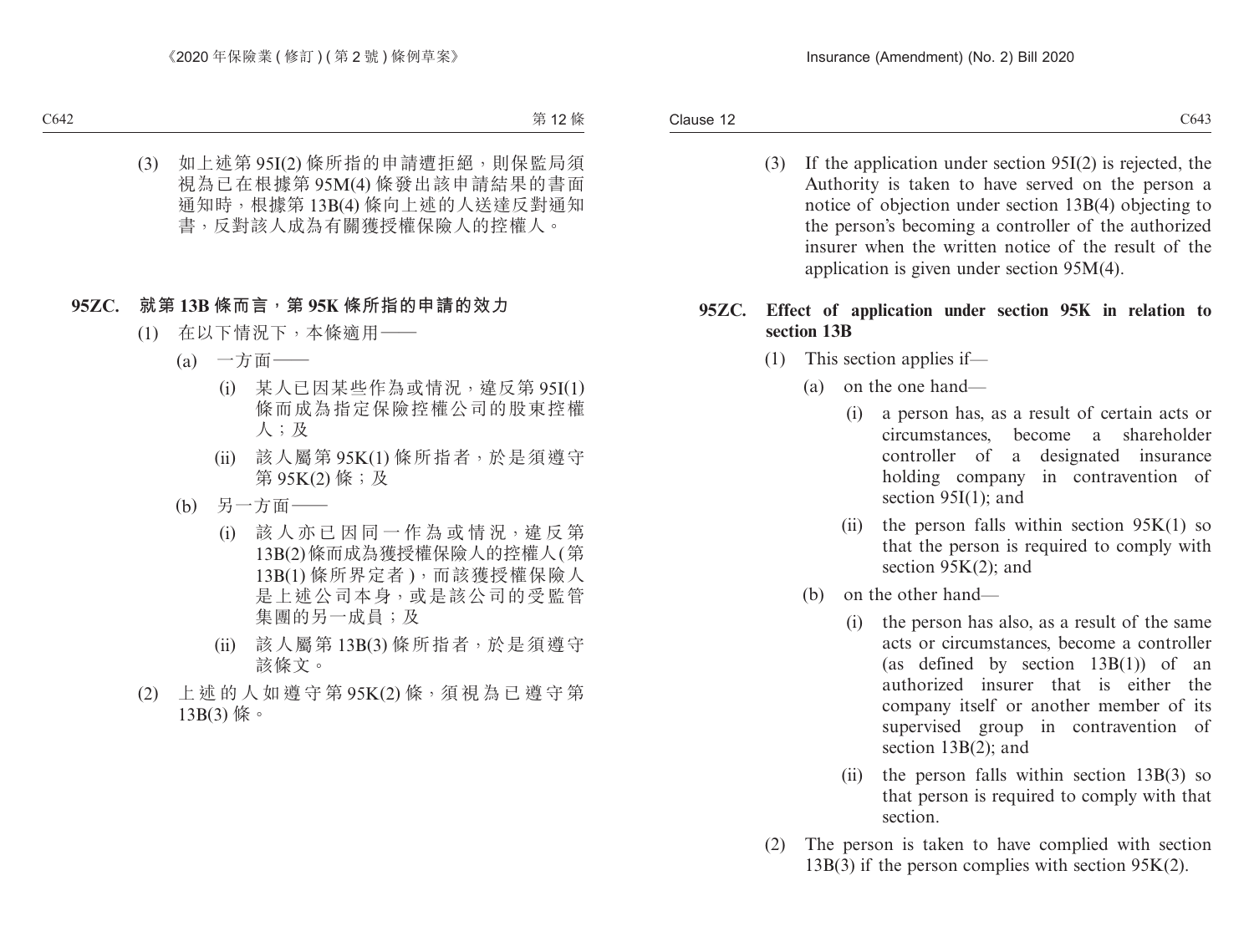- (3) If an application made under section 95K(2) is approved, the Authority is not entitled to serve a notice of objection under section 13B(4) on the person in respect of the contravention mentioned in subsection (1)(b)(i).
- (4) If an application made under section  $95K(2)$  is rejected, the Authority is taken to have served on the person a notice of objection under section 13B(4) objecting to the person's being a controller of the authorized insurer when the written notice of the result of the application is given under section 95M(4).

## **95ZD. Effect of approval under section 95U in relation to sections 13A, 13AC and 13AE**

- (1) This section applies if a designated insurance holding company is also an authorized insurer.
- (2) If the Authority gives an approval under section 95U of the appointment of a person as a chief executive, director or key person in control functions (*specified officer*) of the designated insurance holding company, the Authority is taken to have at the same time given an approval under section 13A, 13AC or 13AE (as the case may be) of the appointment of the person as an equivalent officer of the authorized insurer.
- (3) For subsection (2), an equivalent officer is—
	- (a) if the specified officer is a chief executive of the designated insurance holding company—a controller (as defined by section 13A(12)) of the authorized insurer;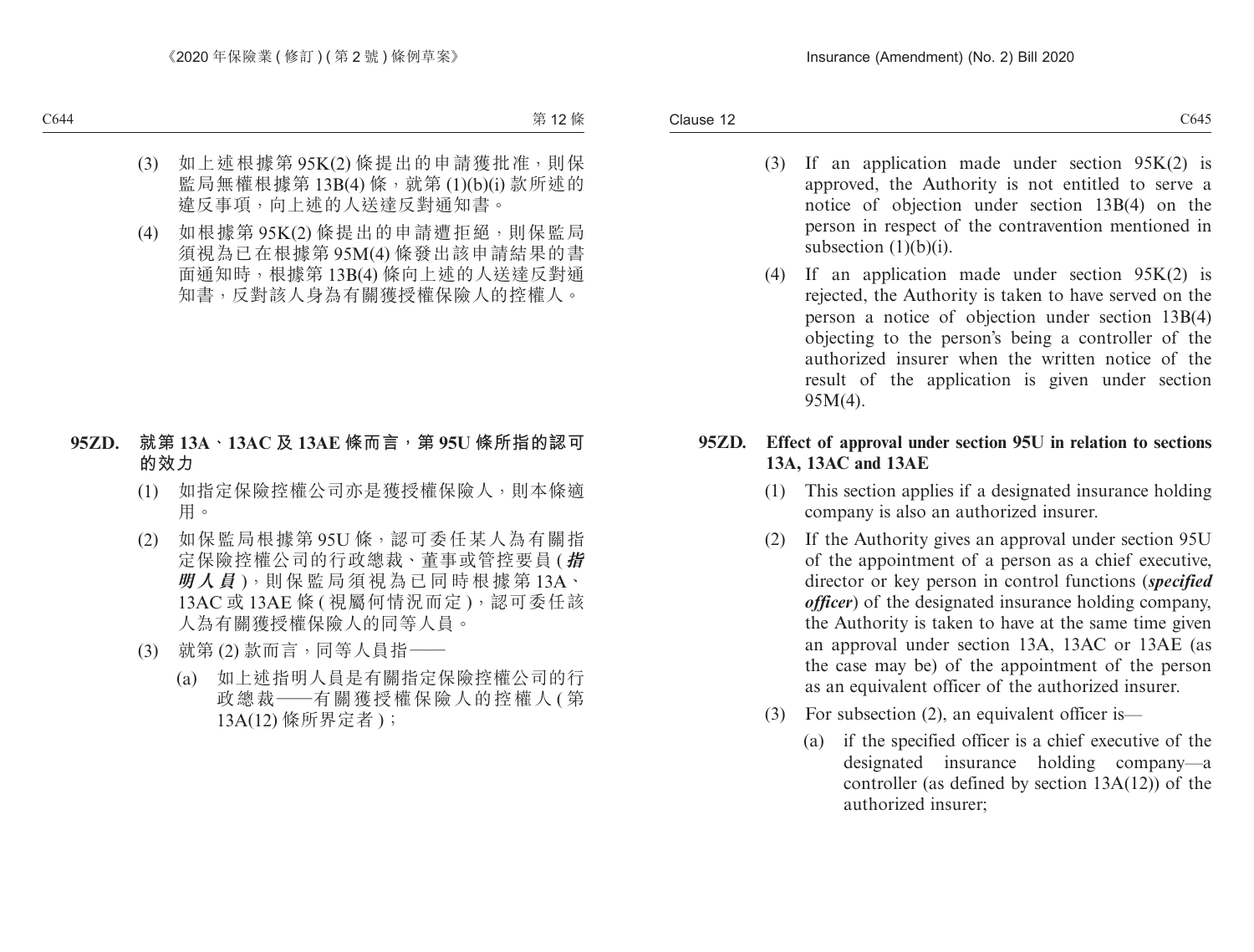- (b) if the specified officer is a director of the designated insurance holding company—a director of the authorized insurer; or
- (c) if the specified officer is a key person in control functions of the designated insurance holding company—a key person in control functions (as defined by section 13AE(12)) of the authorized insurer who is responsible for the same control functions for the company and the insurer.

# **Division 7—Financial Matters**

### **95ZE. Interpretation of Part XIA, Division 7**

In this Division—

*assessment framework* (評估架構) means a process—

- (a) that is established within the supervised group of a designated insurance holding company for assessing whether a major acquisition is material to the group; and
- (b) that involves, for that purpose—
	- (i) the quantification of the overall adverse impact that the acquisition may have on the group, taking into account any adverse impact on—
		- (A) the capital resources of the group;
		- (B) the risk profile of the group;
		- (C) the ongoing ability of the group to maintain compliance with the group capital requirements for the group; and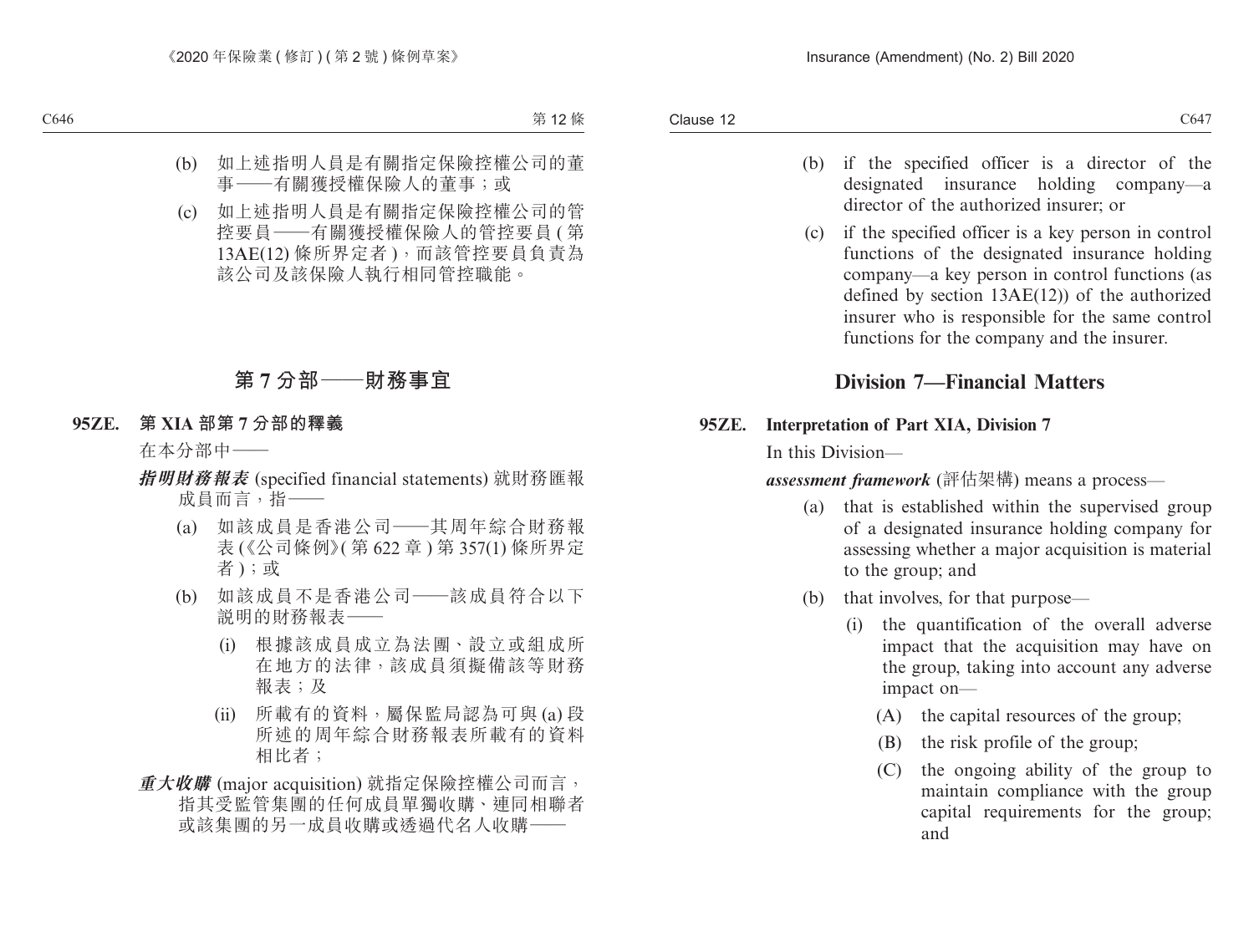- (D) any other matter that the Authority considers to be relevant; and
- (ii) the setting of an amount that the quantified adverse impact on the group must not exceed in order for the acquisition to be assessed as not material;
- *financial reporting member* (財務匯報成員), in relation to the supervised group of a designated insurance holding company, means the member of the group that satisfies the following conditions—
	- (a) it is either—
		- (i) the designated insurance holding company; or
		- (ii) a holding company of the designated insurance holding company; and
	- (b) it is, in the opinion of the Authority, the most appropriate member to be assigned for reporting information that gives a true and fair view of the financial position and financial performance of the group for the purposes of this Part;
- *major acquisition* (重大收購), in relation to a designated insurance holding company, means the acquisition by any member of its supervised group alone, or with an associate or another member of the group, or through a nominee, of—
	- (a) the control of 50% or more of the voting power at a general meeting of a body corporate; or
	- (b) 50% or more of the issued share capital of a body corporate;
- *specified financial statements* (指明財務報表), in relation to a financial reporting member, means—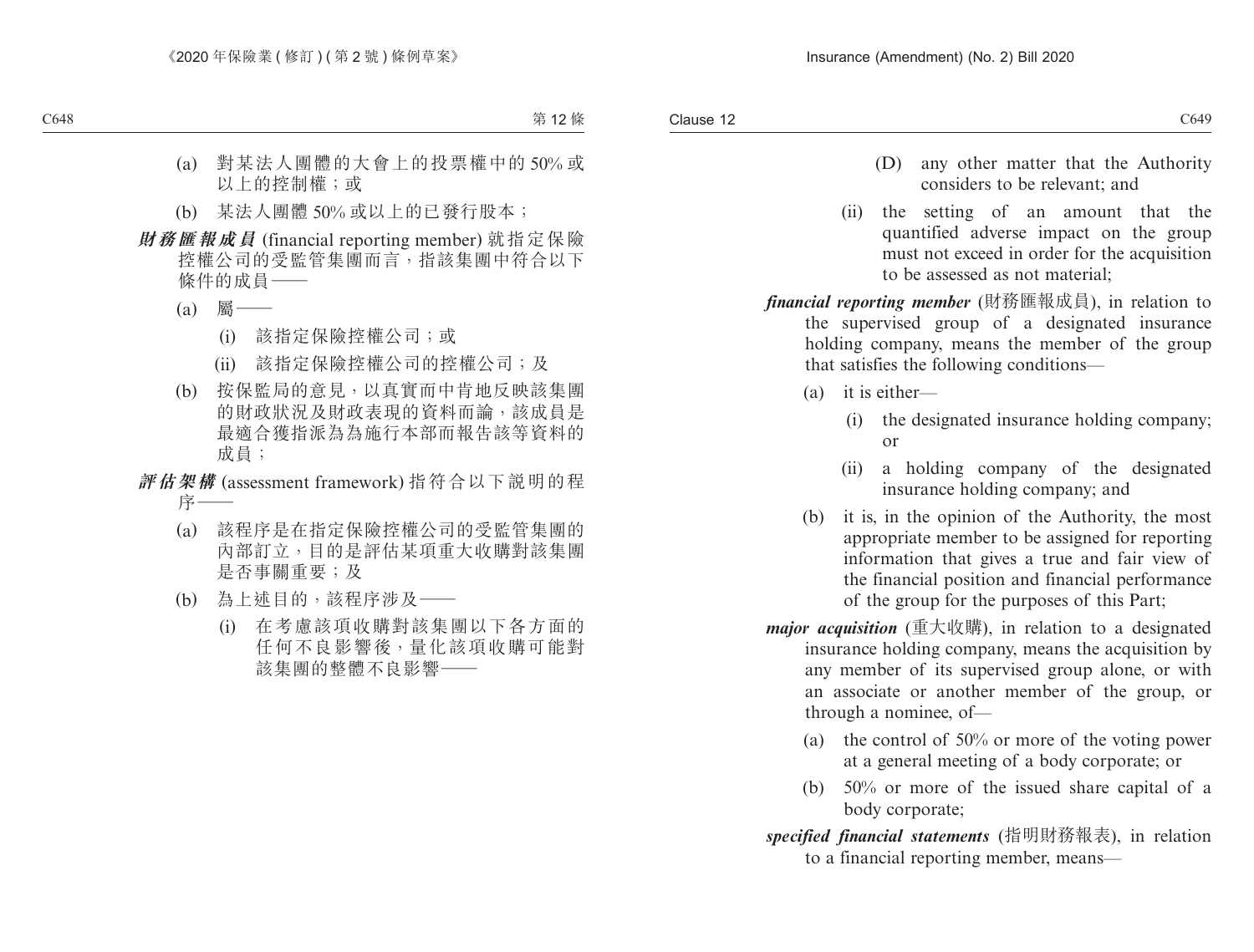- (a) if the member is a Hong Kong company—its annual consolidated financial statements as defined by section 357(1) of the Companies Ordinance (Cap. 622); or
- (b) in any other case—the financial statements of the member that—
	- (i) the member is required under the laws of its place of incorporation, establishment or formation to prepare; and
	- (ii) contain information that the Authority considers to be comparable to the information contained in the annual consolidated financial statements mentioned in paragraph (a).

### **95ZF. Auditor must be appointed**

- (1) A designated insurance holding company must ensure that a person who satisfies the requirements under subsection (2) or (3) is appointed as the auditor of the financial reporting member for its supervised group—
	- (a) within 1 month beginning on the date of designation; and
	- (b) as soon as practicable after the office of the auditor becomes vacant.
- (2) If the financial reporting member is a Hong Kong company, the auditor must be a person—
	- (a) who is qualified for appointment as an auditor of a company under the Professional Accountants Ordinance (Cap. 50); and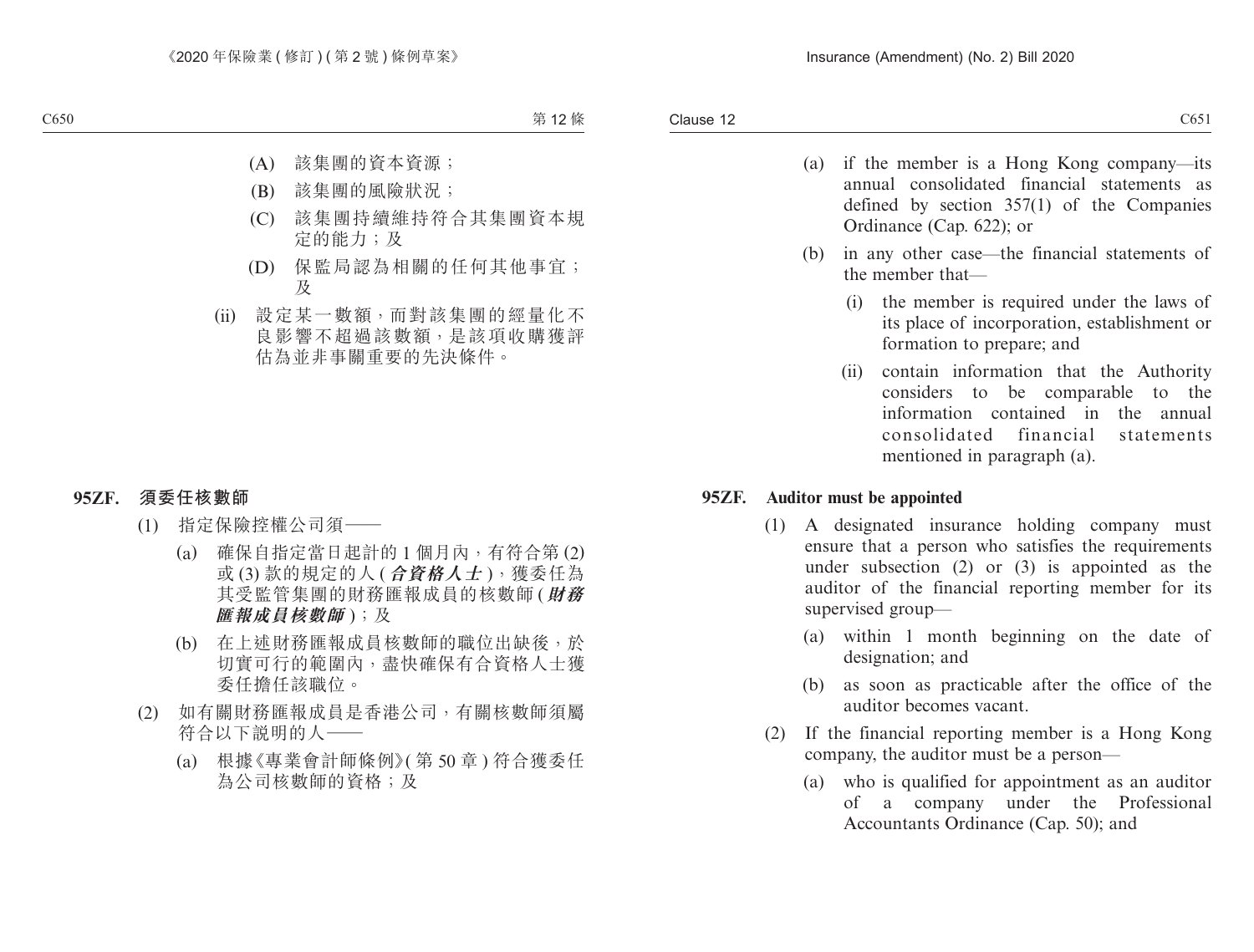- (b) who is not disqualified under section 393 of the Companies Ordinance (Cap. 622) for appointment as an auditor of the member.
- (3) If the financial reporting member is not a Hong Kong company, the auditor must be a person—
	- (a) who may lawfully practise as an auditor in the place of incorporation, establishment or formation of the member; and
	- (b) without prejudice to paragraph (a), who holds a qualification that the Authority accepts as being of a standard comparable to that of a person mentioned in subsection (2).
- (4) A designated insurance holding company must, within 1 month beginning on the date on which an auditor is appointed under subsection (1), serve on the Authority a written notice stating that fact and the name and qualifications of the person appointed.
- (5) A designated insurance holding company that contravenes subsection (1) or (4) commits an offence and is liable on conviction—
	- (a) to a fine at level 4; and
	- (b) in the case of a continuing offence—to a further fine of \$1,000 for every day during which the offence continues.

### **95ZG. Notification in respect of auditor**

- (1) A designated insurance holding company must immediately notify the Authority in writing if—
	- (a) the financial reporting member for its supervised group decides to remove or replace an auditor appointed under section 95ZF;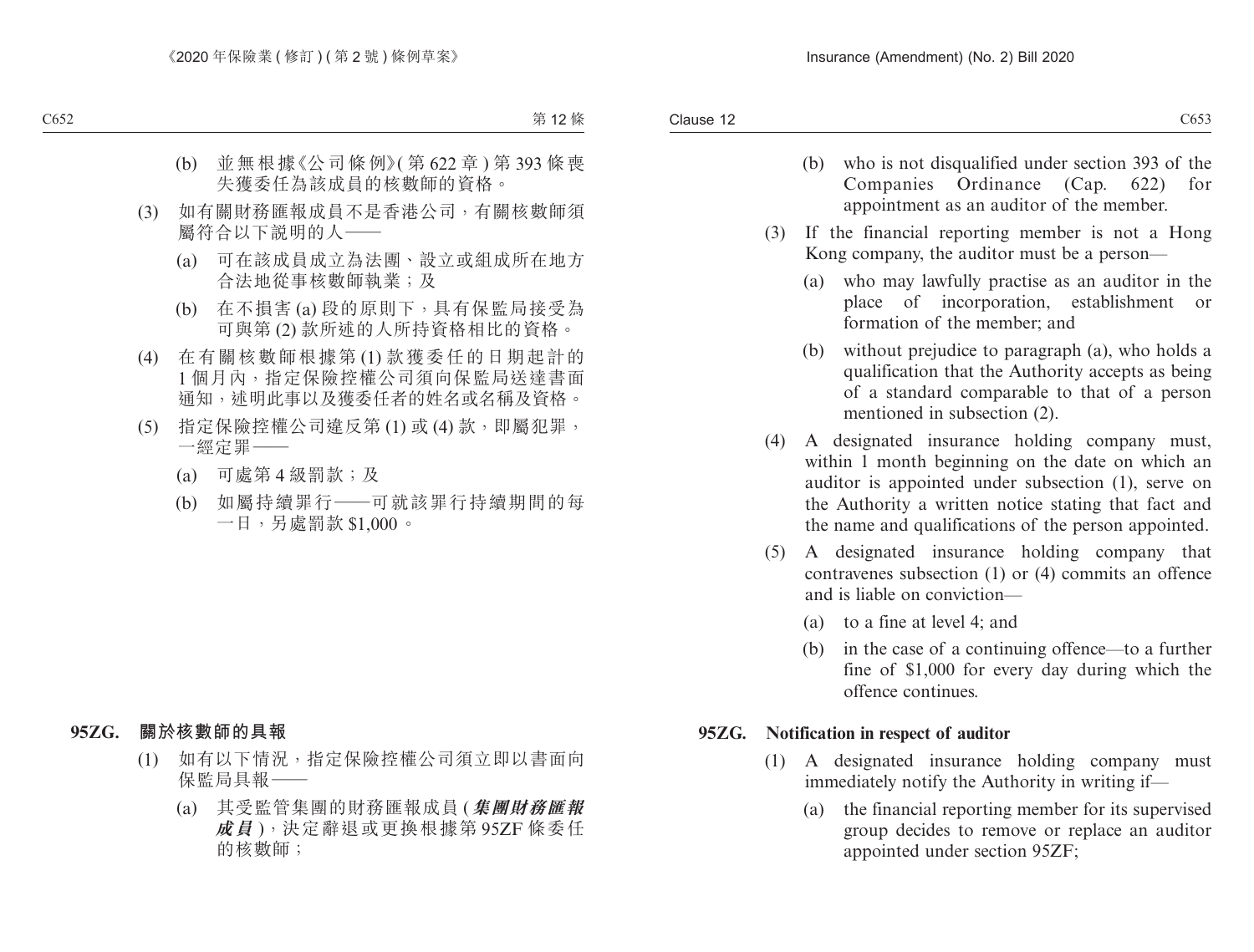- (b) a person appointed under section 95ZF to be the auditor of the financial reporting member for its supervised group ceases to be such an auditor otherwise than in consequence of a decision referred to in paragraph (a); or
- (c) where the financial reporting member for its supervised group is a Hong Kong company—
	- (i) a person appointed under section 95ZF to be the auditor of the member is also an auditor appointed under section 395, 396, 397 or 398 of the Companies Ordinance (Cap. 622), or deemed to be reappointed under section 403 of that Ordinance, of the member (*CO auditor*); and
	- (ii) the member either—
		- (A) proposes to give special notice to its shareholders of a resolution removing such a CO auditor before the end of the auditor's term of office; or
		- (B) gives notice to its shareholders of a resolution replacing such a CO auditor at the end of the auditor's term of office.
- (2) An auditor appointed under section 95ZF must immediately notify the Authority in writing if the auditor—
	- (a) resigns;
	- (b) where the auditor has been appointed for a fixed term—decides not to seek reappointment; or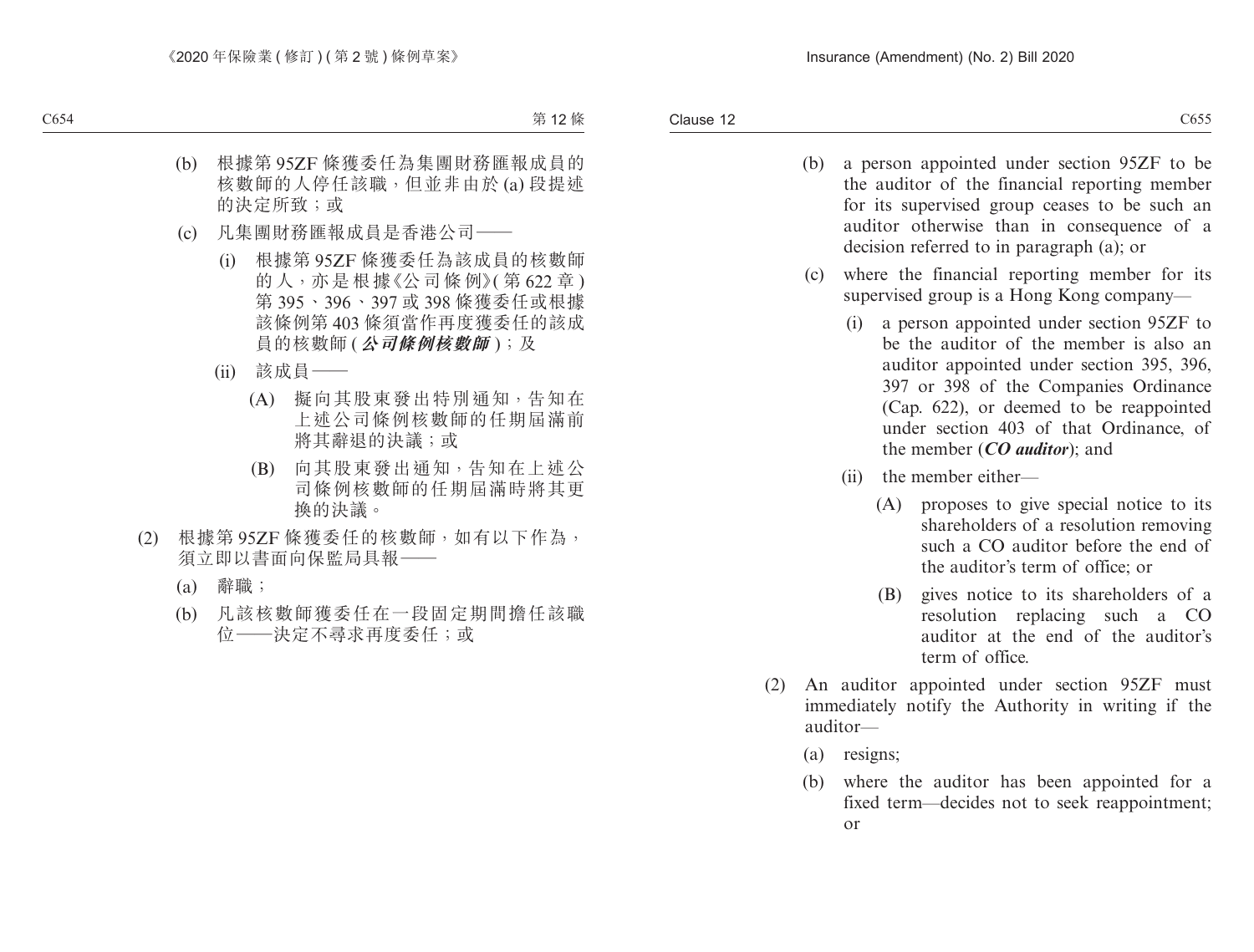- (c) decides to add a qualification or adverse statement to the auditor's report on the financial statements required to be submitted under section 95ZH.
- (3) A designated insurance holding company that contravenes subsection (1) commits an offence and is liable on conviction—
	- (a) to a fine at level 4; and
	- (b) in the case of a continuing offence—to a further fine of \$1,000 for every day during which the offence continues.
- (4) It is a defence for a designated insurance holding company charged with an offence under subsection (3) to prove that the company took all reasonable precautions and exercised all due diligence to avoid the commission of the offence.

### **95ZH. Submission of financial statements and auditor's reports**

- (1) A designated insurance holding company must submit to the Authority the following documents in accordance with this section—
	- (a) the specified financial statements of the financial reporting member for its supervised group; and
	- (b) a report of the auditor of the member appointed under section 95ZF on those statements.
- (2) A document required to be submitted under subsection (1) must comply with any requirements specified by the Authority in a written notice served on the designated insurance holding company.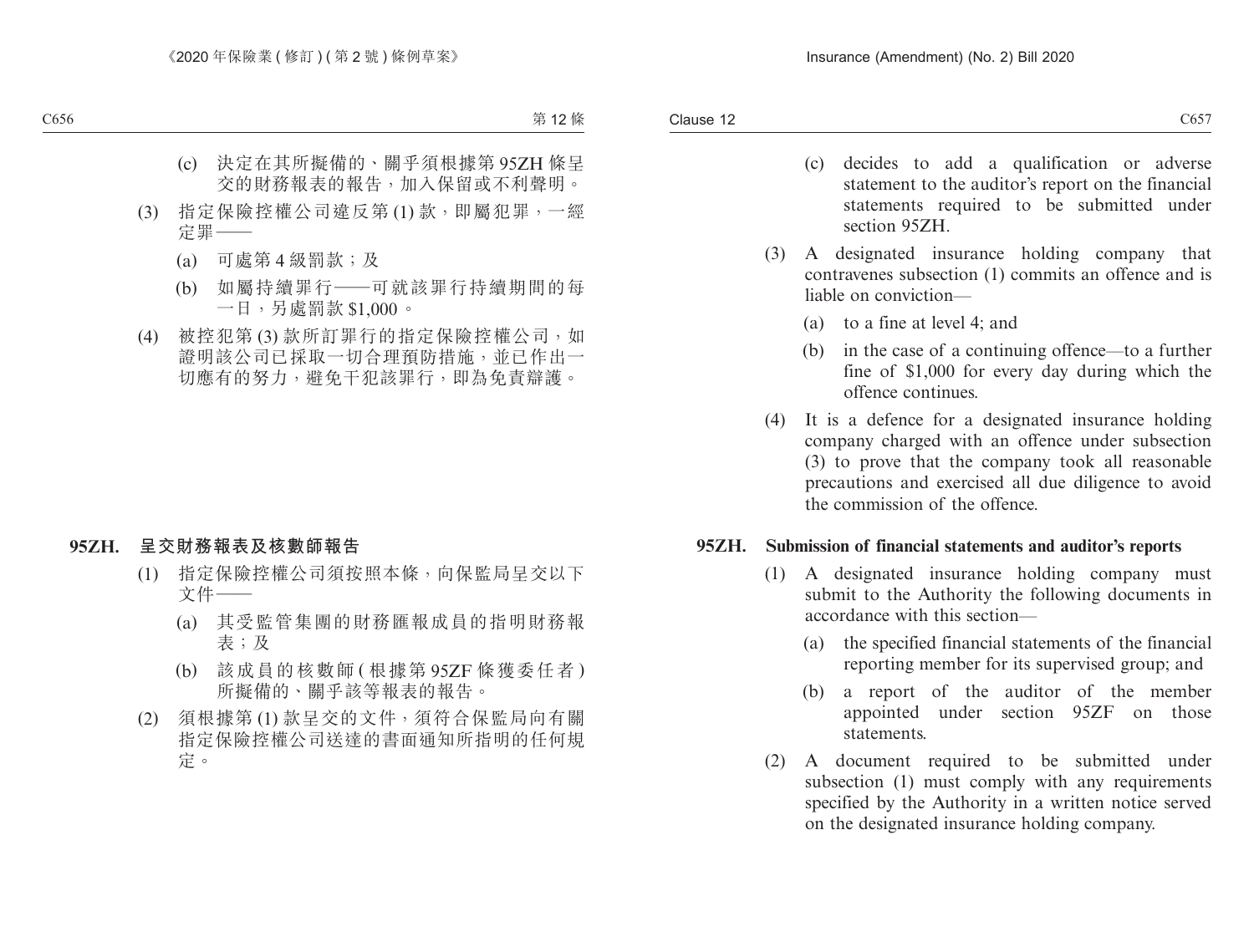- (3) A designated insurance holding company must submit a document under subsection (1) by depositing it with the Authority—
	- (a) within 4 months after the end of the period to which the document relates; or
	- (b) if the 4-month period is extended by the Authority under subsection (4)—within the extended period.
- (4) The Authority may extend the 4-month period mentioned in subsection (3)(a) by a period not exceeding 3 months if it appears to the Authority that the circumstances are such that a period longer than 4 months should be allowed.
- (5) A designated insurance holding company that contravenes subsection (1) commits an offence and is liable on conviction—
	- (a) to a fine of \$200,000; and
	- (b) in the case of a continuing offence—to a further fine of \$1,000 for every day during which the offence continues.

### **95ZI. Requirements in relation to group capital**

- (1) The Authority may, by rules made under section 129, prescribe—
	- (a) requirements in relation to the capital of the supervised group of a designated insurance holding company, including among others—
		- (i) the minimum amount of capital that the group must maintain (including how such an amount is to be determined); and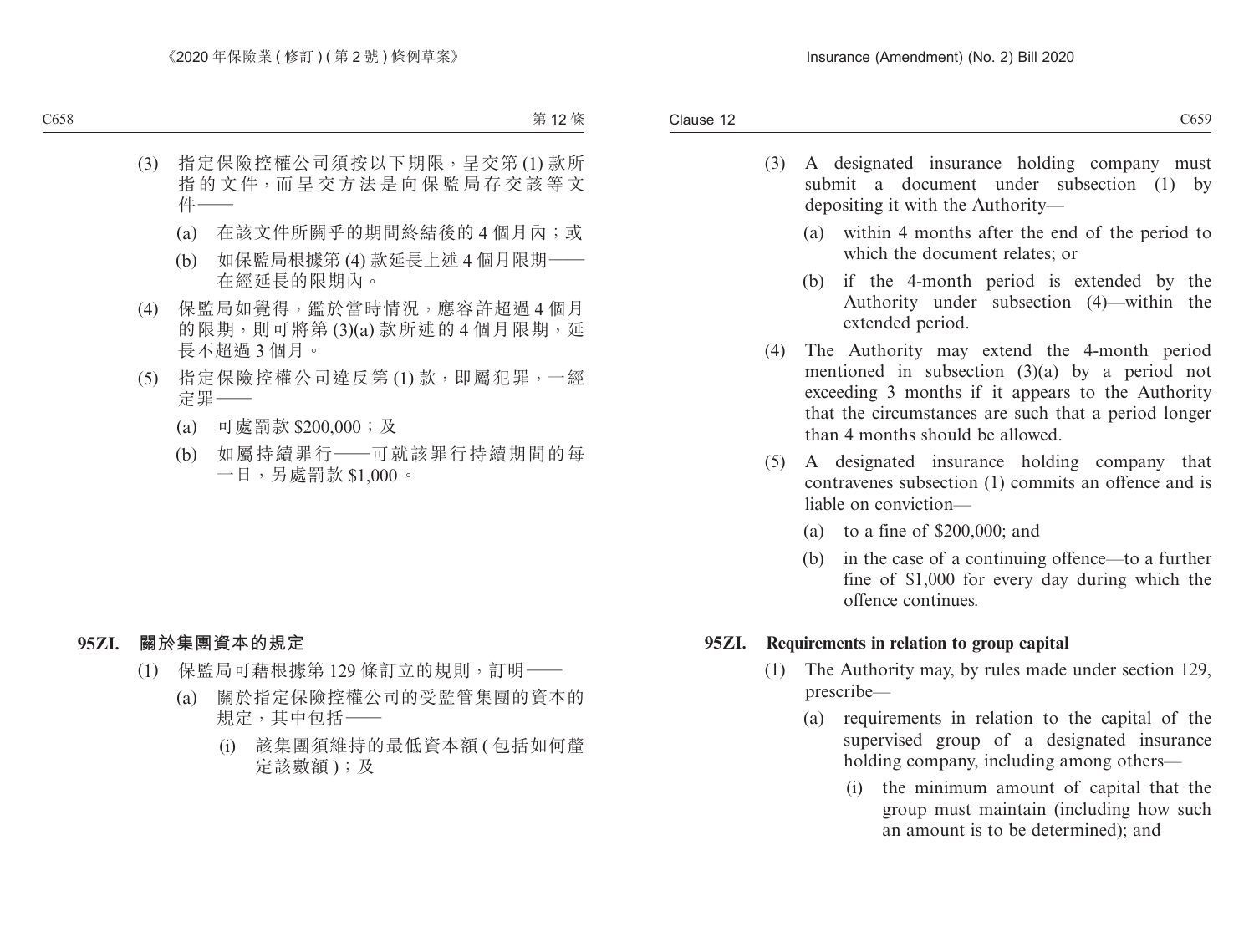- (ii) the types and amounts of capital resources of the group that are eligible for being counted towards satisfying the minimum
- amount of capital; (b) requirements for a designated insurance holding company to report to the Authority (including how such a report is to be made)—
	- (i) the capital position of its supervised group; and
	- (ii) any information relevant to the compliance with the group capital requirements for its supervised group; and
- (c) requirements for a designated insurance holding company to disclose to the public (including how such a disclosure is to be made)—
	- (i) the group capital requirements for its supervised group;
	- (ii) the capital position of its supervised group; and
	- (iii) any information relevant to a matter mentioned in subparagraph (i) or (ii).
- (2) The Authority may, by a written notice served on a designated insurance holding company, vary a requirement prescribed by virtue of subsection (1)(a) that applies to the supervised group of the company if the Authority is satisfied, on reasonable grounds, that it is prudent to make the variation so that the group capital requirements for the group are commensurate with the risks associated with the group.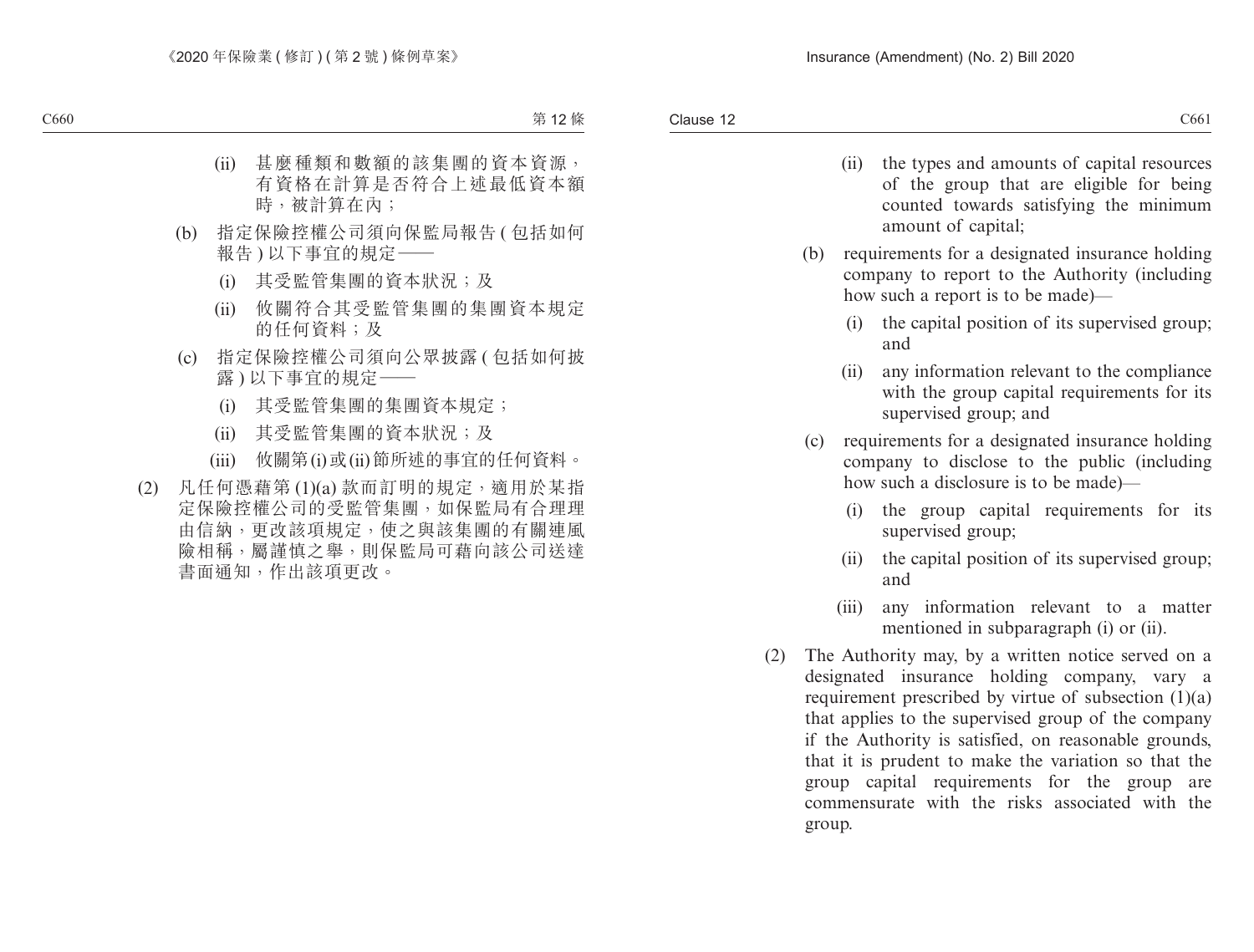- (3) A designated insurance holding company must ensure that the group capital requirements for its supervised group are at all times complied with.
- (4) If the Authority is of the opinion that a designated insurance holding company has failed to comply with subsection (3), the Authority may, by a written notice served on the company, require the company to do any of the following acts within the period specified in the notice—
	- (a) submit to the Authority the company's plan for—
		- (i) restoring the supervised group of the company to a sound financial position; and
		- (ii) bringing the group back into a position as soon as reasonably practicable where the group capital requirements for the group are complied with;
	- (b) if the Authority considers a plan submitted inadequate—propose modifications to the plan to the satisfaction of the Authority;
	- (c) give effect to the plan accepted by the Authority.
- (5) A designated insurance holding company must comply with—
	- (a) any requirements imposed under subsection (4);
	- (b) its reporting requirements; and
	- (c) its disclosure requirements.
- (6) A designated insurance holding company that contravenes subsection (5)(a) commits an offence and is liable on conviction on indictment—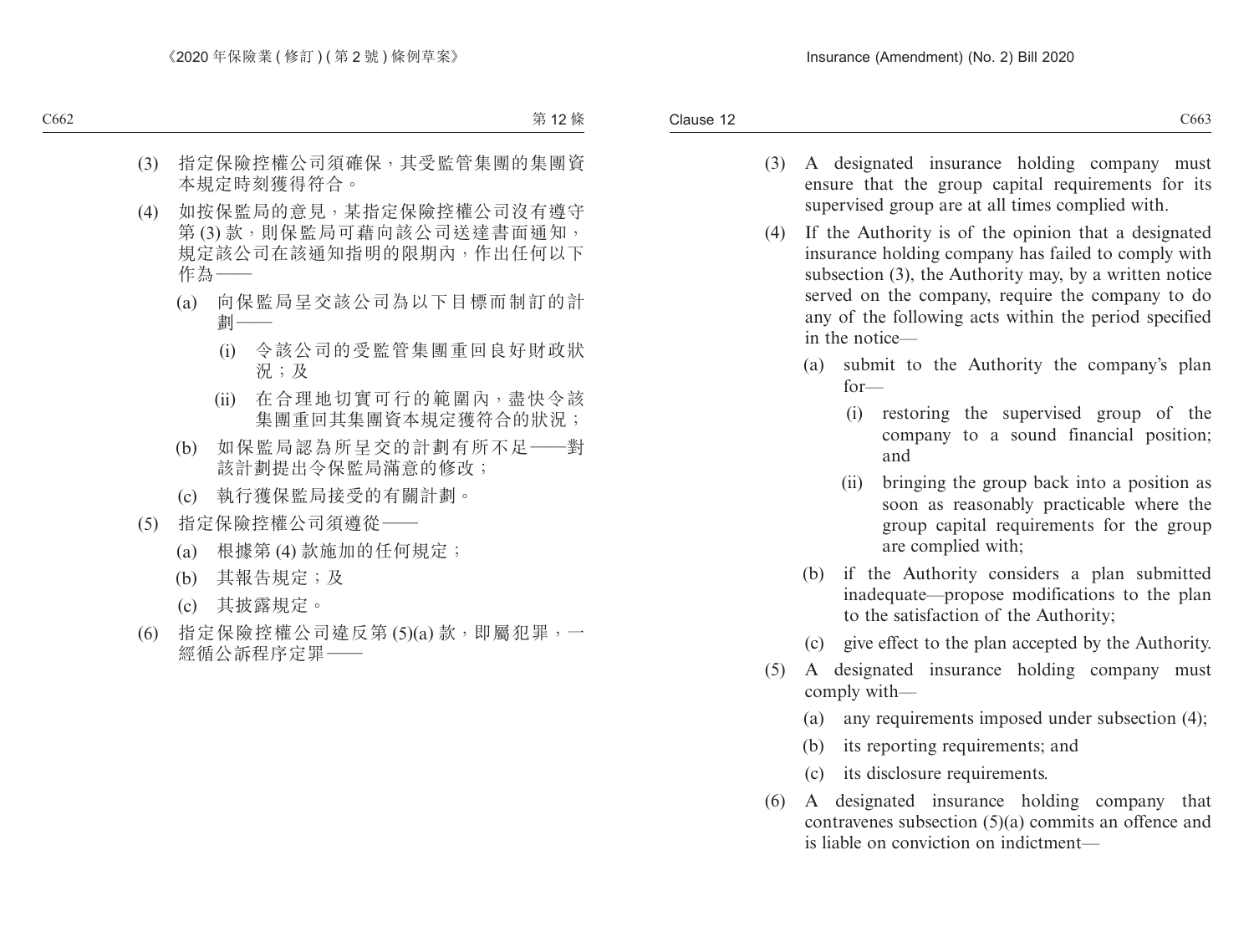- (a) to a fine of \$200,000; and
- (b) in the case of a continuing offence—to a further fine of \$10,000 for every day during which the offence continues.
- (7) A designated insurance holding company that contravenes subsection (5)(b) or (c) commits an offence and is liable on conviction on indictment—
	- (a) to a fine of \$200,000; and
	- (b) in the case of a continuing offence—to a further fine of \$5,000 for every day during which the offence continues.
- (8) It is a defence for a designated insurance holding company charged with an offence under subsection (6) or (7) to prove that, at the time of the alleged offence, the company had a reasonable excuse for failing to comply with the requirement concerned.
- (9) In this section—
- *disclosure requirement* (披露規定), in relation to a designated insurance holding company, means a requirement prescribed by virtue of subsection (1)(c) that applies to the company;
- *group capital requirement* (集團資本規定), in relation to the supervised group of a designated insurance holding company, means—
	- (a) a requirement prescribed by virtue of subsection (1)(a) that applies to the group; or
	- (b) if the requirement is varied under subsection (2)—the requirement so varied;
- *reporting requirement* (報告規定), in relation to a designated insurance holding company, means a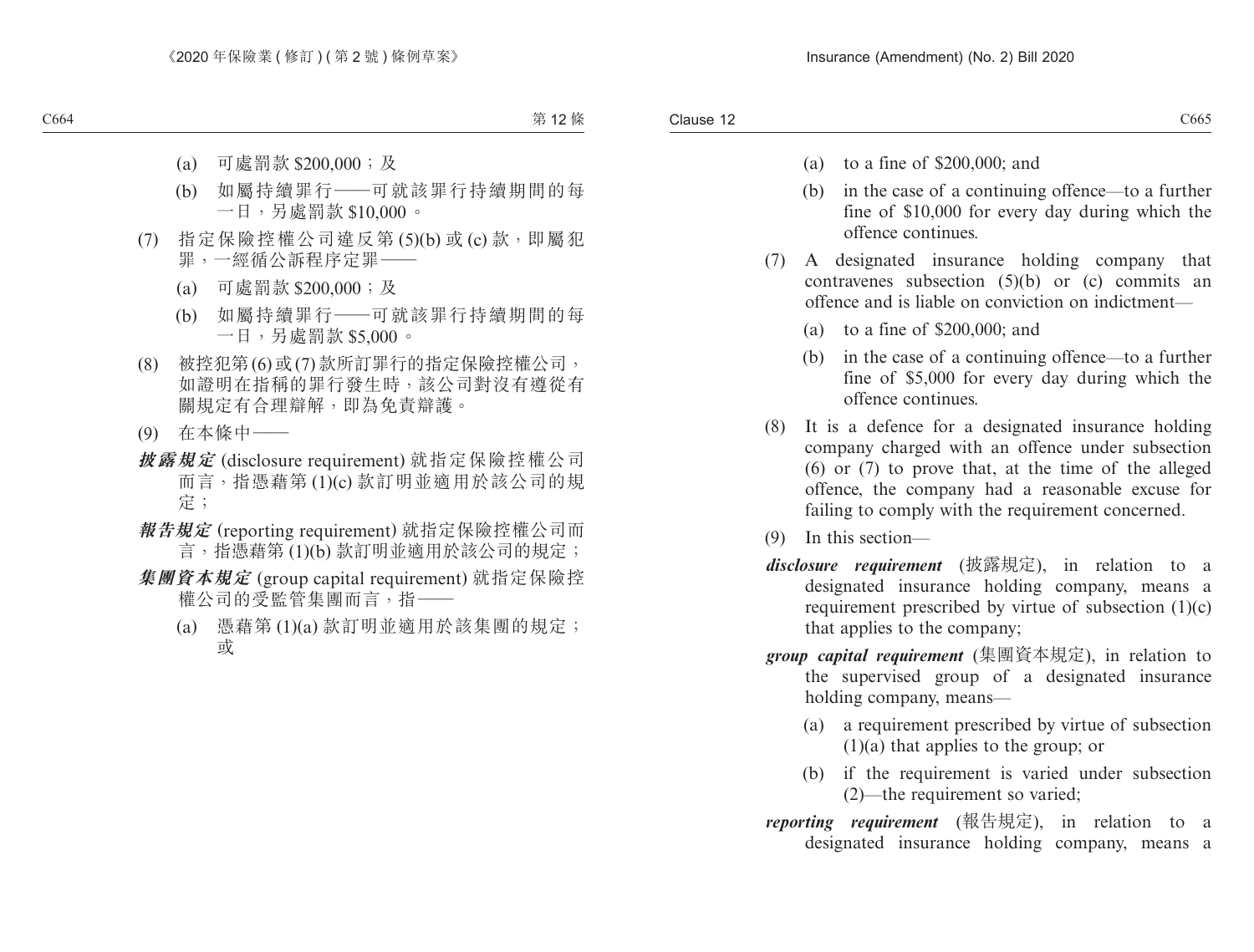requirement prescribed by virtue of subsection (1)(b) that applies to the company.

### **95ZJ. Requirements in relation to major acquisition**

- (1) Subject to subsection (6), a designated insurance holding company must not make a major acquisition, or allow the making of a major acquisition by another member of the supervised group of the company, unless—
	- (a) the acquisition has been approved by the Authority under section 95ZK; or
	- (b) the acquisition has been assessed, through an assessment framework approved by the Authority under section 95ZM, as not material to the supervised group of the company.
- (2) A designated insurance holding company may apply in accordance with subsection (3) for an approval under section 95ZK of a major acquisition.
- (3) An application under subsection (2) must—
	- (a) be made in writing;
	- (b) be served on the Authority; and
	- (c) contain—
		- (i) the particulars of the major acquisition proposed to be made (*proposed acquisition*); and
		- (ii) the particulars of the entity proposing to make the acquisition.
- (4) A designated insurance holding company that makes an application under subsection (2) must—
	- (a) pay a prescribed fee for the application; and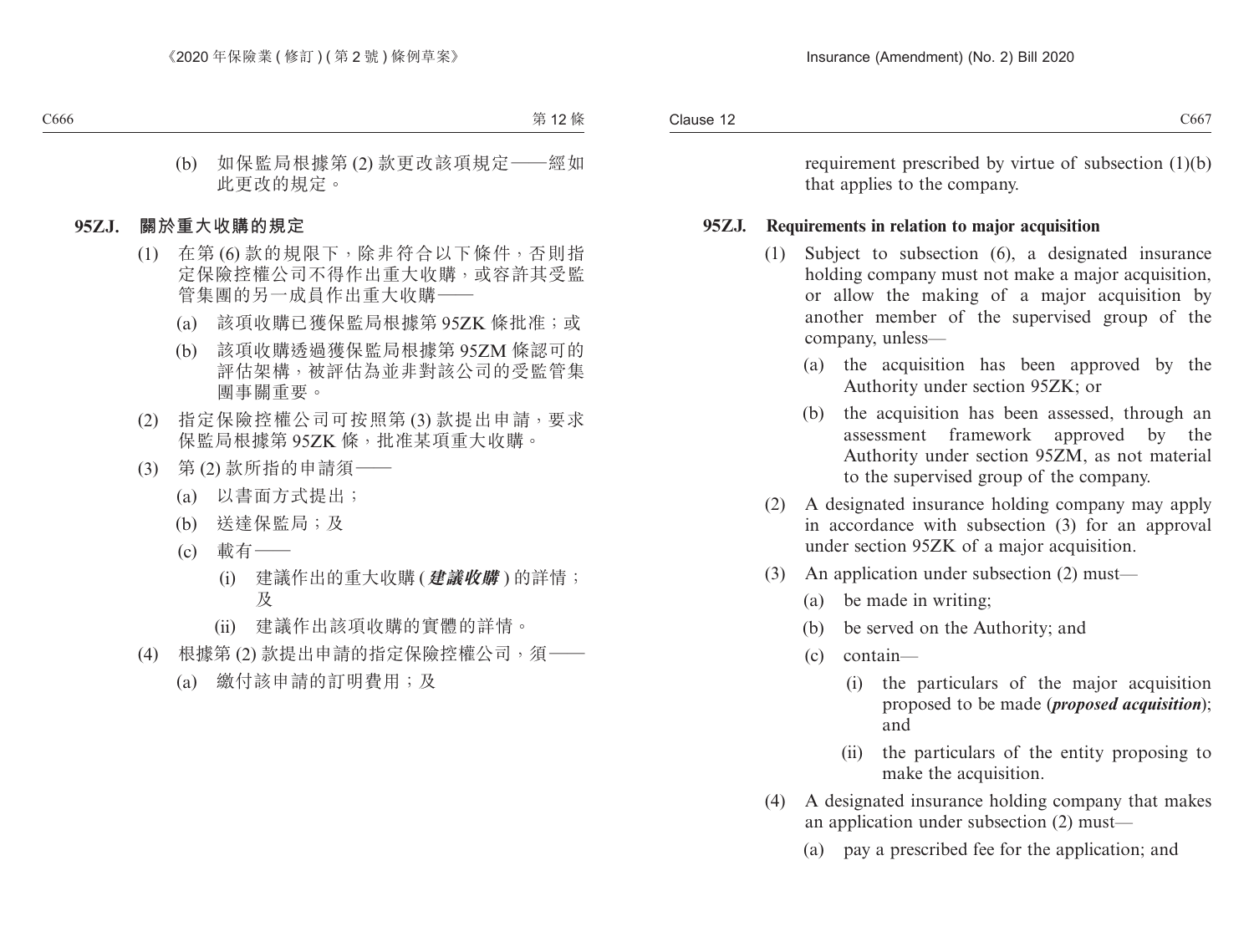- (b) provide to the Authority—
	- (i) any information that the Authority reasonably requires to enable it to consider the application; and
	- (ii) if the proposed acquisition has been assessed through the assessment framework mentioned in subsection (1)(b) as material to the supervised group of the company a record of the assessment.
- (5) A designated insurance holding company that contravenes subsection (1) commits an offence and is liable—
	- (a) on conviction on indictment—to a fine at \$200,000; or
	- (b) on summary conviction—to a fine at level 6,

and in the case of a continuing offence—to a further fine of \$2,000 for every day during which the offence continues.

- (6) Subsection (1) does not apply to a major acquisition made or allowed by a designated insurance holding company if the acquisition is—
	- (a) made pursuant to a written agreement that is—
		- (i) entered into before the date of designation of the company; and
		- (ii) binding on the entity within the supervised group of the company that makes the acquisition; or
	- (b) made solely for investment purposes as part of the insurance business carried on by any member of the supervised group of the company.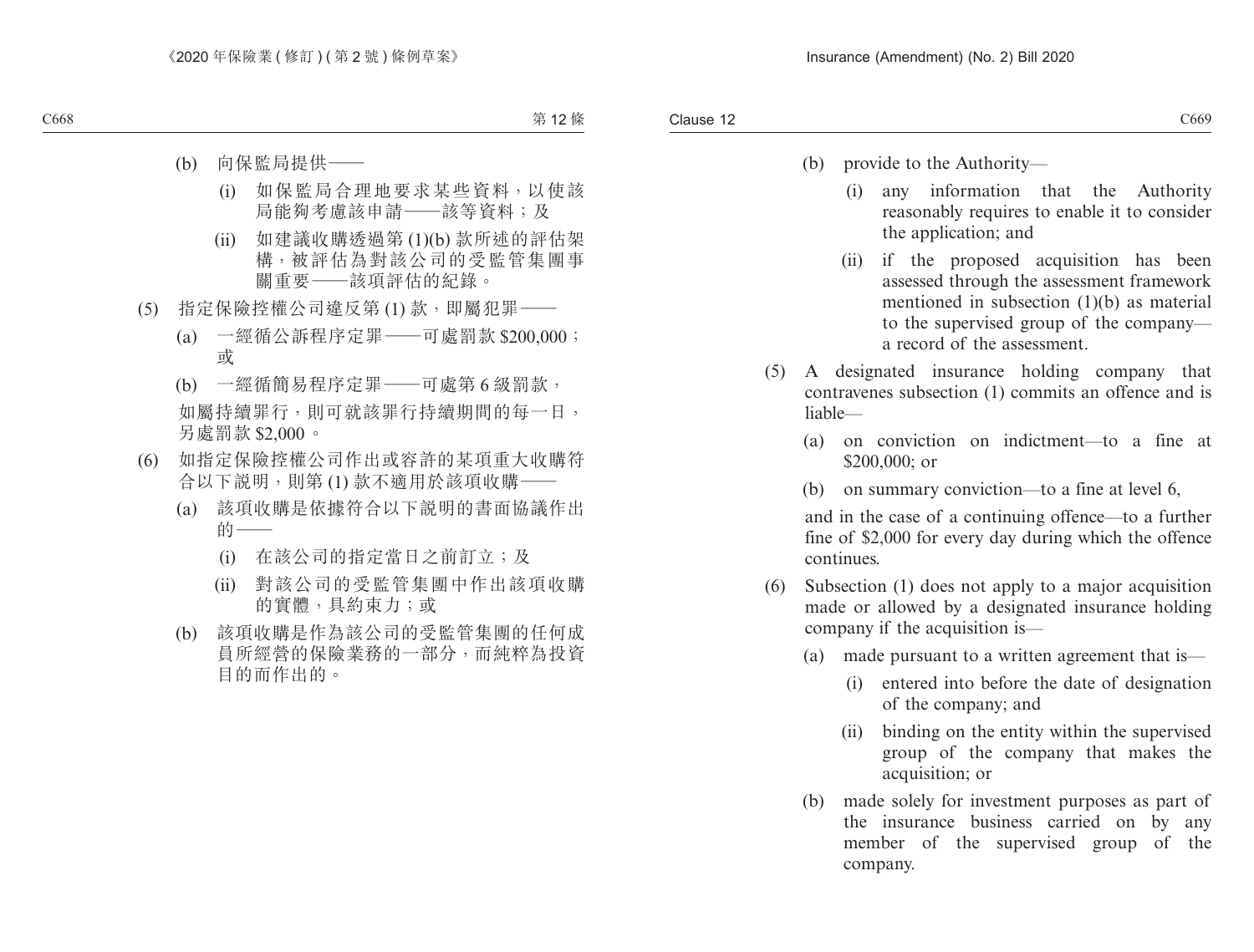#### **95ZK. Approval of major acquisition**

- (1) The Authority may, on an application made under section 95ZJ(2) by a designated insurance holding company, approve the major acquisition specified in the application (*proposed acquisition*) if—
	- (a) section 95ZJ(3) and (4) is complied with; and
	- (b) the Authority is satisfied that the proposed acquisition will not be prejudicial, or is unlikely to be prejudicial, to the interests of the policy holders of the supervised group of the company.
- (2) If the Authority intends to reject an application mentioned in subsection (1), the Authority must serve on the designated insurance holding company a preliminary written notice stating—
	- (a) that the Authority is considering rejecting the application;
	- (b) the reasons why the Authority is considering doing so; and
	- (c) that the company may, within the period specified in the preliminary notice—
		- (i) make written representations to the Authority; and
		- (ii) if the company so requests, make oral representations to a person appointed for that purpose by the Authority.
- (3) If representations are made under subsection (2), the Authority must take them into account before rejecting the application.
- (4) After deciding on the application, the Authority must give the designated insurance holding company a written notice of the result of the application.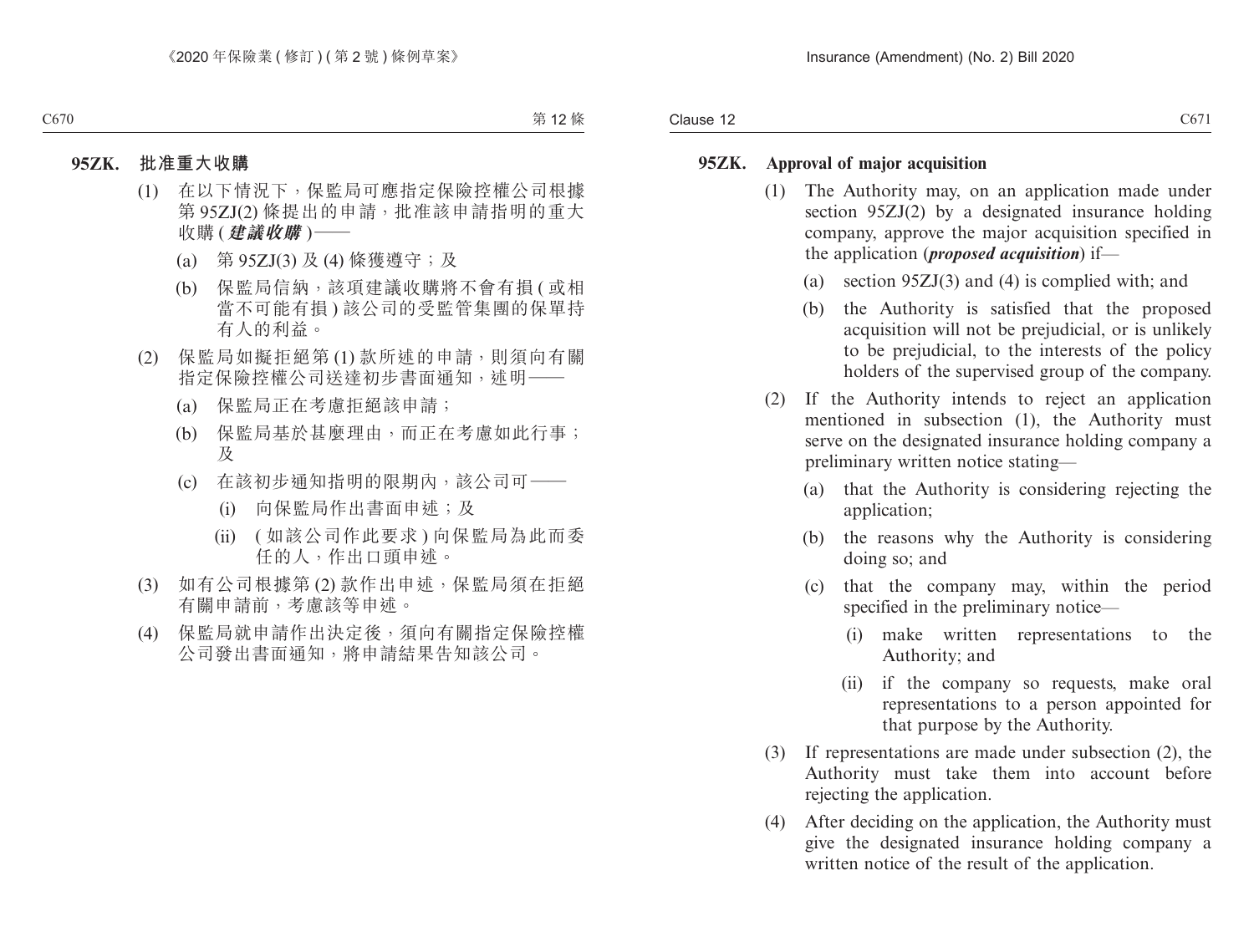(5) If the application is rejected, the notice must include a statement of the reasons for the rejection.

#### **95ZL. Assessment framework for major acquisition**

- (1) A designated insurance holding company may apply in accordance with subsection (2) for an approval under section 95ZM of an assessment framework.
- (2) An application under subsection (1) must—
	- (a) be made in writing;
	- (b) be served on the Authority; and
	- (c) contain the particulars of the assessment framework.
- (3) A designated insurance holding company that makes an application under subsection (1) must—
	- (a) pay a prescribed fee for the application; and
	- (b) provide to the Authority any information that the Authority reasonably requires to enable it to consider the application.

### **95ZM. Approval of assessment framework for major acquisition**

- (1) The Authority may, on an application made under section 95ZL(1) by a designated insurance holding company, approve the assessment framework specified in the application (*proposed assessment framework*) if—
	- (a) section 95ZL(2) and (3) is complied with; and
	- (b) the Authority is satisfied that the proposed assessment framework is appropriate for assessing whether a major acquisition is material to the supervised group of the company.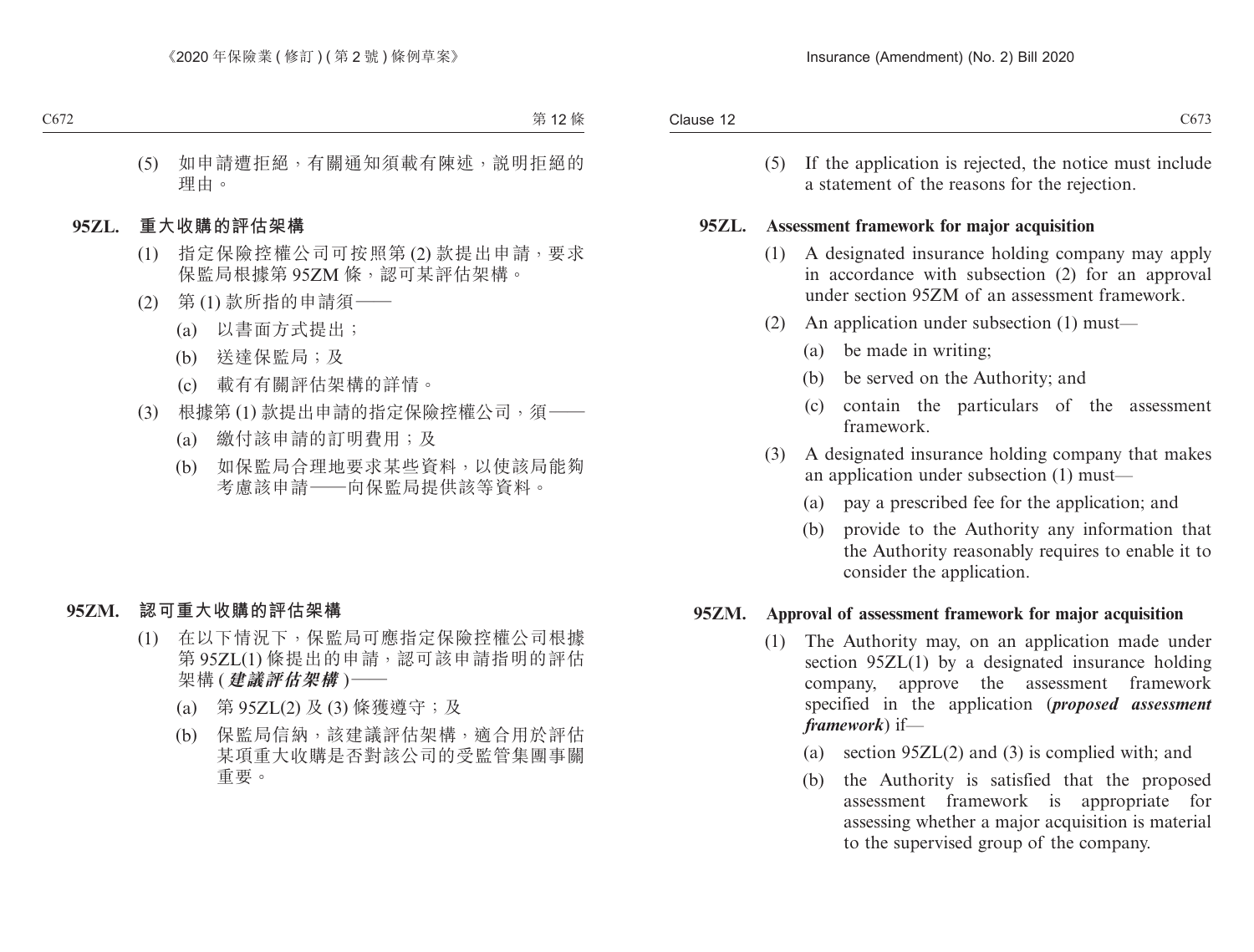- (2) If the Authority intends to reject an application mentioned in subsection (1), the Authority must serve on the designated insurance holding company a preliminary written notice stating—
	- (a) that the Authority is considering rejecting the application;
	- (b) the reasons why the Authority is considering doing so; and
	- (c) that the company may, within the period specified in the preliminary notice—
		- (i) make written representations to the Authority; and
		- (ii) if the company so requests, make oral representations to a person appointed for that purpose by the Authority.
- (3) If representations are made under subsection (2), the Authority must take them into account before rejecting the application.
- (4) After deciding on the application, the Authority must give the designated insurance holding company a written notice of the result of the application.
- (5) If the application is rejected, the notice must include a statement of the reasons for the rejection.

## **Division 8—Intervention Powers**

### **95ZN. Conditions for exercising intervention powers**

(1) A power under section 95ZO, 95ZP or 95ZQ is exercisable in relation to a designated insurance holding company only if the Authority is of the opinion that—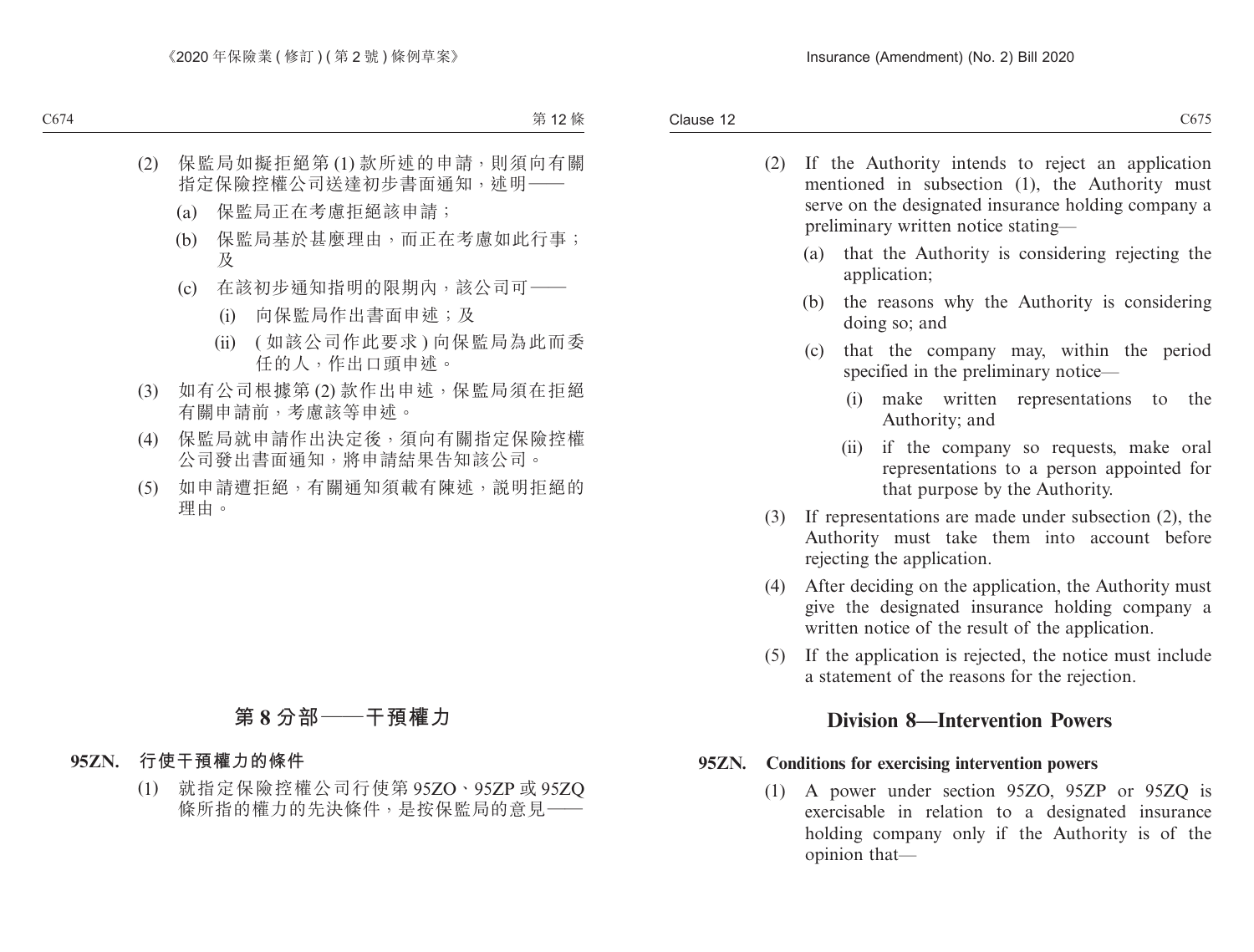- (a) the exercise of the power is desirable for the Authority's carrying out any of its functions under this Part in relation to the company;
- (b) the exercise of the power is desirable for mitigating or controlling the risks posed to, by or across the business of the supervised group of the company;
- (c) the company has failed to comply with this Part; or
- (d) the company has provided inaccurate information to the Authority for the purposes of this Part.
- (2) A power under section 95ZR is exercisable in relation to a designated insurance holding company only if the Authority is of the opinion that—
	- (a) the exercise of the power is desirable for the Authority's carrying out any of its functions under this Part in relation to the company; and
	- (b) the exercise of the powers under sections 95ZO, 95ZP and 95ZQ, or the exercise of those powers alone, would not be appropriate for the Authority's carrying out that function.
- (3) A power under section 95ZT is exercisable in relation to a designated insurance holding company only if—
	- (a) any of the following happens—
		- (i) the Authority is of the opinion, or is informed by the company, that the group capital requirements (as defined by section 95ZI(9)) for the supervised group of the company is not being, or is likely to be not, complied with;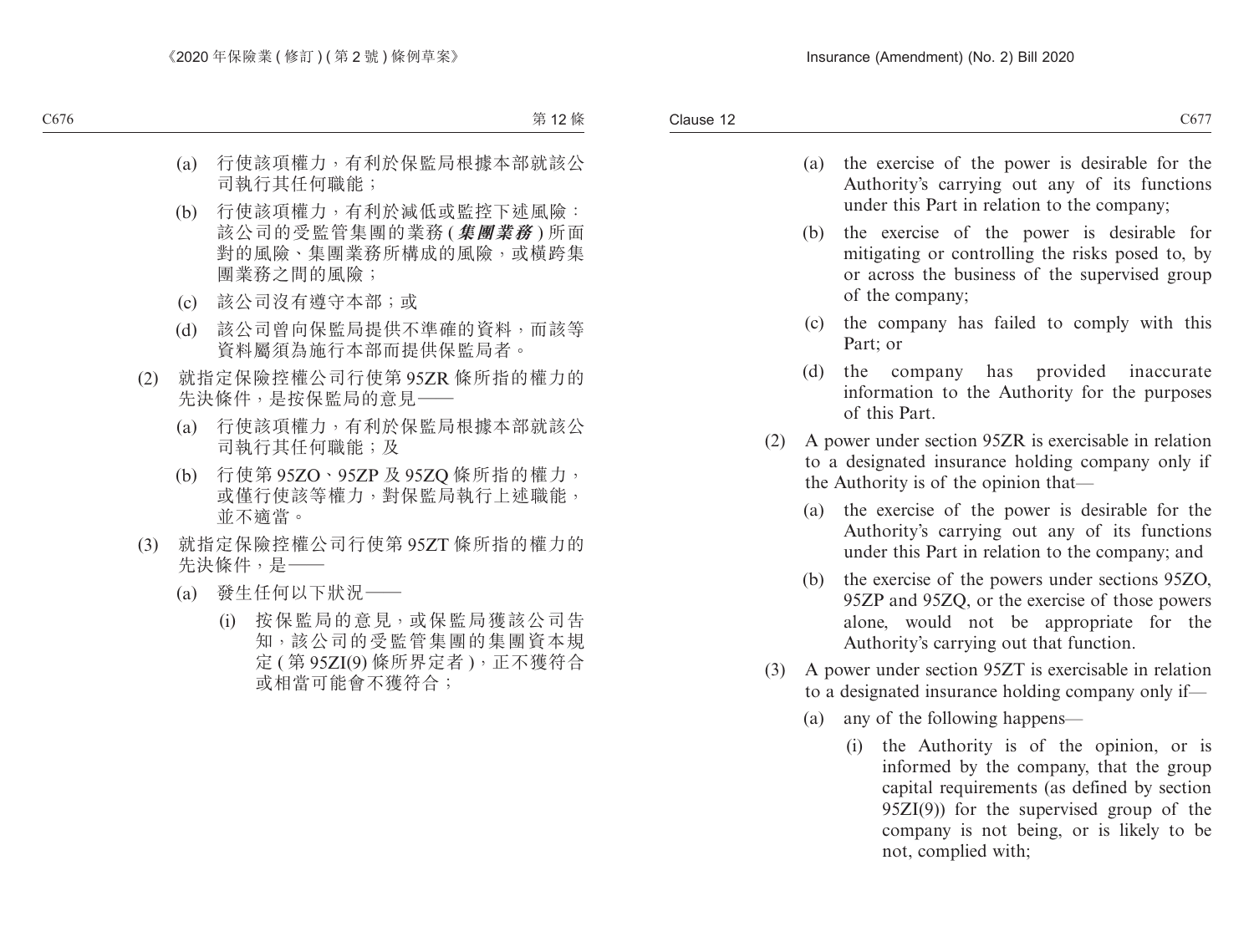concern;

- (ii) an auditor's report submitted under section 95ZH(1)(b) states that there is a significant doubt as to the ability of the company or
- (iii) the Authority is of the opinion that the company or its supervised group is unable to meet the liabilities of the company or group; and

its supervised group to continue as a going

- (b) the Authority is of the opinion that—
	- (i) there is no reasonable prospect of the company or its supervised group recovering from the situation concerning the company or group as mentioned in paragraph (a);
	- (ii) the measures taken by the company or its supervised group for the company or group to recover from such a situation have failed; or
	- (iii) any attempt to take the measures mentioned in subparagraph (ii) for the company or group to recover from such a situation is likely to fail or cannot be implemented within a reasonable time.

### **95ZO. Power to require information and documents**

- (1) Subject to section 95ZN(1), the Authority may, by a written notice served on a designated insurance holding company, require the company to provide information or produce documents about any matter that relates to any member of its supervised group.
- (2) The Authority may, in a notice under subsection (1), specify—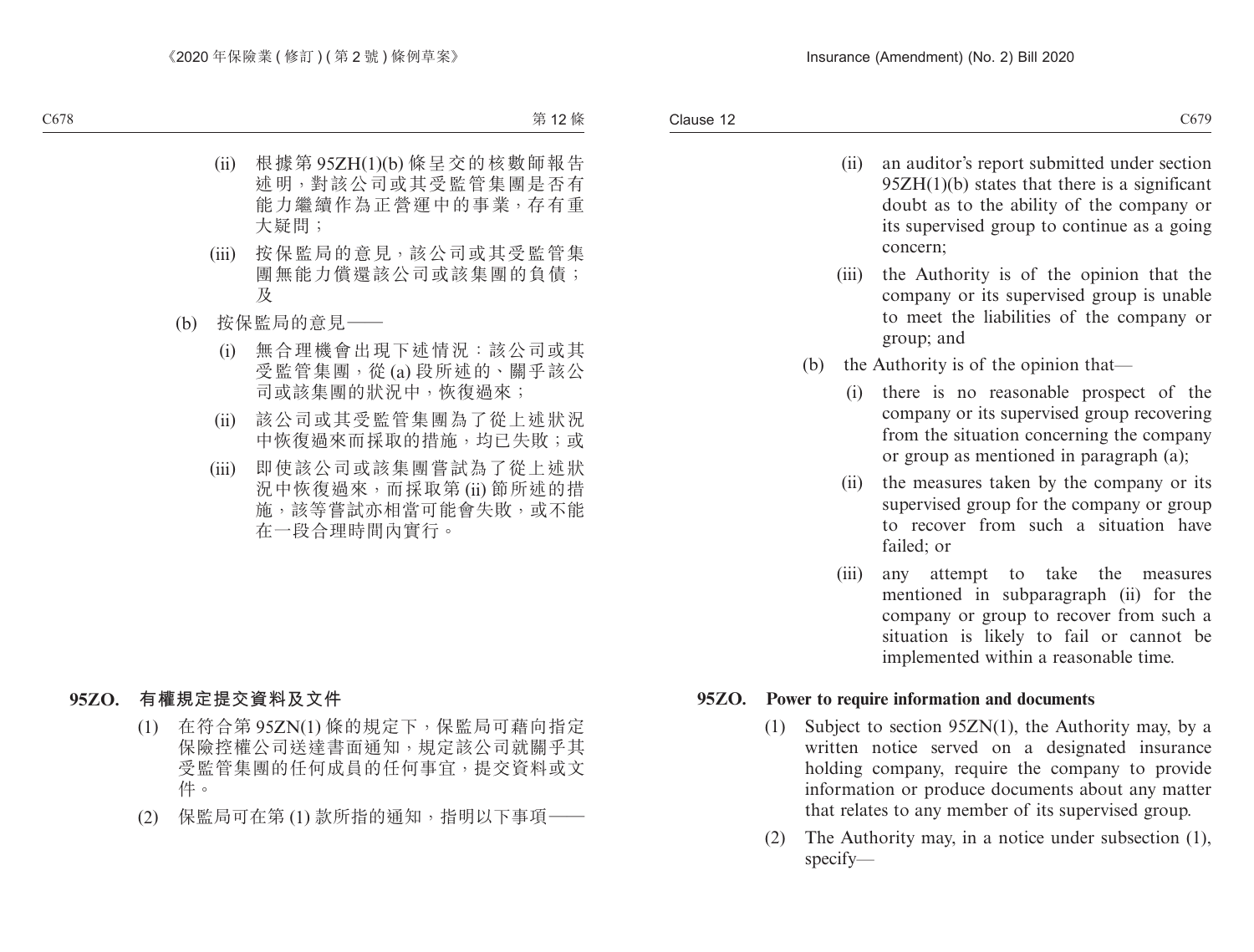- (a) the times or intervals at which the information or documents are to be provided or produced;
- (b) the form in which the information or documents are to be prepared (including any verification or certification as may be required); and
- (c) the way by which the information or documents are to be provided or produced.

### **95ZP. Power to require report**

- (1) Subject to section 95ZN(1), the Authority may—
	- (a) by a written notice served on a designated insurance holding company, require the company to, within the time specified in the notice, provide to the Authority a report in respect of any matter that relates to any member of its supervised group; or
	- (b) appoint a person to provide to the Authority a report in respect of any matter that relates to any member of the supervised group of a designated insurance holding company.
- (2) The Authority may, in a notice under subsection  $(1)(a)$ , specify—
	- (a) the form in which the report is to be prepared (including any verification or certification as may be required); and
	- (b) the way by which the report is to be provided.
- (3) The Authority may appoint under subsection (1)(b) any person who appears to the Authority to possess the skills necessary for providing a report in respect of the matter concerned.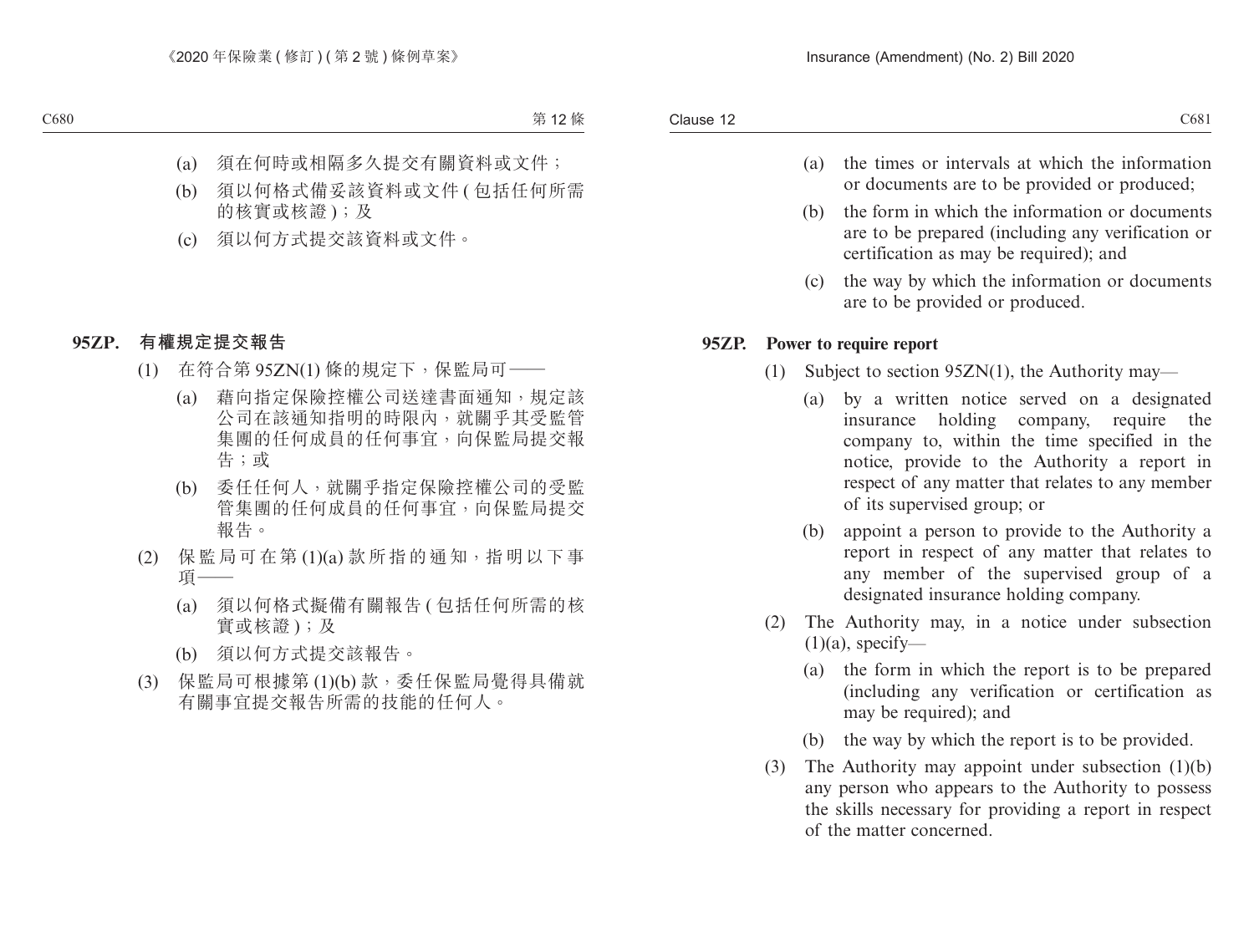- (4) If a person is appointed under subsection (1)(b) to provide a report in respect of a matter that relates to a member of the supervised group of a designated insurance holding company, the Authority—
	- (a) must, by a written notice served on the company, notify the company of the appointment; and
	- (b) may, in the notice, require the company to—
		- (i) if the matter relates to the company provide to the person any assistance as reasonably required by the person; or
		- (ii) if the matter relates to another member procure the provision by the member to the person any assistance as reasonably required by the person.
- (5) A designated insurance holding company must—
	- (a) pay to a person appointed under subsection (1)(b) any fees reasonably charged by the person for providing a report in respect of a matter that relates to a member of its supervised group; and
	- (b) reimburse the Authority for—
		- (i) any such fees paid by the Authority; and
		- (ii) any incidental expenses incurred by the Authority in procuring the provision of such a report by the person.
- (6) Any fees and expenses required to be paid or reimbursed under subsection (5) are recoverable as a civil debt.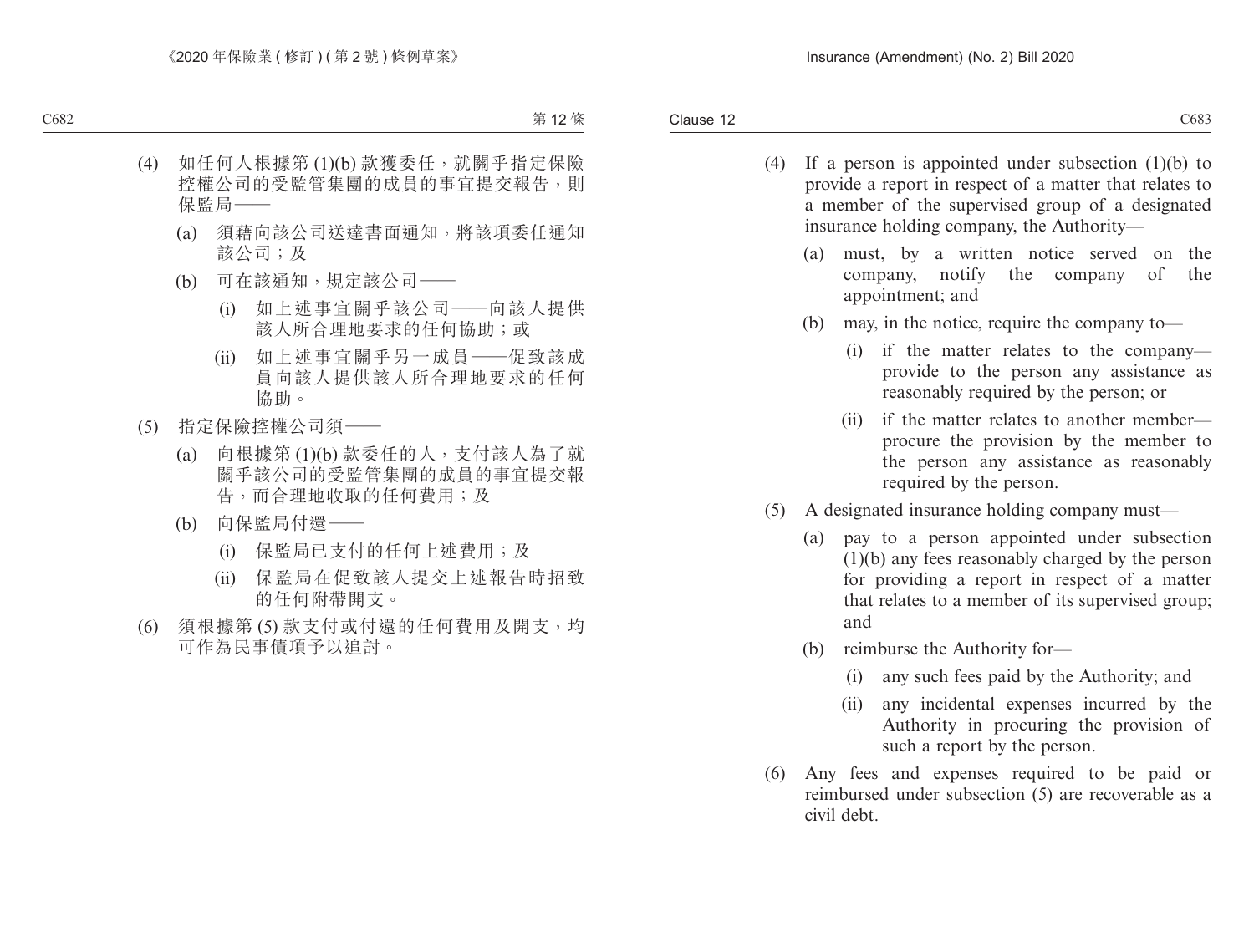### **95ZQ. Power to require compliance with restrictions on transfer of assets**

- (1) Subject to section 95ZN(1), the Authority may, by a written notice served on a designated insurance holding company, require the company to—
	- (a) refrain from transferring any assets of the company to any related entity; and
	- (b) comply with any other restrictions specified in the notice on the transfer of any assets of the company to a related entity.
- (2) The Authority may, by a written notice served on a designated insurance holding company, require the company to ensure that other members of its supervised group, or any one or more of them—
	- (a) refrain from transferring any assets of the members to any related entity; and
	- (b) comply with any other restrictions specified in the notice on the transfer of any assets of the members to a related entity.
- (3) In this section—
- *related entity* (有關連實體), in relation to a designated insurance holding company, means—
	- (a) any member of its supervised group; or
	- (b) a holding company of the company that is not a member of the group.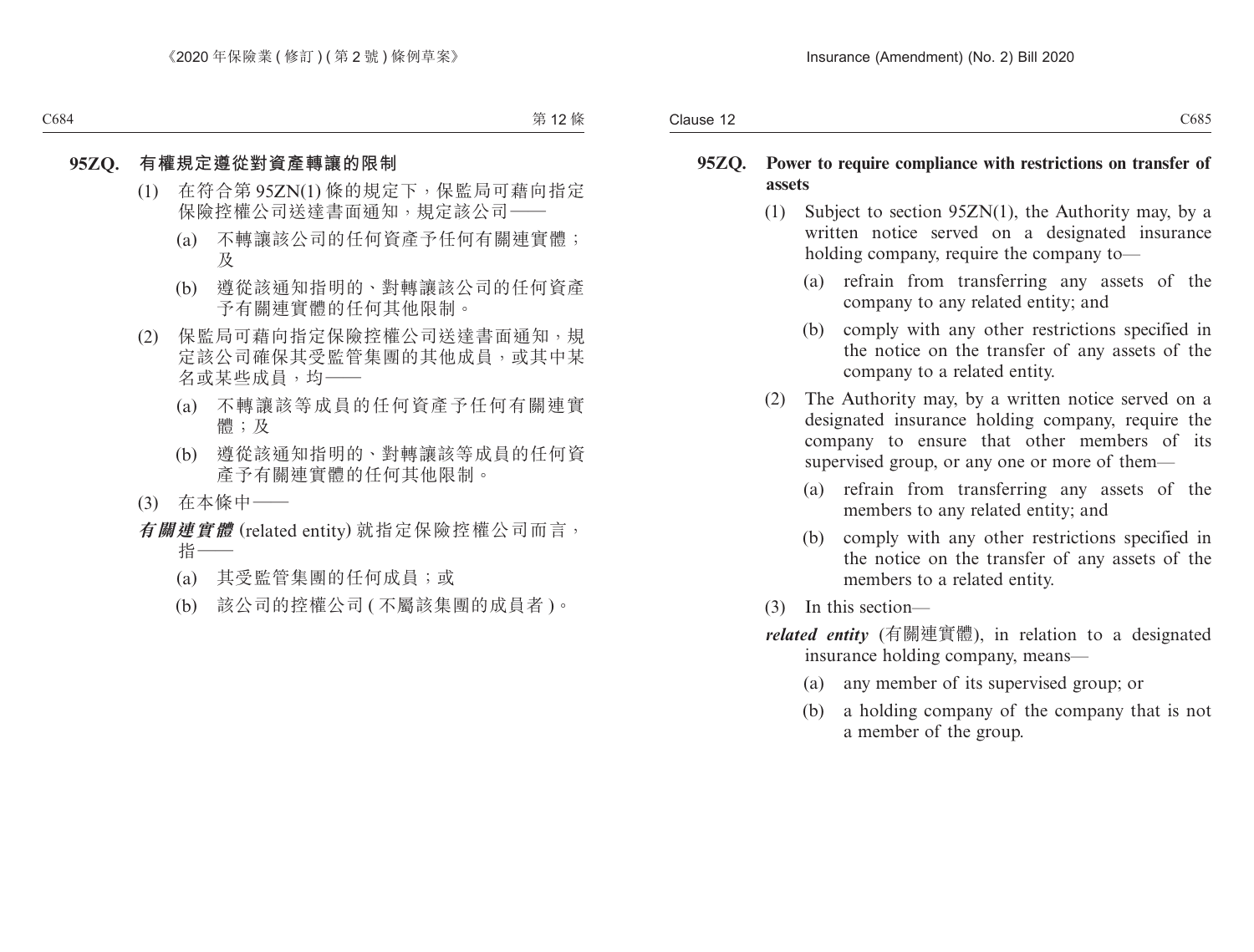### **95ZR. Power to require action in relation to supervised group**

- (1) Subject to section 95ZN(2), the Authority may, by a written notice served on a designated insurance holding company, require the company to, within the time specified in the notice, take any action in relation to the affairs, business or property of its supervised group as the Authority considers appropriate.
- (2) Without limiting subsection (1), the Authority may require under that subsection a designated insurance holding company to—
	- (a) do or refrain from doing anything; and
	- (b) ensure that other members of its supervised group, or any one or more of them, do or refrain from doing anything.
- (3) The Authority may provide a copy of a requirement imposed under subsection (1) to any involved supervisor of the supervised group of the designated insurance holding company.
- (4) To avoid doubt, the exercise of a power under this section does not prejudice the exercise of any other power under this Division.

### **95ZS. Variation and rescission of requirements**

The Authority may, by a written notice served on a designated insurance holding company—

(a) vary a requirement imposed under section 95ZO, 95ZP, 95ZQ or 95ZR on the company; and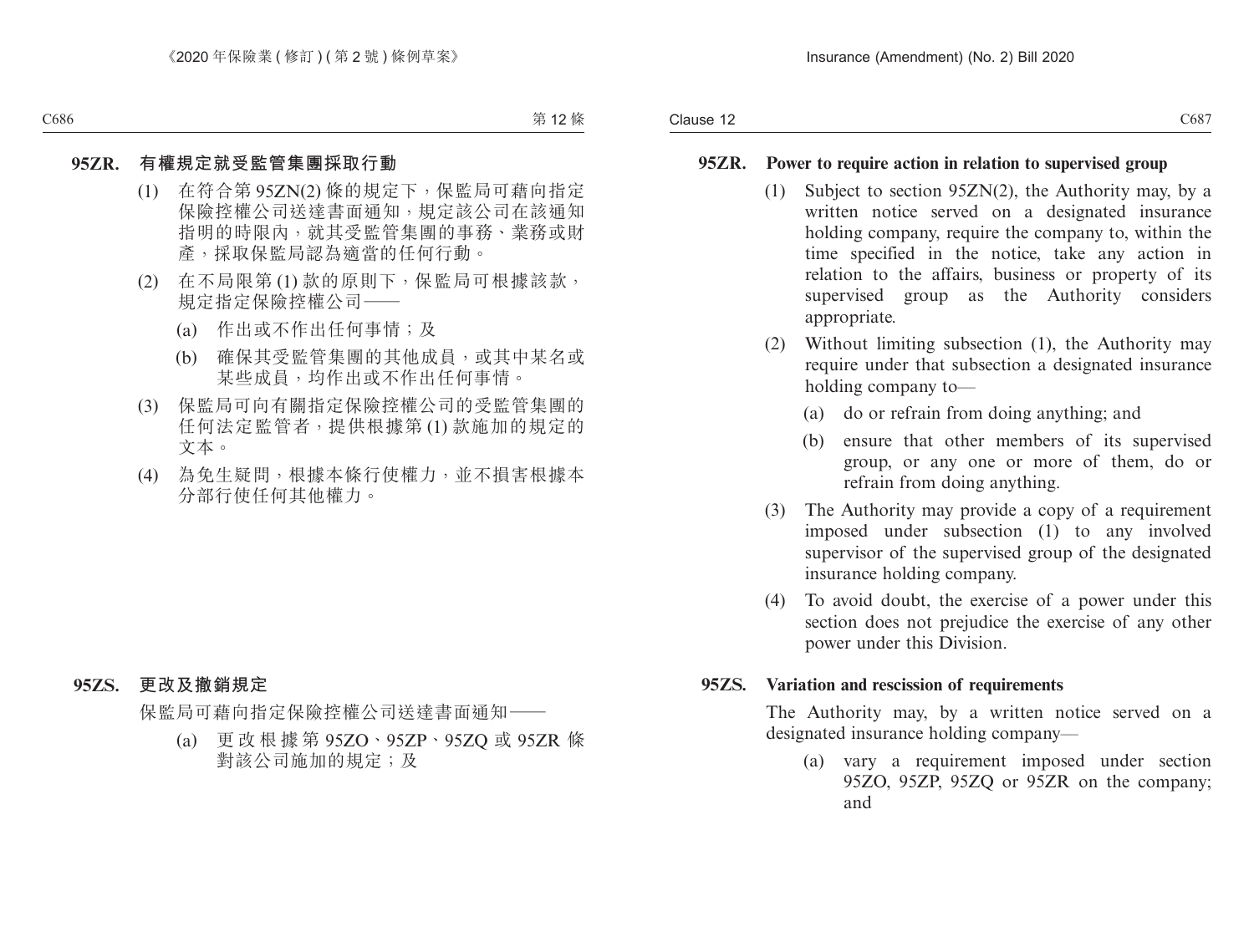(b) if the Authority is of the opinion that it is no longer necessary for such a requirement to continue in force—rescind the requirement.

### **95ZT. Direction for company to be managed by supervisory manager**

- (1) Subject to section 95ZN(3), the Authority may—
	- (a) give a direction that, during the period for which the direction is in force, the affairs, business and property of the designated insurance holding company specified in the direction (including the exercise of the company's control or influence over any other member of its supervised group) is to be managed by a supervisory manager appointed by the Authority; and
	- (b) for the purposes of paragraph (a), appoint any person as the supervisory manager of the company.
- (2) A direction under this section—
	- (a) must be given in writing;
	- (b) must be served on the designated insurance holding company specified in the direction;
	- (c) takes effect immediately when it is so served; and
	- (d) must state the name and address of the supervisory manager appointed.
- (3) The Authority must cause notice of the direction to be published—
	- (a) in the Gazette; and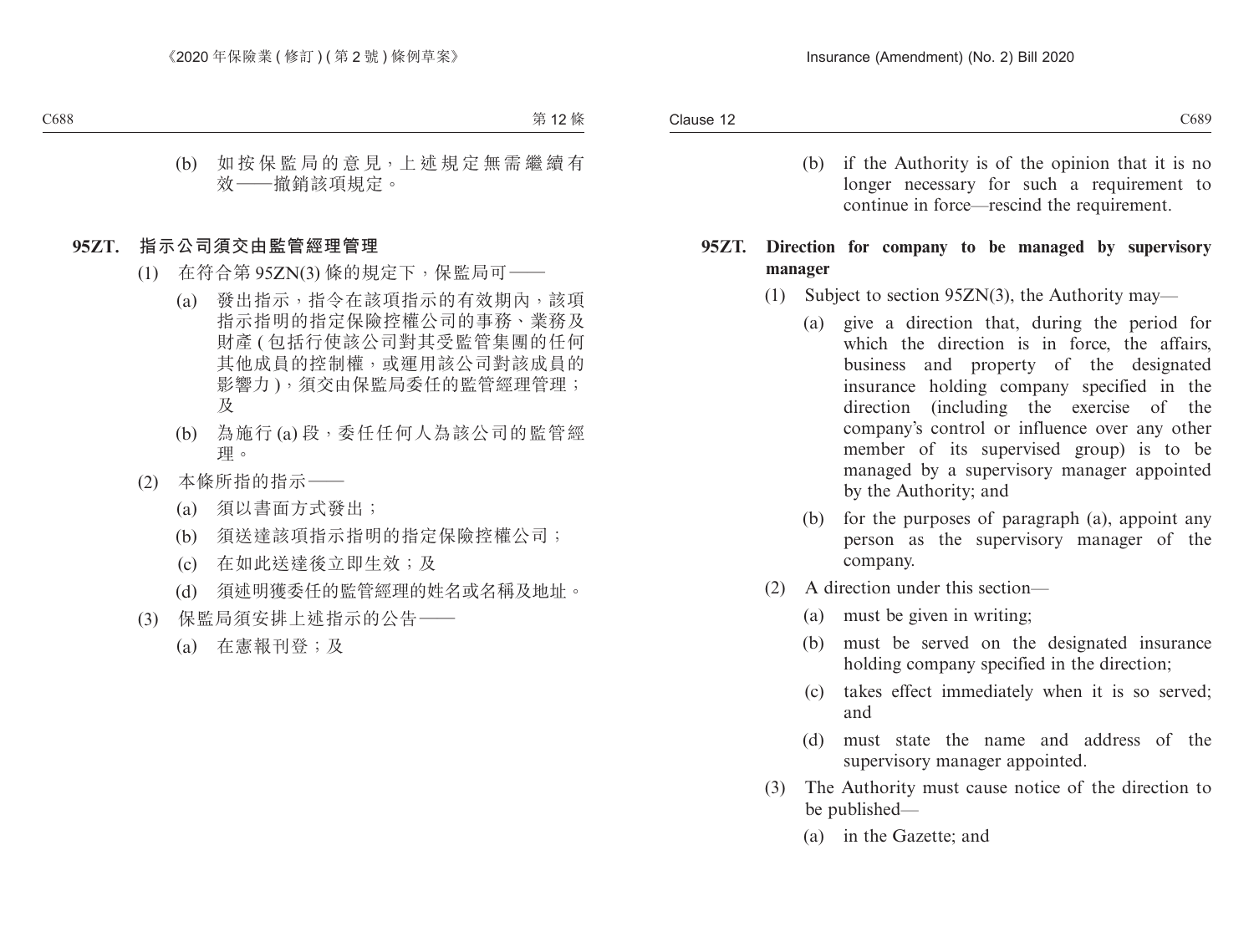- (b) in another way as the Authority considers expedient for notifying the public.
- (4) The Authority may give notice of the direction to any involved supervisor of the supervised group of the designated insurance holding company.

### **95ZU. Restriction on meetings when direction given under section 95ZT in force**

- (1) During the period for which a direction given under section 95ZT in relation to a designated insurance holding company is in force—
	- (a) no meeting of the company may be held except with the consent, and in the presence, of the supervisory manager of the company; and
	- (b) no resolution may be passed at a meeting of the company except with the consent of the manager.
- (2) For the purposes of subsection  $(1)(b)$ 
	- (a) any resolution passed, or purporting to have been passed, in contravention of that subsection is invalid; and
	- (b) anything done in reliance on any such resolution is also invalid.
- (3) If a member or director of a designated insurance holding company requests the supervisory manager of the company to give a consent mentioned in subsection  $(1)(a)$ , the manager must not unreasonably refuse to give that consent.
- (4) In this section—
- *meeting* (會議), in relation to a designated insurance holding company, means—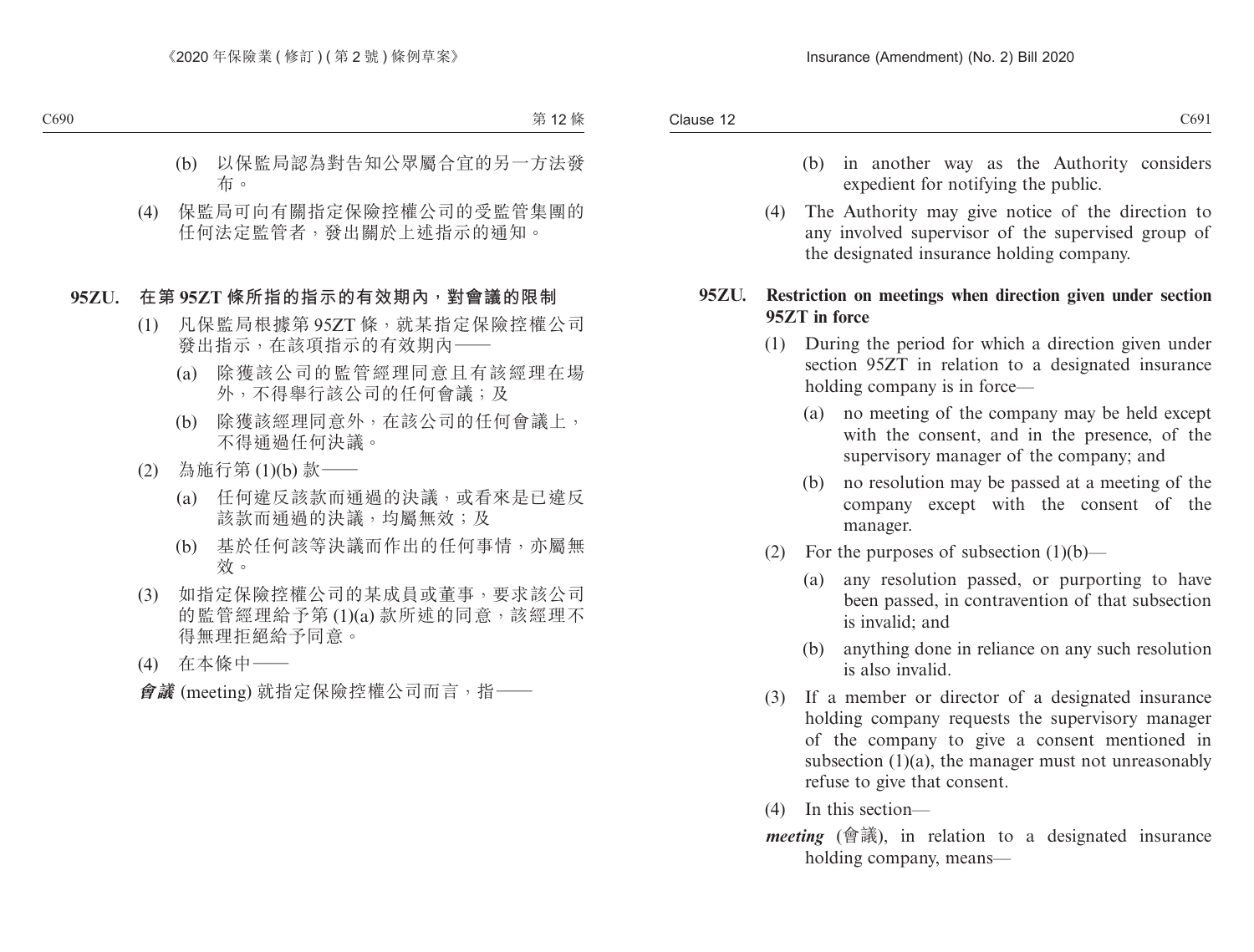- (a) a general meeting of the members of the company; or
- (b) a meeting of the directors of the company.

#### **95ZV. Powers of supervisory manager**

- (1) The supervisory manager of a designated insurance holding company—
	- (a) may do anything that is necessary for the management of the affairs, business and property of the company (including the exercise of the company's control or influence over any other member of its supervised group); and
	- (b) without limiting paragraph (a), may exercise any power specified in Schedule 7A in relation to the company.
- (2) The supervisory manager of a designated insurance holding company may require any of the persons specified in subsection (3) to—
	- (a) submit any information in relation to the affairs, business and property of the company that the manager reasonably requires for performing the manager's functions or exercising the manager's powers in relation to the company; and
	- (b) submit such information within the period and in the way specified by the manager.
- (3) The persons specified for subsection (2) are—
	- (a) a person who has ceased to be a chief executive, director or key person in control functions of the designated insurance holding company during the period for which a direction given under section 95ZT is in force; and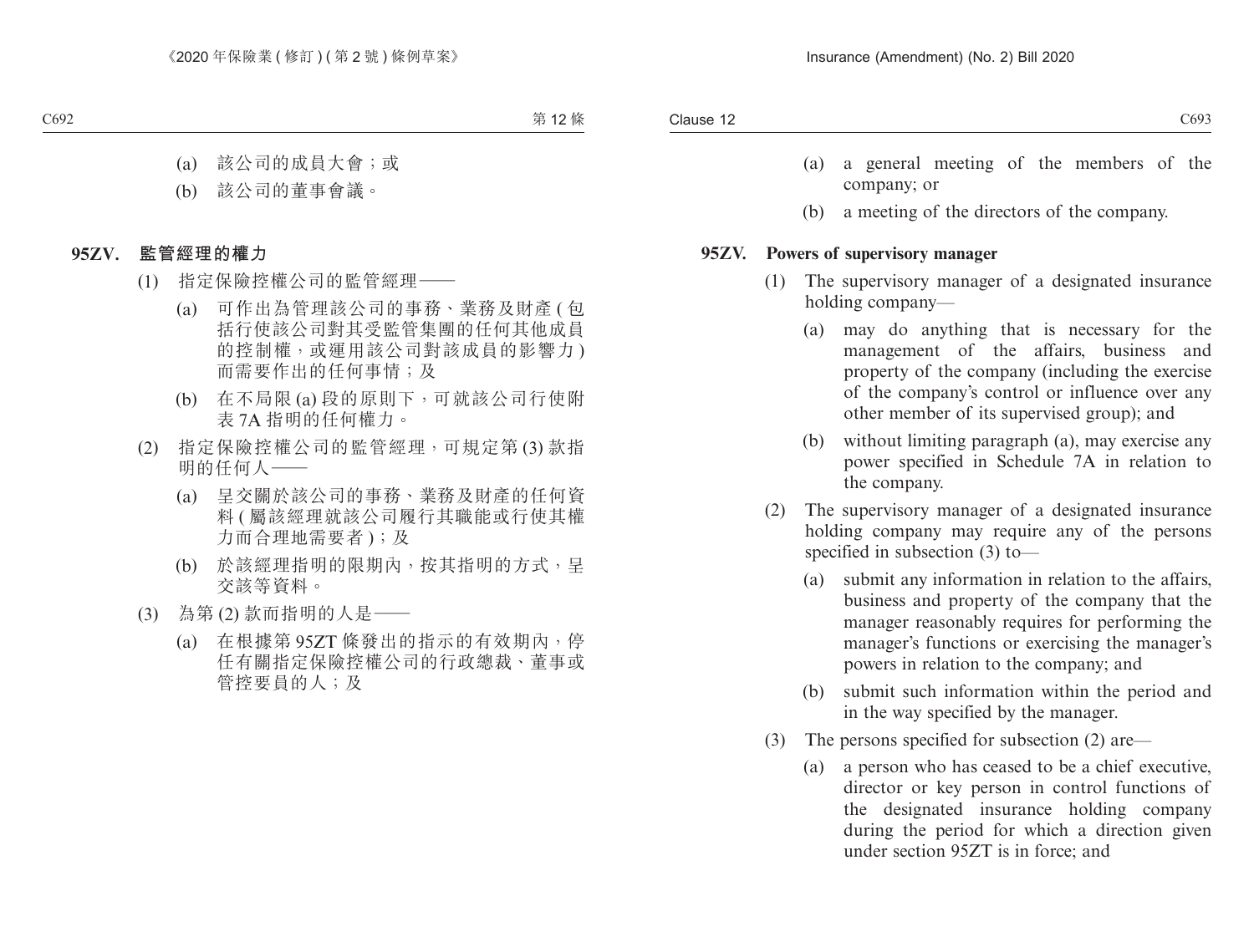- (b) a shareholder controller of the designated insurance holding company.
- (4) The supervisory manager of a designated insurance holding company may, with the approval of the Authority—
	- (a) remove any chief executive or key person in control functions of the company (whether appointed by the company or the manager); and
	- (b) appoint any person to be a chief executive, director or key person in control functions of the company.
- (5) In relation to an appointment under subsection  $(4)(b)$ —
	- (a) sections 95S and 95U do not apply;
	- (b) section 95V applies as if the appointment were an appointment approved under section 95U; and
	- (c) the approval of the Authority mentioned in subsection (4) is not otherwise to be regarded as an approval under section 95U.
- (6) The supervisory manager of a designated insurance holding company may call any meeting of the members, directors or creditors of the company.
- (7) Subsection (8) applies if—
	- (a) a designated insurance holding company has a holding company (*parent company*); and
	- (b) a person who is a chief executive or director of the designated insurance holding company also occupies an equivalent position in the parent company.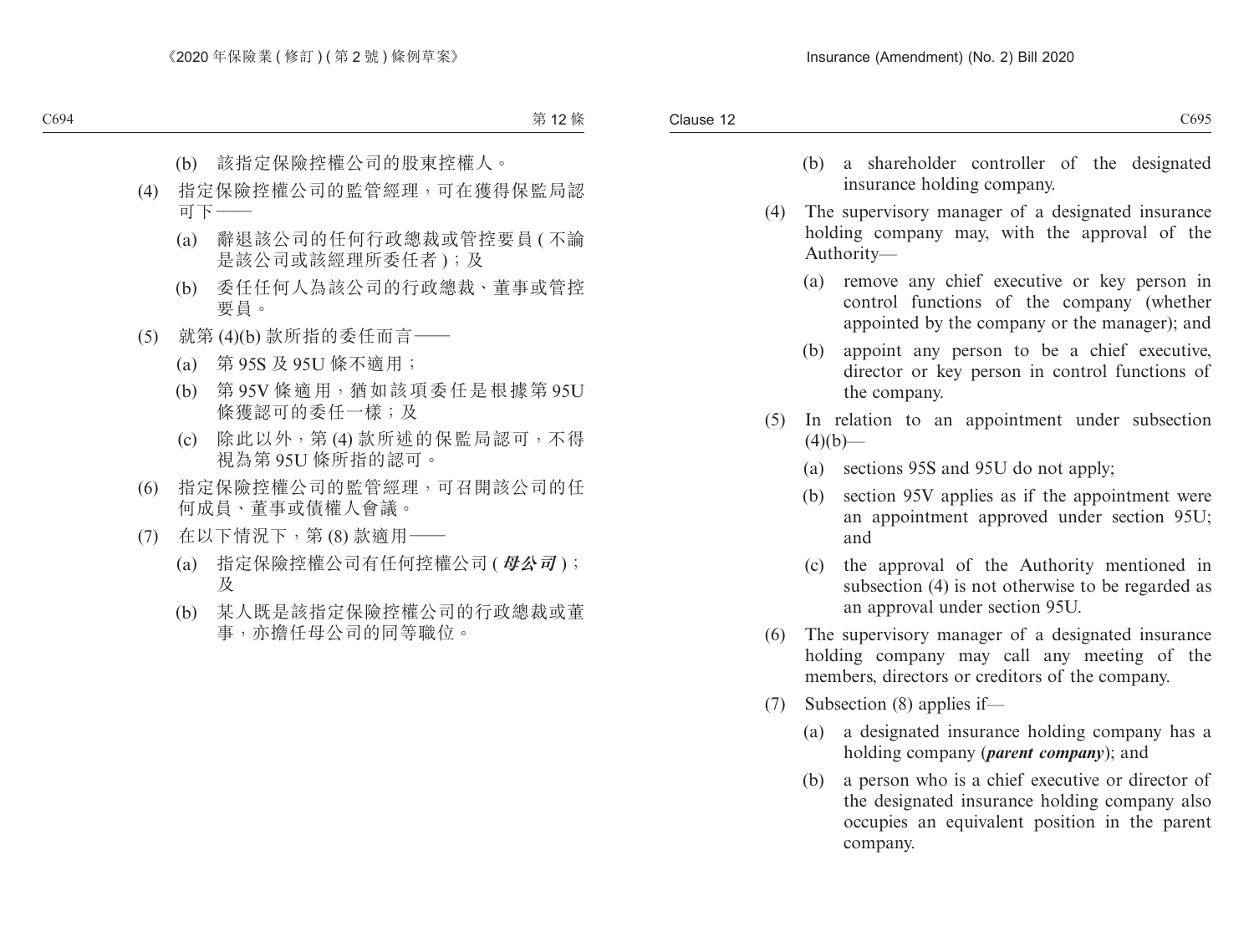- (8) The supervisory manager of a designated insurance holding company may require a person mentioned in subsection  $(7)(b)$  to —
	- (a) take all necessary steps within the powers of the person's position in the parent company to call any meeting of the members, directors or creditors of the parent company; and
	- (b) allow the manager to attend the meeting.
- (9) During the period for which a direction given under section 95ZT in relation to a designated insurance holding company is in force—
	- (a) any power conferred on the company, or its officers or members, that could interfere with the exercise of any power of the supervisory manager of the company is not exercisable except with the consent of the manager; and
	- (b) the manager may give a consent for the purposes of paragraph (a) either generally or in a particular case.
- $(10)$  For subsection  $(9)(a)$ , it does not matter whether the power is conferred on the designated insurance holding company, or its officers or members, by—
	- (a) this Ordinance;
	- (b) the Companies Ordinance (Cap. 622);
	- (c) the Companies (Winding Up and Miscellaneous Provisions) Ordinance (Cap. 32); or
	- (d) the articles of association of the company.
- (11) Where a power of the supervisory manager of a designated insurance holding company is exercised—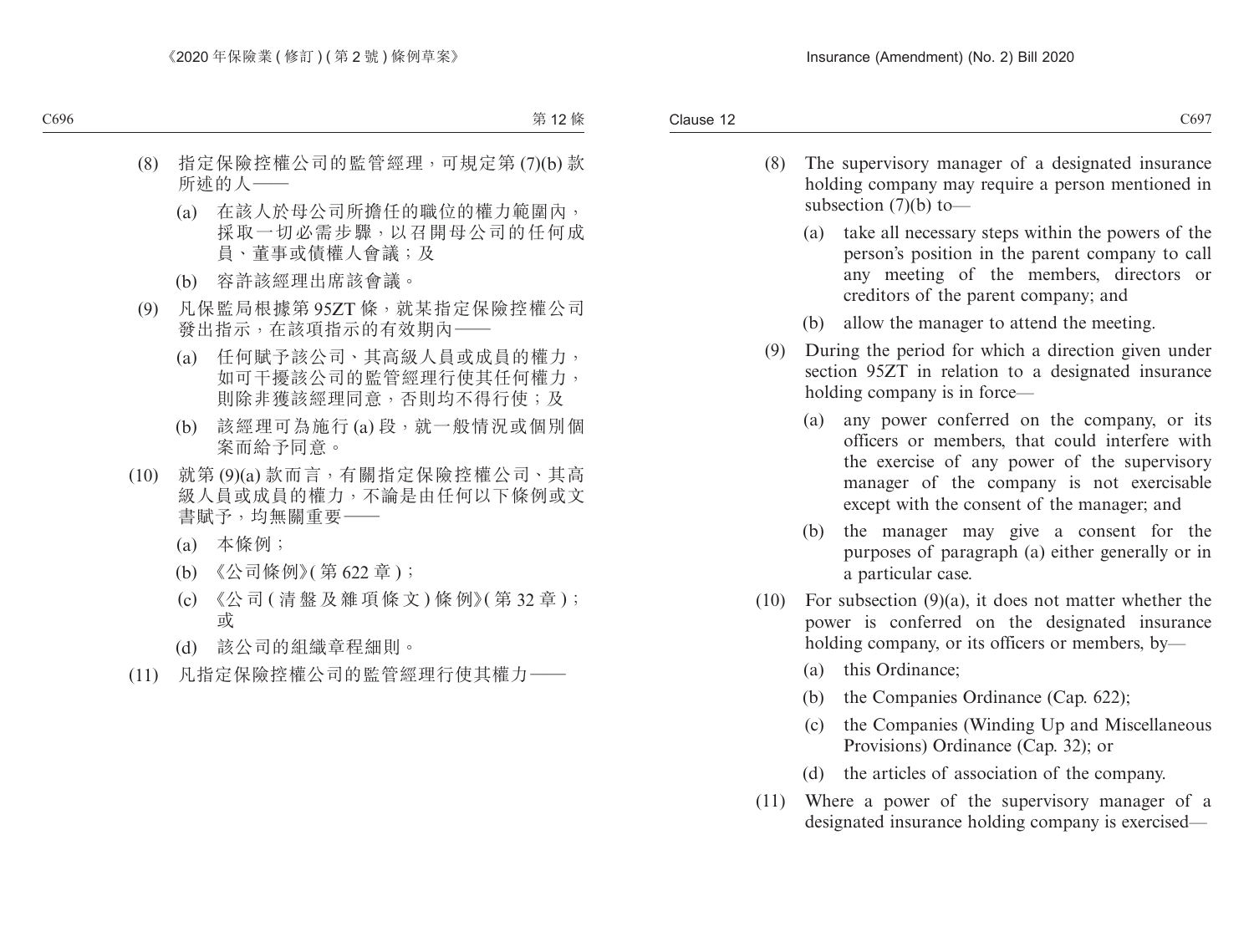- (a) the manager is taken to be acting as an agent of the company in exercising the power; and
- (b) insofar as the exercise of the power is concerned, section 9 of the Prevention of Bribery Ordinance (Cap. 201) applies to the following persons as if subsections (4) and (5) of that section were omitted—
	- (i) the manager acting as such an agent; and
	- (ii) any person who offers an advantage within the meaning of that Ordinance to the manager acting as such an agent.
- (12) A person dealing with the supervisory manager of a designated insurance holding company in good faith and for value is not concerned to inquire whether the manager is acting within the manager's powers in relation to the company.

### **95ZW. Remuneration and expenses of supervisory manager**

- (1) The Authority may determine the remuneration and expenses to be paid by a designated insurance holding company to the supervisory manager of the company.
- (2) If the Authority has made a determination under subsection (1), the Authority must—
	- (a) publish a notice in the Gazette stating—
		- (i) that the determination has been made; and
		- (ii) the name of the designated insurance holding company to which the determination relates; and
	- (b) provide a copy of the determination to any member of the company who requests it.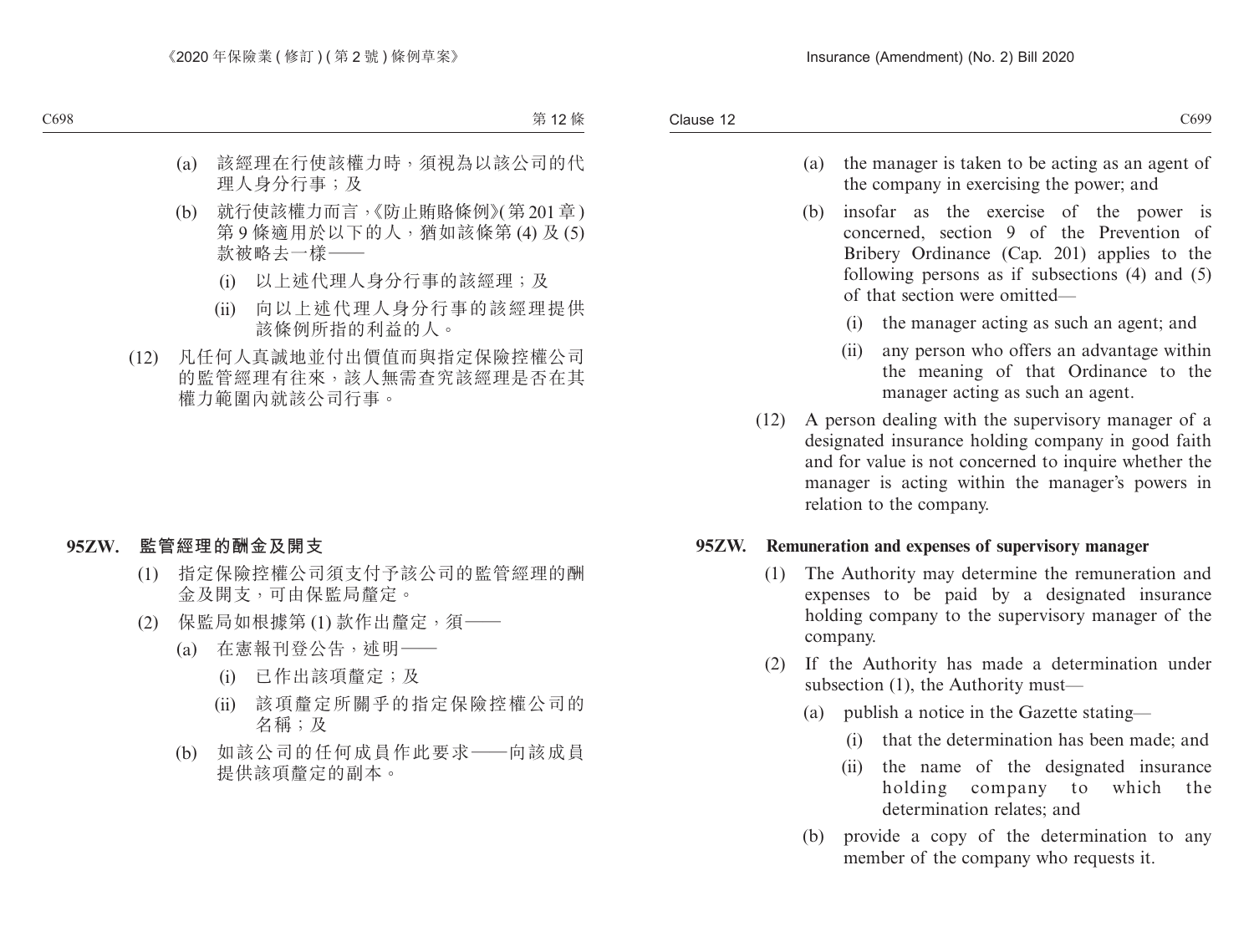- (3) Any remuneration and expenses required by a determination under subsection (1) to be paid by a designated insurance holding company to a supervisory manager—
	- (a) are recoverable by the manager as a civil debt; and
	- (b) have the following priority in a winding up of the company under the Companies (Winding Up and Miscellaneous Provisions) Ordinance (Cap. 32)—
		- (i) for a voluntary winding up—the same priority as the priority given under section 256 of that Ordinance to the remuneration of a liquidator; or
		- (ii) for a winding up by the Court of First Instance—the same priority as the priority given under rule 179(1) of the Companies (Winding-up) Rules (Cap. 32 sub. leg. H) to any costs, charges and expenses incurred by the Official Receiver.
- (4) In this section—
- *supervisory manager* (監管經理) includes a former supervisory manager.

### **95ZX. Revocation of direction given under section 95ZT**

(1) The Authority must revoke a direction given under section 95ZT in relation to a designated insurance holding company if—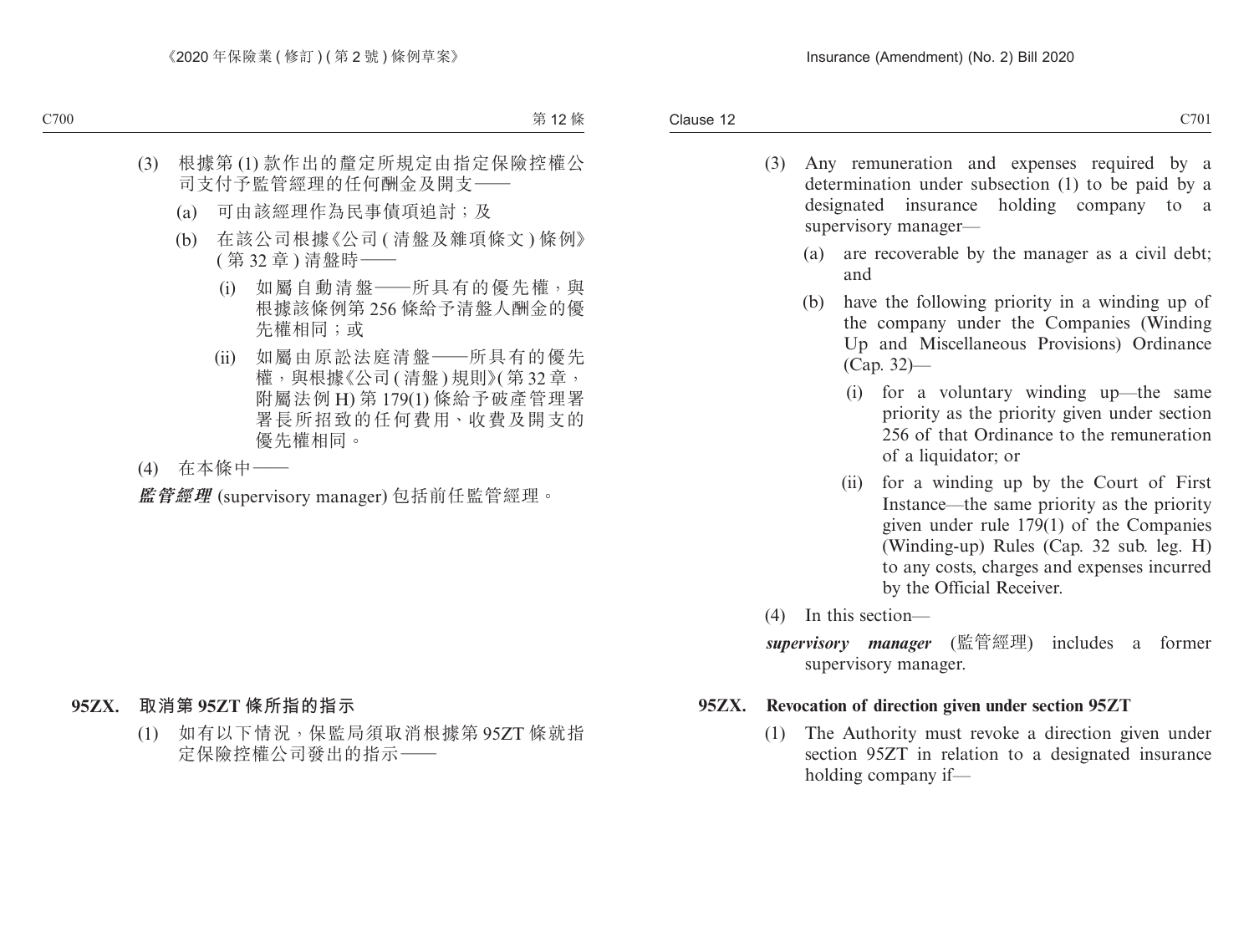- (a) the Authority is satisfied that the situation concerning the company or its supervised group (as mentioned in section  $95ZN(3)(a)$ ) that was the basis on which the direction was given has ceased to exist; or
- (b) it is necessary to do so to give effect to a determination of the Tribunal in a review of the Authority's direction.
- (2) The revocation under subsection (1) of a direction—
	- (a) must be made in writing;
	- (b) must be served on—
		- (i) the designated insurance holding company specified in the direction; and
		- (ii) the supervisory manager of the company; and
	- (c) takes effect immediately when it is so served.
- (3) The Authority must cause notice of the revocation to be published—
	- (a) in the Gazette; and
	- (b) in another way as the Authority considers expedient for notifying the public.
- (4) The Authority may give notice of the revocation to any involved supervisor of the supervised group of the designated insurance holding company.

### **95ZY. Offences in relation to Part XIA, Division 8**

- (1) A person commits an offence if the person—
	- (a) fails to comply with a requirement imposed by the Authority under section 95ZO, 95ZP, 95ZQ or 95ZR;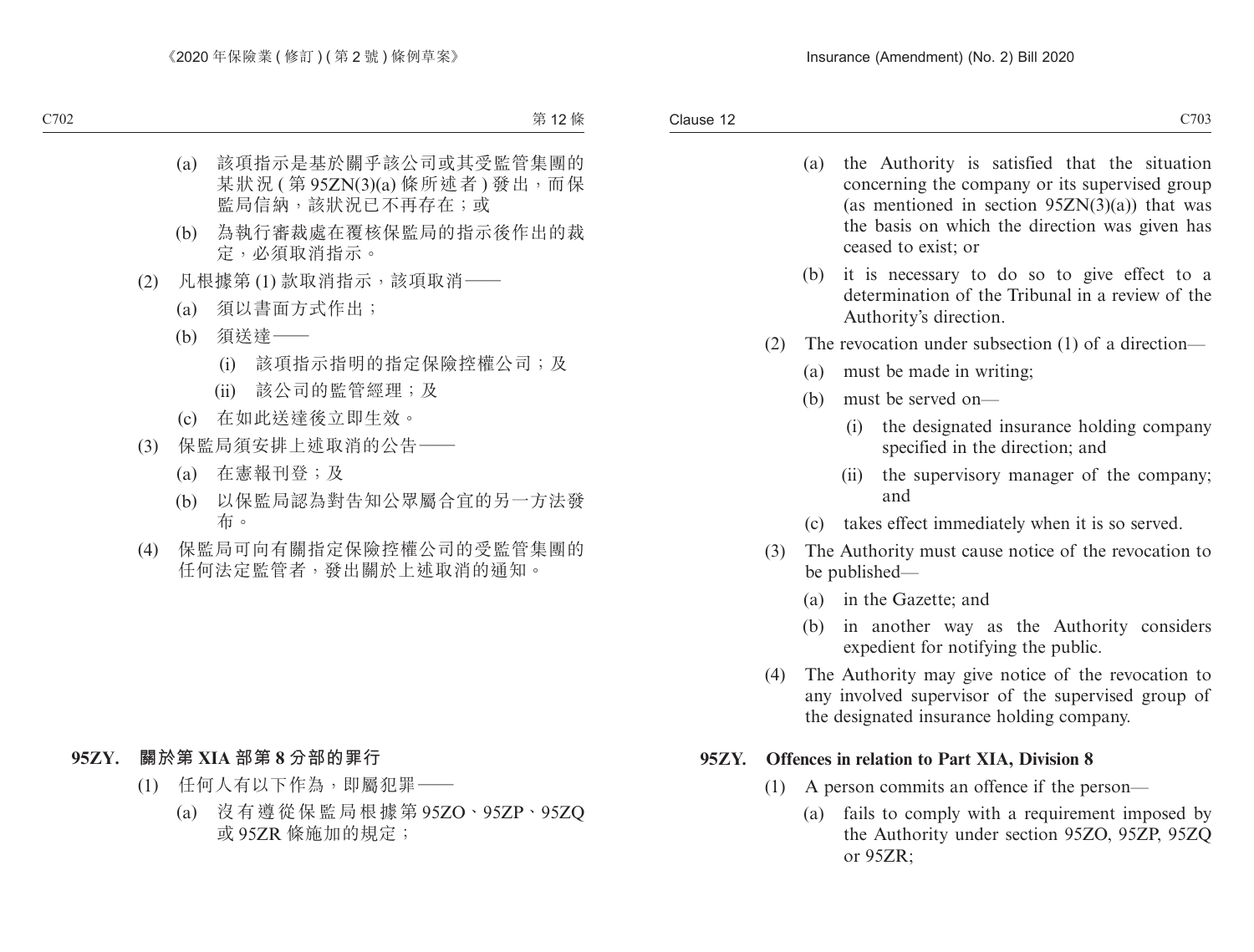- (b) acts, or continues to act, as a chief executive or key person in control functions of a designated insurance holding company despite the person having been removed by the supervisory manager of the company from that position under section 95ZV(4)(a);
- (c) fails to comply with a requirement imposed by the supervisory manager of a designated insurance holding company under section  $95ZV(2)$  or  $(8)$ ; or
- (d) wilfully obstructs, resists or delays—
	- (i) the supervisory manager of a designated insurance holding company in lawfully performing the manager's functions or lawfully exercising the manager's powers in relation to the company; or
	- (ii) any other person lawfully assisting the manager in such performance of functions or exercise of powers.
- (2) A person who commits an offence under subsection (1) is liable on conviction on indictment—
	- (a) to a fine of \$200,000 and to imprisonment for 2 years; and
	- (b) in the case of a continuing offence under subsection  $(1)(a)$ —to a further fine of \$1,000 for every day during which the offence continues.
- (3) A person commits an offence if the person, in purported compliance with a requirement imposed under section 95ZO—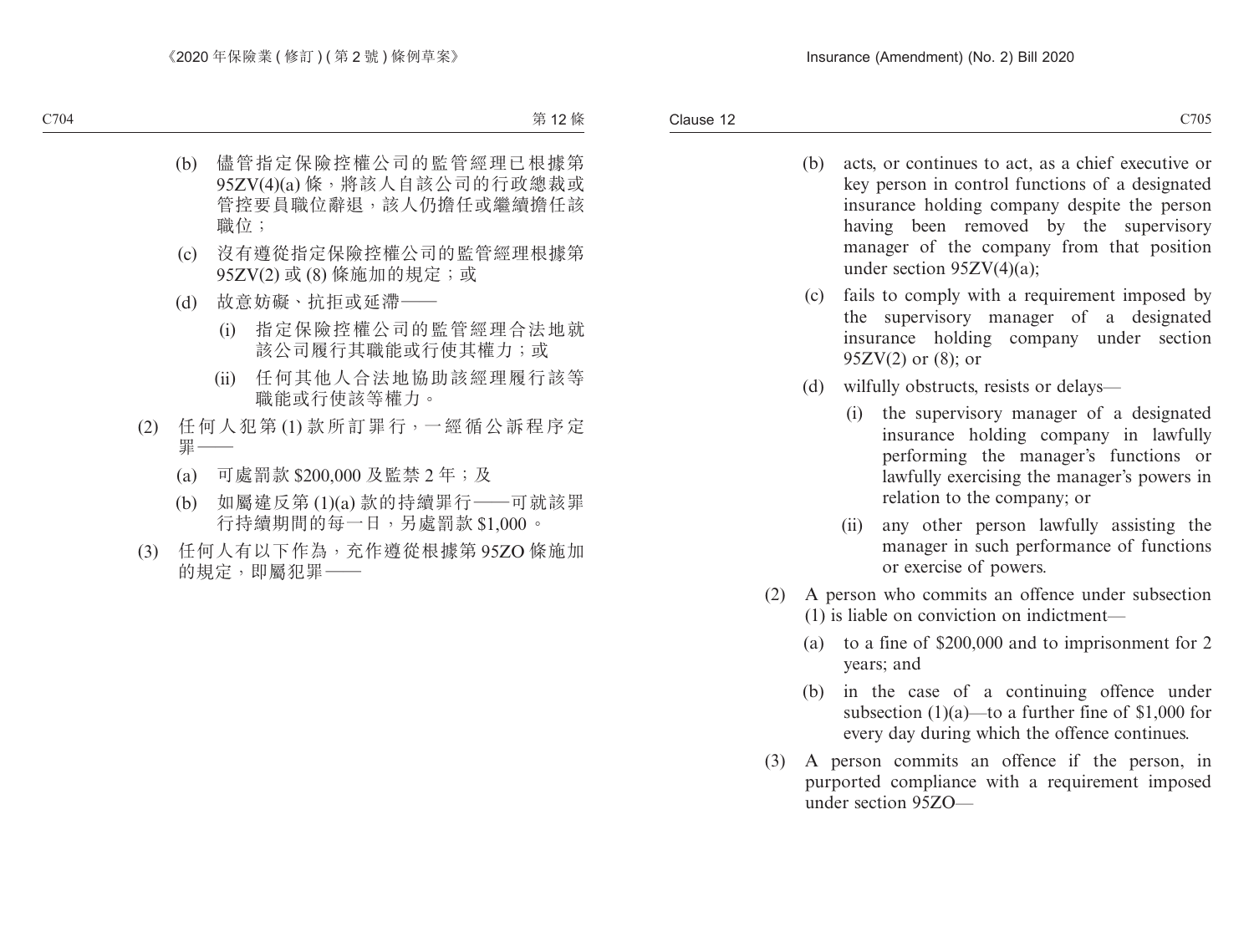- (a) provides any information, or produces any document, that the person knows to be false or misleading in a material particular; or
- (b) recklessly provides any information, or produces any document, that is false or misleading in a material particular.
- (4) A person who commits an offence under subsection (3) is liable—
	- (a) on conviction on indictment—to a fine of \$1,000,000 and to imprisonment for 2 years; or
	- (b) on summary conviction—to a fine at level 6 and to imprisonment for 6 months.

### **95ZZ. Defences in relation to offences under section 95ZY**

- (1) Subsection (2) applies if an individual is charged by virtue of section 124 with an offence under section  $95ZY(1)(a)$  for the failure by a designated insurance holding company to comply with a requirement imposed under section 95ZO(1) to provide any information, or produce any document, that relates to a member of the supervised group of the company.
- (2) It is a defence for an individual mentioned in subsection (1) to prove that, at the time of the alleged offence—
	- (a) the information or document was not in the possession or control of the designated insurance holding company; and
	- (b) the individual had taken all reasonable steps within the powers of the person's position in the company to procure—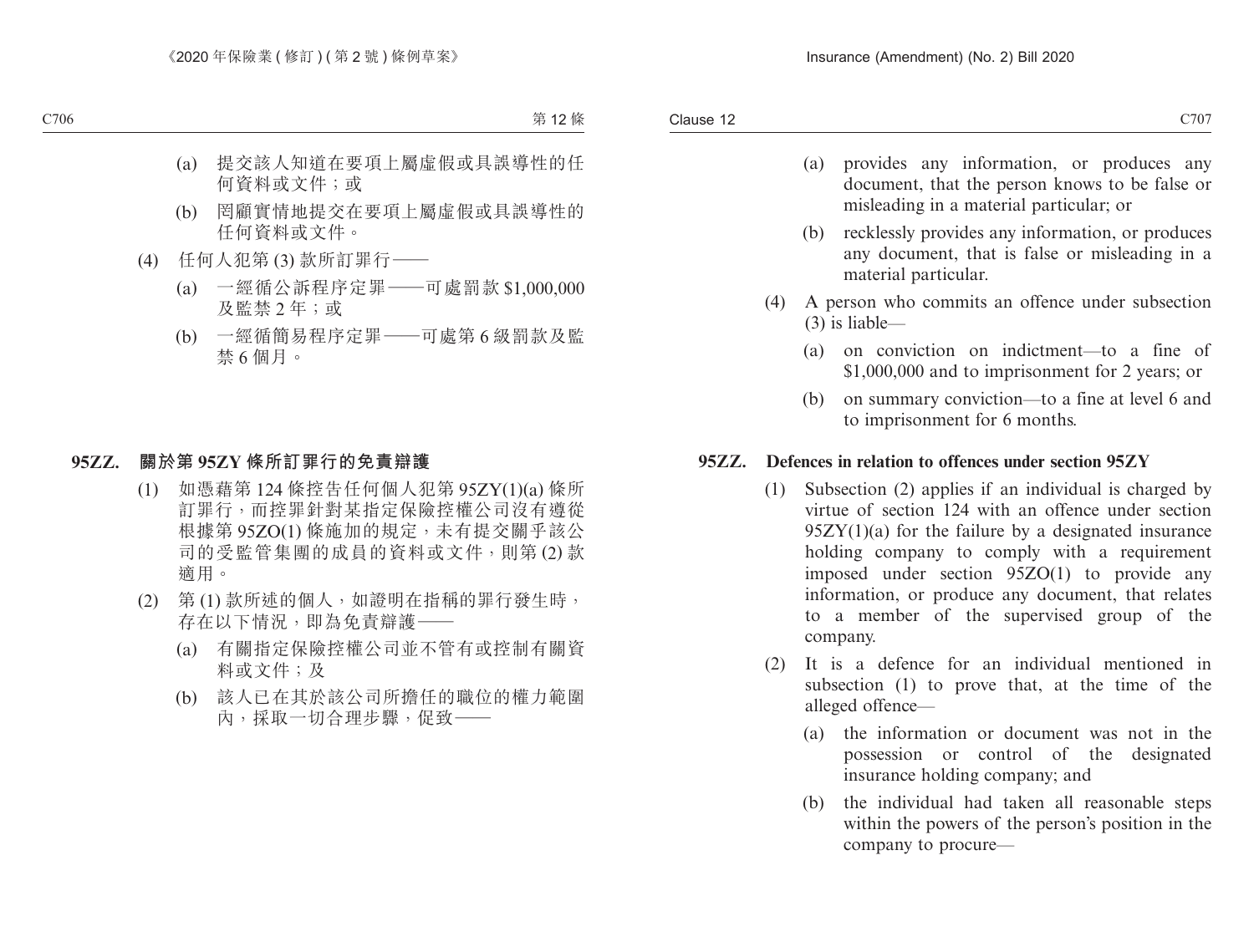- (i) the provision of the information or document by the person who possesses or controls the information or document to the company; and
- (ii) the compliance by the company with the requirement imposed under section 95ZO(1).
- (3) Subsection (4) applies if a designated insurance holding company is charged with an offence under section  $95Z\overline{Y}(1)(a)$  for failing to comply with a requirement imposed under section 95ZO(1) to provide any information, or produce any document, that relates to another member of its supervised group.
- (4) It is a defence for a designated insurance holding company mentioned in subsection (3) to prove that, at the time of the alleged offence—
	- (a) the information or document was not in the possession or control of the company; and
	- (b) the company had taken all reasonable steps to exercise the company's control or influence in relation to the member to procure the provision of the information or document by the member to the company.
- (5) Subsection (6) applies if a designated insurance holding company is charged with an offence under section  $95ZY(1)(a)$  for failing to comply with a requirement imposed under section 95ZQ(2) or 95ZR(1) to ensure a matter in relation to another member of its supervised group.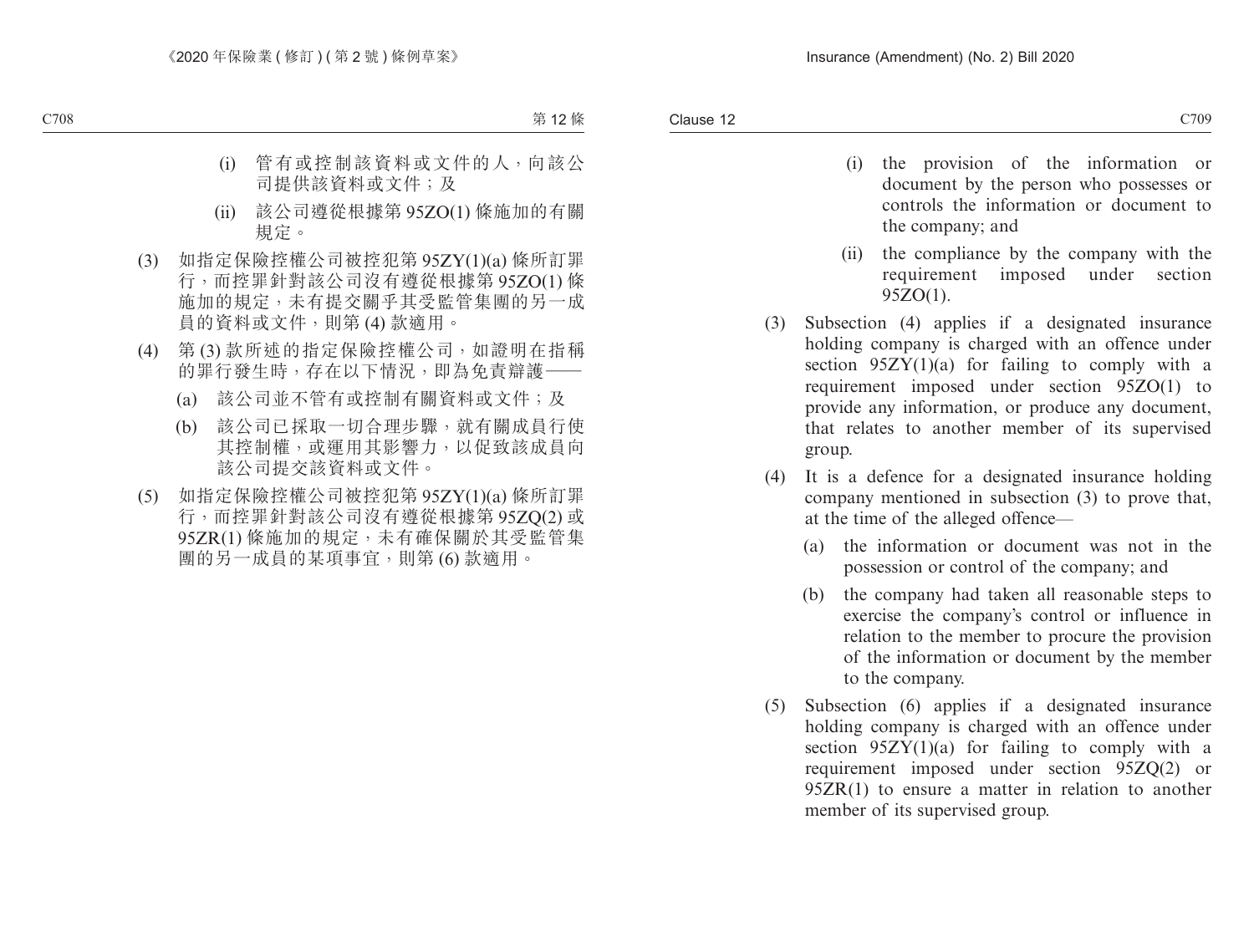- (6) It is a defence for a designated insurance holding company mentioned in subsection (5) to prove that, at the time of the alleged offence, the company had taken all reasonable steps to exercise the company's control or influence in relation to the member to procure the matter.
- (7) It is a defence for a person charged with an offence under section  $95ZY(1)(c)$  to prove that, at the time of the alleged offence, the person had a reasonable excuse for failing to comply with the requirement concerned.

# **Division 9—Winding Up of Designated Insurance Holding Company**

**95ZZA. Interpretation of Part XIA, Division 9**

In this Division—

- *Cap. 32* (《第32章》) means the Companies (Winding Up and Miscellaneous Provisions) Ordinance (Cap. 32);
- *winding up* (清盤) means winding up in accordance with Cap. 32.

### **95ZZB. Winding up on petition by Authority or others**

- (1) This section applies if a designated insurance holding company is a company that may be wound up by the Court of First Instance under Cap. 32.
- (2) The Authority may present a petition for the winding up of a designated insurance holding company on the ground that—
	- (a) the company is unable to pay its debts within the meaning of sections 177 and 178 or section 327 of Cap. 32; or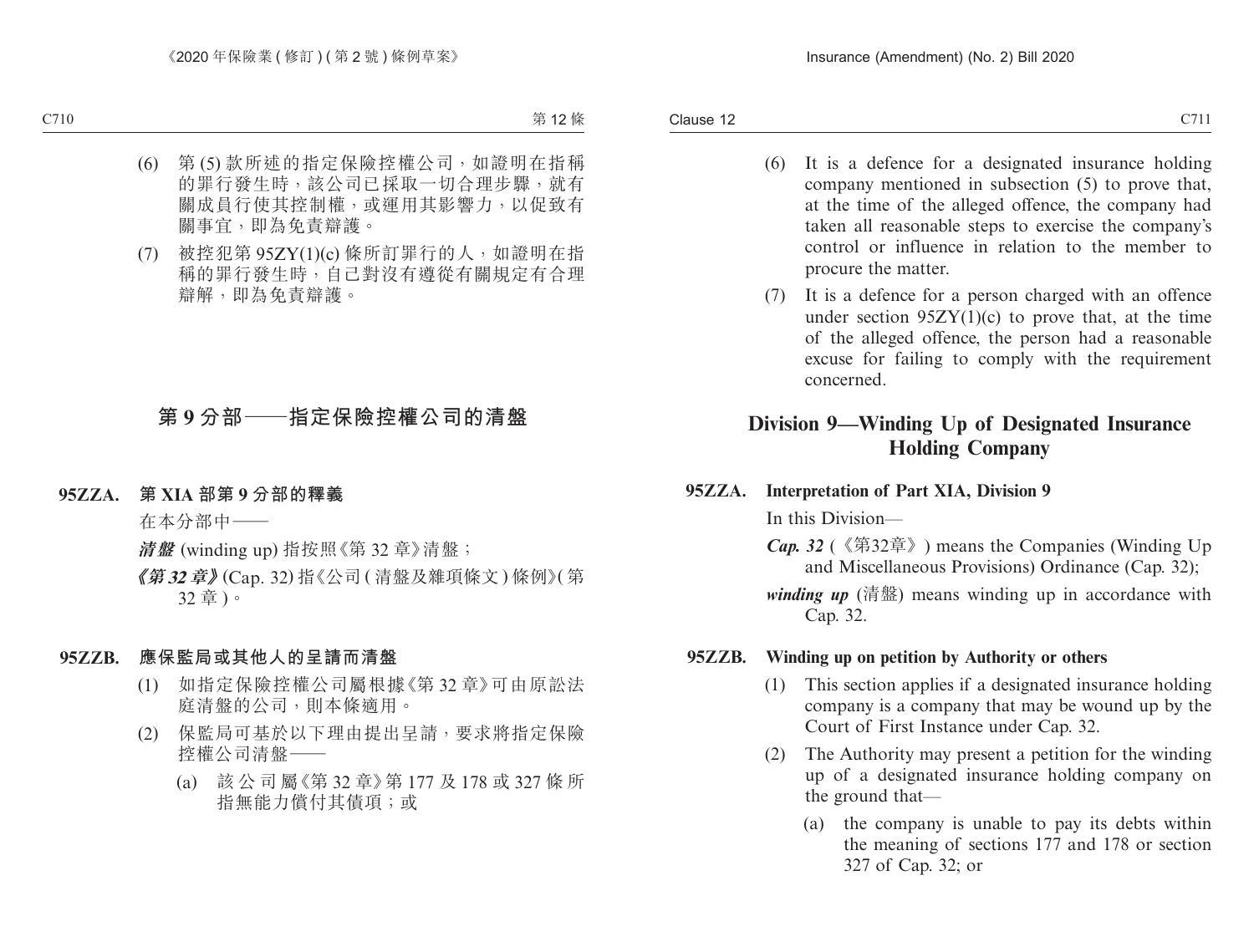- (b) the company has failed to satisfy an obligation to which it is or was subject by virtue of this Part.
- (3) In any proceedings on a petition presented under subsection (2) for the winding up of a designated insurance holding company, evidence that the company was insolvent—
	- (a) at the end of the period to which the specified financial statements of the financial reporting member for its supervised group that were last deposited under section 95ZH(3) relate; or
	- (b) on any date or at any time specified in a requirement imposed under section 95ZO,

is, unless the contrary is proved, evidence that the company continues to be unable to pay its debts.

- (4) The Authority may also present a petition for the winding up of a designated insurance holding company if—
	- (a) it appears to the Authority that it is expedient to the interests of the policy holders of the supervised group of the company that the company should be wound up; and
	- (b) the company is not already being wound up by the Court of First Instance.
- (5) On a petition presented under subsection (4) for the winding up of a designated insurance holding company, the Court of First Instance may wind up the company if the Court thinks it just and equitable for the company to be wound up by the Court.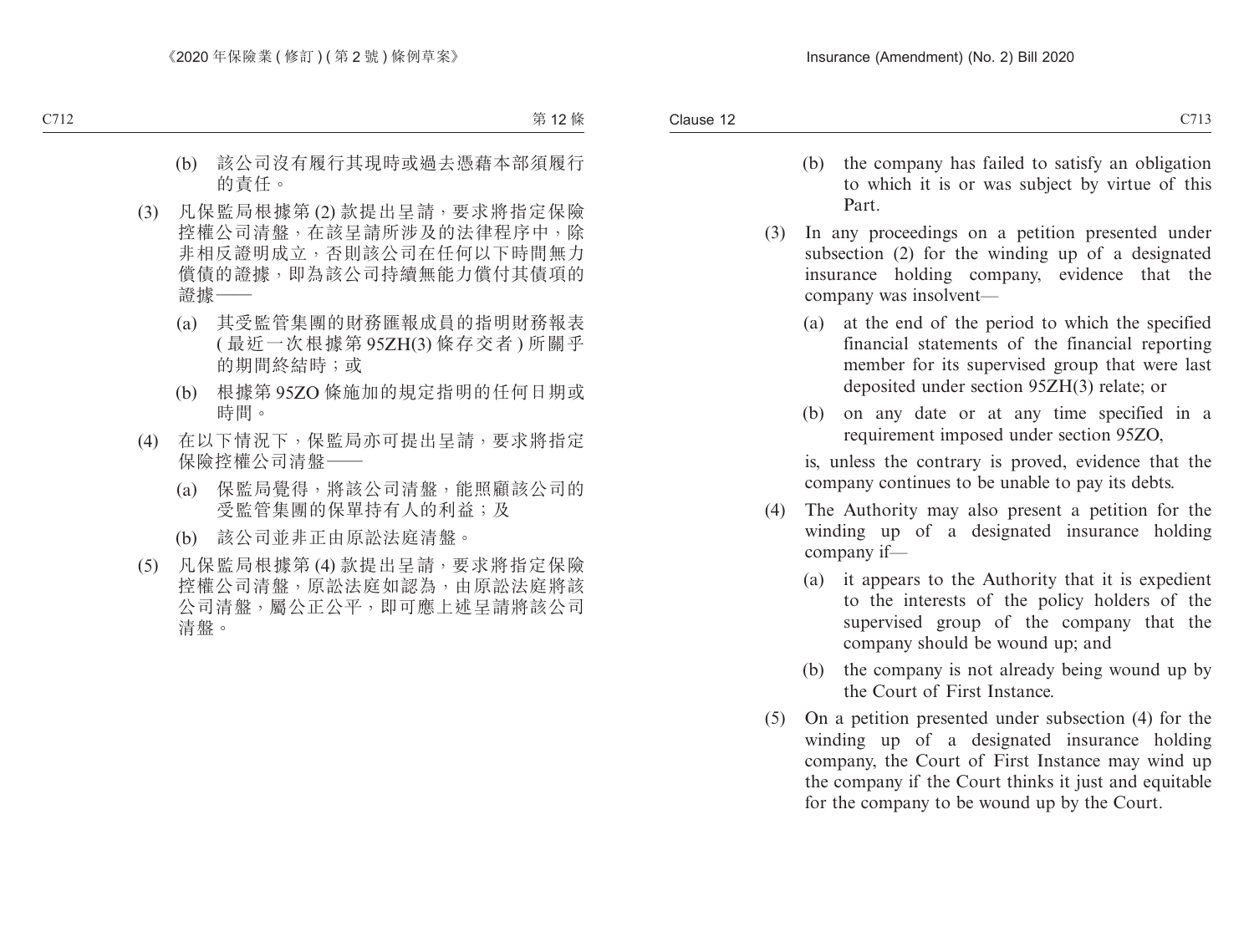- (6) If a petition for the winding up of a designated insurance holding company is presented by a person other than the Authority—
	- (a) a copy of the petition must be served on the Authority; and
	- (b) the Authority is entitled—
		- (i) to be heard on the petition;
		- (ii) to call, examine and cross-examine any witness; and
		- (iii) if the Authority considers it appropriate, to support or oppose the making of a winding-up order.

#### **95ZZC. Voluntary winding up**

- (1) A designated insurance holding company may be wound up voluntarily only if permitted by an order of the Court of First Instance.
- (2) An order may be made under this section only if notice of the application for the order has been served on the Authority.
- (3) In relation to an application for an order under this section, the Authority is entitled—
	- (a) to be heard on the application;
	- (b) to call, examine and cross-examine any witness; and
	- (c) if the Authority considers it appropriate, to support or oppose the making of the order.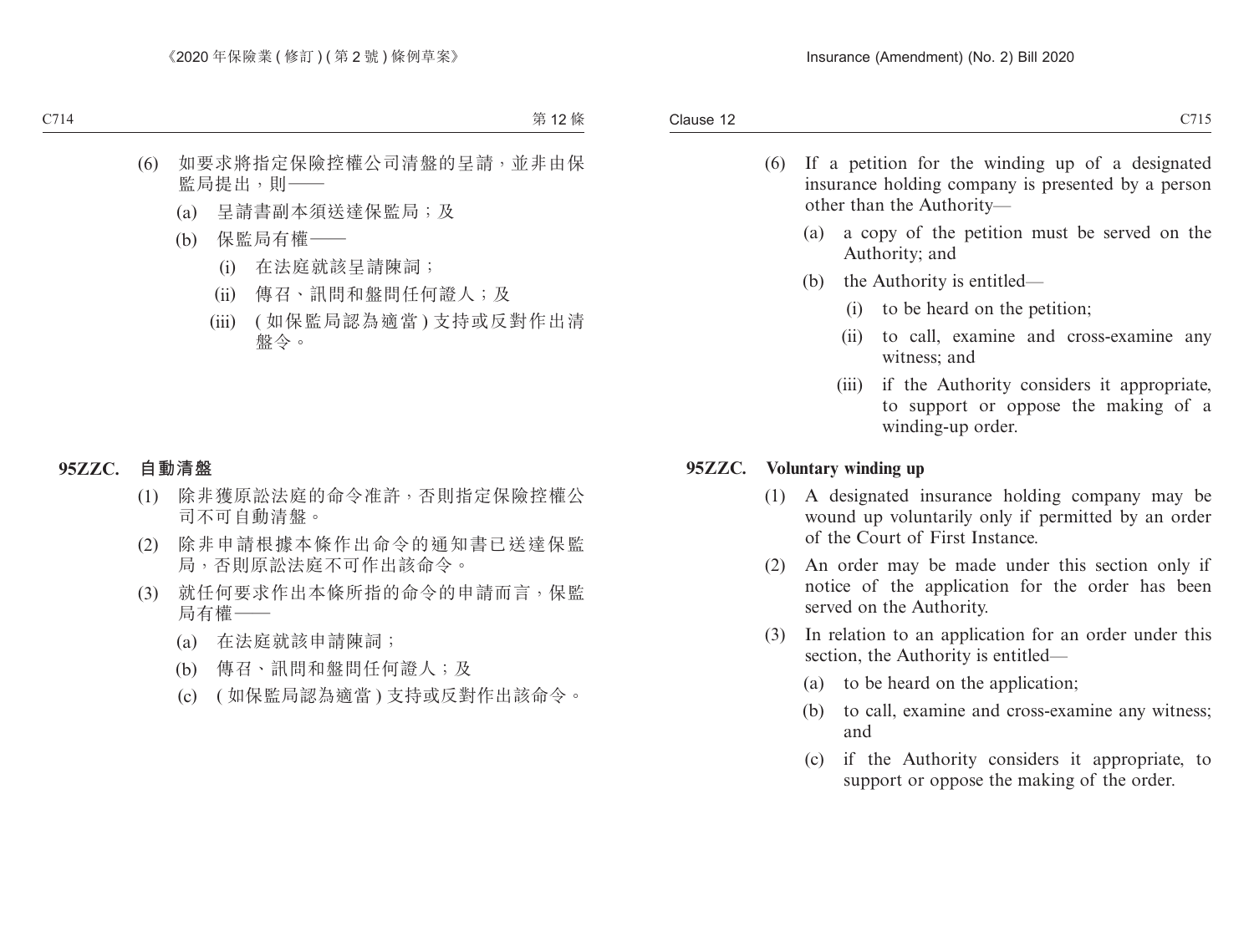#### **95ZZD. Winding up where direction given under section 95ZT in force**

- (1) Subsection (2) applies if—
	- (a) a petition for the winding up of a designated insurance holding company is presented, whether by the Authority or another person:
	- (b) the Authority has given a direction under section 95ZT in relation to the company before the petition is presented;
	- (c) the direction has continued in force at all times until the petition is presented; and
	- (d) a winding-up order is made as a result of the petition.
- (2) For the purposes of the following provisions of Cap. 32, the winding up of a designated insurance holding company mentioned in subsection (1) is, despite section 184(2) of Cap. 32, taken to have commenced at the time when the direction was given under section 95ZT—
	- (a) sections 170, 179, 182, 183, 266B, 267A, 269 and 274; and
	- (b) section  $271(1)(d)$ , (e), (h), (i), (j), (k), (l) and (o).
- (3) Subsection (4) applies if—
	- (a) an application is made for an order under section 95ZZC to permit the voluntary winding up of a designated insurance holding company;
	- (b) the Authority has given a direction under section 95ZT in relation to the company before the application is made;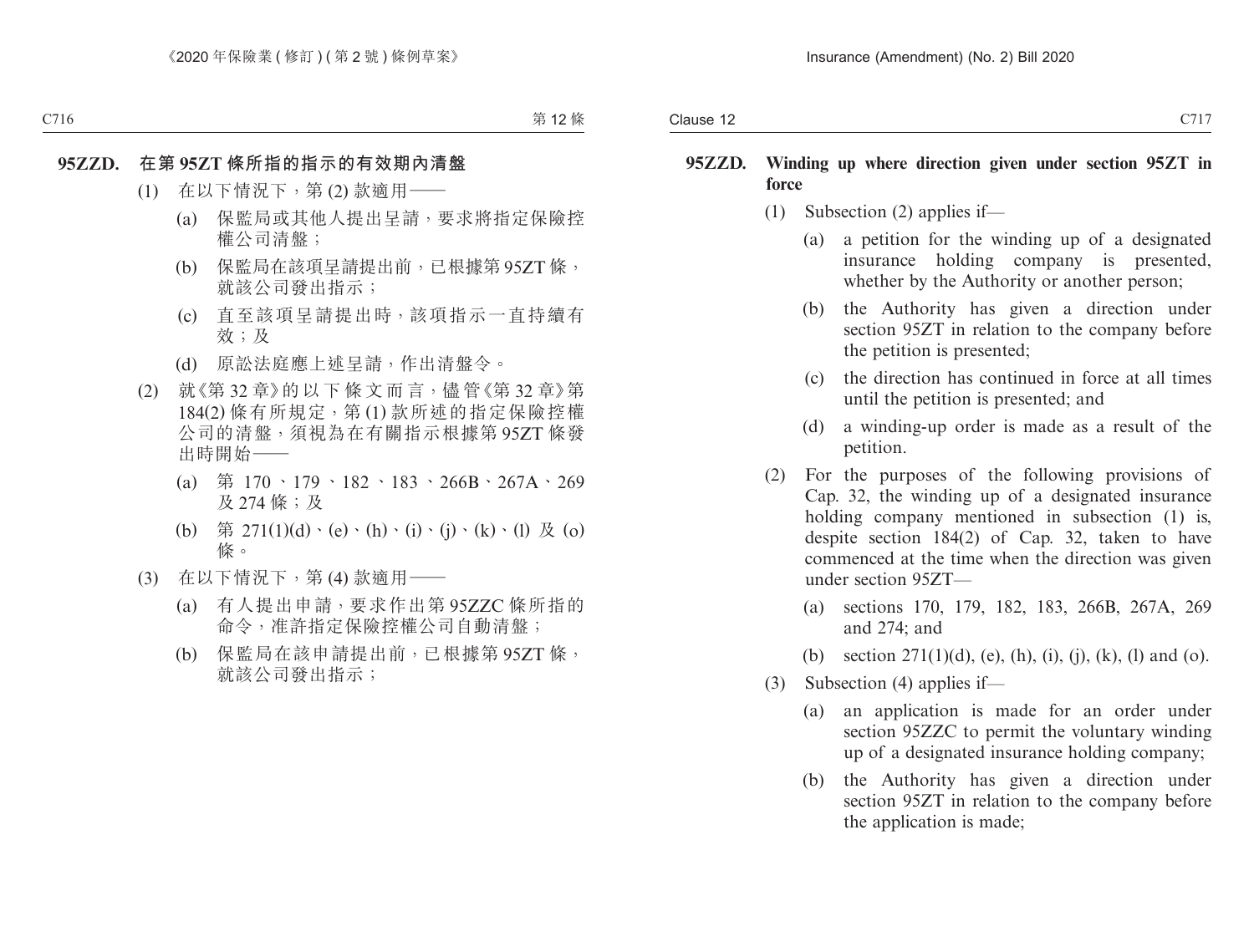- (c) the direction has continued in force at all times until the application is made; and
- (d) an order under section 95ZZC is made as a result of the application.
- (4) For the purposes of the following provisions of Cap. 32, the voluntary winding up of a designated insurance holding company mentioned in subsection (3) is, despite section 230 of Cap. 32, taken to have commenced at the time when the direction was given under section 95ZT—
	- (a) sections 170, 232, 266B, 267A, 269 and 274; and
	- (b) section  $271(1)(d)$ , (e), (h), (i), (j), (k), (l) and (o).
- (5) For the purposes of anything done or suffered to be done by a designated insurance holding company mentioned in subsection (1) or (3) before the commencement date of the 2016 Amendment Ordinance, subsection (2) or (4) (as the case may be) applies as if the reference to section 266B of Cap. 32 in that subsection were a reference to section 266 of the pre-amended Cap. 32.
- (6) For the purposes of a charge created on the undertaking or property of a designated insurance holding company mentioned in subsection (1) or (3) before the commencement date of the 2016 Amendment Ordinance, subsection (2) or (4) (as the case may be) applies as if the reference to section 267A of Cap. 32 in that subsection were a reference to section 267 of the pre-amended Cap. 32.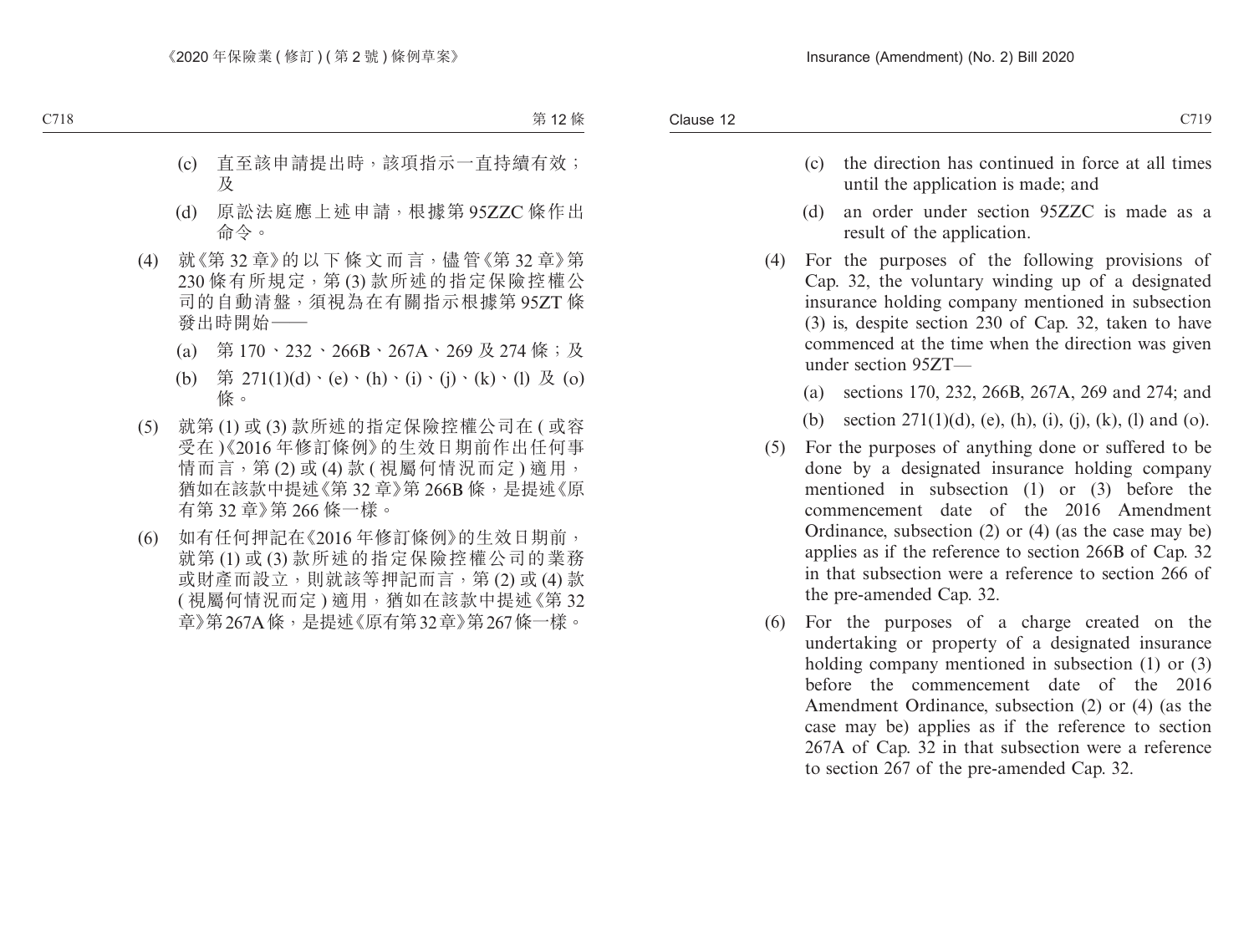- (7) Sections 182 and 232 of Cap. 32 do not invalidate any disposition of the property of a designated insurance holding company made by, or under the direction of, the supervisory manager of the company acting in good faith in the course of managing the affairs, business and property of the company.
- (8) In this section—
- *2016 Amendment Ordinance* (《2016年修訂條例》) means the Companies (Winding Up and Miscellaneous Provisions) (Amendment) Ordinance 2016 (14 of 2016);
- *pre-amended Cap. 32* (《原有第32章》) means Cap. 32 as in force immediately before the commencement date of the 2016 Amendment Ordinance.

# **Division 10—Inspection, Investigation and Disciplinary Action**

## **Subdivision 1—Inspection and Investigation Without Warrant**

### **95ZZE. Power to conduct inspection**

- (1) An inspector may exercise the powers under subsections (2) and (3) for ascertaining whether a designated insurance holding company is complying with, has complied with, or is likely to be able to comply with—
	- (a) this Part;
	- (b) a notice or requirement given or imposed under this Part; or
	- (c) a condition imposed under this Part.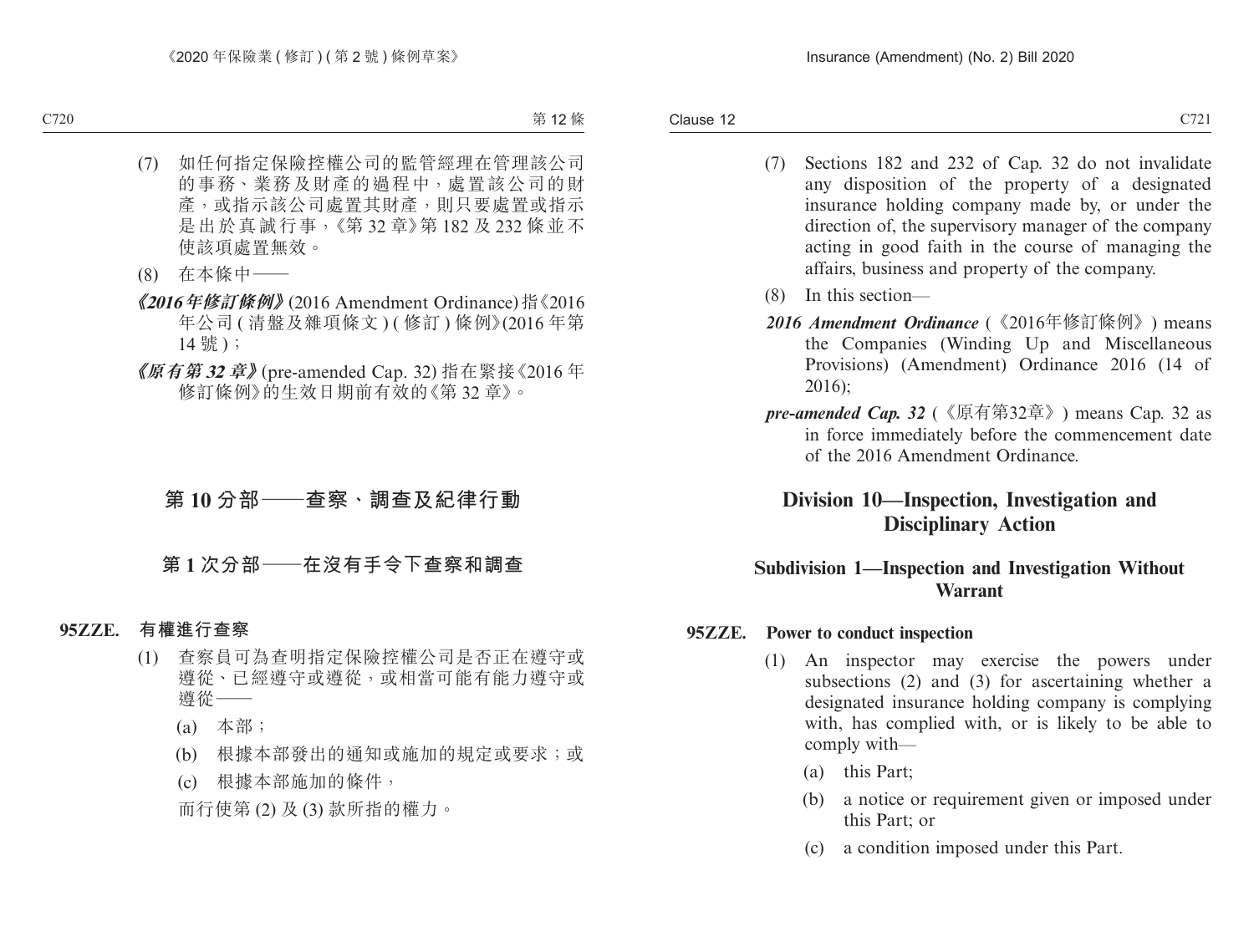- (2) At any reasonable time, an inspector—
	- (a) may enter any premises used by the designated insurance holding company, or any other member of its supervised group, in connection with the business of any member of the group;
	- (b) may inspect, and may make copies or otherwise record details of, a business record of any member of the group; and
	- (c) may make inquiries to the company (or a specified person for the company)—
		- (i) concerning a business record of any member of the group; or
		- (ii) concerning a transaction or activity that was undertaken in the course of, or may affect, the business conducted by any member of the group.
- (3) In exercising a power under subsection (2)(b) or (c), an inspector may require the designated insurance holding company (or a specified person for the company)—
	- (a) to give the inspector access to a business record of any member of the supervised group of the company;
	- (b) to produce to the inspector, within the time and at the place specified in the requirement, a business record of any member of the group; and
	- (c) to answer a question concerning—
		- (i) a business record of any member of the group; or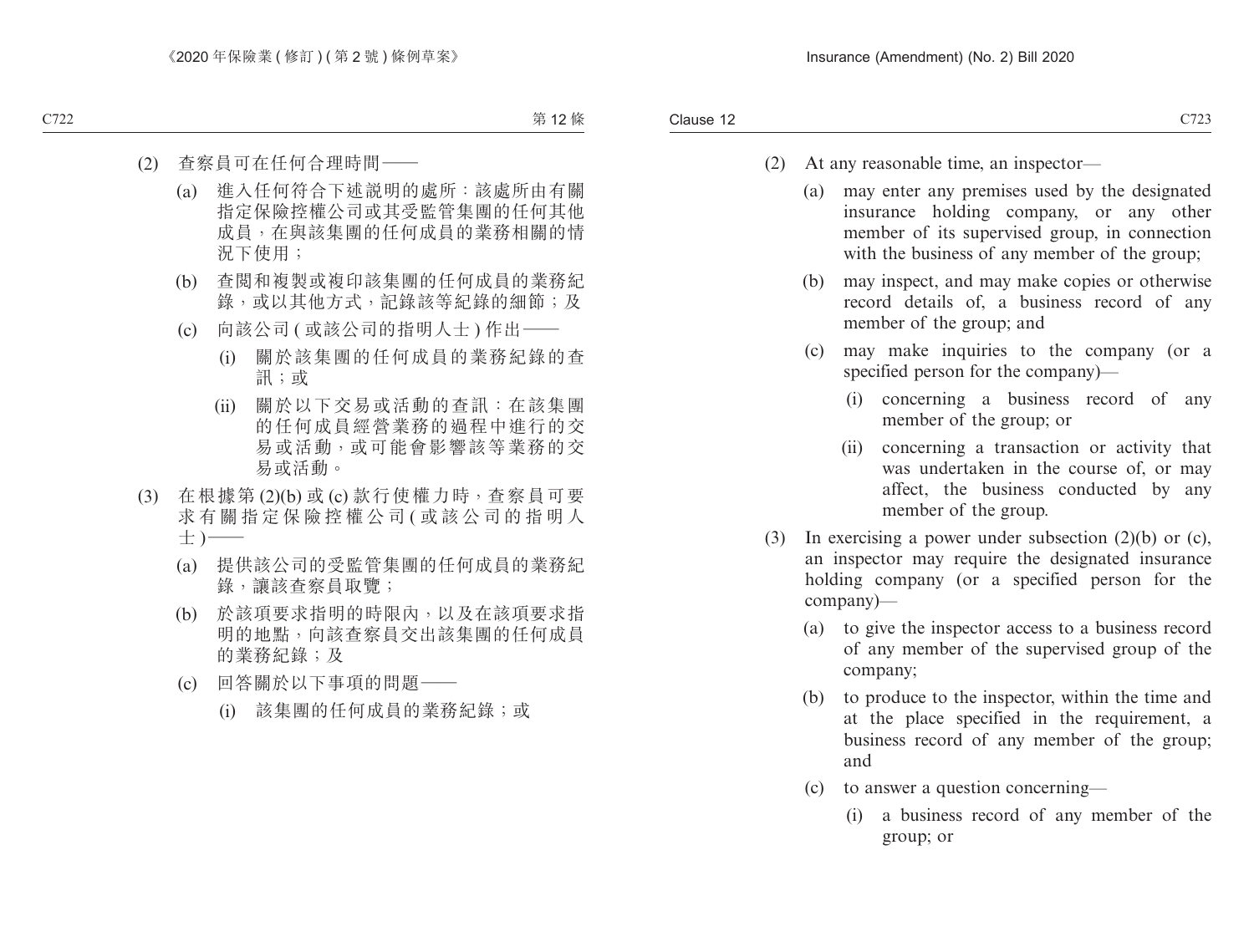- (ii) a transaction or activity that was undertaken in the course of, or may affect, the business conducted by any member of the group.
- (4) A requirement imposed under subsection (3) on a designated insurance holding company may also include a requirement for the company to ensure the doing of an act mentioned in paragraph (a), (b) or (c) of that subsection by another member of its supervised group.
- (5) The power under subsection  $(2)(c)$  or  $(3)$  is not exercisable in relation to a specified person for a designated insurance holding company unless the inspector has reasonable cause to believe that the information or record being sought cannot be obtained by exercising the power in relation to the company.
- (6) The Authority may in writing appoint a person, or a person belonging to a class of persons, as an inspector for the purposes of this section.
- (7) The Authority must provide an inspector with a copy of its appointment.
- (8) When imposing a requirement on a person under subsection (3), an inspector must, if so requested, produce a copy of the Authority's appointment to that person for inspection as soon as practicable.
- (9) In this section—
- *business record* (業務紀錄), in relation to a member of the supervised group of a designated insurance holding company, means a record or document relating to—
	- (a) the business conducted by the member; or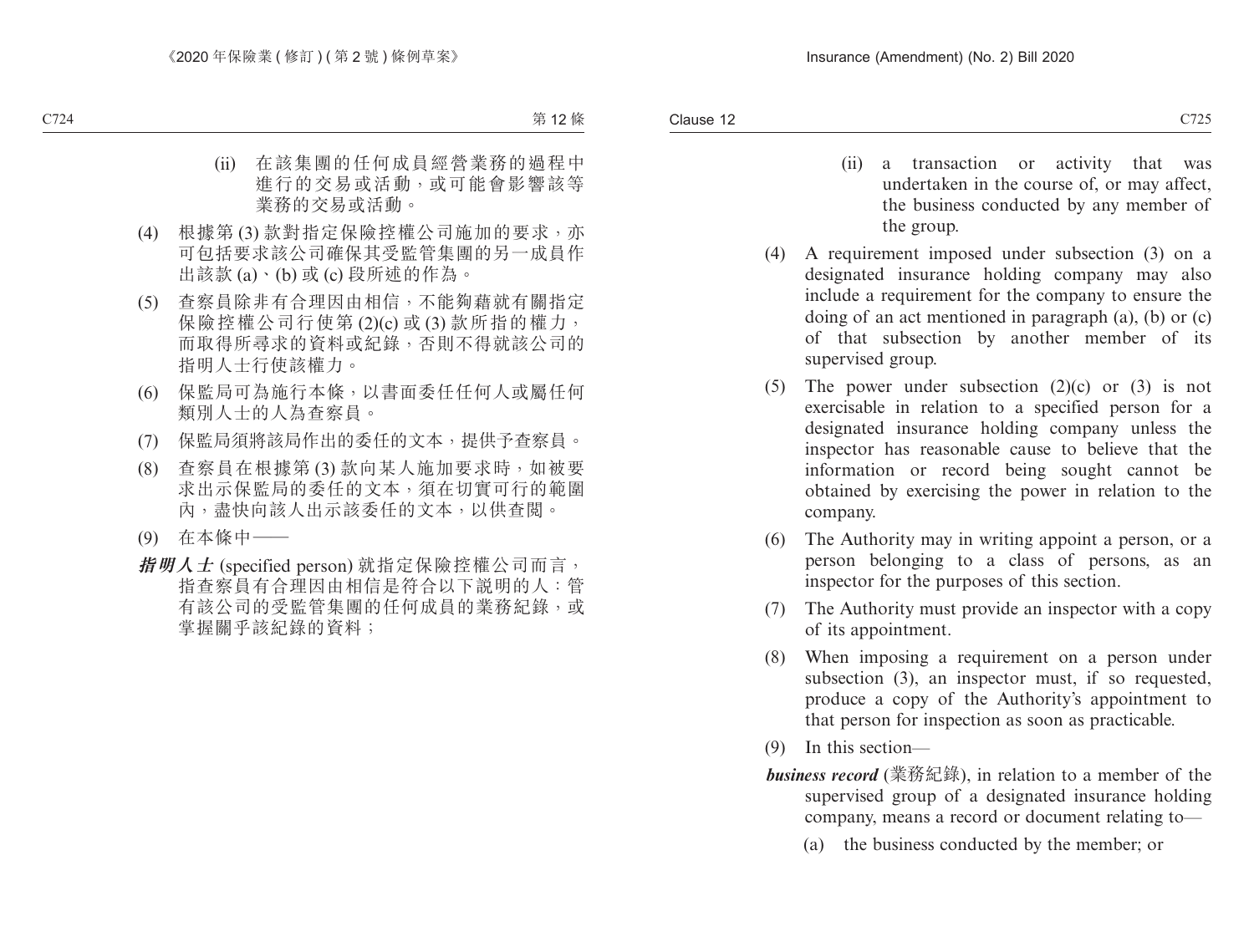- (b) a transaction or activity that was undertaken in the course of, or may affect, the business conducted by the member;
- *specified person* (指明人士), in relation to a designated insurance holding company, means a person whom an inspector has reasonable cause to believe has information relating to, or is in possession of, a business record of any member of the supervised group of the company.

## **95ZZF. Inspector may require answer to be verified by statutory declaration**

- (1) If a person gives an answer to an inquiry made under section  $95ZZE(2)(c)$ , or gives an answer in compliance with a requirement imposed under section 95ZZE(3), the inspector may, in writing, require the person to verify, within the time specified in the requirement, the answer by a statutory declaration.
- (2) If a person does not give an answer to an inquiry made under section 95ZZE(2)(c), or does not give an answer in compliance with a requirement imposed under section 95ZZE(3), for the reason that the information concerned was not within the person's knowledge or possession, the inspector may, in writing, require the person to verify, within the time specified in the requirement, by a statutory declaration, that the person did not comply with the requirement for that reason.
- (3) A statutory declaration under subsection (1) or (2) may be made before the inspector and, for that purpose, the inspector is to have full power to administer the statutory declaration.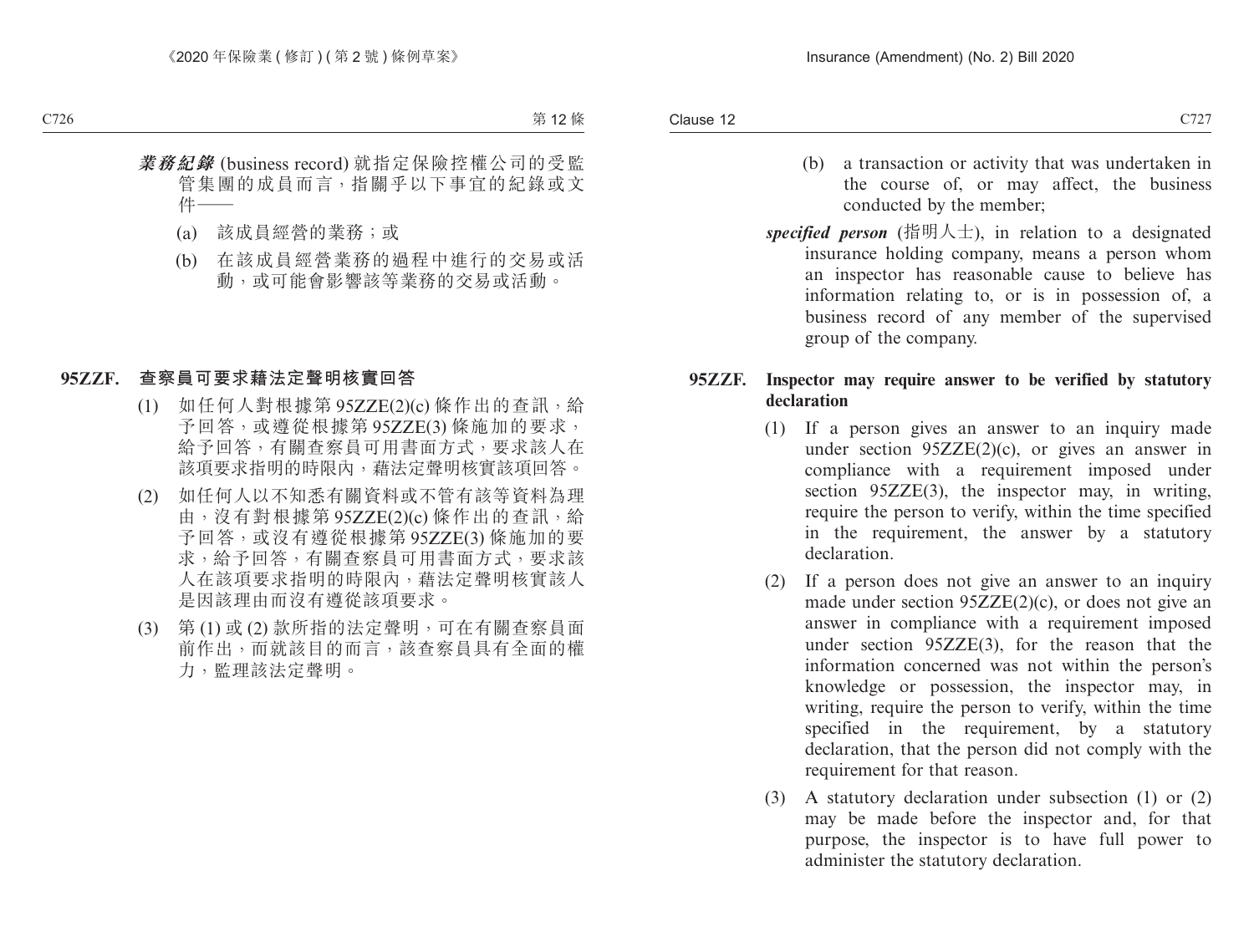#### **95ZZG. Power to conduct investigation**

- (1) This section applies if the Authority has reasonable cause to believe that—
	- (a) this Part may have been contravened;
	- (b) a designated insurance holding company may have been involved in defalcation, fraud, misfeasance or other misconduct in relation to the carrying on of insurance business by any member of its supervised group;
	- (c) any member of the supervised group of a designated insurance holding company has carried on, or is carrying on, insurance business in a manner that is not in the interests of policy holders or potential policy holders of the group or the public interest, and the governance framework of the group has failed to prevent this; or
	- (d) a person is, or was, not a fit and proper person as described in section 95ZZS(1)(c).
- (2) The Authority may, in writing, direct one or more of its employees, or, with the consent of the Financial Secretary, appoint one or more other persons, to investigate the matter described in subsection  $(1)(a)$ , (b), (c) or (d).
- (3) The costs and expenses incurred by an investigator, other than an employee of the Authority, may be paid out of moneys provided by the Legislative Council.
- (4) The Authority must provide an investigator with a copy of its direction or appointment.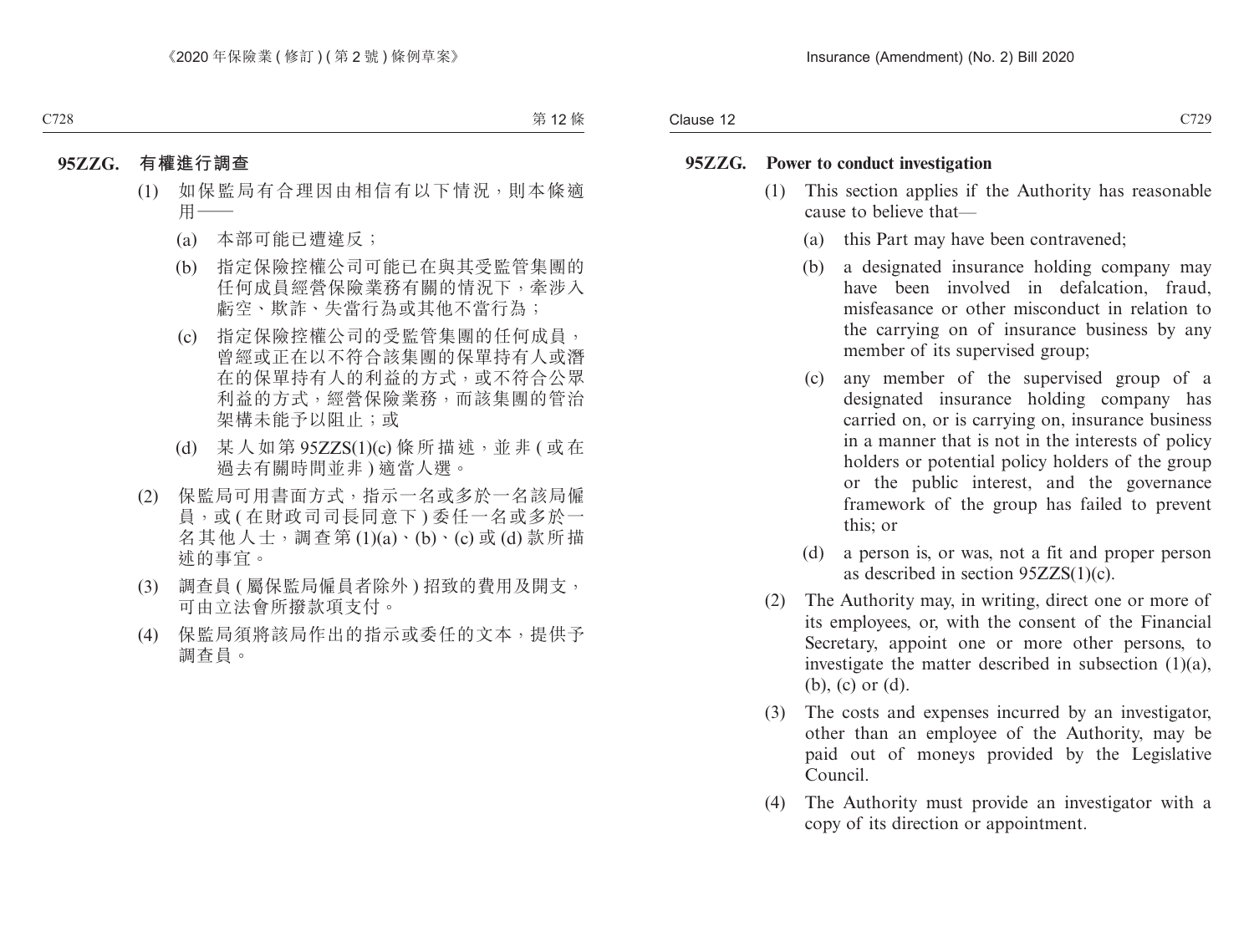- (5) Before first imposing a requirement on a person
	- under subsection (6), an investigator must produce a copy of the Authority's direction or appointment to that person for inspection.
- (6) An investigator may require a specified person—
	- (a) to produce, within the time and at the place the investigator requires in writing, a specified record or document;
	- (b) to give an explanation or further particulars in respect of a record or document produced;
	- (c) to attend before the investigator at the time and place the investigator requires in writing, and answer a question relating to any matter under investigation that may be raised by the investigator;
	- (d) to answer in writing, within the time the investigator requires in writing, a written question relating to any matter under investigation that may be raised by the investigator; and
	- (e) to give the investigator all other assistance in connection with the investigation that the person is able to give.
- (7) In this section—

*specified person* (指明人士) means—

- (a) a designated insurance holding company;
- (b) a person who is relevant to the matter that an investigator is directed or appointed to investigate; or
- (c) a person whom an investigator has reasonable cause to believe—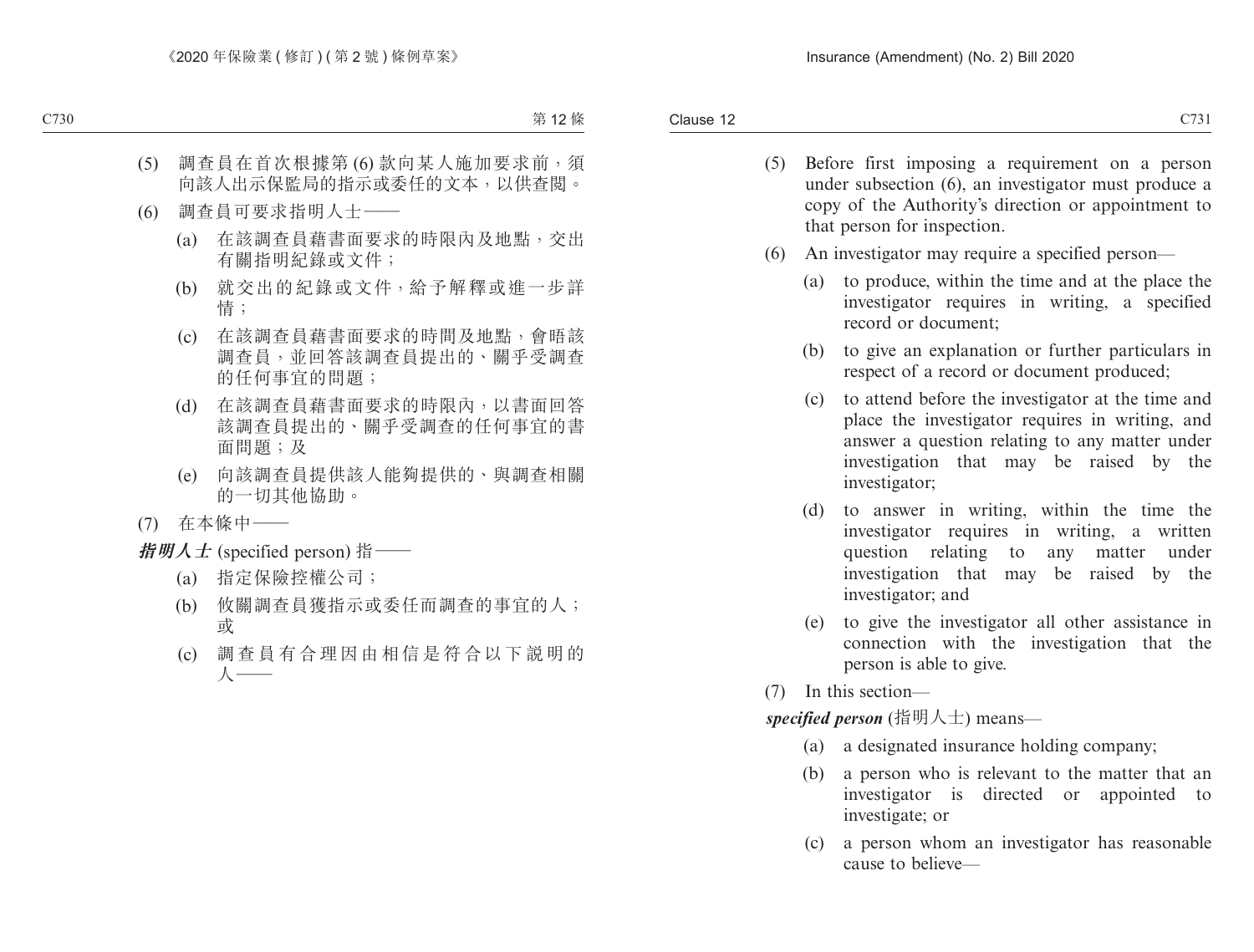- (i) to be in possession of a record or document that contains, or is likely to contain, information relevant to the investigation; or
- (ii) to be otherwise in possession of such information;
- *specified record or document* (指明紀錄或文件), in relation to a specified person, means a record or document specified by the investigator that is or may be relevant to the investigation and is—
	- (a) if the person is a designated insurance holding company—in the possession, control or custody of any member of its supervised group; or
	- (b) in any other case—in the person's possession.

# **95ZZH. Investigator may require explanation etc. to be verified by statutory declaration**

- (1) If a person gives any explanation, particulars or answer in compliance with a requirement imposed under section 95ZZG(6), the investigator may, in writing, require the person to verify, within the time specified in the requirement, the explanation, particulars or answer by a statutory declaration.
- (2) If a person does not give any explanation, particulars or answer in compliance with a requirement imposed under section 95ZZG(6) for the reason that the information concerned was not within the person's knowledge or possession, the investigator may, in writing, require the person to verify, within the time specified in the requirement, by a statutory declaration, that the person did not comply with the requirement for that reason.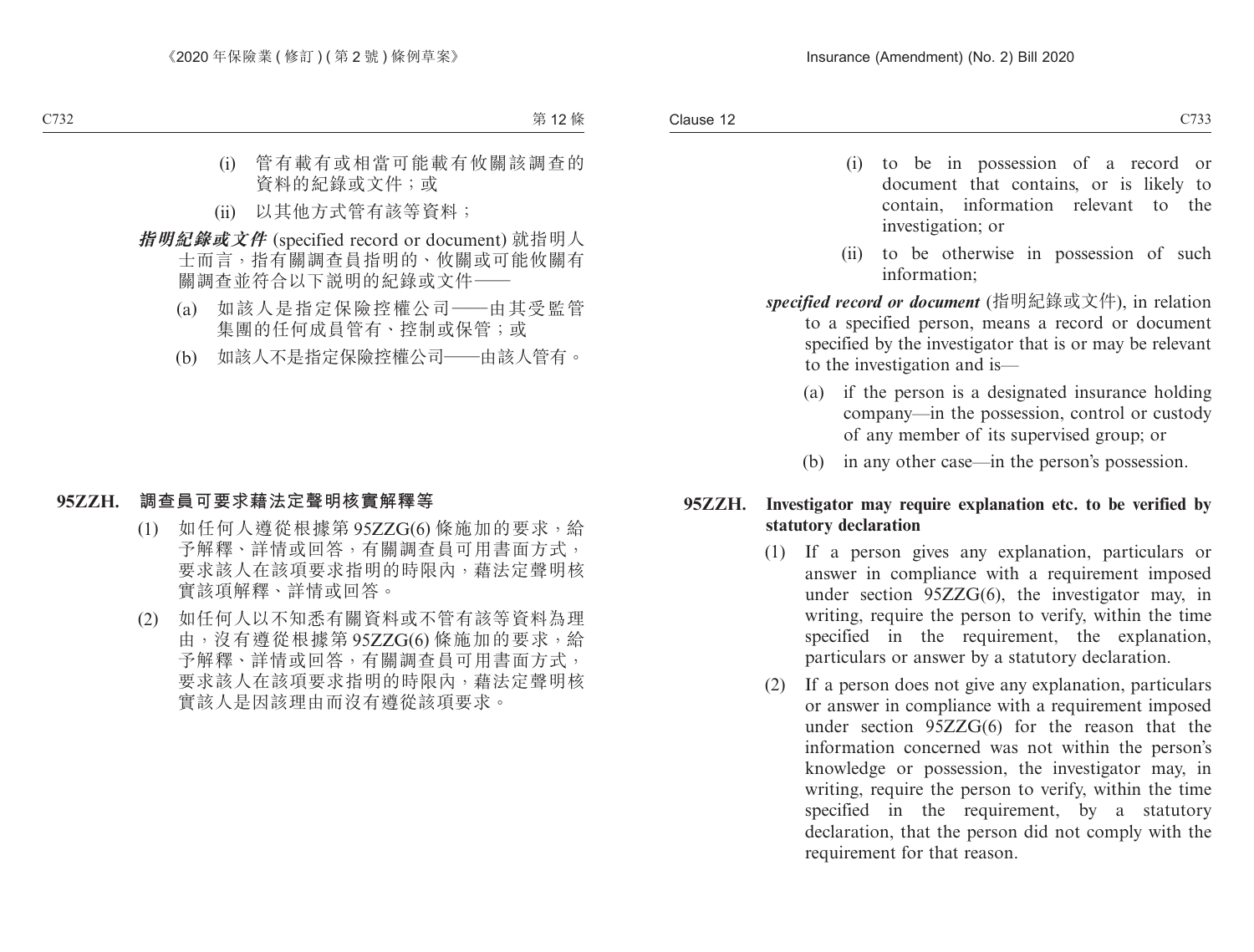(3) A statutory declaration under subsection (1) or (2) may be made before the investigator and, for that purpose, the investigator is to have full power to administer the statutory declaration.

# **95ZZI. Application to Court of First Instance for inquiry into failure**

- (1) If a person fails to comply with a requirement imposed by an inspector under section 95ZZE or 95ZZF or an investigator under section 95ZZG or 95ZZH, the inspector or investigator may apply by originating summons to the Court of First Instance for an inquiry into the failure.
- (2) On an application under subsection (1), the Court of First Instance—
	- (a) on being satisfied that there is no reasonable excuse for the person not to comply with the requirement, may order the person to comply with the requirement within the time specified by the Court; and
	- (b) on being satisfied that the failure was without reasonable excuse, may punish the person, and any other person knowingly involved in the failure, in the same manner as if the person and that other person had been guilty of contempt of court.
- (3) An originating summons under subsection (1) is to be in Form No. 10 in Appendix A to the Rules of the High Court (Cap. 4 sub. leg. A).
- (4) Despite anything in this Ordinance, no proceedings may be instituted against a person for subsection  $(2)(b)$  in respect of a conduct if—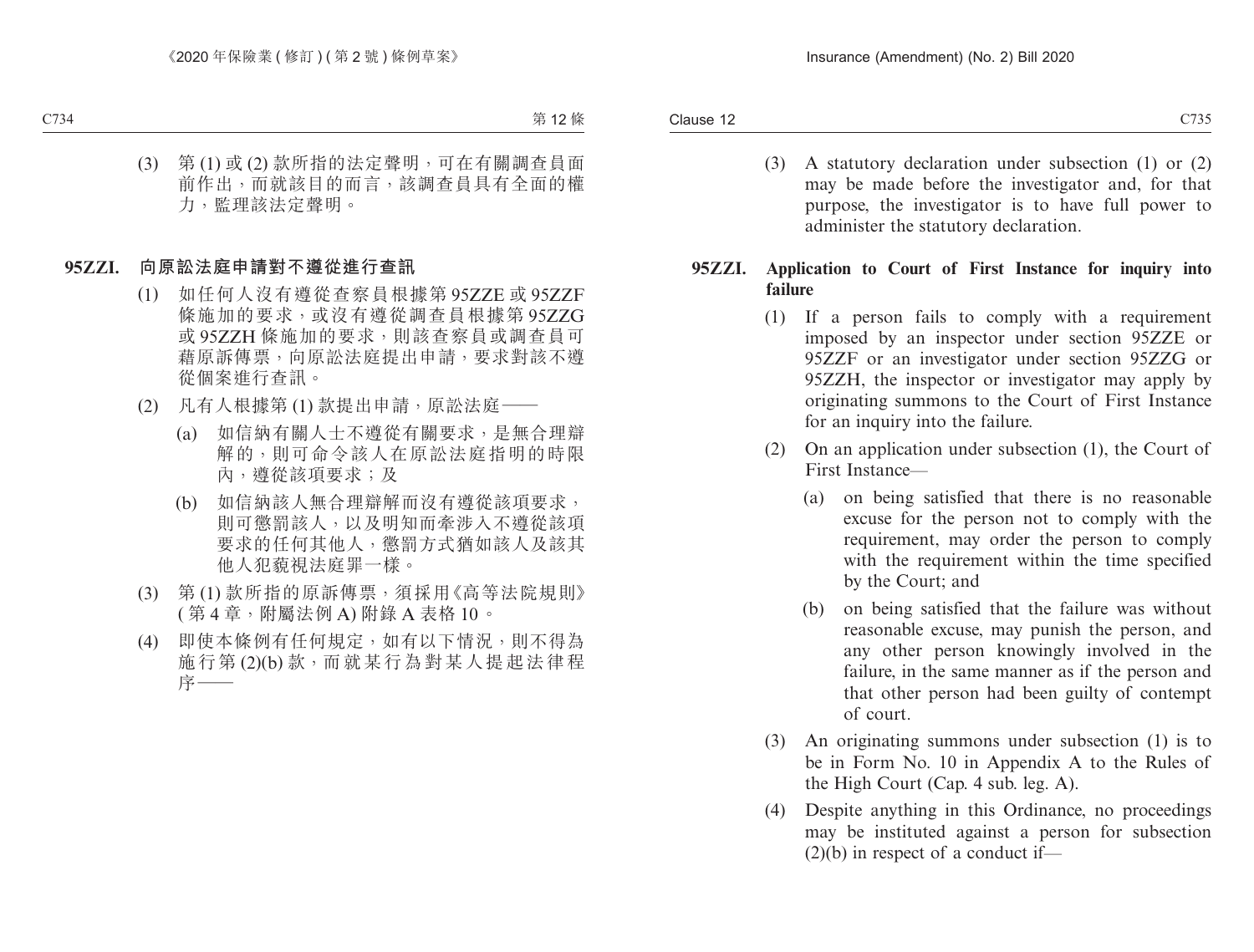Clause 12 Clause 12  $C737$ 

- (a) criminal proceedings have previously been instituted against the person under section 95 $ZZJ(1)$ , (2), (3), (4) or (5) in respect of the same conduct; and
- (b) those proceedings remain pending, or because of the previous institution of those proceedings, no criminal proceedings may again be lawfully instituted against that person under section 95 $ZZJ(1)$ , (2), (3), (4) or (5) in respect of the same conduct.

#### **95ZZJ. Offences in relation to inspections and investigations**

- (1) A person commits an offence if the person, without reasonable excuse, fails to comply with a specified requirement imposed on the person.
- (2) A person commits an offence if the person, with intent to defraud, fails to comply with a specified requirement imposed on the person.
- (3) A person commits an offence if—
	- (a) in purported compliance with a specified requirement imposed on the person, the person produces a record or document, gives an answer, or gives any explanation or particulars, that are false or misleading in a material particular; and
	- (b) the person knows that, or is reckless as to whether, the record or document, the answer, or the explanation or particulars, are false or misleading in the material particular.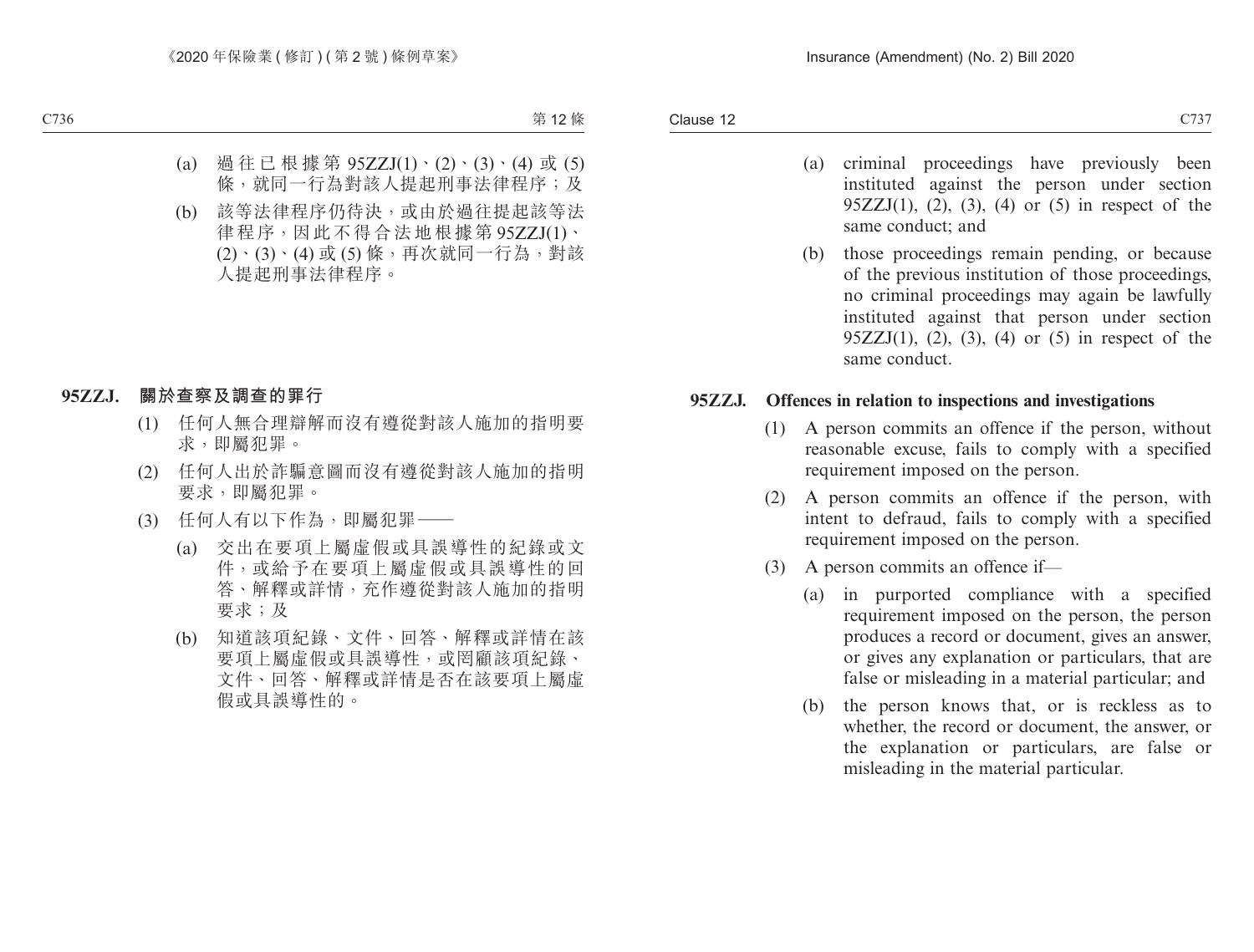- (4) A person commits an offence if, in purported compliance with a specified requirement imposed on the person, the person, with intent to defraud, produces a record or document, gives an answer, or gives any explanation or particulars, that are false or misleading in a material particular.
- (5) A person commits an offence if the person, with intent to defraud—
	- (a) causes or allows another person to fail to comply with a specified requirement imposed on that other person; or
	- (b) causes or allows that other person, in purported compliance with a specified requirement imposed on that other person, to produce a record or document, to give an answer, or to give any explanation or particulars, that are false or misleading in a material particular.
- (6) A person is not excused from complying with a requirement imposed on the person under section 95ZZG(6) or 95ZZH(1) only on the ground that to do so might tend to incriminate the person.
- (7) Despite anything in this Ordinance, no criminal proceedings may be instituted against a person under subsection  $(1)$ ,  $(2)$ ,  $(3)$ ,  $(4)$  or  $(5)$  in respect of a conduct if—
	- (a) proceedings have previously been instituted against the person under section 95ZZI(2)(b) in respect of the same conduct; and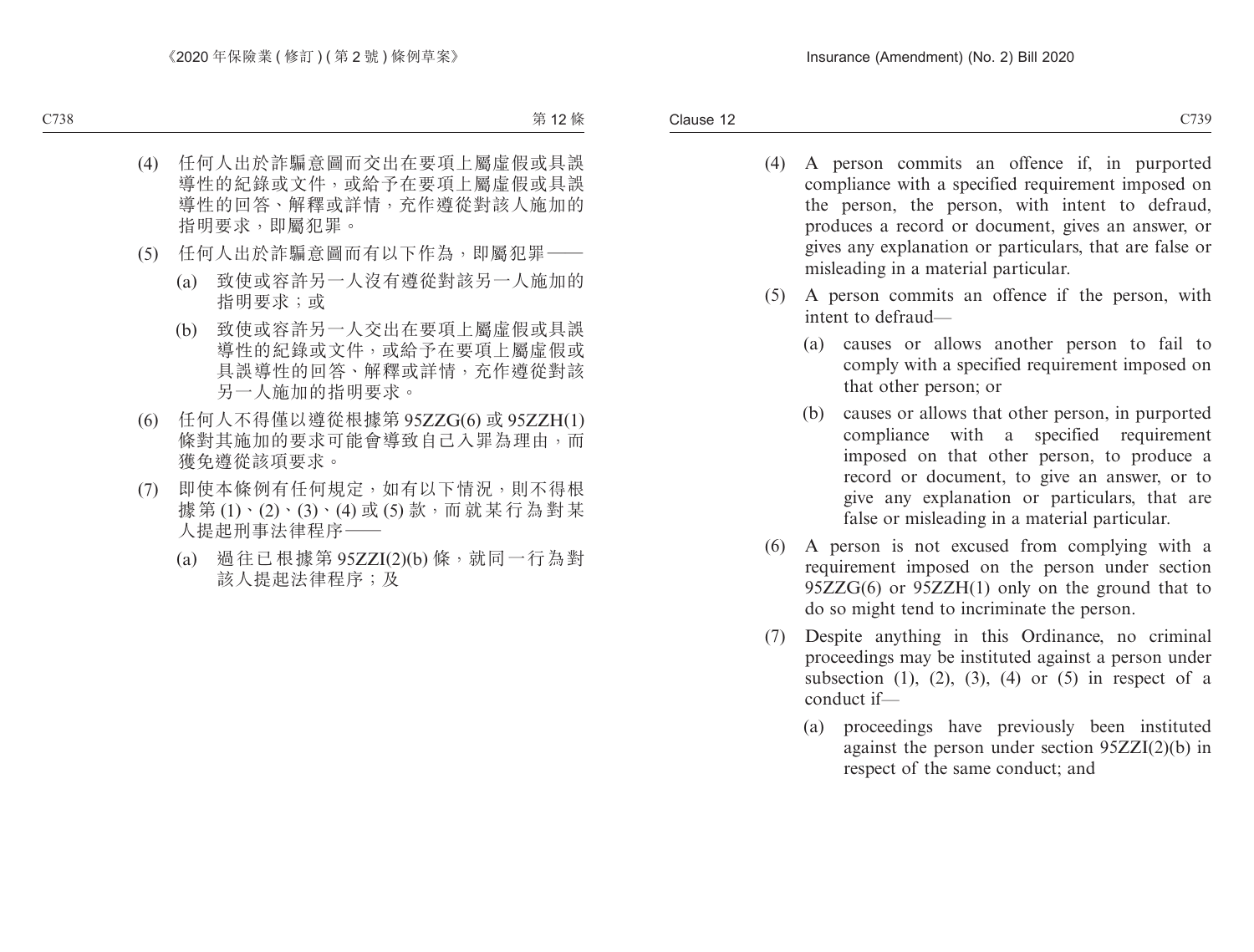- (b) those proceedings remain pending, or because of the previous institution of those proceedings, no proceedings may again be lawfully instituted against that person under section 95ZZI(2)(b) in respect of the same conduct.
- (8) A person who commits an offence under subsection (1) is liable—
	- (a) on conviction on indictment—to a fine of \$200,000 and to imprisonment for 1 year; or
	- (b) on summary conviction—to a fine at level 5 and to imprisonment for 6 months.
- (9) A person who commits an offence under subsection (3) is liable—
	- (a) on conviction on indictment—to a fine of \$1,000,000 and to imprisonment for 2 years; or
	- (b) on summary conviction—to a fine at level 6 and to imprisonment for 6 months.
- (10) A person who commits an offence under subsection (2), (4) or (5) is liable—
	- (a) on conviction on indictment—to a fine of \$1,000,000 and to imprisonment for 7 years; or
	- (b) on summary conviction—to a fine at level 6 and to imprisonment for 6 months.
- (11) In this section
	- *specified requirement* (指明要求) means a requirement imposed under section 95ZZE(3), 95ZZF(1) or (2), 95ZZG(6) or 95ZZH(1) or (2).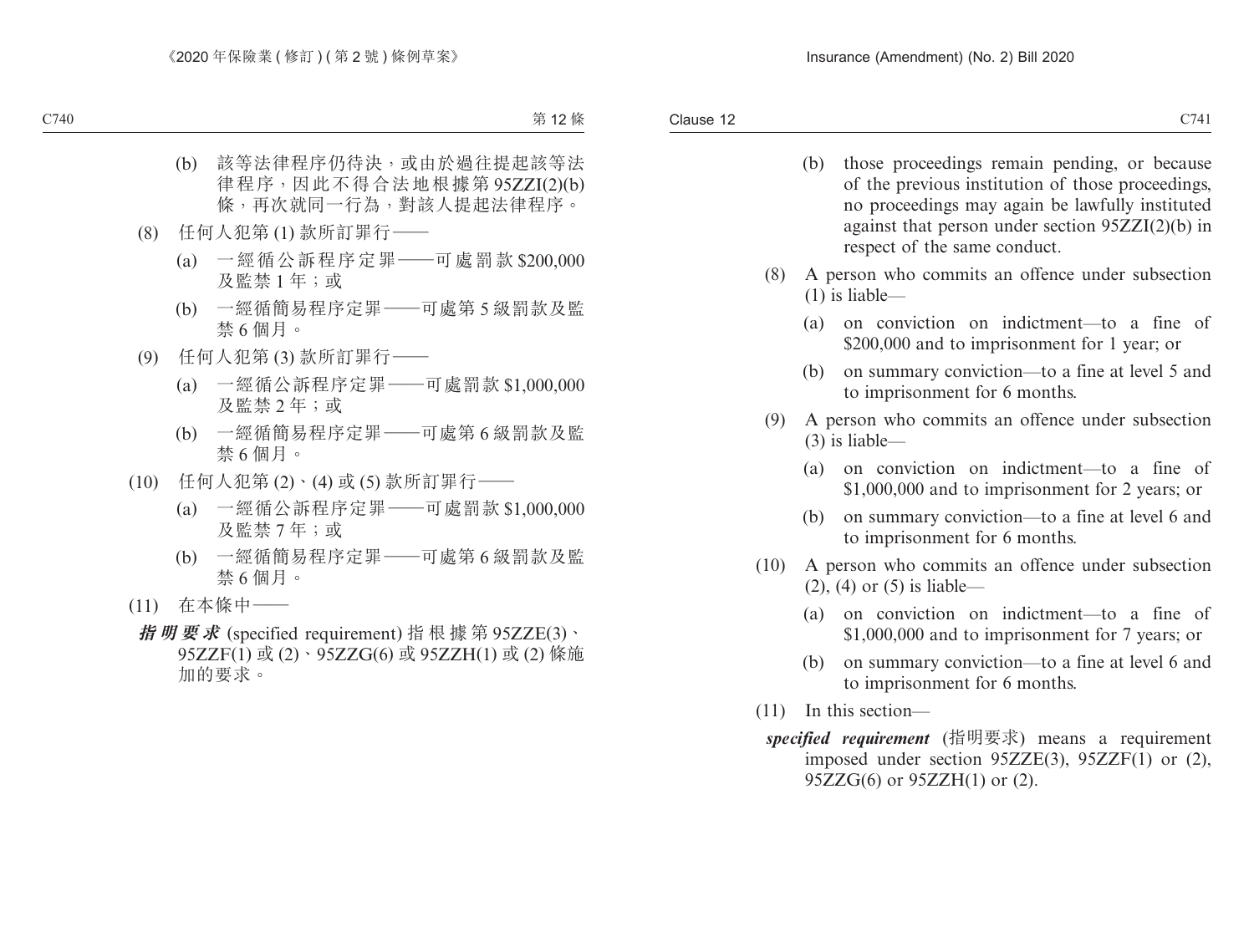- (1) If an investigator requires a person to give an answer to a question or to give an explanation or further particulars under this Division, the investigator must ensure that the person has first been informed of the effect of subsection (2).
- (2) Despite anything in this Ordinance and subject to subsection (3)—
	- (a) if an investigator requires a person to give an answer to a question or to give an explanation or further particulars under this Division; and
	- (b) the answer, or the explanation or further particulars, might tend to incriminate the person and the person so claims before giving the answer or giving the explanation or further particulars,

the requirement and the question and answer, or the explanation or further particulars, are not admissible in evidence against the person in criminal proceedings in a court of law.

- (3) Subsection (2) does not apply to criminal proceedings in which the person is, in relation to the answer, or the explanation or further particulars, charged with—
	- (a) an offence under section  $95ZZJ(1)$ ,  $(2)$ ,  $(3)$ ,  $(4)$ or (5), or under Part V of the Crimes Ordinance (Cap. 200); or
	- (b) perjury.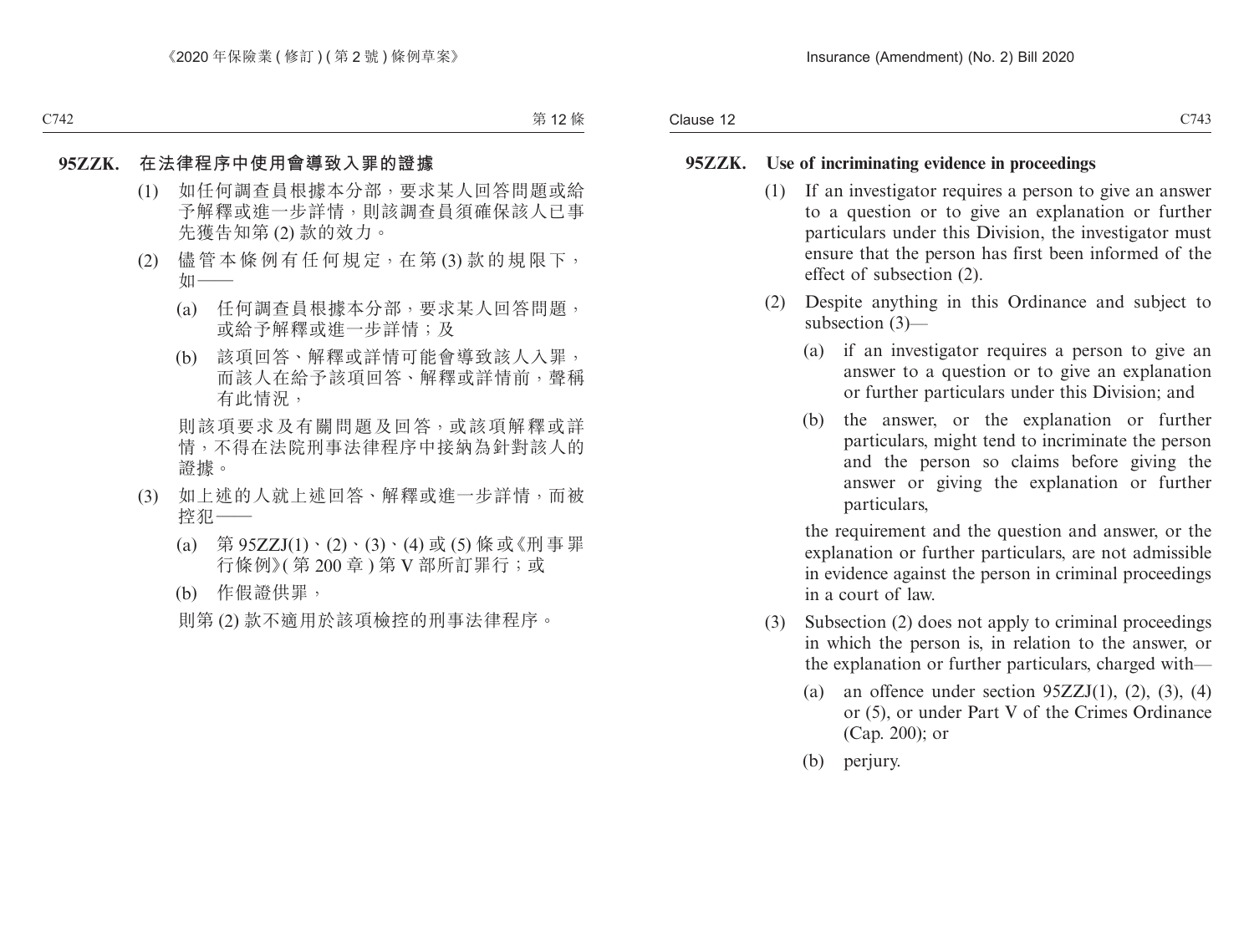#### **95ZZL. Offences in relation to destruction of records and documents**

- (1) A person commits an offence if—
	- (a) the person destroys, falsifies, conceals or otherwise disposes of, or causes or permits the destruction, falsification, concealment or disposal of, a record or document that the person is required by an inspector or investigator to produce under section 95ZZE or 95ZZG; and
	- (b) the person does so with intent to conceal, from the inspector or investigator, facts or matters capable of being disclosed by the record or document.
- (2) A person who commits an offence under subsection (1) is liable—
	- (a) on conviction on indictment—to a fine of \$1,000,000 and to imprisonment for 2 years; or
	- (b) on summary conviction—to a fine at level 6 and to imprisonment for 6 months.

## **95ZZM. Order to pay costs of investigation**

- (1) If a person is convicted by a court on a prosecution instituted as a result of the findings of an investigation under section 95ZZG—
	- (a) the court may order the person to pay to the Authority the whole or a part of the costs and expenses of the investigation; and
	- (b) the Authority may recover the whole or that part of the costs and expenses as a civil debt due to it.
- (2) Subsection (3) applies if—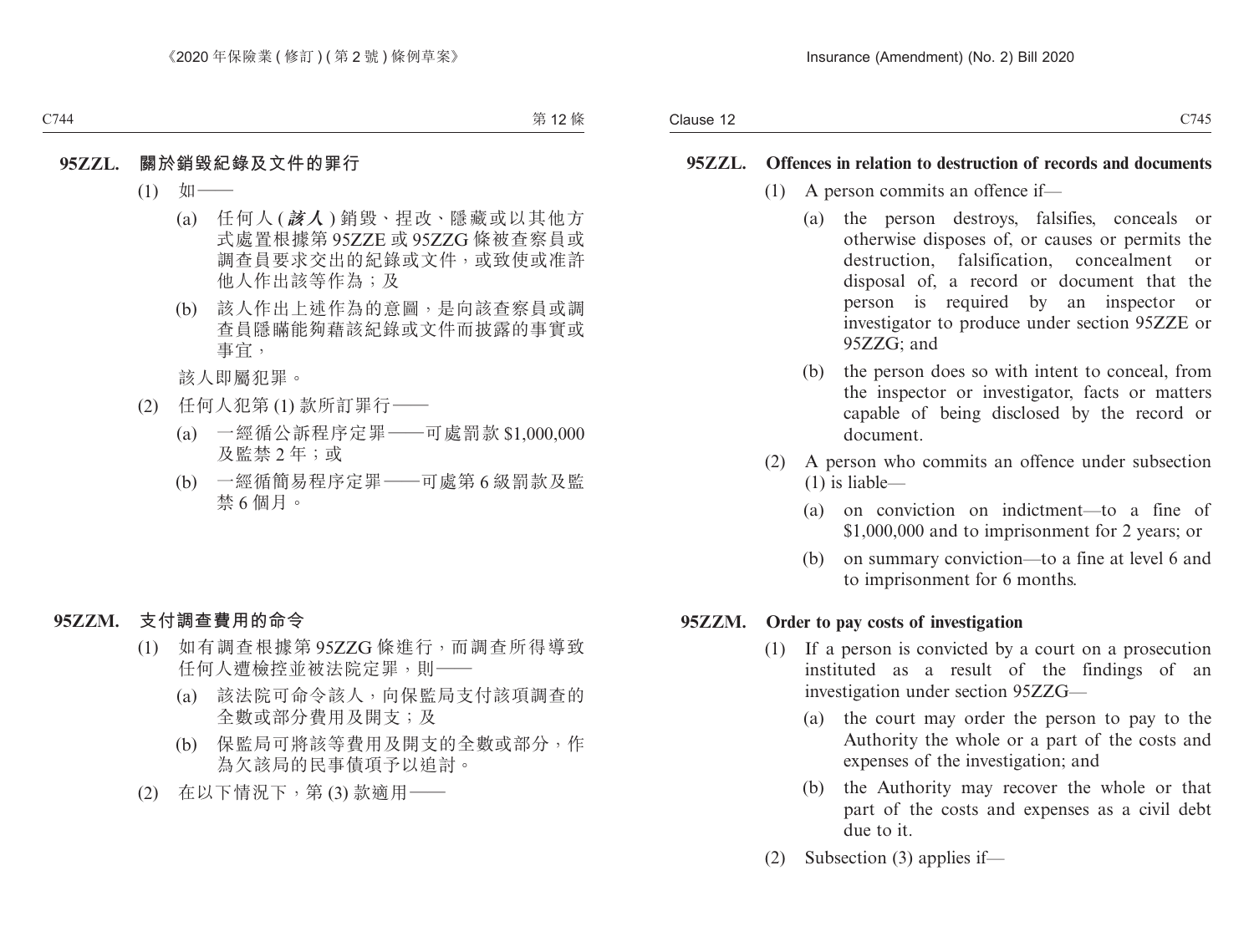investigation; and

- (a) the Authority receives an amount under an order made under subsection (1) in respect of any of the costs and expenses of an
- (b) all or any of the costs and expenses have already been paid out of moneys provided by the Legislative Council.
- (3) The Authority must pay to the Financial Secretary the amount received under the order to the extent to which it has already been paid out of moneys provided by the Legislative Council.

# **Subdivision 2—Magistrate's Warrants**

# **95ZZN. Magistrate's warrants to enter premises etc.**

- (1) Subsection (2) applies if a magistrate is satisfied on information on oath laid by a person specified in subsection (3) that there are reasonable grounds to suspect that there is, or is likely to be, on premises specified in the information a record or document that may be required to be produced under section 95ZZE or 95ZZG.
- (2) The magistrate may issue a warrant authorizing a person mentioned in the warrant, and other persons who may be necessary to assist in the execution of the warrant—
	- (a) to enter the premises, if necessary by force, at any time within the period of 7 days beginning on the date of the warrant; and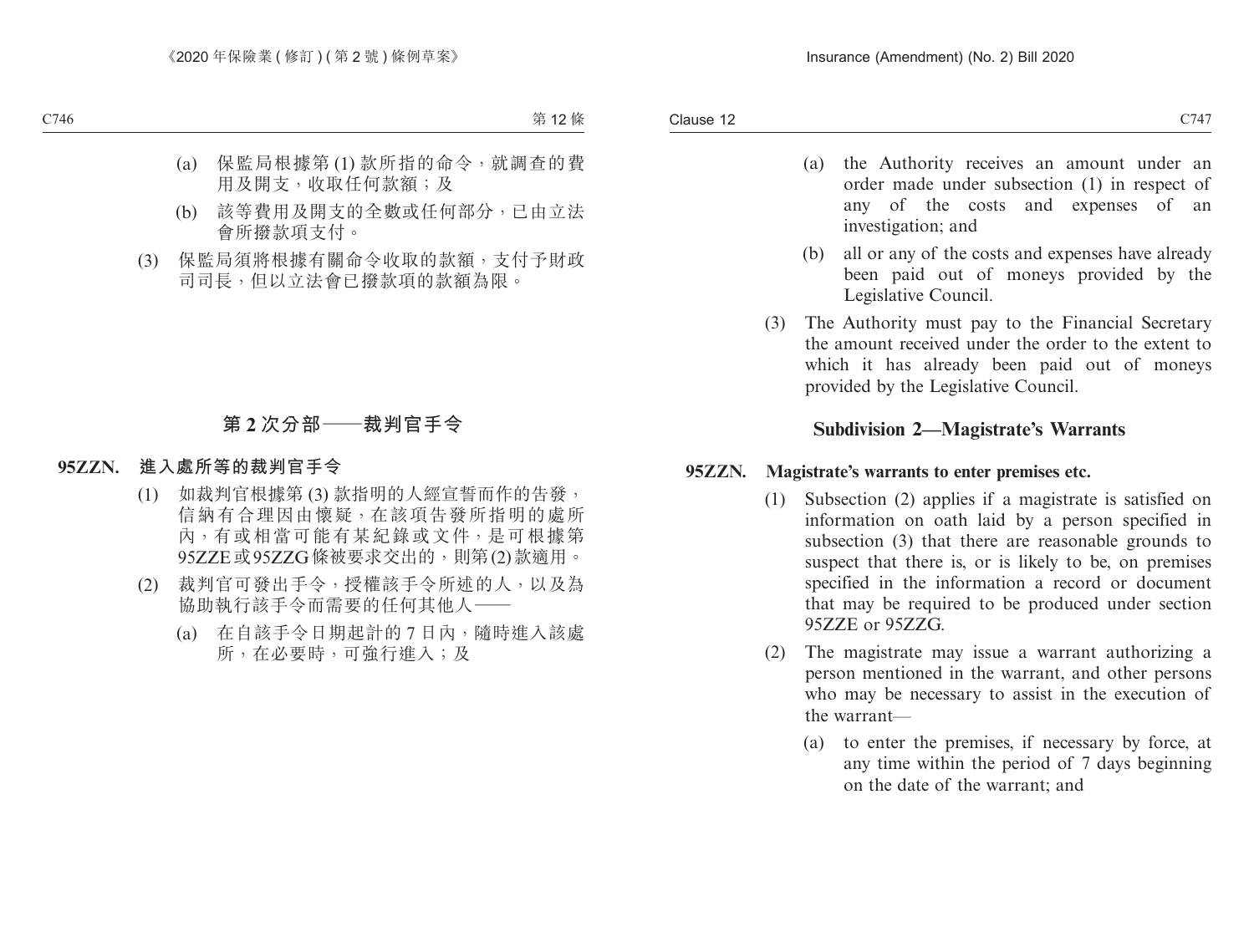- (b) to search for, seize and remove a record or document that the person mentioned in the warrant has reasonable cause to believe may be required to be produced under section 95ZZE or 95ZZG.
- (3) The person specified for subsection (1) is—
	- (a) in relation to a record or document that may be required to be produced under section 95ZZE an inspector; or
	- (b) in relation to a record or document that may be required to be produced under section 95ZZG an investigator.
- (4) If an authorized person has reasonable cause to believe that a person found on the premises is employed, or engaged to provide a service, in connection with a business that is or has been conducted on the premises, the authorized person may require that person to produce for examination a record or document that—
	- (a) is in the possession of that person; and
	- (b) the authorized person has reasonable cause to believe may be required to be produced under section 95ZZE or 95ZZG.
- (5) An authorized person may, in relation to a record or document required to be produced under subsection  $(4)$ —
	- (a) prohibit a person found on the premises from—
		- (i) removing the record or document from the premises;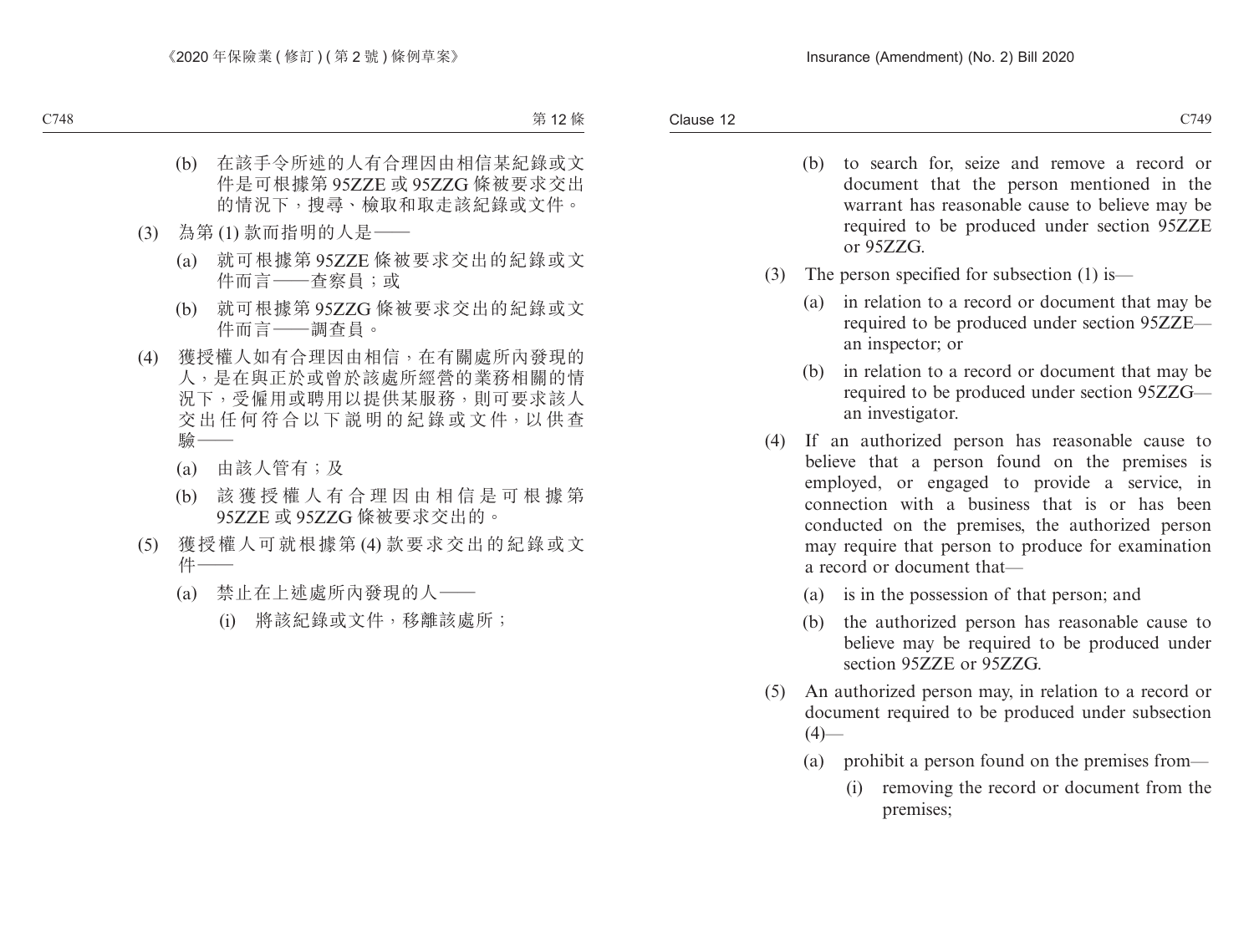- (ii) erasing anything from, adding anything to, or otherwise altering anything in, the record or document; or
- (iii) otherwise interfering in any way with, or causing or permitting any other person to interfere with, the record or document; or
- (b) take any other step that appears to the authorized person to be necessary for—
	- (i) preserving the record or document; or
	- (ii) preventing interference with the record or document.
- (6) An authorized person who enters any premises under this section must, if required, produce the warrant for inspection.
- (7) Section 102 of the Criminal Procedure Ordinance (Cap. 221) applies to any property that has, because of this section, come into the possession of the Authority, as it applies to property that has come into the possession of the police.
- (8) A person commits an offence if the person—
	- (a) without reasonable excuse, fails to comply with a requirement or prohibition imposed on the person under subsection (4) or (5); or
	- (b) obstructs an authorized person exercising a power conferred by subsection (4) or (5).
- (9) A person who commits an offence under subsection (8) is liable—
	- (a) on conviction on indictment—to a fine of \$1,000,000 and to imprisonment for 2 years; or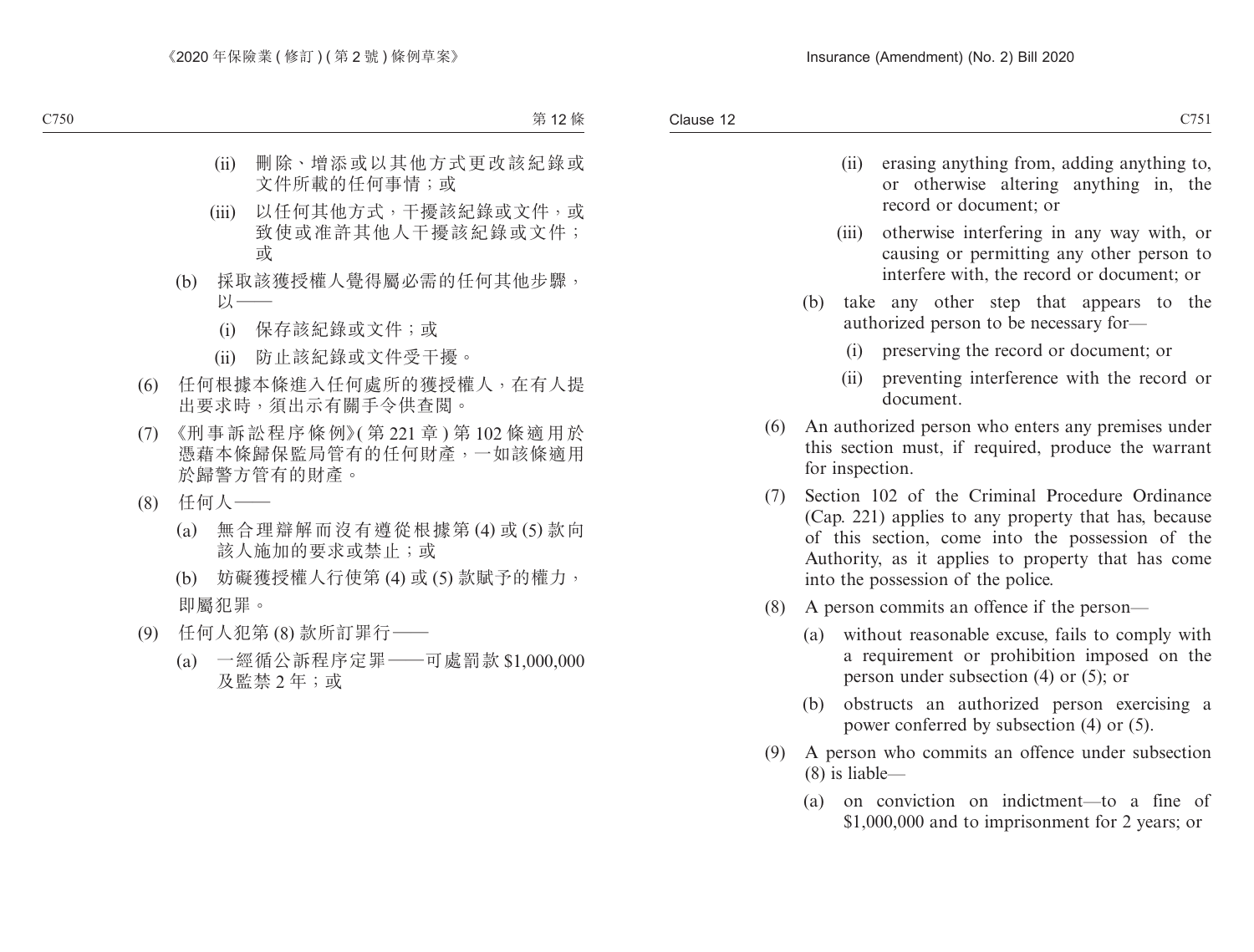- (b) on summary conviction—to a fine at level 6 and to imprisonment for 6 months.
- (10) In this section
	- *authorized person* (獲授權人) means a person mentioned in, and authorized by, a warrant issued under subsection (2) to carry out the acts set out in paragraphs (a) and (b) of that subsection.

#### **95ZZO. Removal of records and documents under section 95ZZN**

- (1) A record or document removed under section 95ZZN(2) may be retained—
	- (a) for a period not exceeding 6 months beginning on the date of its removal; or
	- (b) for a longer period that may be required because of any criminal proceedings, or any proceedings under this Ordinance.
- (2) If an authorized person removes a record or document under section 95ZZN(2), the authorized person must, as soon as practicable after the removal, give a receipt for the record or document.

# **Subdivision 3—Miscellaneous Provisions for Inspection and Investigation**

#### **95ZZP. Lien claimed on records or documents**

If the person in possession of a record or document required to be produced under section 95ZZE or 95ZZG claims a lien on the record or document—

- (a) the requirement to produce the record or document is not affected by the lien;
- (b) no fee is payable for the production; and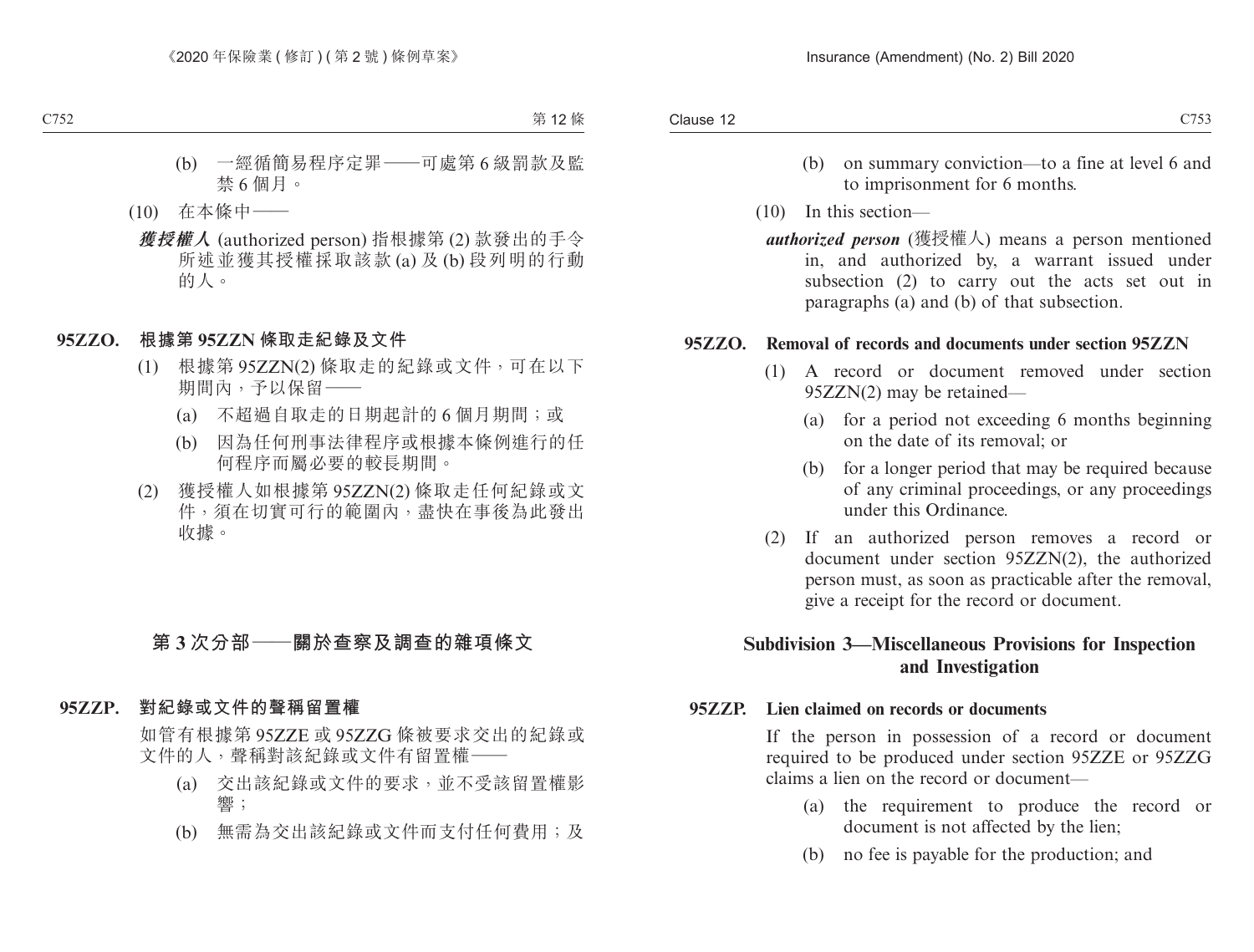(c) the production is without prejudice to the lien.

#### **95ZZQ. Production of information in information systems etc.**

If any information or matter contained in a record or document required to be produced under section 95ZZE or 95ZZG is recorded otherwise than in a legible form, a power to require the production of the record or document includes the power to require the production of a reproduction of the recording of the information or matter or of the relevant part of it—

- (a) if the recording enables the information or matter to be reproduced in a legible form—in a legible form; and
- (b) if the information or matter is recorded in an information system—in a form which enables the information or matter to be reproduced in a legible form.

#### **95ZZR. Inspection of records or documents seized etc.**

- (1) If a specified person has taken possession of a record or document under this Division, the specified person must permit a person who would be entitled to inspect the record or document had the specified person not taken possession of it, to inspect it and to make copies or otherwise record details of it at all reasonable times.
- (2) The permission is subject to any reasonable conditions the specified person imposes.
- (3) In this section—

*specified person* (指明人士) means—

(a) an authorized person within the meaning of section 95ZZN; or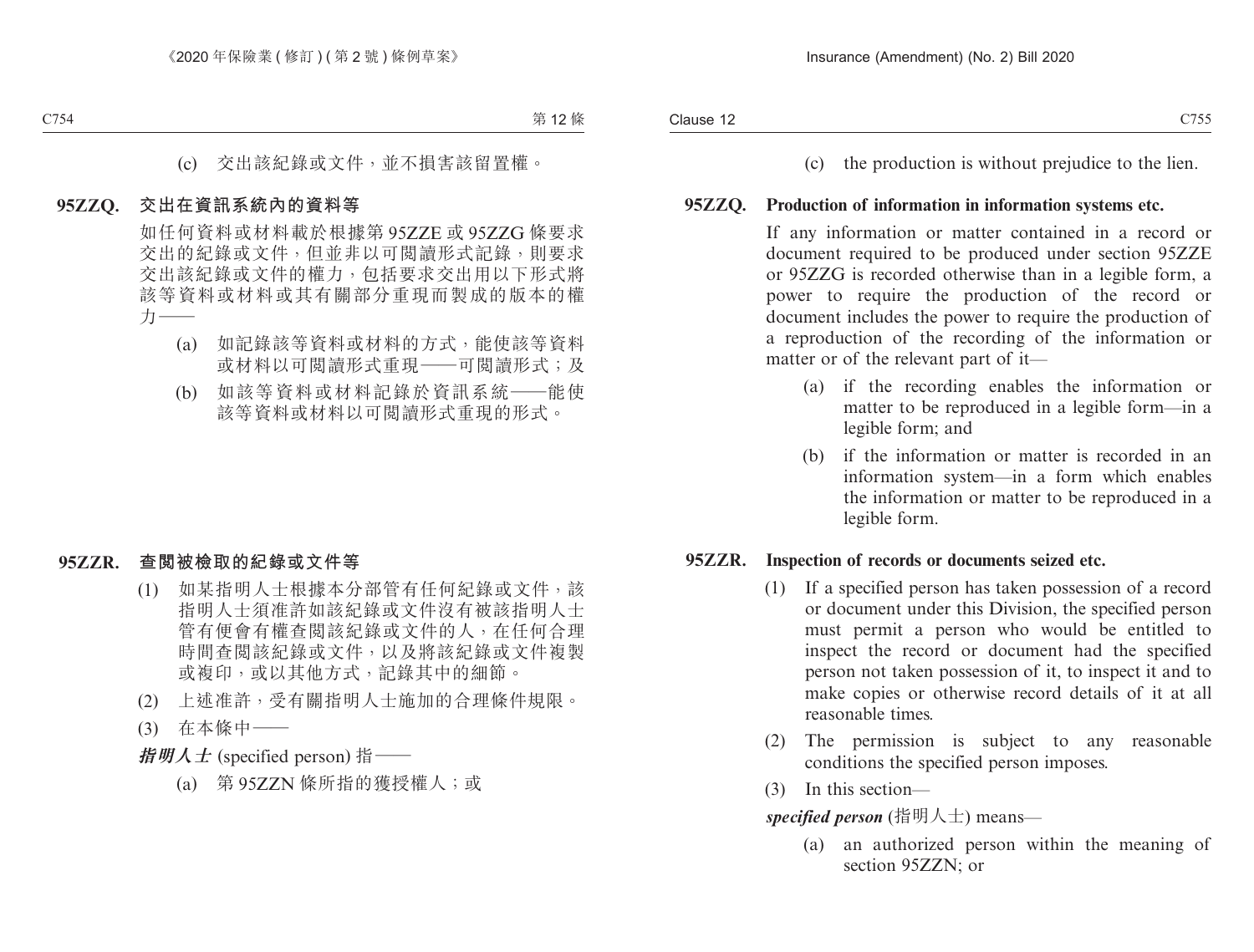(b) an investigator.

# **Subdivision 4—Disciplinary Action**

#### **95ZZS. Disciplinary action in respect of designated insurance holding companies**

- (1) The Authority may exercise any of the powers specified in subsection (2) in respect of a designated insurance holding company if—
	- (a) the company is guilty of misconduct;
	- (b) the company was guilty of misconduct; or
	- (c) the Authority is of the opinion that—
		- (i) a person who is a shareholder controller of the company, or who holds the position of a chief executive, director or key person in control functions of the company, is not a fit and proper person to be such a controller or hold that position; or
		- (ii) a person who was a shareholder controller of the company, or who held the position of a chief executive, director or key person in control functions of the company, was not a fit and proper person to be such a controller or hold that position.
- (2) The following powers are specified for subsection  $(1)$ —
	- (a) to reprimand the designated insurance holding company publicly or privately;
	- (b) to order the designated insurance holding company to pay a pecuniary penalty not exceeding the amount which is the greater of—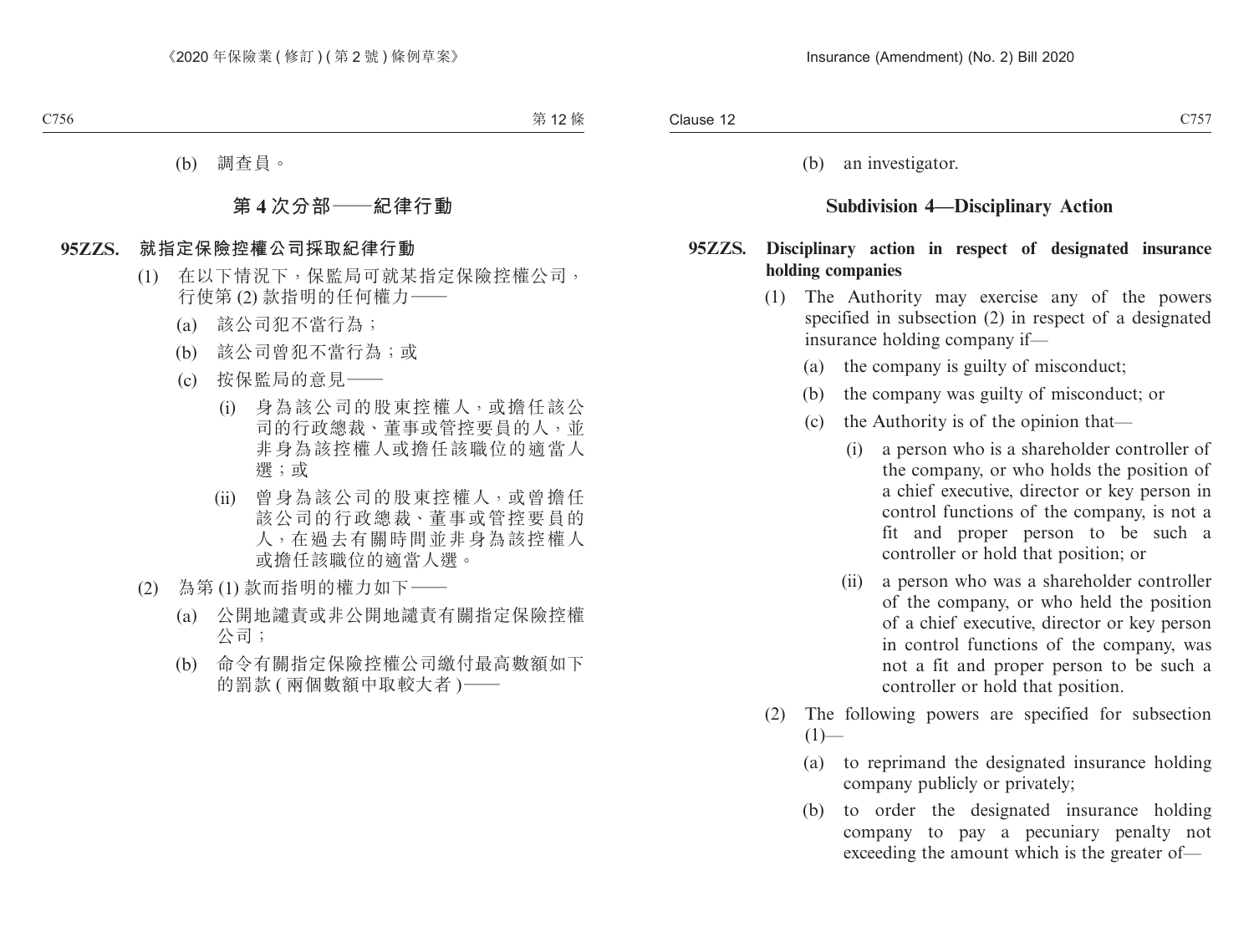- (i) \$10,000,000; or
- (ii) 3 times the amount of the profit gained or loss avoided by the company as a result of—
	- (A) the misconduct of the company; or
	- (B) the conduct of the shareholder controller, chief executive, director or key person in control functions of the company that leads the Authority to form the opinion referred to in subsection  $(1)(c)$  in relation to that shareholder controller, chief executive, director or key person in control functions.
- (3) If the Authority has exercised its power under subsection (1), it may disclose to the public details of its decision, the reasons for which the decision was made, and any material facts relating to the case.
- (4) The Authority, in forming an opinion for subsection (1)(c), may, among other matters (including those specified in section 95Y), take into account the present or past conduct of the person.
- (5) In this section—

*misconduct* (不當行為) means—

- (a) a contravention of this Part; or
- (b) a contravention of a condition imposed under this Part,

and *guilty of misconduct* (犯不當行為) is to be construed accordingly.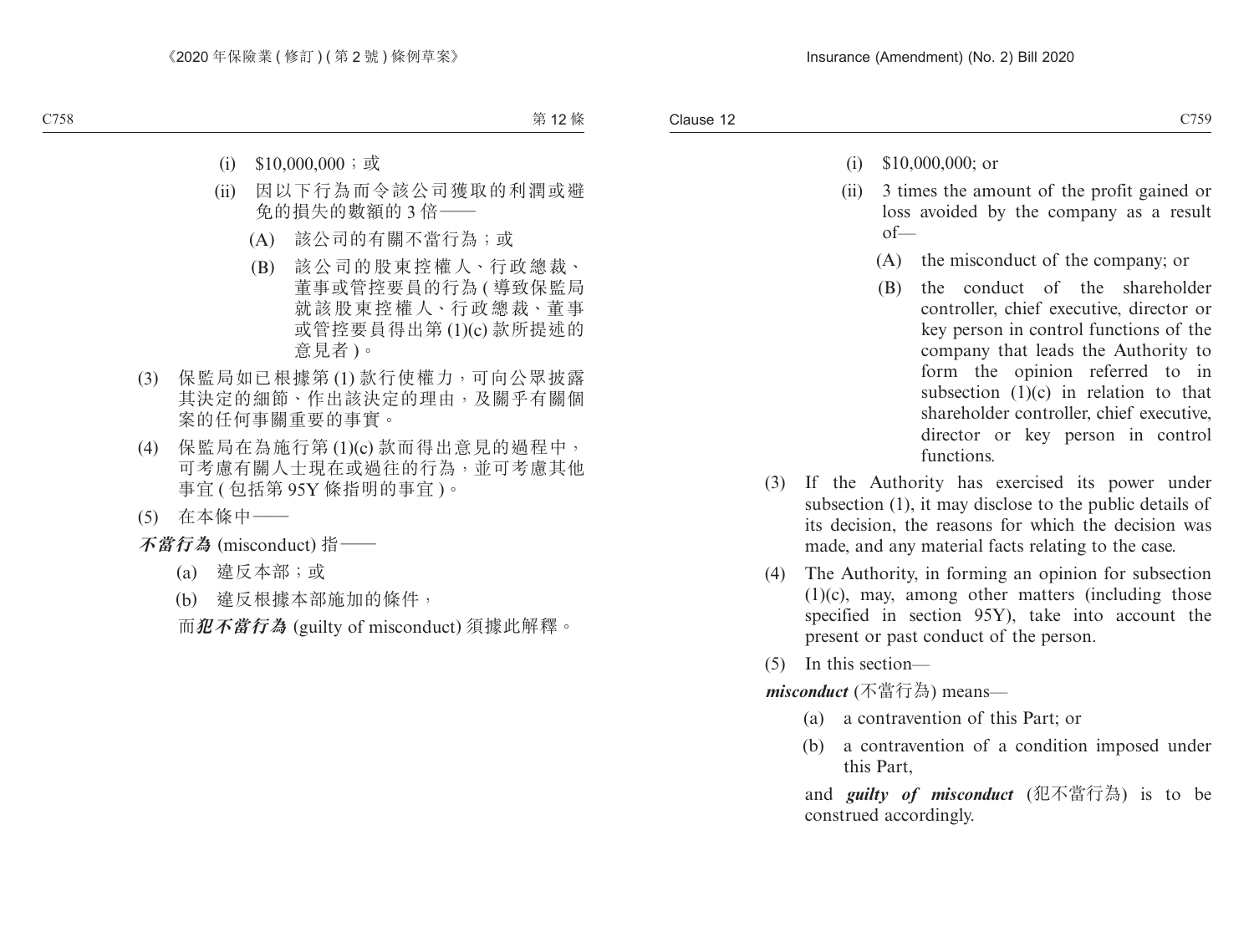#### **95ZZT. Procedural requirements in respect of exercise of powers under section 95ZZS**

- (1) The Authority must not exercise a power under section 95ZZS without first giving the designated insurance holding company in respect of which the power is to be exercised a reasonable opportunity  $t \sim$ 
	- (a) make written representations to the Authority; and
	- (b) if the company so requests, make oral representations to a person appointed for that purpose by the Authority.
- (2) If the Authority decides to exercise a power under section 95ZZS in respect of a designated insurance holding company, the Authority must inform the company of the decision by a written notice.
- (3) The notice must include—
	- (a) a statement of the reasons for the decision;
	- (b) the time when the decision is to take effect;
	- (c) if applicable, the terms in which the designated insurance holding company is to be reprimanded under the decision; and
	- (d) if applicable, the amount of the pecuniary penalty to be imposed under the decision and the period within which it is required to be paid.

# **95ZZU. Guidelines for exercise of power to impose pecuniary penalty under section 95ZZS**

(1) The Authority must not exercise a power under section 95ZZS to impose a pecuniary penalty unless—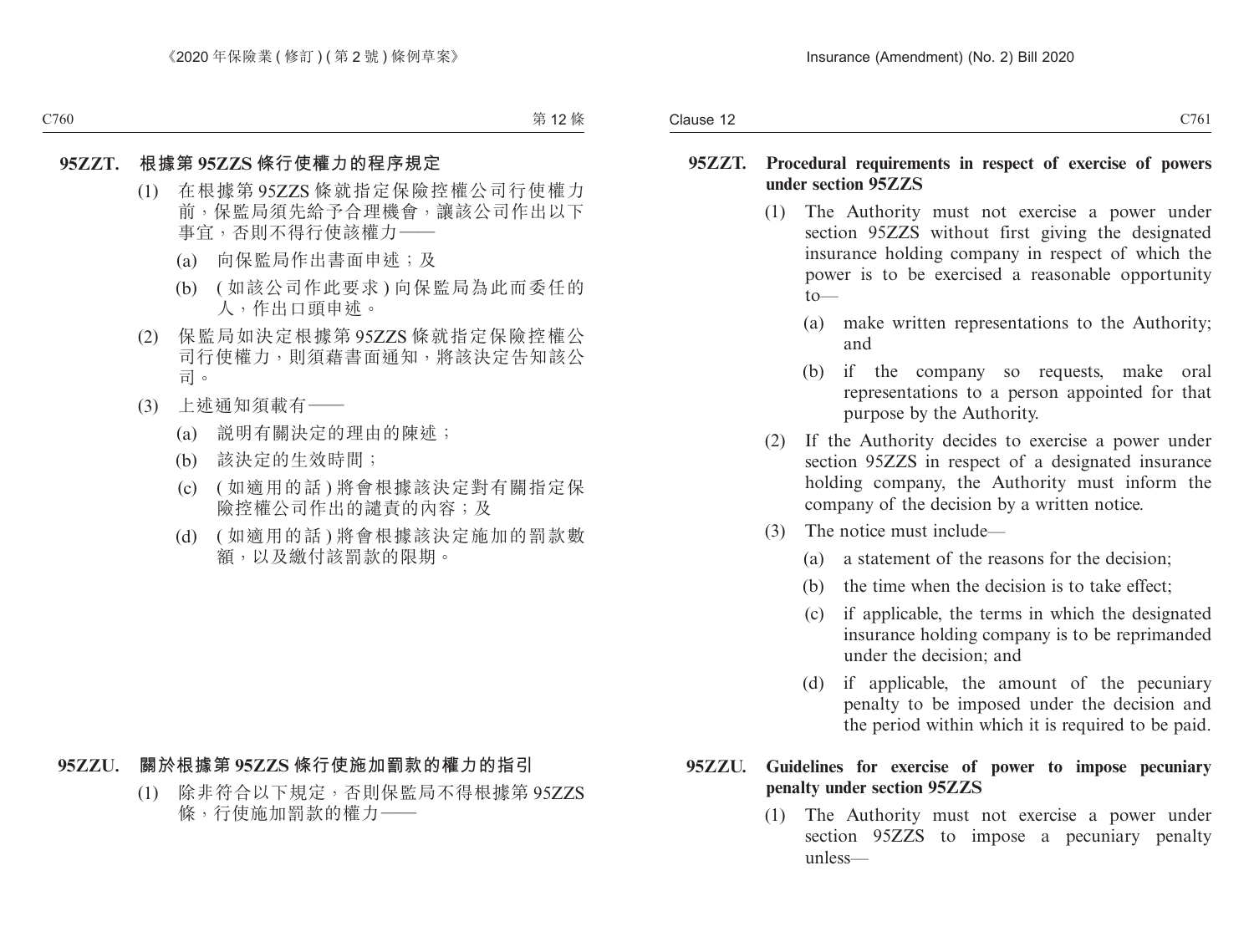- (a) it has published, in the Gazette and in any other manner it considers appropriate, guidelines to indicate the way in which it proposes to exercise that power; and
- (b) in exercising that power, it has had regard to the guidelines so published.
- (2) The guidelines are not subsidiary legislation.

# **95ZZV. General provisions relating to exercise of disciplinary powers**

- (1) At any time when the Authority is contemplating exercising a power under section 95ZZS in respect of a designated insurance holding company, the Authority may, if it considers it appropriate to do so in the interests of policy holders or potential policy holders of the supervised group or the public interest, by agreement with the company—
	- (a) exercise a power that the Authority may exercise in respect of the company under section 95ZZS; and
	- (b) take an additional action that the Authority considers appropriate in the circumstances of the case.
- (2) If the Authority exercises a power or takes an additional action under subsection (1), it must comply with section 95ZZT as if that section applied to the power or action, unless the company agrees otherwise.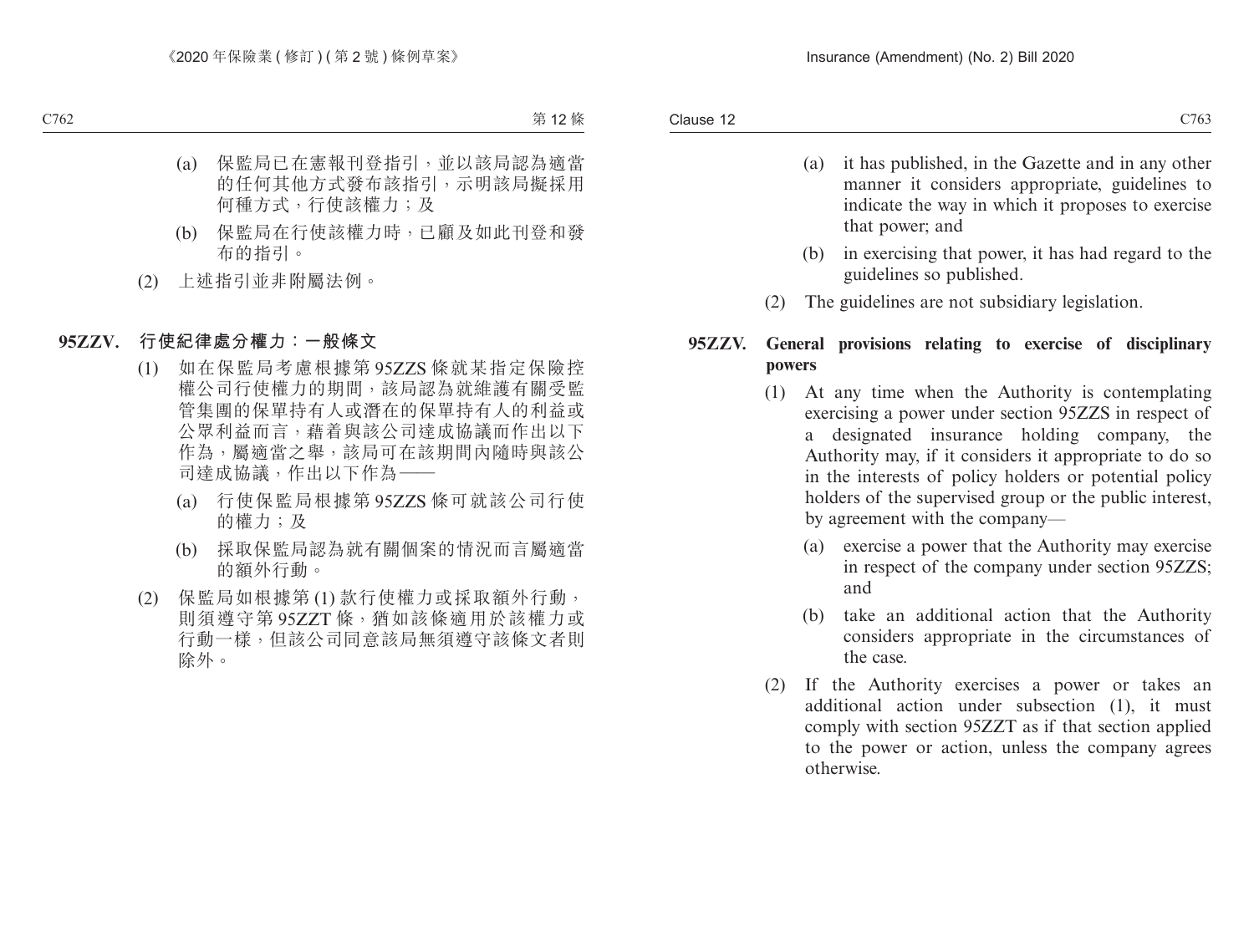(3) In reaching a decision under this Subdivision, the Authority may have regard to any information or material in its possession that is relevant to the decision, regardless of how the information or material has come into its possession.

### **95ZZW. Order for payment of pecuniary penalty**

- (1) A designated insurance holding company ordered to pay a pecuniary penalty under section 95ZZS must pay the penalty to the Authority within 30 days, or a longer period that the Authority specifies by notice under section 95ZZT(3)(d), after the order has taken effect.
- (2) The Court of First Instance may, on an application of the Authority, register an order to pay a pecuniary penalty made under section 95ZZS in the Court.
- (3) On registration, the order is to be regarded as an order of the Court of First Instance made within the civil jurisdiction of the Court for the payment of money.
- (4) For making an application under subsection (2), the Authority must produce to the Registrar of the High Court a written notice requesting that the order be registered, together with the original and a copy of the order.
- (5) A pecuniary penalty paid to or recovered by the Authority under an order made under section 95ZZS must be paid by the Authority into the general revenue."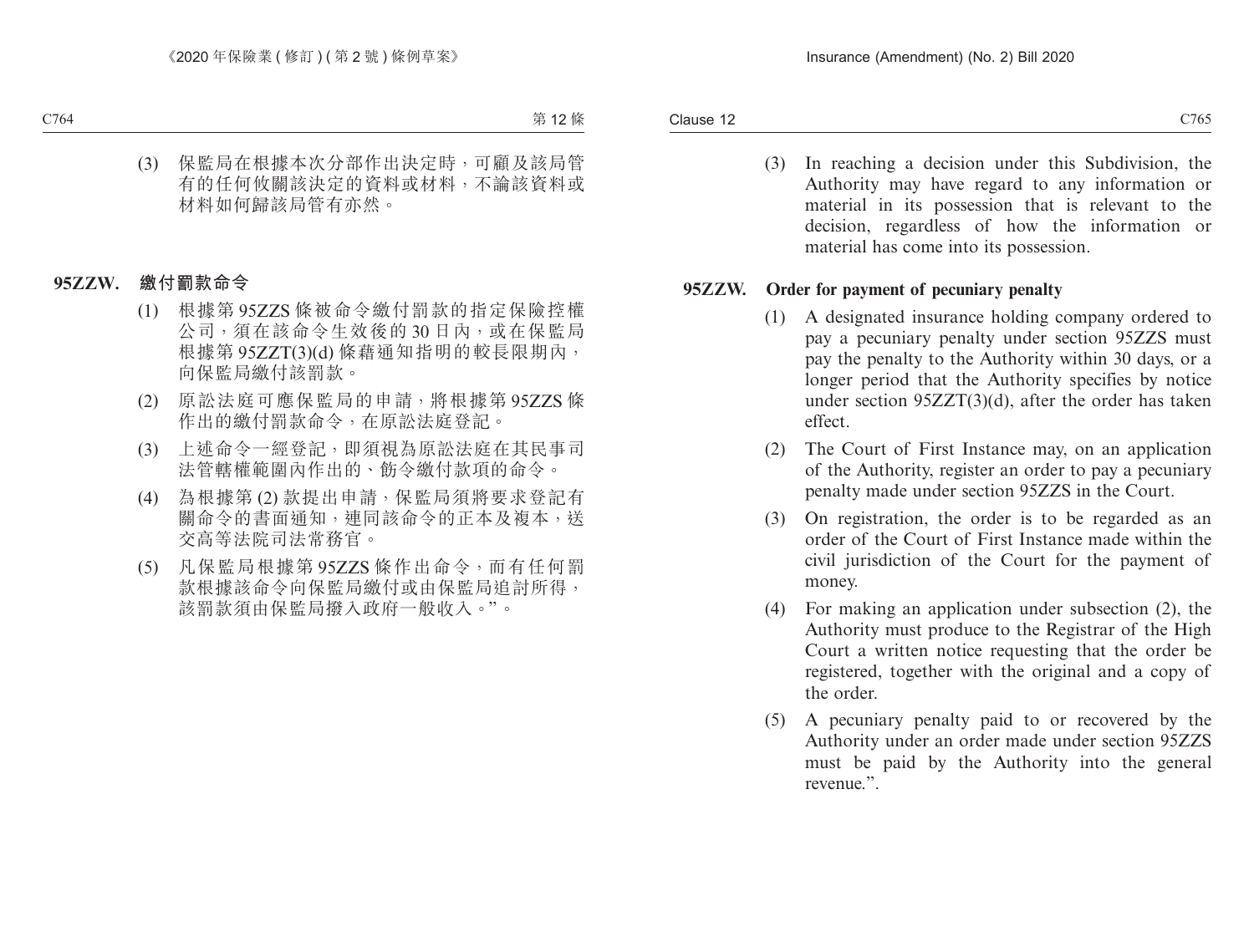#### **13. Section 96 amended (interpretation)**

(1) Section 96, definition of *affected person*, paragraph (b), after "Part 2"—

**Add**  $\alpha$   $\alpha$  3".

(2) Section 96, definition of *specified decision*—

**Repeal** "or 2" **Substitute**

", 2 or  $3$ ".

**14. Section 118 amended (immunity)**

Section  $118(2)(a)$ —

**Repeal** "or 72"

# **Substitute**

", 72 or 95ZF".

- **15. Section 121 amended (person not to disclose information obtained in the course of inspection, investigation or disciplinary action)**
	- (1) Section 121(1)(b)—

**Repeal**  $\lq\lq$ ; or"

**Substitute a semicolon.**

(2) After section  $121(1)(b)$ —

**Add**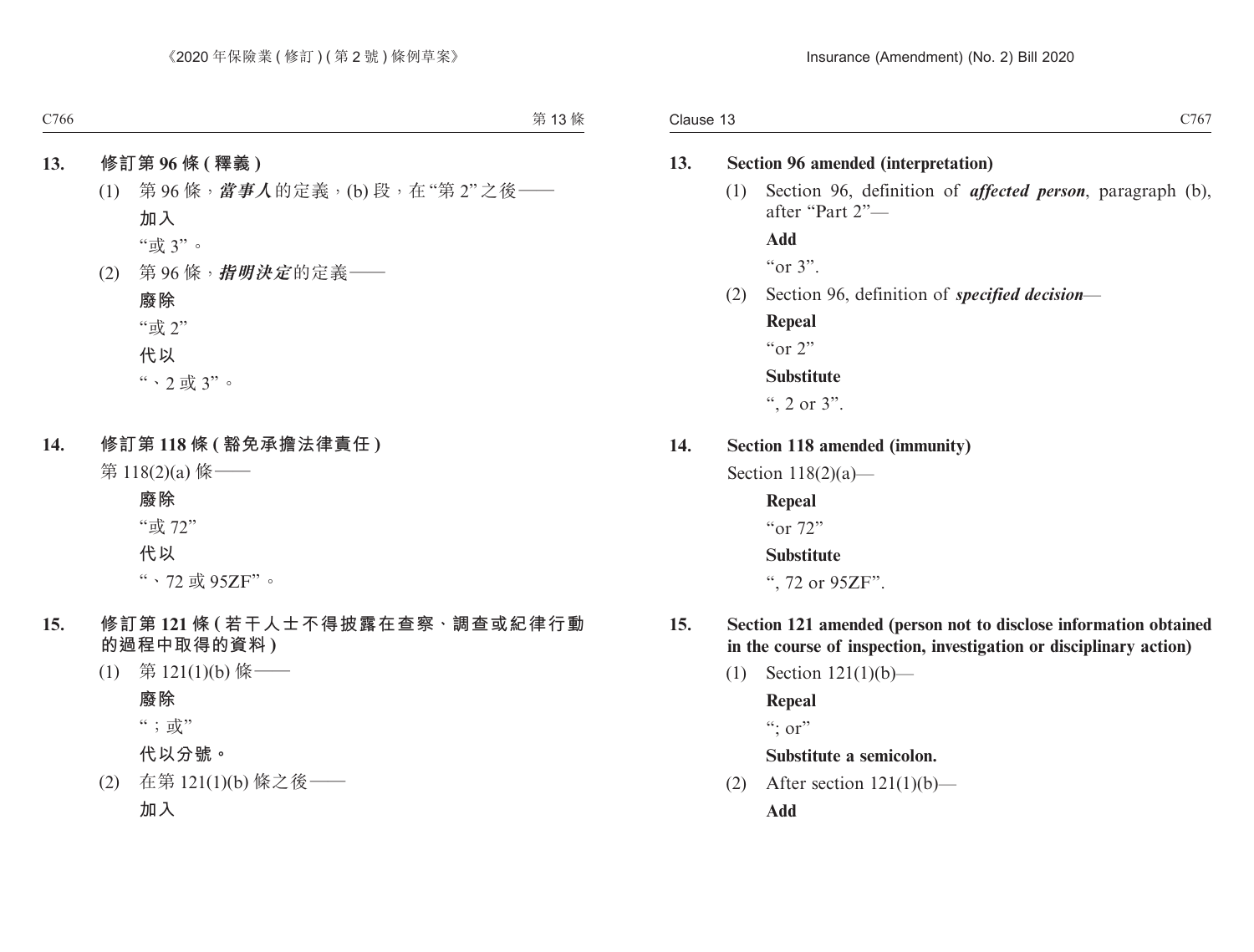- "(ba) a person on whom a requirement under section 95ZZE, 95ZZF, 95ZZG or 95ZZH has been imposed by an inspector or investigator; or".
- (3) Section 121(1)(c)—

### **Repeal**

"or 82(2)"

## **Substitute**

",  $82(2)$  or  $95ZZT(2)$ ".

(4) Section 121(2)—

# **Repeal**

" $or$  (b)"

## **Substitute**

", (b) or  $(ba)$ ".

- (5) Section 121(7), definition of *inspector*
	- (a) paragraph (b), after " $64F$ ;"—

## **Add**

"and";

(b) after paragraph (b)—

# **Add**

- "(c) in relation to subsection  $(1)(ba)$ , has the meaning given by section 95A(1);".
- (6) Section 121(7), definition of *investigator*
	- (a) paragraph (b)—

## **Repeal the full stop**

# **Substitute**

": and":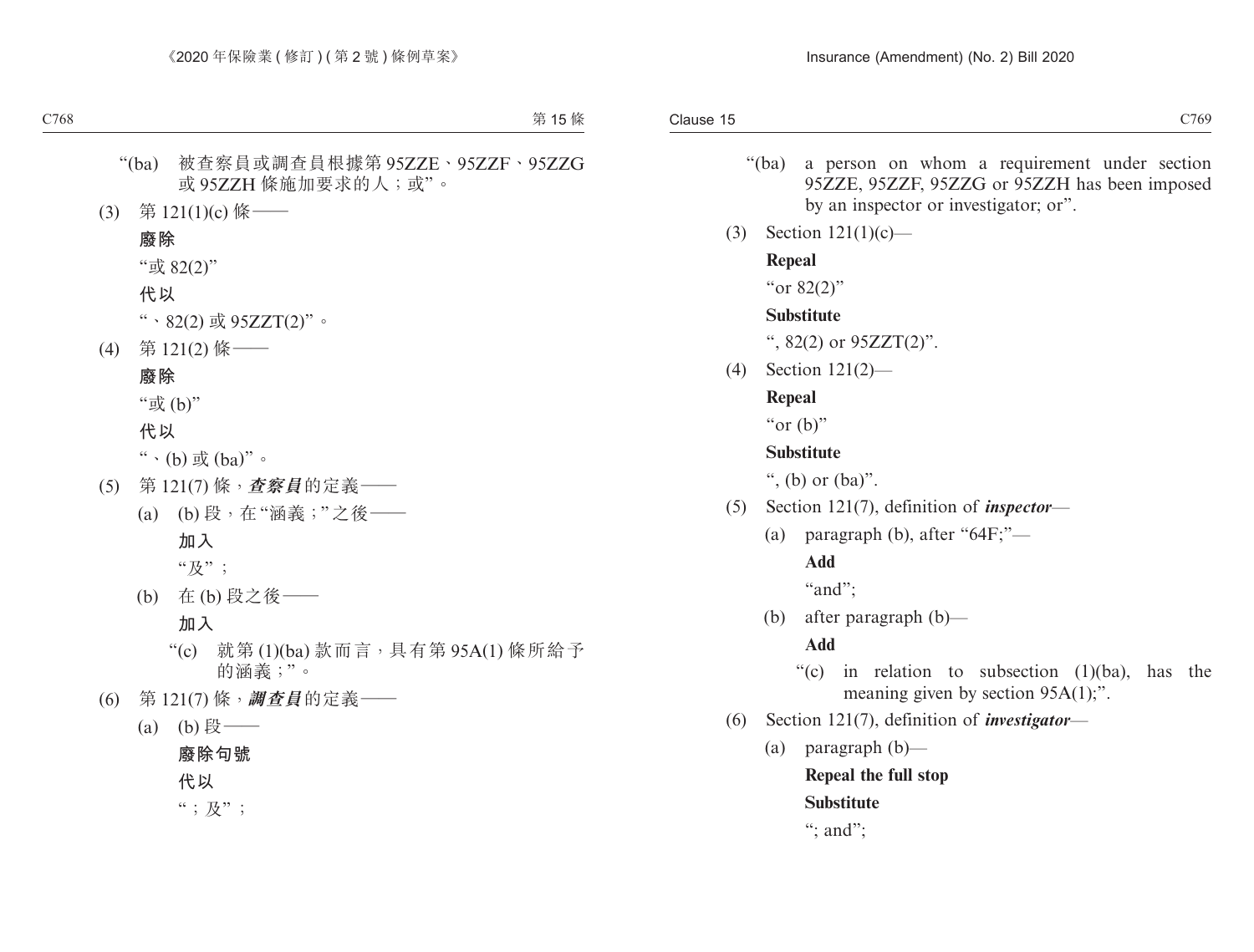(b) after paragraph (b)—

#### **Add**

"(c) in relation to subsection (1)(ba), has the meaning given by section 95A(1).".

# **16. Section 124 amended (offences by bodies corporate and partners)**

(1) Section 124(1)—

# **Repeal**

"an individual specified in subsection (3)" (wherever appearing)

## **Substitute**

"a specified individual".

(2) Section 124—

**Repeal subsection (3).**

(3) Section 124(4)—

# **Repeal**

everything after "on the part of,"

# **Substitute**

"a specified individual if it is proved that, at the time the offence was committed, the individual was concerned in the management of the body corporate.".

(4) After section 124(6)—

# **Add**

"(7) In this section—

*specified individual* (指明個人), in relation to a body corporate, means an individual who is—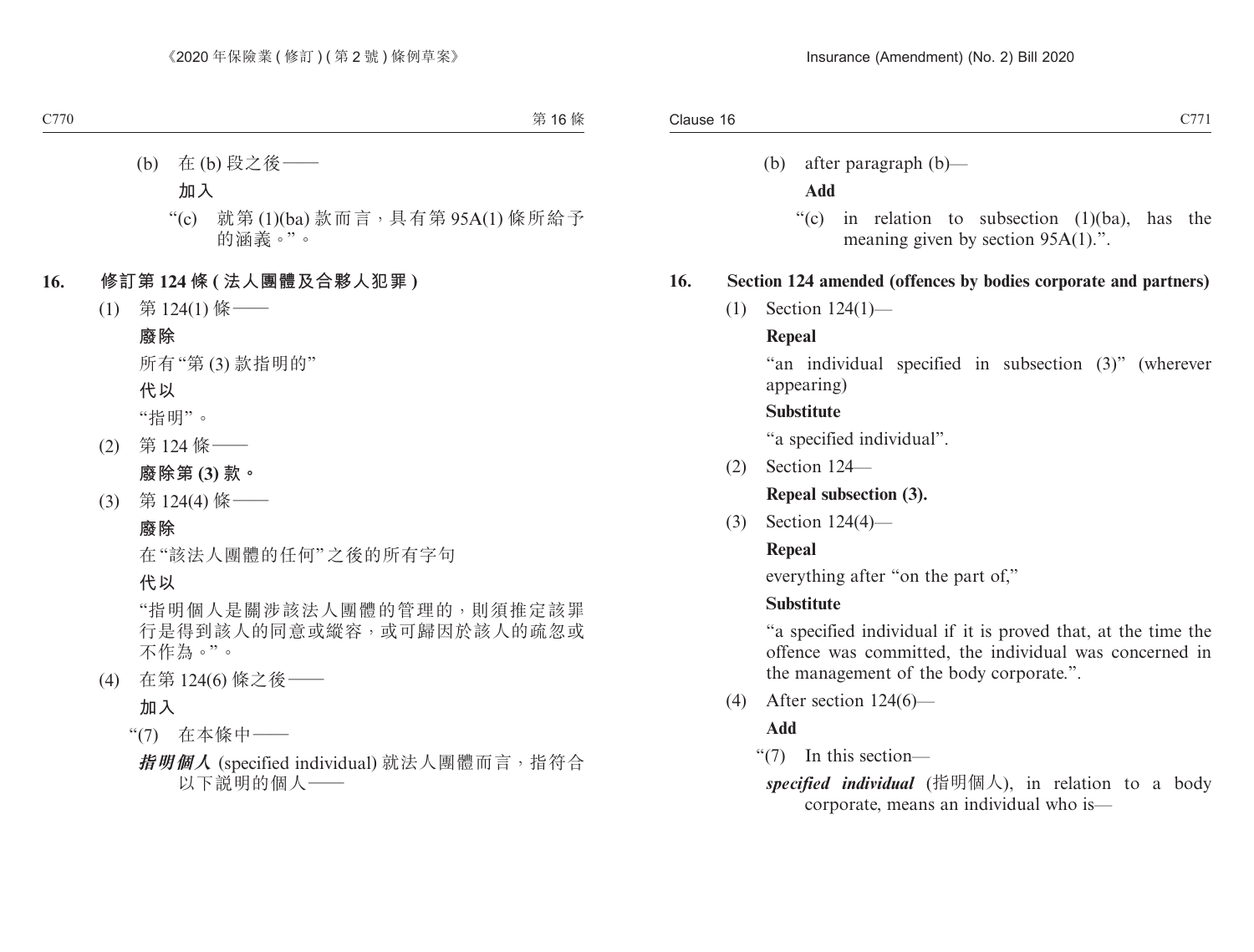- (a) a controller, director, key person in control functions or responsible officer of the body corporate;
- (b) a shareholder controller or chief executive of the body corporate (only if the body corporate is a designated insurance holding company); or
- (c) a member of the body corporate (only if the body corporate is managed by its members).".

# **17. Section 129 amended (Authority may make rules)**

(1) Section 129(1)(a), after "authorized insurer"—

## **Add**

"or a designated insurance holding company".

(2) Section 129(1)(m)—

# **Repeal**

"and licensed insurance intermediaries"

# **Substitute**

", licensed insurance intermediaries and designated insurance holding companies".

# **18. Section 136 amended (procedural requirements for publishing notices under sections 13AE(14) and 123(7))**

- (1) Section 136, heading, after "**13AE(14)**"— **Add**
	- "**, 95A(4)**".
- (2) Section 136(1), after "13AE(14)"—

**Add**

",  $95A(4)$ ".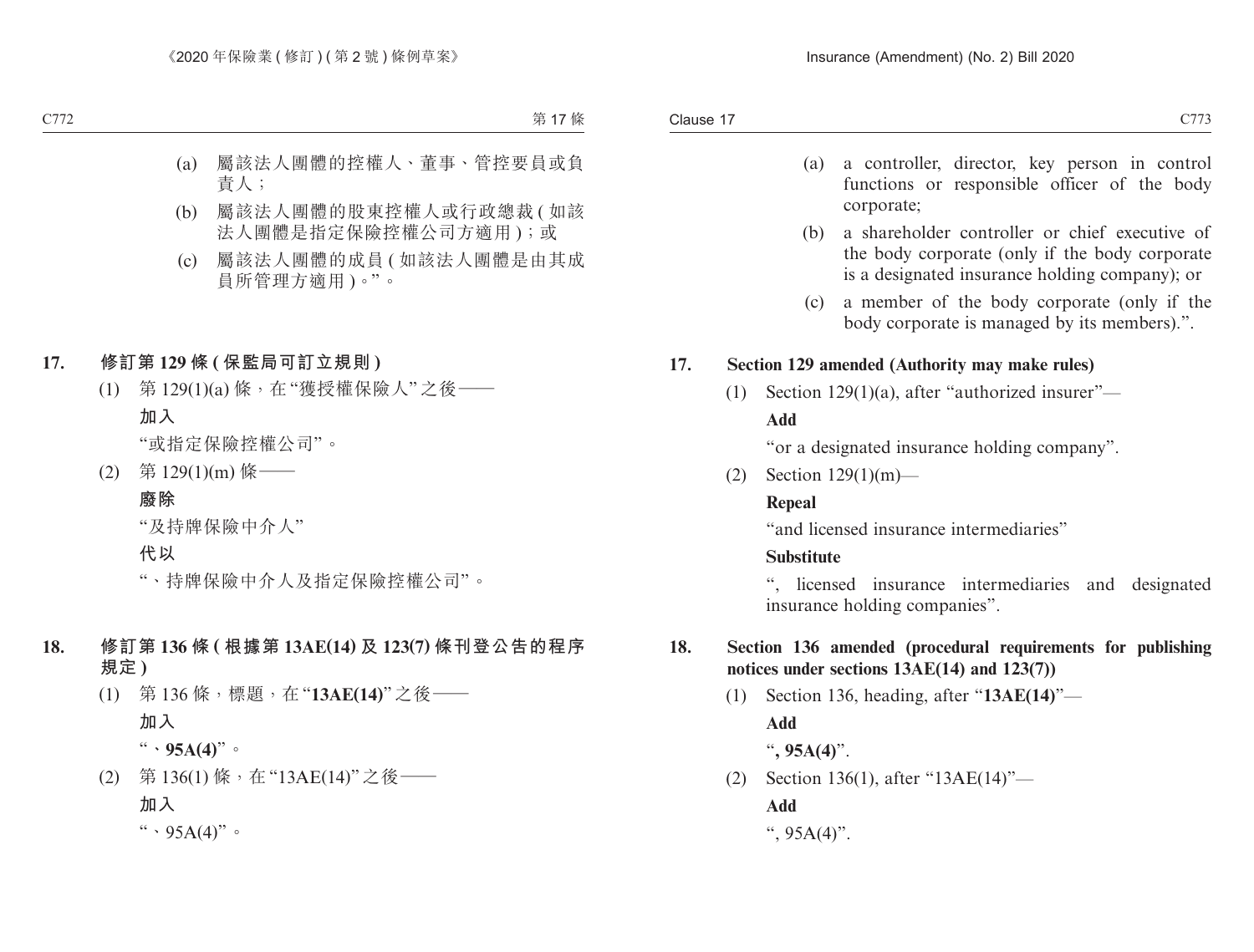| 19. |                                                            | <b>Section 138 amended (amendment of Schedules)</b>                                                                                        |  |  |  |
|-----|------------------------------------------------------------|--------------------------------------------------------------------------------------------------------------------------------------------|--|--|--|
|     | (1)                                                        | Section 138 $(2)(g)$ , Chinese text—                                                                                                       |  |  |  |
|     |                                                            | <b>Repeal</b>                                                                                                                              |  |  |  |
|     |                                                            | "或".                                                                                                                                       |  |  |  |
|     | (2)                                                        | After section $138(2)(g)$ —                                                                                                                |  |  |  |
|     |                                                            | <b>Add</b>                                                                                                                                 |  |  |  |
|     |                                                            | " $(ga)$ Schedule 7A;".                                                                                                                    |  |  |  |
| 20. | Schedule 1D amended (non-delegable functions of Authority) |                                                                                                                                            |  |  |  |
|     | (1)                                                        | Schedule 1D, section $1(n)$ —                                                                                                              |  |  |  |
|     |                                                            | Repeal                                                                                                                                     |  |  |  |
|     |                                                            | "and $64ZZH(1)$ "                                                                                                                          |  |  |  |
|     |                                                            | <b>Substitute</b>                                                                                                                          |  |  |  |
|     |                                                            | ", $64ZZH(1)$ and $95ZZG(2)$ ".                                                                                                            |  |  |  |
|     | (2)                                                        | Schedule 1D, section 1(o), after "95"-                                                                                                     |  |  |  |
|     |                                                            | <b>Add</b>                                                                                                                                 |  |  |  |
|     |                                                            | ", 95ZZU".                                                                                                                                 |  |  |  |
|     | (3)                                                        | Schedule 1D, after section $1(o)$ —                                                                                                        |  |  |  |
|     | <b>Add</b>                                                 |                                                                                                                                            |  |  |  |
|     |                                                            | to designate an insurance holding company as a<br>$\cdot \cdot$ (oa)<br>designated insurance holding company under section<br>$95C(1)$ ;". |  |  |  |
| 21. | <b>Schedule 7A added</b>                                   |                                                                                                                                            |  |  |  |
|     |                                                            | After Schedule 7-                                                                                                                          |  |  |  |
|     | <b>Add</b>                                                 |                                                                                                                                            |  |  |  |
|     |                                                            |                                                                                                                                            |  |  |  |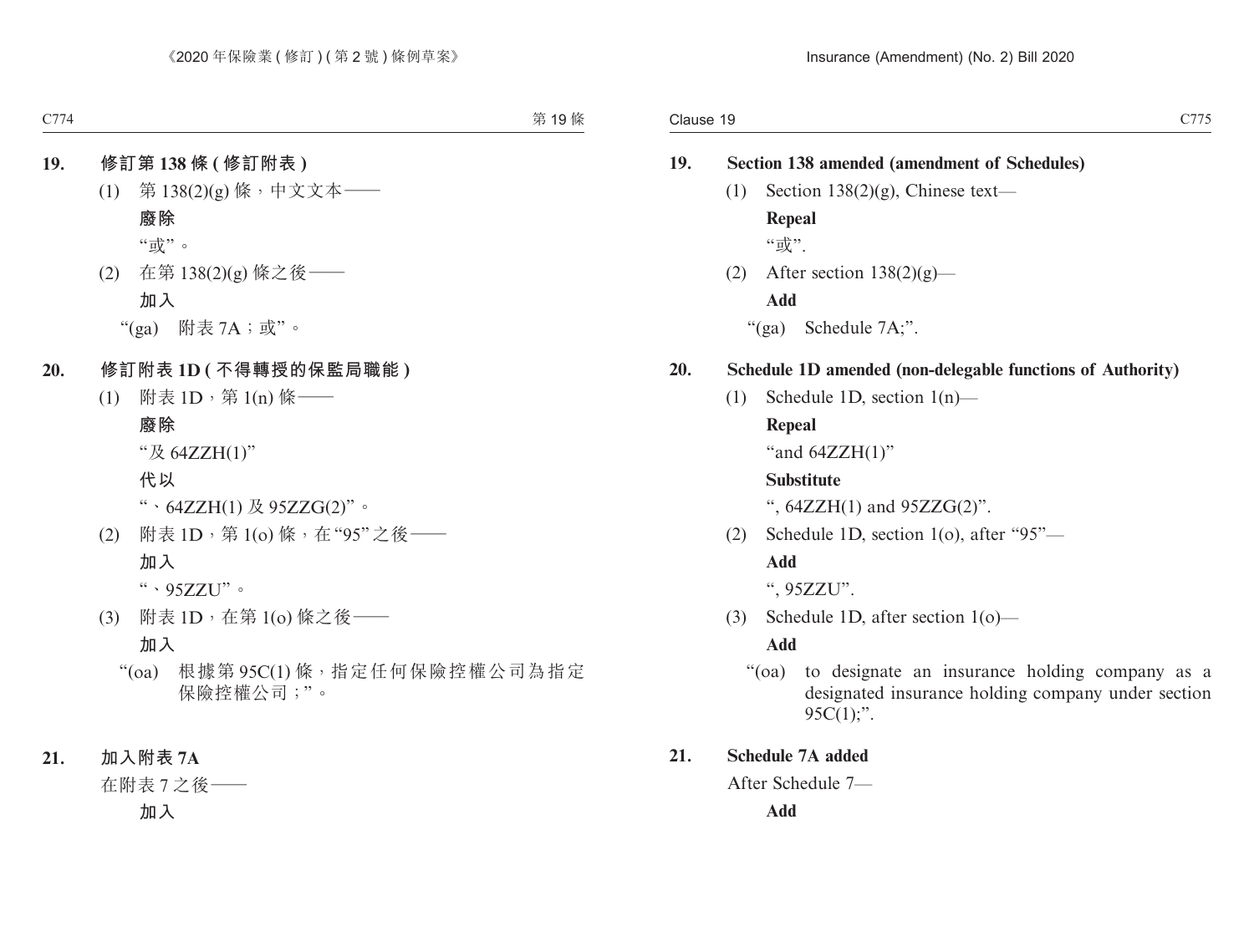# "**Schedule 7A**

[ss. 95ZV & 138]

# **Powers of Supervisory Manager of Designated Insurance Holding Company**

- 1. Power to exercise control or influence in relation to any member of the supervised group of the designated insurance holding company.
- 2. Power to enforce any arrangements that—
	- (a) the designated insurance holding company maintains with its holding company; and
	- (b) enables the designated insurance holding company to, through procuring the taking of any necessary steps by the holding company, comply with Part XIA, a notice or requirement given or imposed under Part XIA or a condition imposed under Part XIA.
- 3. Power to take possession of, collect and get in the property of the designated insurance holding company and, for that purpose, to take such proceedings as may seem to the supervisory manager expedient.
- 4. Power to sell or otherwise dispose of the property of the designated insurance holding company by public auction or private contract.
- 5. Power to raise or borrow money and grant security for it over the property of the designated insurance holding company.
- 6. Power to appoint a solicitor or accountant or other professionally qualified person to assist the supervisory manager in performing the manager's functions.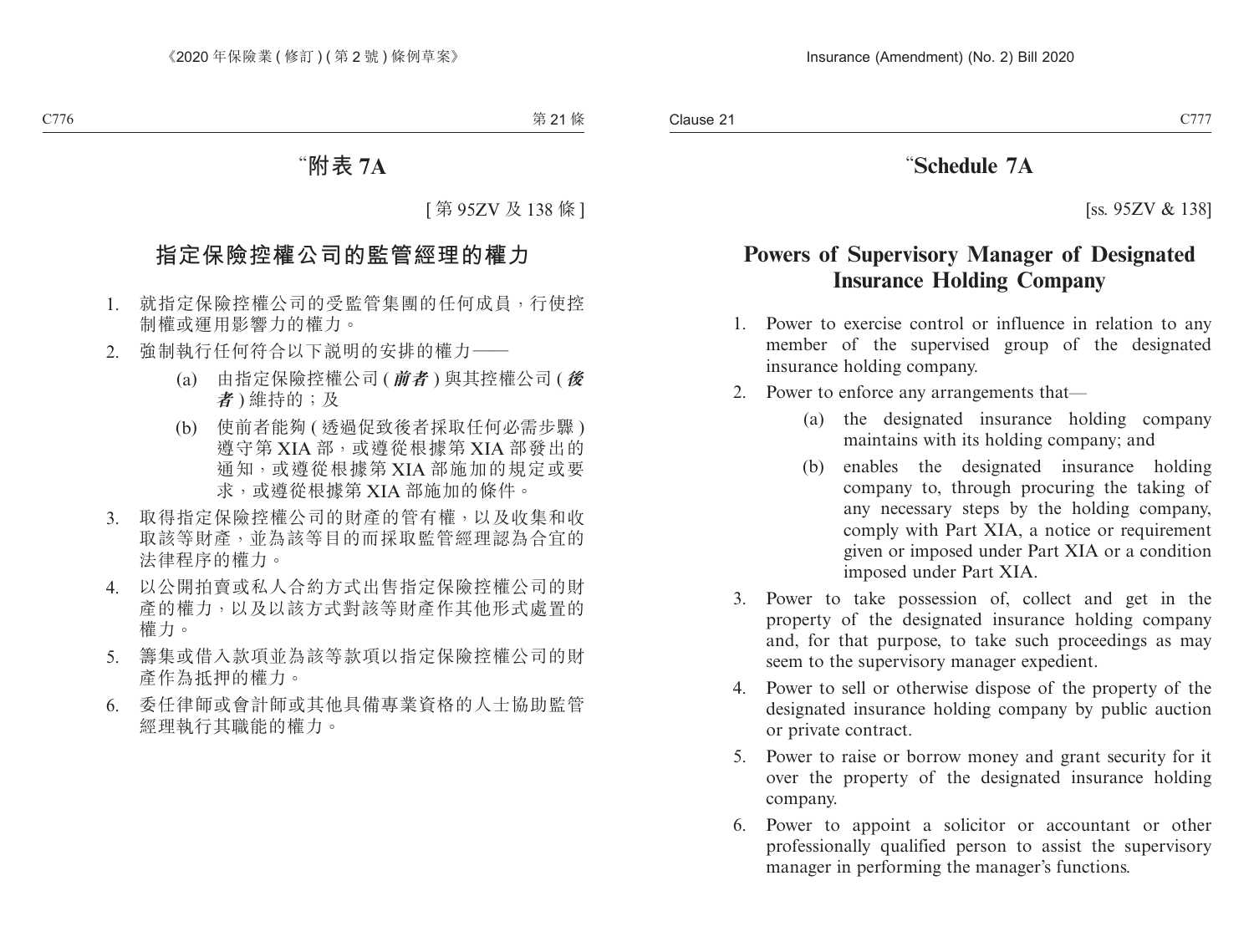- 7. Power to bring or defend any action or other legal proceedings in the name and on behalf of the designated insurance holding company.
- 8. Power to refer to arbitration any question affecting the designated insurance holding company.
- 9. Power to effect and maintain insurances in respect of the business and property of the designated insurance holding company.
- 10. Power to use the designated insurance holding company's seal.
- 11. Power to do all acts and to execute in the name and on behalf of the designated insurance holding company any deed, receipt or other document.
- 12. Power to draw, accept, make and endorse any bill of exchange or promissory note in the name and on behalf of the designated insurance holding company.
- 13. Power to appoint any agent to do any business that the supervisory manager is unable to do or that can more conveniently be done by an agent and power to employ and dismiss employees.
- 14. Power to do all things (including the carrying out of works) that are necessary for realizing the property of the designated insurance holding company.
- 15. Power to make any payment that is necessary or incidental to performing the supervisory manager's functions.
- 16. Power to carry on the business of the designated insurance holding company.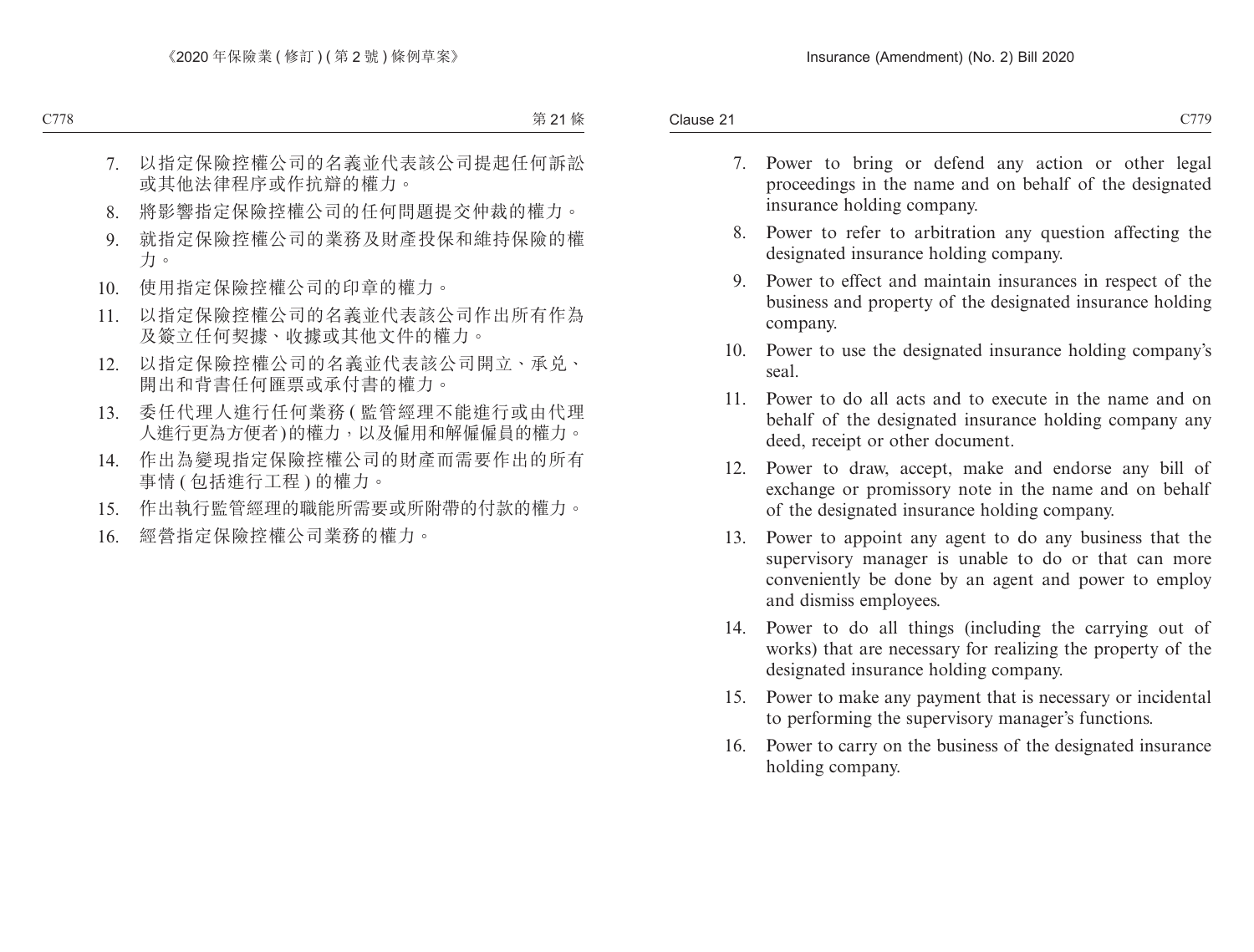- 17. Power to grant or accept a surrender of a lease or tenancy of any of the property of the designated insurance holding company, and to take a lease or tenancy of any property required or convenient for the business of the designated insurance holding company.
- 18. Power to make any arrangement or compromise on behalf of the designated insurance holding company.
- 19. Power to call up any uncalled capital of the designated insurance holding company.
- 20. Power to rank and claim in the bankruptcy, insolvency, sequestration or liquidation of any person indebted to the designated insurance holding company and to receive dividends, and to accede to trust deeds for the creditors of any such person.
- 21. Power to present or defend a petition for the winding up of the designated insurance holding company.
- 22. Power to make or oppose an application referred to in section 95ZZC.
- 23. Power to change the situation of the designated insurance holding company's registered office.
- 24. Power to do all other things incidental to the exercise of the powers specified in this Schedule.".

## **22. Schedule 9 amended (specified decisions)**

Schedule 9, after Part 2—

**Add**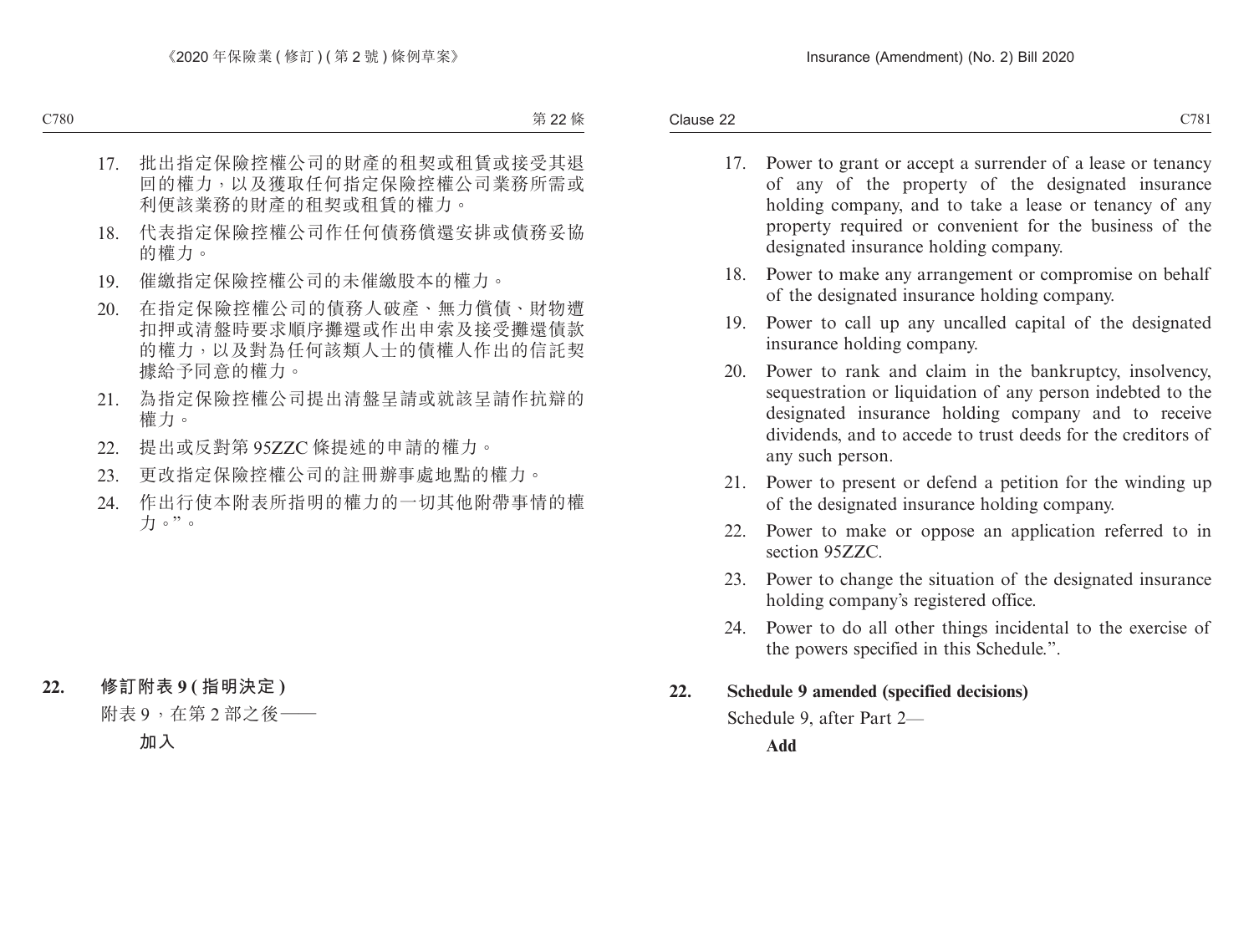# "**Part 3**

# **Specified Decisions Made in relation to Designated Insurance Holding Companies**

| Column 1 | Column <sub>2</sub>                                                                                                                                                               | Column 3         |
|----------|-----------------------------------------------------------------------------------------------------------------------------------------------------------------------------------|------------------|
| Item     | Description of decision                                                                                                                                                           | Provision        |
| 1.       | Inclusion of an entity as a<br>member of the supervised group<br>of a designated insurance<br>holding company                                                                     | Section $95D(3)$ |
| 2.       | Refusal to approve a person to<br>be a shareholder controller of a<br>designated insurance holding<br>company                                                                     | Section $95M(4)$ |
| 3.       | Objection to a person being a<br>shareholder controller of a<br>designated insurance holding<br>company                                                                           | Section $95N(3)$ |
| 4.       | Refusal to approve the<br>appointment of a person as a<br>chief executive, director or key<br>person in control functions of a<br>designated insurance holding<br>company         | Section $95U(2)$ |
| 5.       | Objection to the appointment of Section $95V(3)$<br>a person as a chief executive,<br>director or key person in control<br>functions of a designated<br>insurance holding company |                  |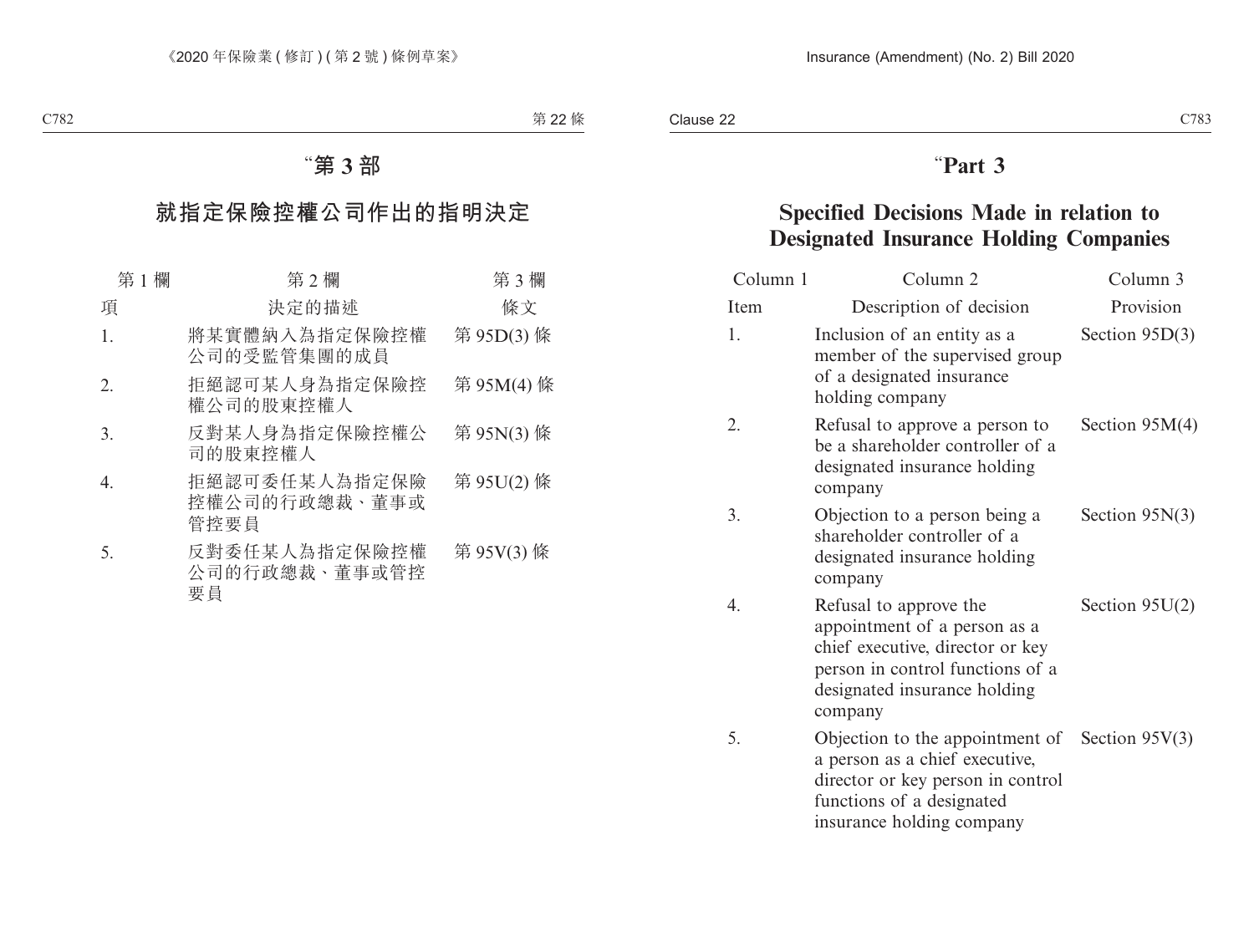Clause 22

|          |                                                                                                                                                                                                                                                                                               |                   | C785 |
|----------|-----------------------------------------------------------------------------------------------------------------------------------------------------------------------------------------------------------------------------------------------------------------------------------------------|-------------------|------|
| Column 1 | Column <sub>2</sub>                                                                                                                                                                                                                                                                           | Column 3          |      |
| Item     | Description of decision                                                                                                                                                                                                                                                                       | Provision         |      |
|          | Imposition, amendment or<br>revocation of a condition in<br>relation to the approval of a<br>person as a shareholder<br>controller, or of an appointment<br>of a person as a chief executive,<br>director or key person in control<br>functions, of a designated<br>insurance holding company | Section 95Z       |      |
|          | Variation of the prescribed<br>group capital requirements that<br>applies to the supervised group<br>of a designated insurance<br>holding company                                                                                                                                             | Section $95ZI(2)$ |      |
|          | Refusal to approve a major<br>acquisition                                                                                                                                                                                                                                                     | Section $95ZK(4)$ |      |
|          | Refusal to approve an assessment<br>framework                                                                                                                                                                                                                                                 | Section $95ZM(4)$ |      |
|          | Imposition of a requirement in<br>relation to restrictions on<br>transfer of assets                                                                                                                                                                                                           | Section 95ZQ      |      |
|          | Imposition of a requirement to<br>take action in relation to its<br>supervised group                                                                                                                                                                                                          | Section 95ZR      |      |
|          | Variation or rescission of a<br>requirement imposed under<br>section 95ZQ or 95ZR                                                                                                                                                                                                             | Section 95ZS      |      |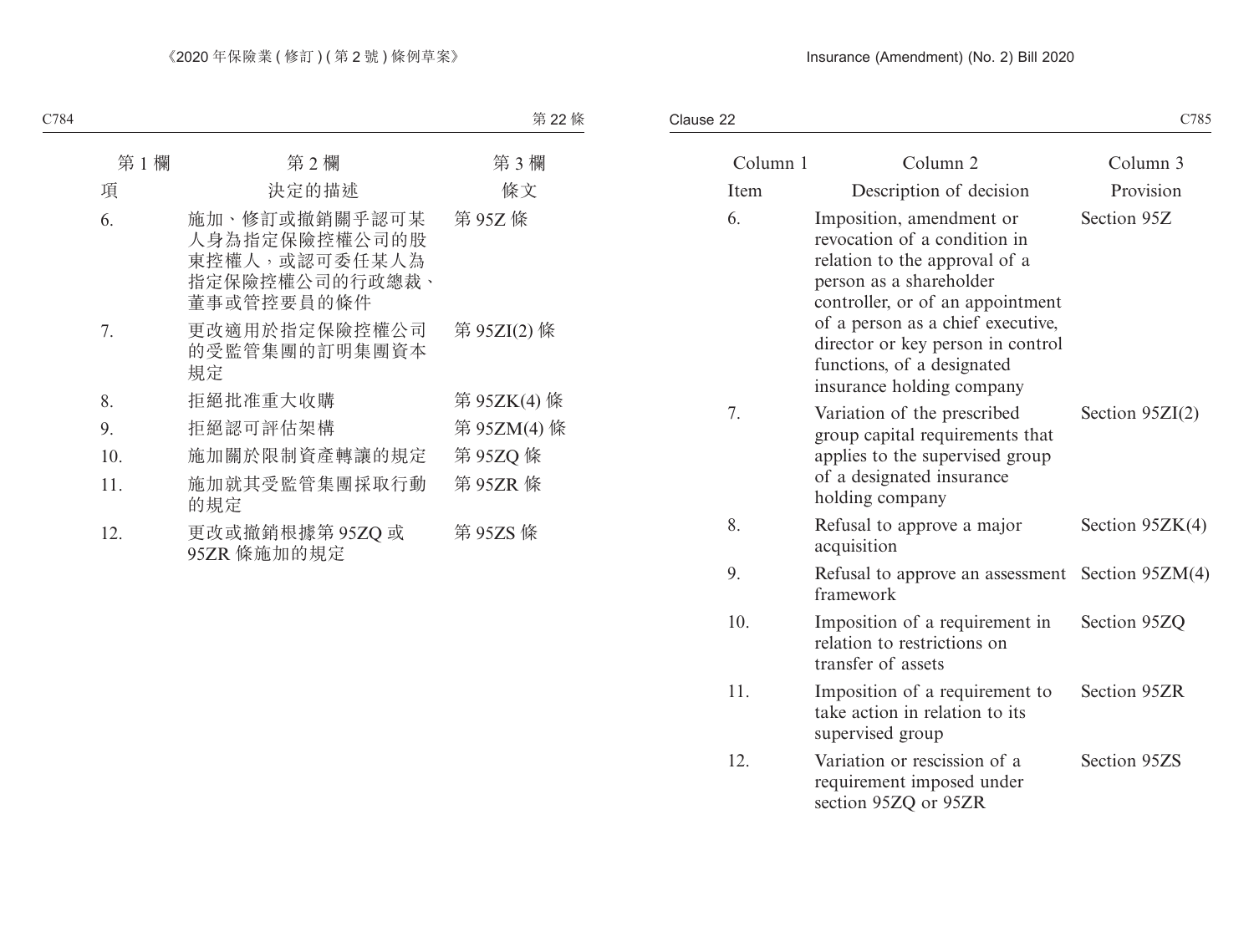Clause 22 C786 C787

| Column 1 | Column 2                                                                                                                                                   | Column 3          |
|----------|------------------------------------------------------------------------------------------------------------------------------------------------------------|-------------------|
| Item     | Description of decision                                                                                                                                    | Provision         |
| 13.      | Direction for the affairs, business Section 95ZT<br>and property of a designated<br>insurance holding company to<br>be managed by a supervisory<br>manager |                   |
| 14.      | Determination of remuneration<br>and expenses to be paid by a<br>designated insurance holding<br>company to a supervisory<br>manager                       | Section $95ZW(1)$ |
| 15.      | Exercise of power to take<br>disciplinary action in respect of<br>a designated insurance holding<br>company                                                | Section 95ZZS".   |
|          |                                                                                                                                                            |                   |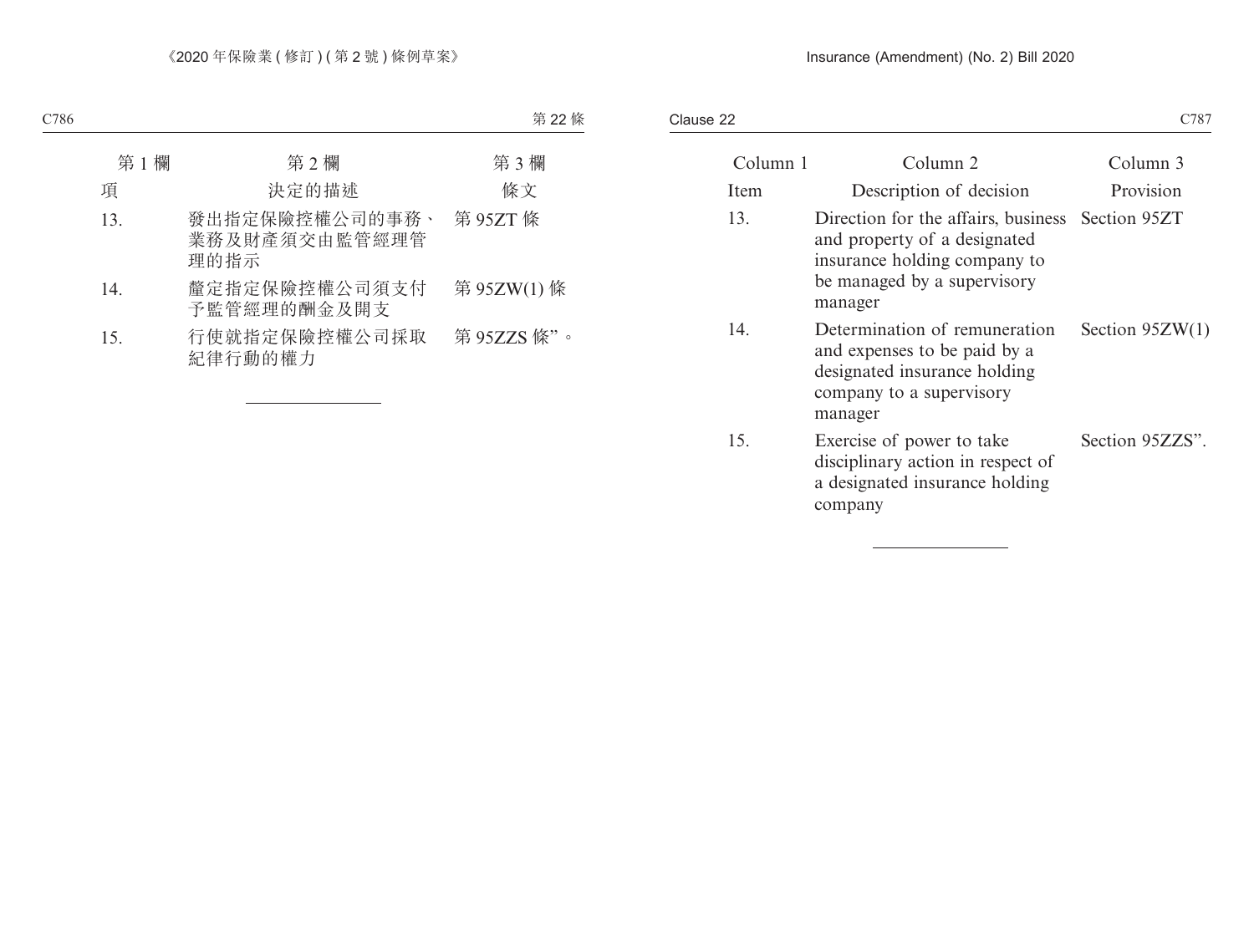## **Explanatory Memorandum**

The main object of this Bill is to amend the Insurance Ordinance (Cap. 41) (*Ordinance*) to provide for the regulation and supervision of insurance groups by the Insurance Authority (*Authority*).

2. The regulation and supervision are mainly provided under a new Part XIA, which consists of 10 Divisions comprising sections 95A to 95ZZW, to be added to the Ordinance (clause 12).

# **Division 1 of new Part XIA (preliminary)**

- 3. Division 1 of the new Part XIA provides for—
	- (a) the interpretation of Part XIA (new section 95A); and
	- (b) the functions of the Authority in relation to insurance groups (new section 95B).

## **Division 2 of new Part XIA (designation of insurance holding company)**

- 4. Division 2 of the new Part XIA provides for the framework under which the Authority may designate an insurance holding company that belongs to an insurance group as a designated insurance holding company (*DIHC*).
- 5. In particular, the Authority will make a designation only if, among other matters, it is appointed as the group supervisor of the insurance group (new section 95C).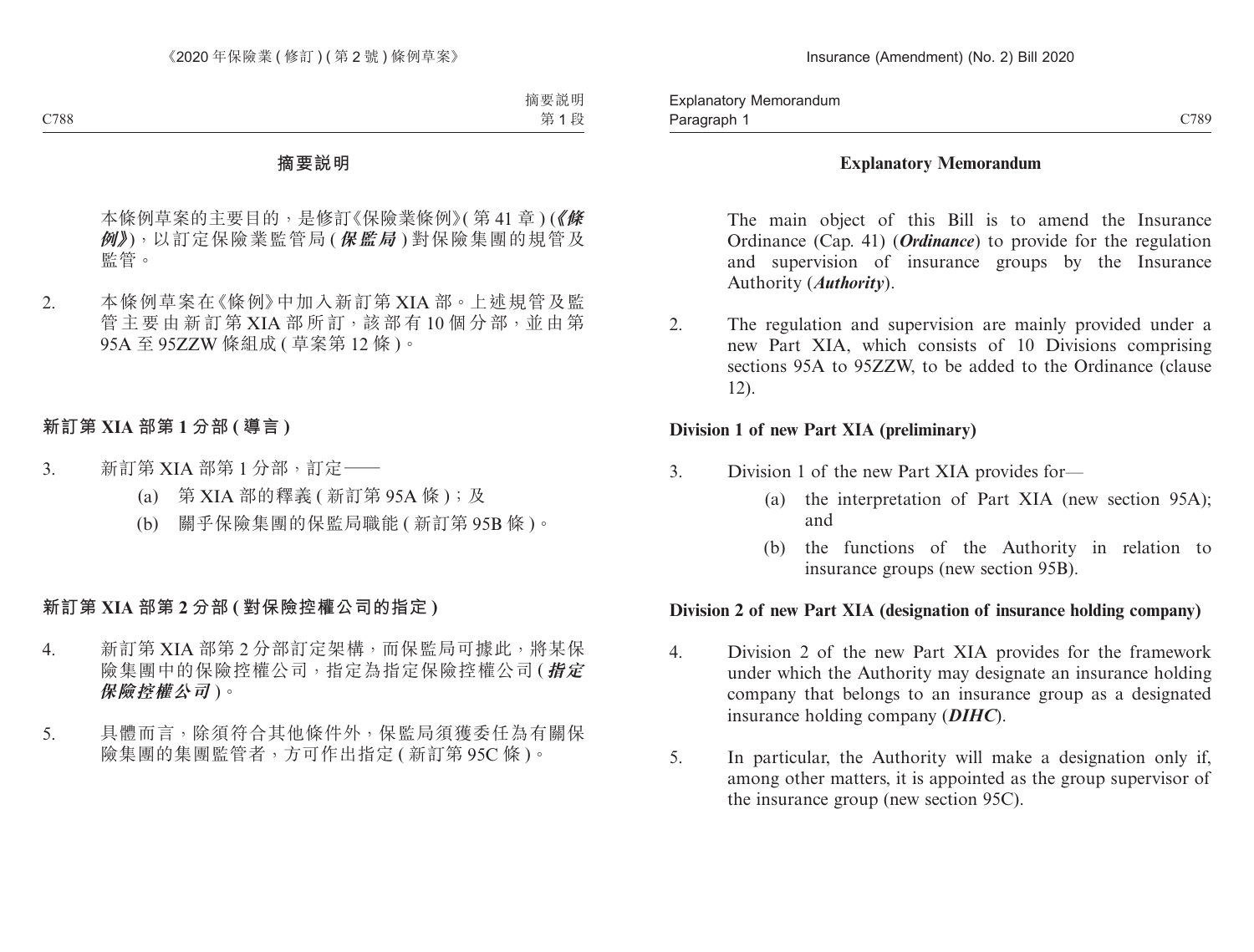Paragraph 6 and 200 C791 Explanatory Memorandum Paragraph 6

- 
- 6. The Authority will then carry out its functions to regulate and supervise the insurance group through, among other measures, administering the regulatory regime under Part XIA in respect of DIHCs (*DIHC regime*).
- 7. The scope of matters covered by the DIHC regime is determined by reference to the "supervised group" of the DIHC, the composition of which is primarily based on the composition of the insurance group but is subject to the Authority's powers to include or exclude entities (new section 95D).
- 8. A designation will be withdrawn if, among other reasons, the appointment of the Authority as the group supervisor of the insurance group is no longer in effect (new section 95E).

# **Division 3 of new Part XIA (general duties of designated insurance holding company)**

- 9. Division 3 of the new Part XIA provides for the general duties of a DIHC to—
	- (a) pay the prescribed fees in relation to its designation (new section 95F), which, except for the designation fee payable on designation, may be waived or reduced by the Authority in particular circumstances (new section 95G); and
	- (b) if it has any holding company, maintain arrangements with its holding company for ensuring its ability to comply with the DIHC regime (new section 95H).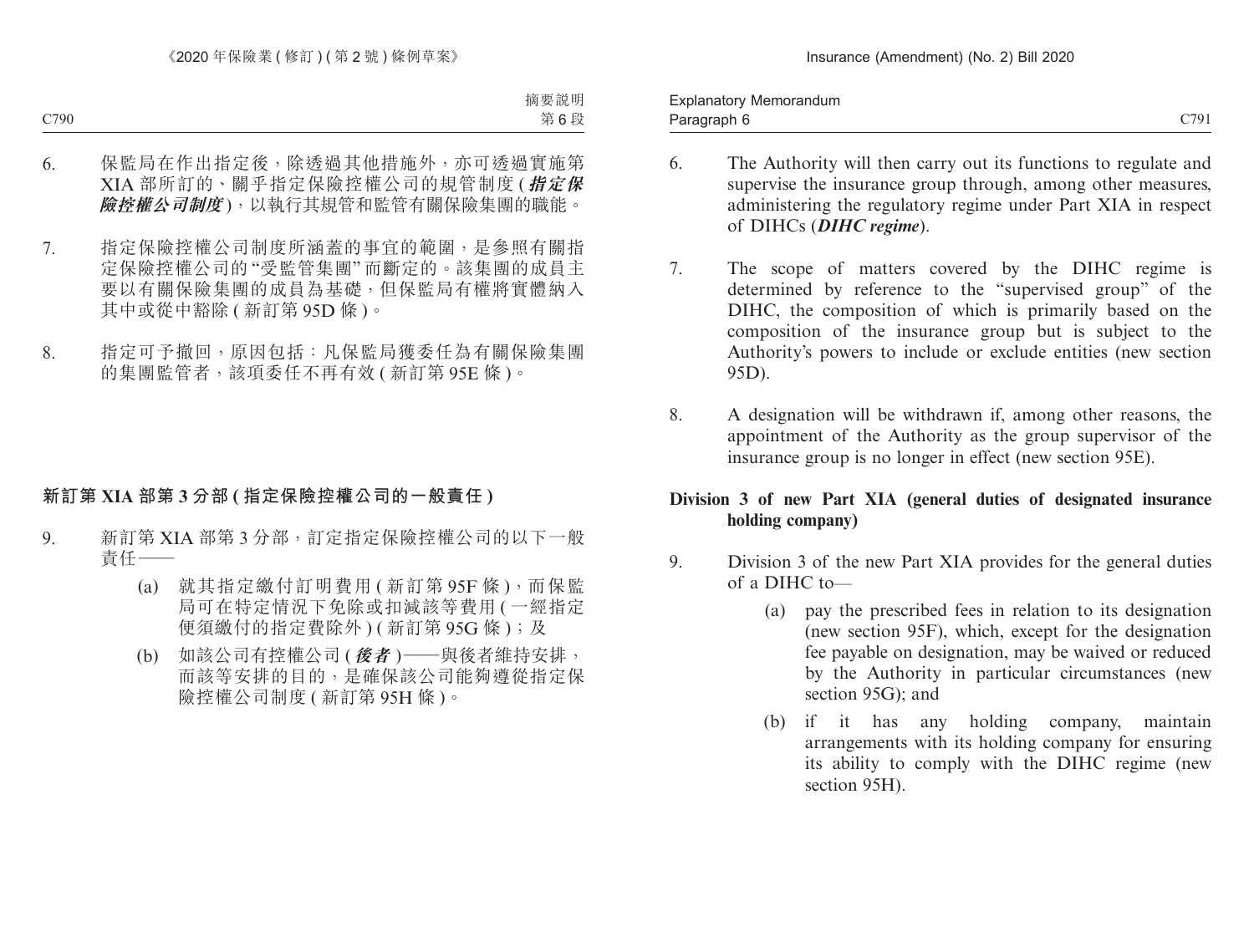# **Division 4 of new Part XIA (shareholder controller of designated insurance holding company)**

- 10. Division 4 of the new Part XIA imposes certain restrictions in relation to the shareholder controllers of a DIHC (basically persons who possess certain degrees of control or influence over the DIHC).
- 11. In particular, a person is prohibited from becoming or being a shareholder controller without the Authority's approval, and a person becoming or ceasing to be a shareholder controller is required to notify the Authority (new sections 95I to 95M and 95O). The Authority may also object to a person being a shareholder controller (new section 95N).
- 12. Shares held for an unapproved shareholder controller or a shareholder controller objected to may be subject to restrictions (regarding transfer, exercise of voting rights, etc.). Shares held for an unapproved shareholder controller may also, on the Authority's application, be ordered by the court to be sold. (See new sections 95P to 95R.)

## **Division 5 of new Part XIA (chief executive, director and key person in control functions of designated insurance holding company)**

13. Division 5 of the new Part XIA imposes certain restrictions in relation to the chief executives, directors and key persons in control functions (*specified officers*) of a DIHC (basically persons who are responsible for the management, conduct of business, etc. of the DIHC and its supervised group).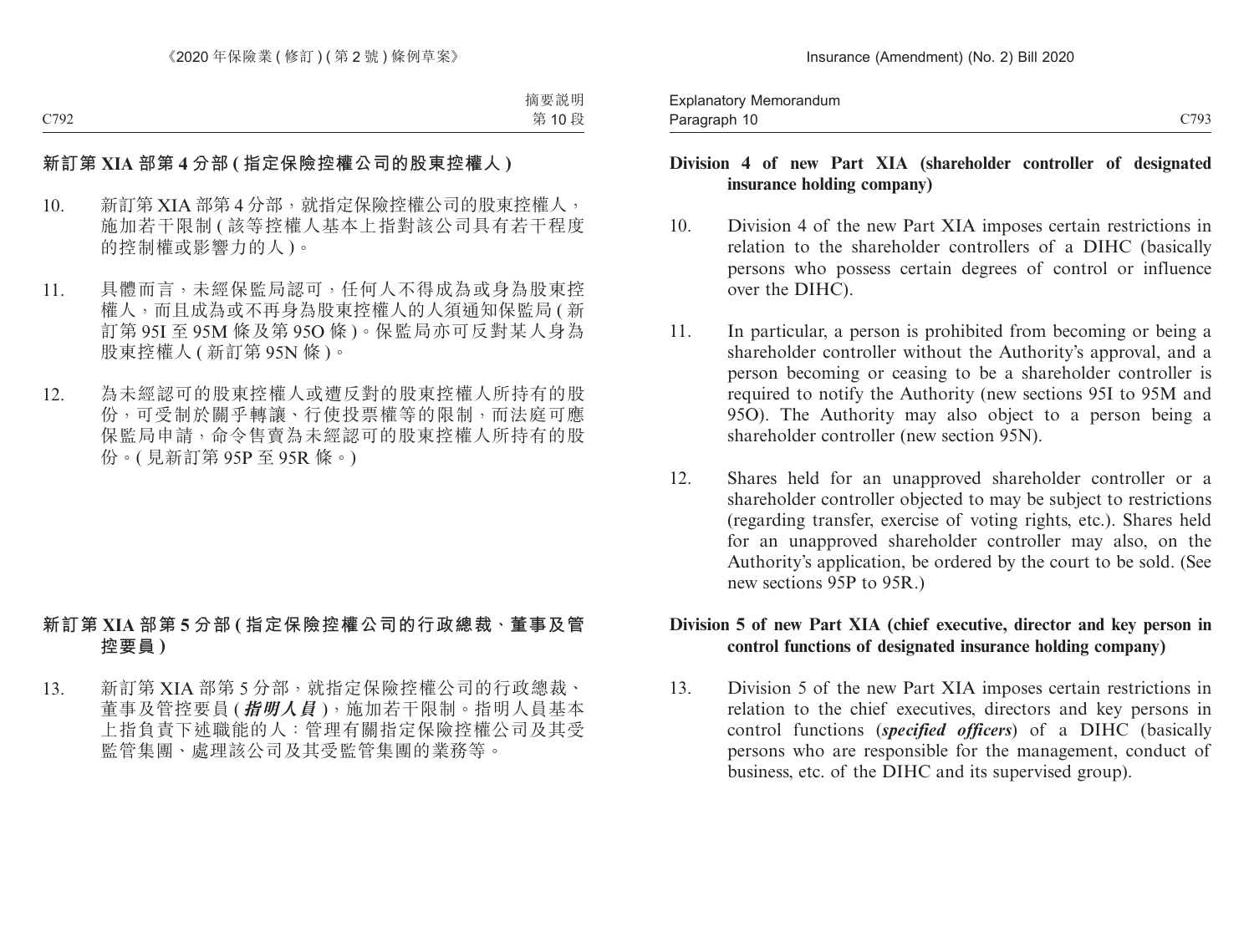- 14. In particular, a DIHC is prohibited from appointing a person as a specified officer without the Authority's approval (new sections 95S to 95U). The Authority may also object to the appointment of a person as a specified officer (new section 95V).
- 15. A person whose appointment as a specified officer is unapproved or objected to is also prohibited from acting as such an officer (new section 95W).
- **Division 6 of new Part XIA (supplementary provisions regarding shareholder controller, chief executive, director and key person in control functions)**
- 16. Division 6 of the new Part XIA contains supplementary provisions regarding shareholder controllers and specified officers of a DIHC, including—
	- (a) a requirement for a DIHC to submit returns of its pre-existing shareholder controllers and specified officers on designation (new section 95X);
	- (b) provisions about the determination of whether a shareholder controller or specified officer is fit and proper (new section 95Y);
	- (c) offences in relation to applications for approval (new section 95ZA); and
	- (d) provisions dealing with the effect of applications or approvals regarding shareholder controllers and specified officers under the DIHC regime where the DIHC (or another member of its supervised group) is also an authorized insurer (new sections 95ZB to 95ZD).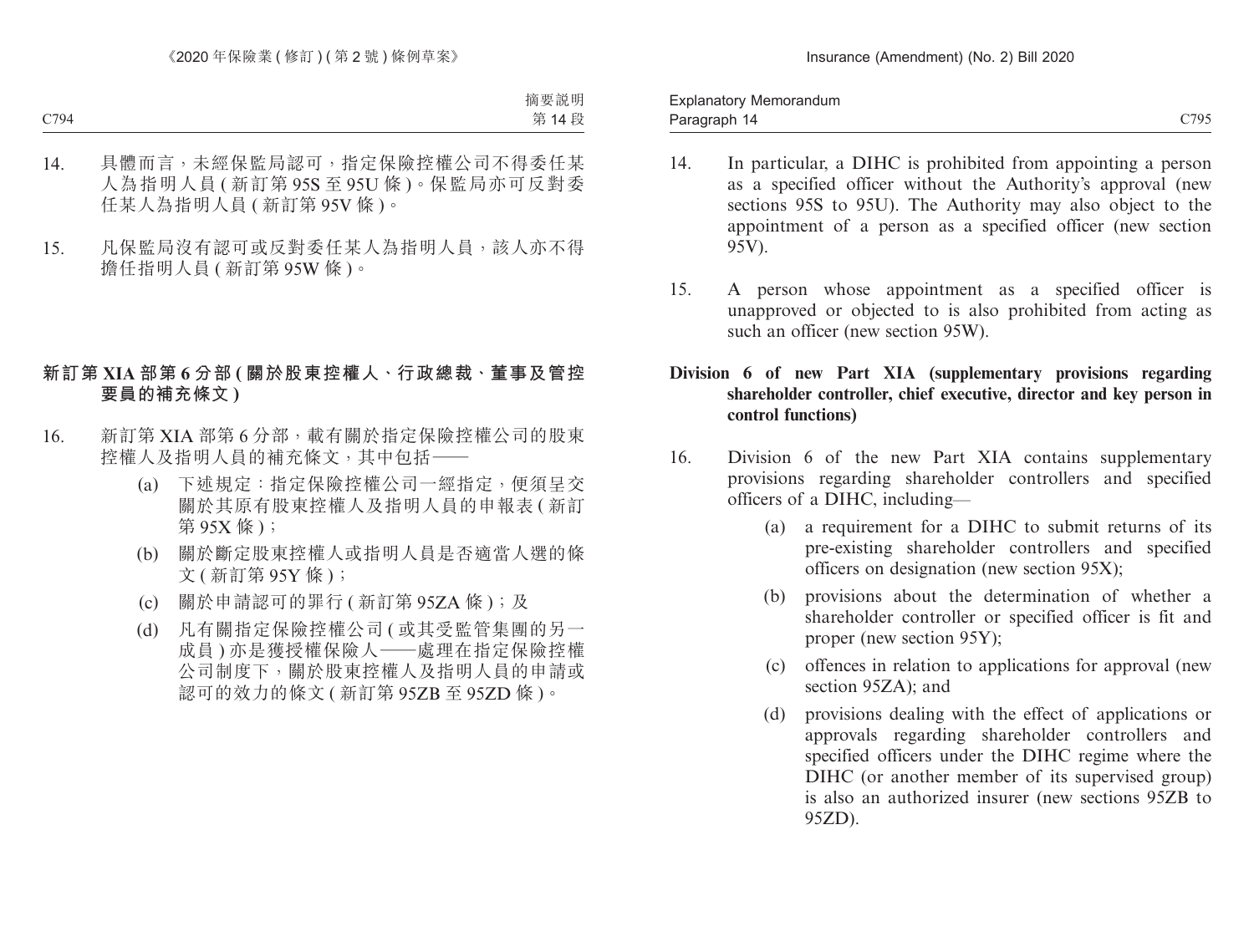Paragraph 17 and 2006 C797 C797 Explanatory Memorandum Paragraph 17

#### **Division 7 of new Part XIA (financial matters)**

- 17. Division 7 of the new Part XIA provides for requirements on DIHC in relation to certain financial matters of its supervised group.
- 18. For instance, a DIHC is required to report to the Authority on the financial position and performance of its supervised group through information consolidated by a financial reporting member for the group. For this purpose, the DIHC must—
	- (a) ensure that an auditor is appointed for the financial reporting member (new section 95ZF);
	- (b) notify the Authority about changes in the auditor (new section 95ZG); and
	- (c) submit the financial statements of the financial reporting member and the auditor's reports on the statements (new section 95ZH).
- 19. A DIHC is also required to observe requirements in relation to the group capital of its supervised group and the related requirements for reporting and disclosure. These requirements will be prescribed by rules to be made by the Authority. (See new section 95ZI.)
- 20. Moreover, a DIHC is required to ensure that members of its supervised group (including itself) (*supervised group members*) would not make any major acquisition that is material to the group (in terms of adverse impact) without the Authority's approval. For this purpose, the DIHC must not make, or allow the making of, a major acquisition unless the acquisition has either been approved by the Authority or been assessed to be not material to the group through an assessment framework established within the group as approved by the Authority. (See new sections 95ZJ to 95ZM.)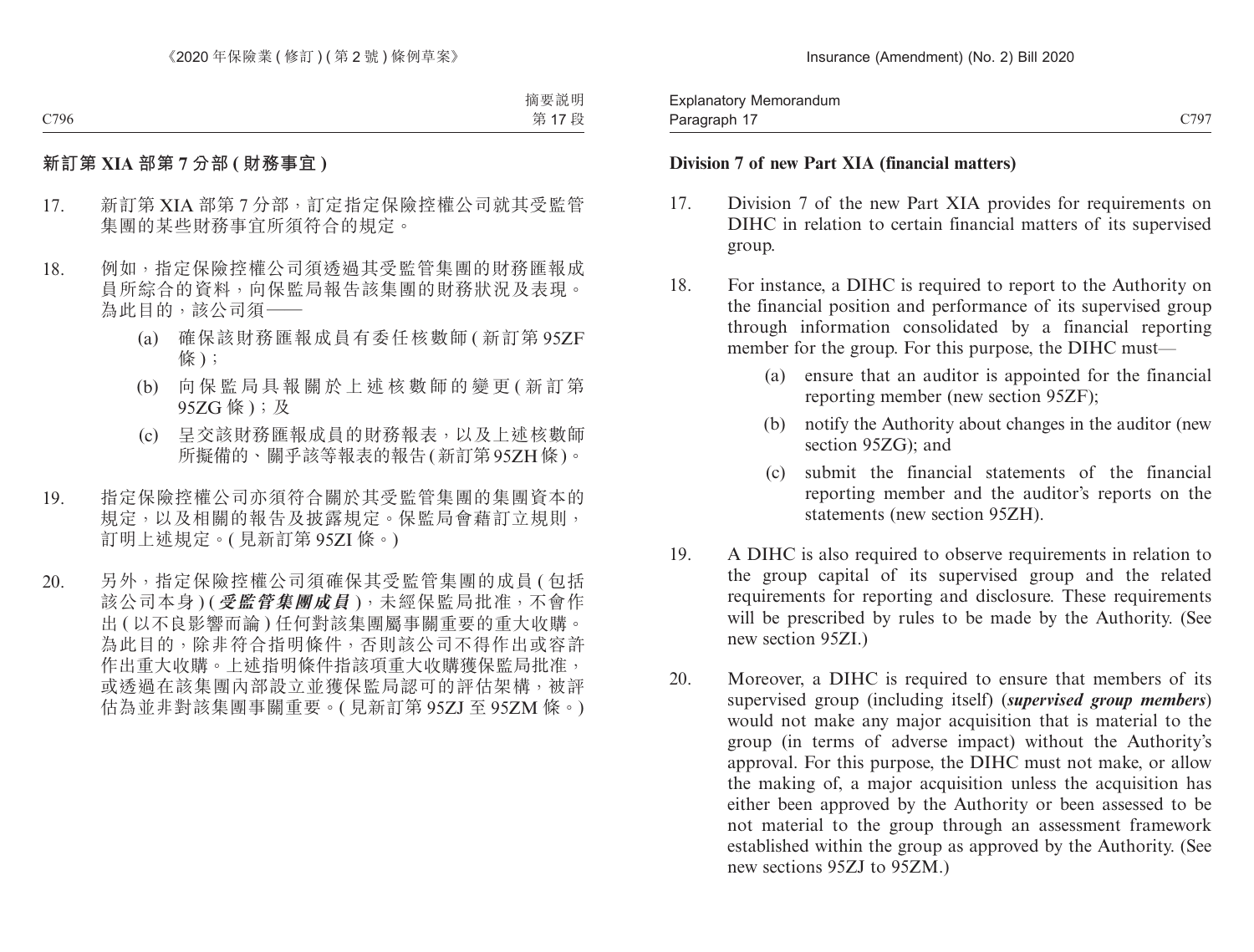Paragraph 21 and 2012 and 2013 and 2014 and 2014 and 2014 and 2019 and 2019 and 2019 and 2019 and 2019 and 201 Explanatory Memorandum Paragraph 21

# **Division 8 of new Part XIA (intervention powers)**

- 21. Division 8 of the new Part XIA provides for the Authority's intervention powers in relation to the affairs, business, property, etc. of a DIHC and its supervised group, which are partly modelled on the existing powers of intervention in relation to authorized insurers under Part V of the Ordinance.
- 22. The intervention powers may be exercised only if certain conditions are met (new section 95ZN). The powers, which will be directed at the DIHC, include the powers to require the DIHC to-
	- (a) provide information and documents that relate to a supervised group member (new section 95ZO);
	- (b) provide reports that relate to a supervised group member, or assist in the preparation of such reports by persons appointed by the Authority (new section 95ZP);
	- (c) ensure compliance by its supervised group members with any restrictions on the transfer of assets (new section 95ZQ); or
	- (d) take action in relation to its supervised group (new section 95ZR).
- 23. The Authority also has a power to direct that the DIHC is to be managed by a supervisory manager. The supervisory manager has various powers to manage the affairs, business, property, etc. of the DIHC (including those specified in a new Schedule 7A to be added to the Ordinance by clause 21). There will also be restrictions on directors' and members' meetings of the DIHC when the direction is in force. (See new sections 95ZT to 95ZW.)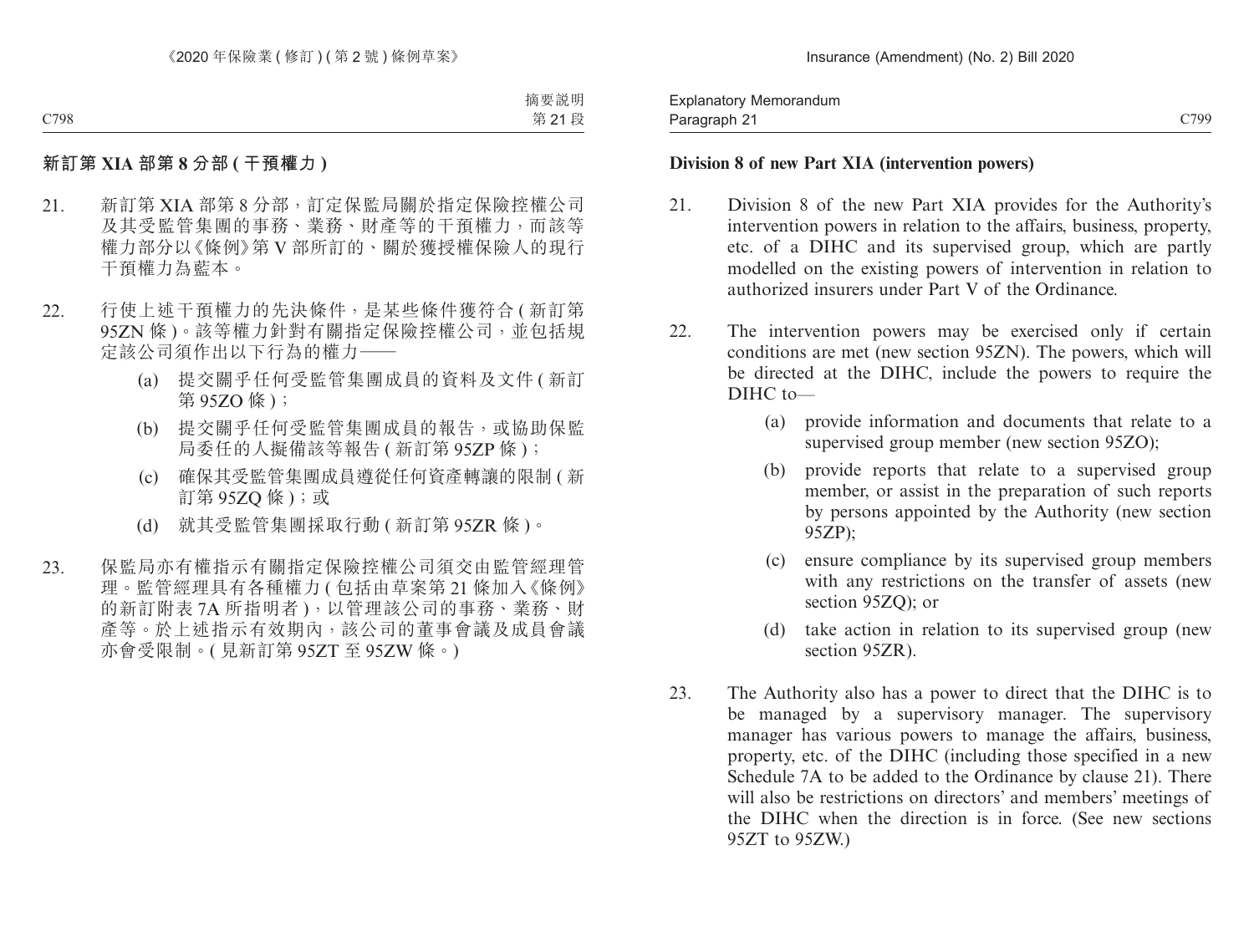24. A failure to comply with a requirement imposed by the Authority or supervisory manager is an offence (new section 95ZY), but certain defences will be available (new section 95ZZ).

# **Division 9 of new Part XIA (winding up of designated insurance holding company)**

- 25. Division 9 of the new Part XIA provides for certain matters concerning the winding up of a DIHC under the Companies (Winding Up and Miscellaneous Provisions) Ordinance (Cap. 32). For instance—
	- (a) the Authority is entitled to present a petition for the winding up of a DIHC and to be heard in such a petition presented by others (new section 95ZZB);
	- (b) a DIHC may be wound up voluntarily only if permitted by a court order (new section 95ZZC); and
	- (c) certain provisions apply if a direction for management by supervisory manager is in force during the winding up of a DIHC (new section 95ZZD).

### **Division 10 of new Part XIA (inspection, investigation and disciplinary action)**

26. Division 10 of the new Part XIA provides for the Authority's powers to conduct inspections and investigations on matters concerning a DIHC and its supervised group and to take disciplinary actions against a DIHC, which are largely modelled on the existing regime in relation to authorized insurers under Part VA of the Ordinance.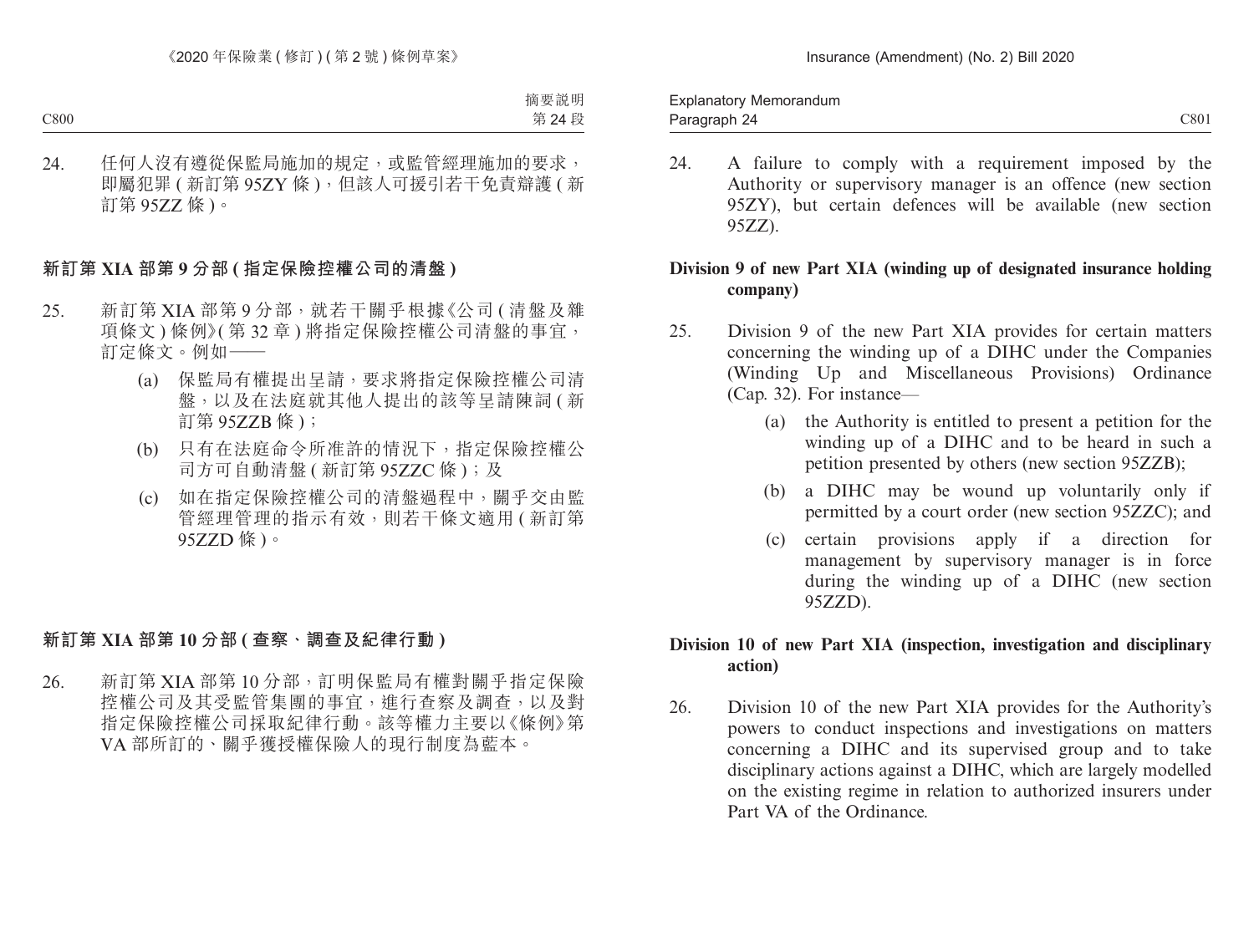- 27. For inspections (new sections 95ZZE and 95ZZF)—
	- (a) an inspection may be conducted for ascertaining whether a DIHC is complying with the DIHC regime;
	- (b) an inspector may enter premises, inspect business records, make inquiries concerning business records, transactions and activities and impose requirements arising from the inspection or inquiries; and
	- (c) the matters covered by an inspection may relate to any supervised group member, i.e. not limited to the DIHC, but a requirement will only be imposed on the DIHC (or a specified person for the DIHC).
- 28. Similarly, for investigations (new sections 95ZZG and 95ZZH)—
	- (a) an investigation may be conducted if the Authority considers there is non-compliance with the new Part XIA or other prescribed circumstances that warrant investigation;
	- (b) an investigator may require a DIHC, or any person who may be relevant to the investigation, to produce records or documents, give explanations or further particulars on a record or document produced, answer questions in person or in writing, and provide all other assistance that the DIHC or person is able to give; and
	- (c) The records or documents that a DIHC may be required to produce include those that are in the possession, control or custody of any supervised group member, i.e. not limited to the DIHC.